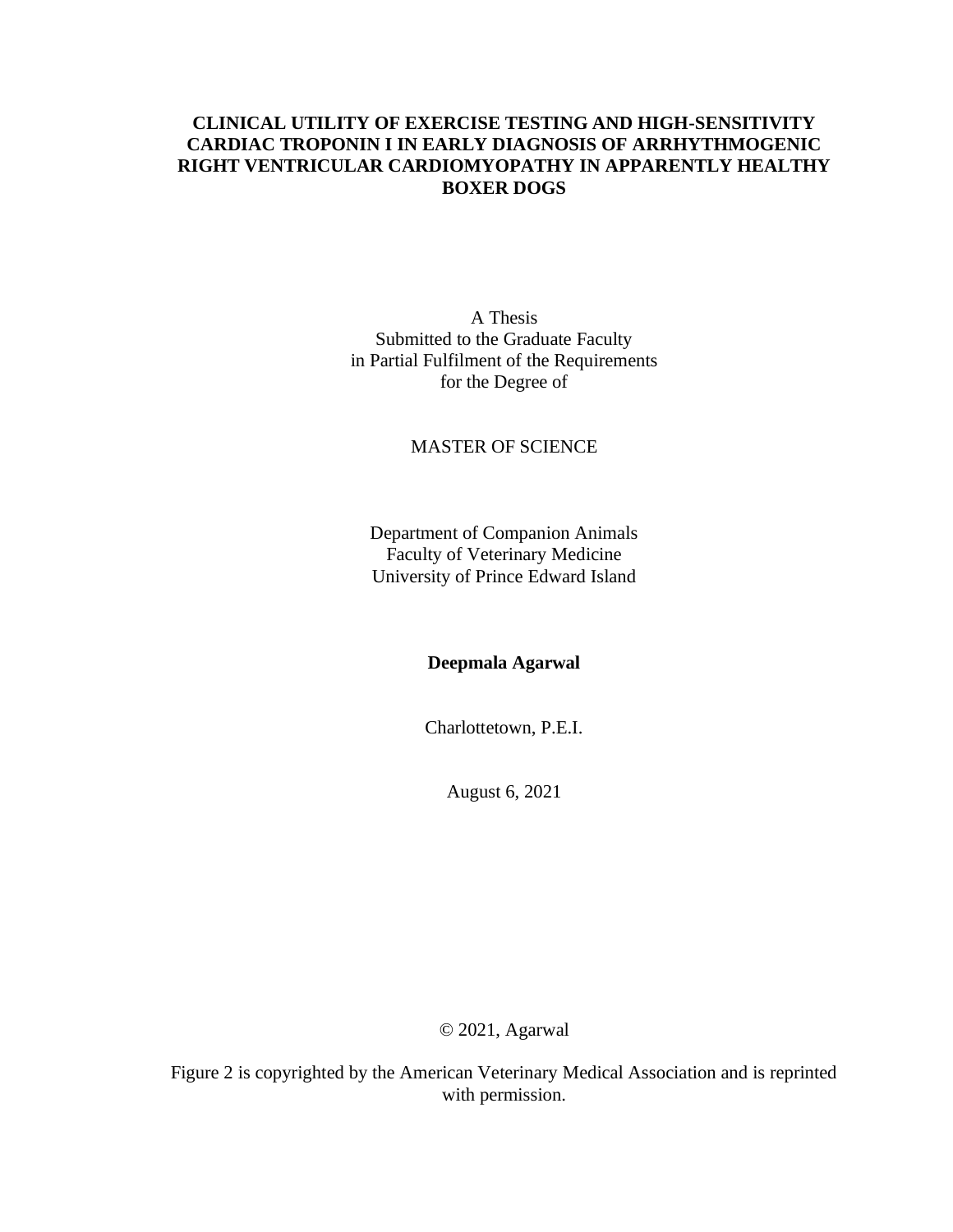# **THESIS/DISSERTATION NON-EXCLUSIVE LICENSE**

| Family Name: Agarwal                                                                                           | Given Name, Middle Name (if<br>applicable): Deepmala |
|----------------------------------------------------------------------------------------------------------------|------------------------------------------------------|
| Full Name of University: University of Prince Edward Island                                                    |                                                      |
| Faculty, Department, School: Companion Animals, Faculty of Veterinary Medicine                                 |                                                      |
| Degree for which thesis/dissertation was presented:                                                            | Date Degree Awarded:                                 |
| Master of Science                                                                                              | August 6, 2021                                       |
| Thesis/dissertation Title: CLINICAL UTILITY OF EXERCISE TESTING AND HIGH-SENSITIVITY                           |                                                      |
| CARDIAC TROPONIN I IN EARLY DIAGNOSIS OF ARRHYTHMOGENIC RIGHT VENTRICULAR                                      |                                                      |
| CARDIOMYOPATHY IN APPARENTLY HEALTHY BOXER DOGS                                                                |                                                      |
| Date of Birth. It is <b>optional</b> to supply your date of birth. If you choose to do so please note that the |                                                      |
| information will be included in the bibliographic record for your thesis/dissertation.                         |                                                      |

In consideration of my University making my thesis/dissertation available to interested persons, I, Deepmala Agarwal

hereby grant a non-exclusive, for the full term of copyright protection, license to my University, The university of Prince Edward Island:

- (a) to archive, preserve, produce, reproduce, publish, communicate, convert into any format, and to make available in print or online by telecommunication to the public for non-commercial purposes;
- (b) to sub-license to Library and Archives Canada any of the acts mentioned in paragraph (a).

I undertake to submit my thesis/dissertation, through my University, to Library and Archives Canada. Any abstract submitted with the thesis/dissertation will be considered to form part of the thesis/dissertation.

I represent that my thesis/dissertation is my original work, does not infringe any rights of others, including privacy rights, and that I have the right to make the grant conferred by this non-exclusive license.

If third party copyrighted material was included in my thesis/dissertation for which, under the terms of the *Copyright Act*, written permission from the copyright owners is required I have obtained such permission from the copyright owners to do the acts mentioned in paragraph (a) above for the full term of copyright protection

I retain copyright ownership and moral rights in my thesis/dissertation, and may deal with the copyright in my thesis/dissertation, in any way consistent with rights granted by me to my University in this non-exclusive license.

I further promise to inform any person to whom I may hereafter assign or license my copyright in my thesis/dissertation of the rights granted by me to my University in this non-exclusive license.

| <b>Signature</b> | Date |
|------------------|------|
|                  |      |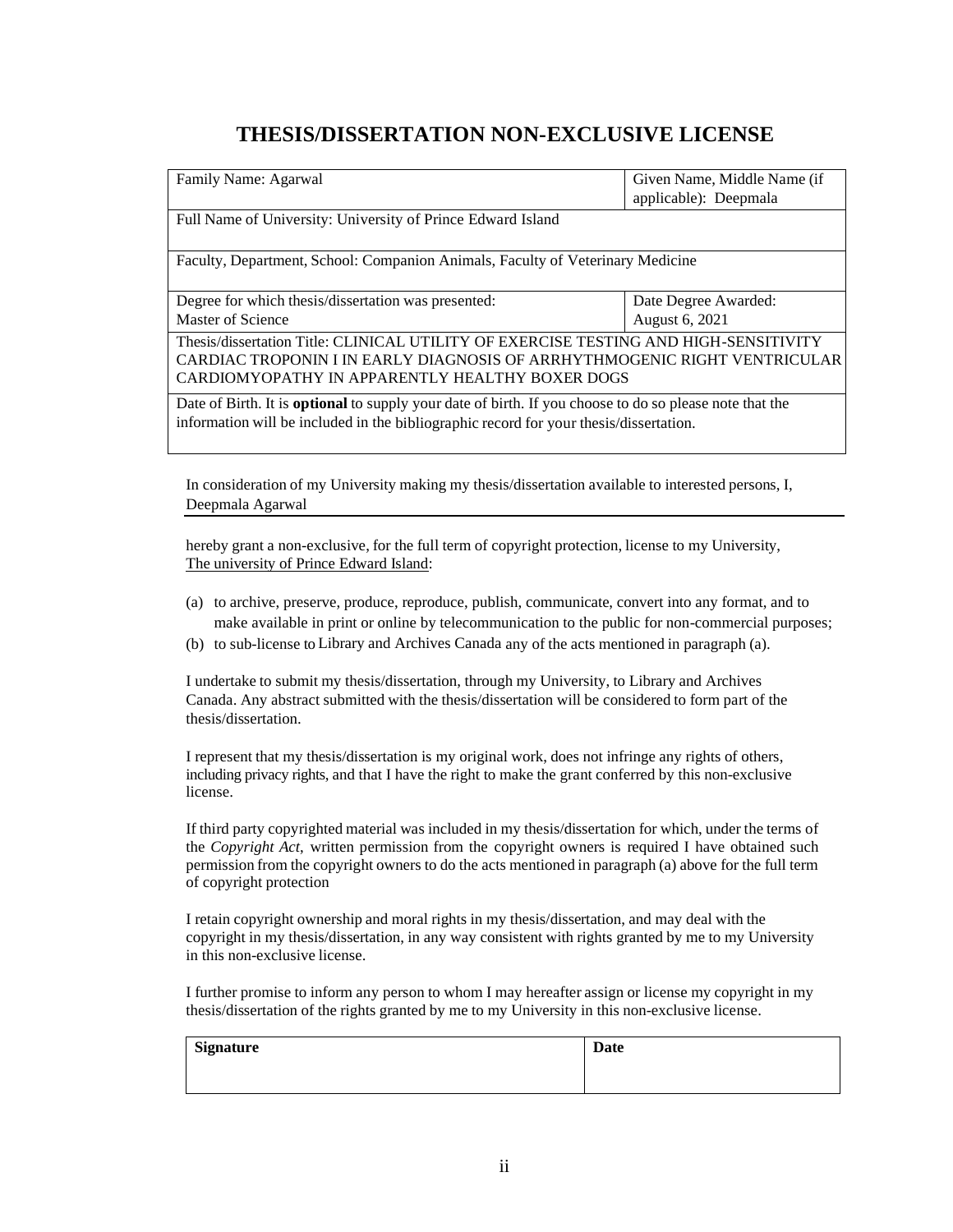# CERTIFICATION OF THESIS WORK

We, the undersigned, certify that Dr. Deepmala Agarwal, candidate for the degree of Master of Science has presented her thesis with the following title:

CLINICAL UTILITY OF EXERCISE TESTING AND HIGH-SENSITIVITY CARDIAC TROPONIN I IN EARLY DIAGNOSIS OF ARRHYTHMOGENIC RIGHT VENTRICULAR CARDIOMYOPATHY IN APPARENTLY HEALTHY BOXER DOGS

that the thesis is acceptable in form and content, and that a satisfactory knowledge of the field covered by the thesis was demonstrated by the candidate through an oral examination held on August 6, 2021.

Approval verified by the Examination Committee Chair, Dr. Cate Creighton

\_\_\_\_\_\_\_\_\_\_\_\_\_\_\_\_\_\_\_\_\_\_\_\_\_\_\_ \_\_\_\_\_\_\_\_\_\_\_\_\_\_\_\_\_\_\_\_

For Examination Committee members:

Dr. Date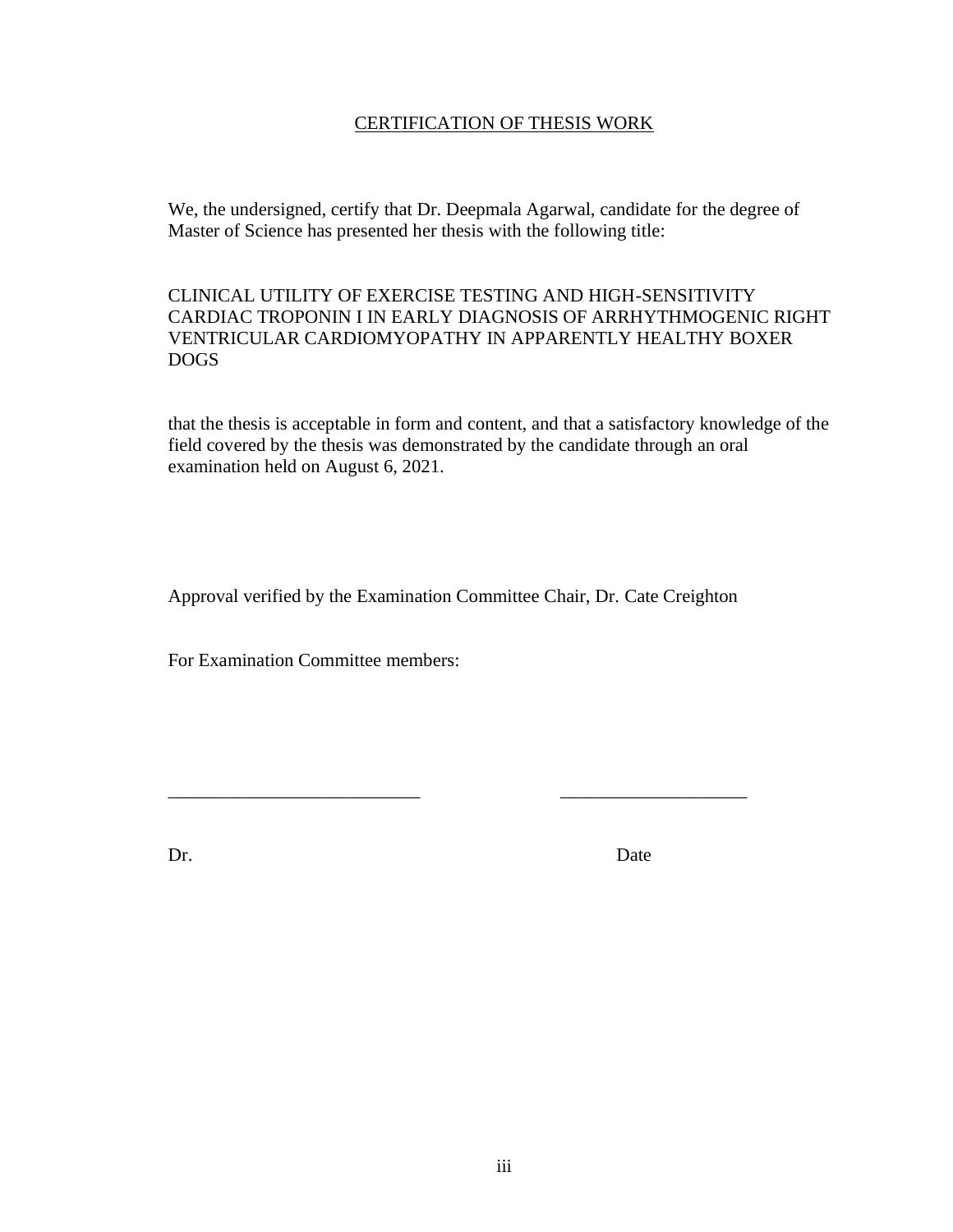### **ABSTRACT**

Arrhythmogenic right ventricular cardiomyopathy (ARVC) is a primary myocardial disease recognized in dogs and humans. It is characterized by fibrofatty replacement of right ventricular myocardium, and less frequently, of the interventricular septum, left ventricular and atrial myocardium. Boxer dogs have a genetic predisposition for ARVC. Family history of the disease, documentation of ventricular arrhythmias (premature ventricular complexes, PVCs), history of syncope, or exercise intolerance are important clinical data to guide the diagnosis in affected dogs. In dogs with a lack of clinical signs (apparently healthy dogs), the electrocardiographic finding of ventricular arrhythmias is a major means of suspecting a diagnosis of ARVC antemortem. Of concern, however, is that the earliest latent stage of ARVC is characterized by normal electrocardiographic findings with undetectable structural heart disease but a risk for sudden cardiac death. The identification of this subclinical population of Boxer dogs having latent disease is challenging but important for prognosis and monitoring recommendations and in selection of breeding animals. Therefore, testing that can unmask ventricular arrhythmias or increase blood levels of biomarkers of myocardial injury in subclinical Boxer dogs may be beneficial in guiding monitoring and treatment recommendations. In the present study, we 1) investigated the effects of exercise testing (ExT) on the occurrence of ventricular arrhythmias in apparently healthy Boxer dogs; 2) performed an analytical and clinical comparison between point-of-care (POC) cardiac troponin I (cTnI) and high-sensitivity cTnI (hs-cTnI) assays; and 3) investigated whether an association could be demonstrated between ventricular arrhythmias, cTnI

iv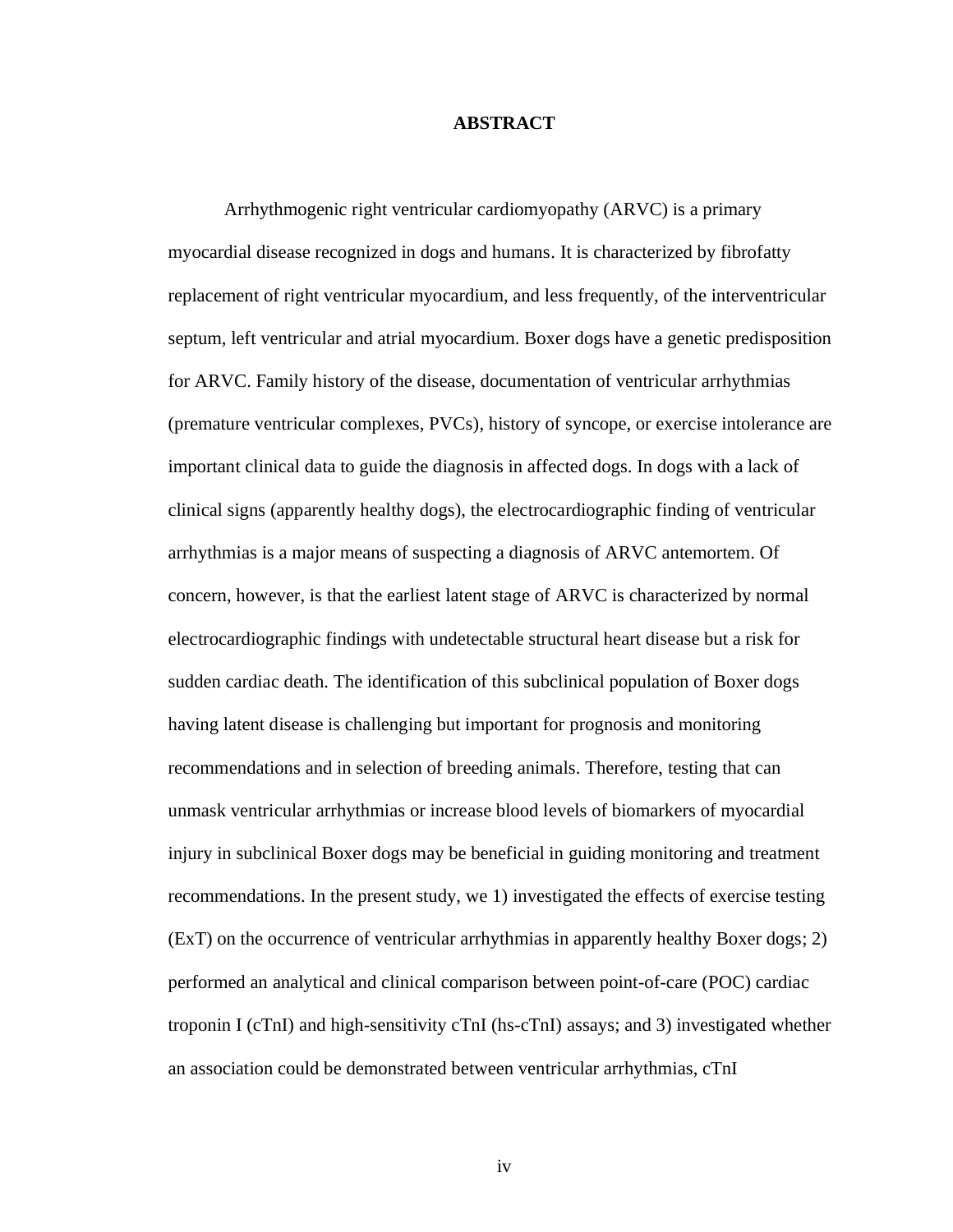concentration ([cTnI]), and genetic mutation status in these Boxer dogs. One hundred and fifty-eight client-owned Boxer dogs were screened to select a population of apparently healthy dogs. Of these, 30 dogs completed the study.

This study showed that the effects of ExT on number and complexity of ventricular arrhythmias are inconsistent in apparently healthy Boxer dogs. However, in many dogs, PVCs were clustered around exercising (median, 33.3% of total daily PVCs occurring in the peri-exercise period). The results of this study demonstrated that the two cTnI assays cannot be used interchangeably, the hs-cTnI assay may be a more sensitive and specific test that the POC assay, and [cTnI] measured by either assay does not differ in dogs with and without the striatin mutation that has been associated with ARVC in some Boxer dogs. Furthermore, the results of this study suggest that the exerciseassociated increase in [cTnI] and number of PVCs may be a manifestation of increased propensity to the development of the ARVC phenotype in Boxer dogs. Dogs' recent exercise history should be considered when measuring [cTnI] and when quantitating PVCs via 24 h at-home electrocardiogram (Holter monitor). Long-term follow up of these Boxer dogs may provide further evidence in support of our hypotheses and overall conclusion, which could be a focus for future studies.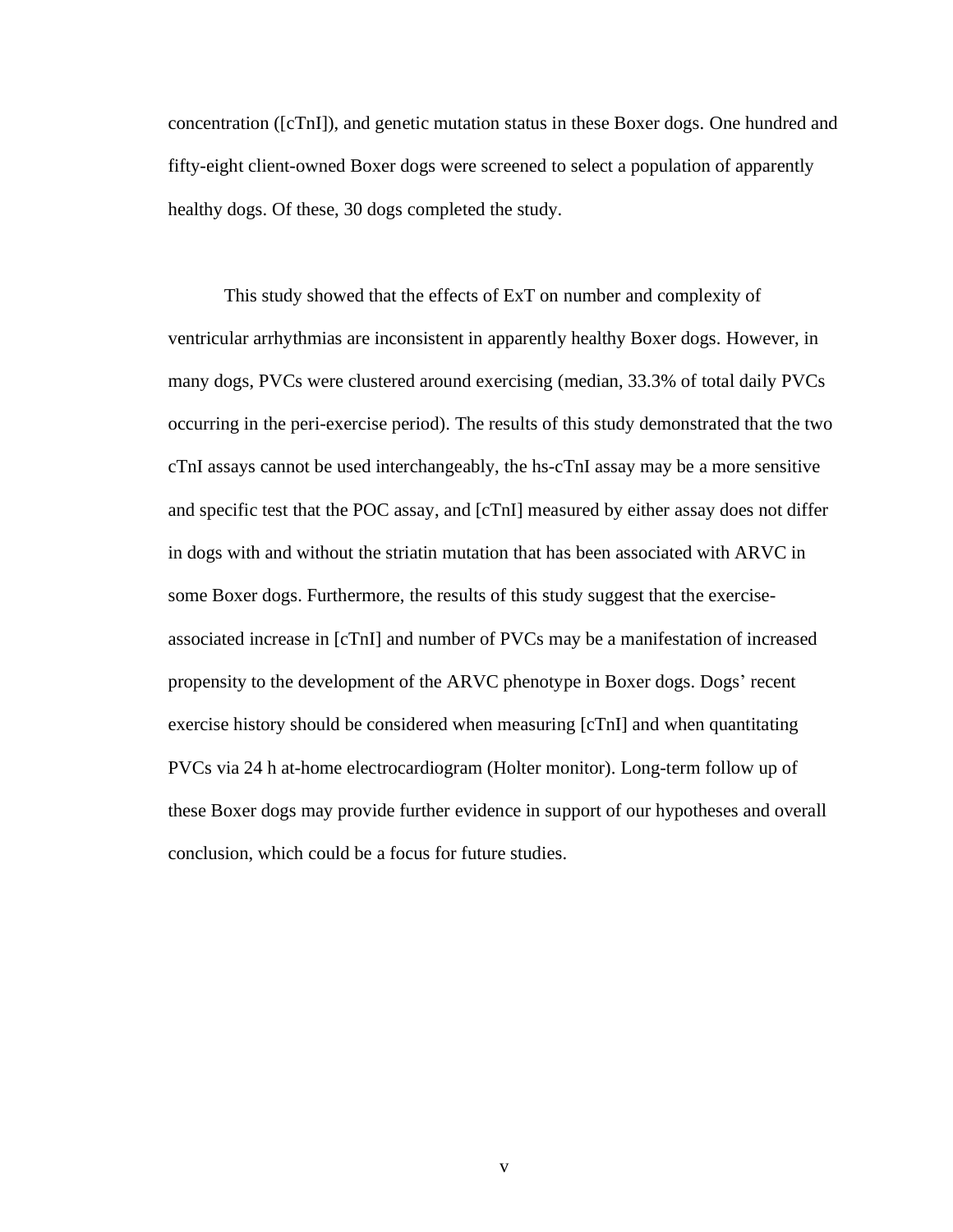#### **ACKNOWLEDGEMENTS**

I wish to express my sincere gratitude to my supervisors, Dr. Etienne Côté and Dr. M. Lynne O'Sullivan, for providing me this wonderful opportunity to work under their guidance and expertise. Their unconditional encouragements, patience, timely advice and readiness to help led me to overcome various professional and personal hurdles while completing this program. I admire them.

I owe special thanks to the members of my supervisory committee, Dr. Noel Clancey and Dr. Paul Bernard for their constant support, guidance, valuable suggestions, and encouragement throughout my project.

My special thank goes to Ms. Elaine Reveler for her incredible technical support and sympathetic ears. This project felt much easier and more joyful due to her involvement and support.

I wish to acknowledge Dr. Jörg M. Steiner and his team and Dr. Kathryn Meurs and her team, for their collaboration.

I would like to extend my sincere appreciation to Dr. Elizabeth Dobbin, Ms. Ellen McMahon, and their team in Diagnostic Services for their incredible technical support, and Ms. Karen Rumson who was instrumental in advertising my research project among the Boxer dog owners in the community.

I am grateful to the friendship and support of my colleagues: Dr. Amanda Butler, Dr. Eva Kao, and Dr. Sarifa Lakhdhir.

I am very thankful to all the participating owners and their dogs without whom this research project would not have been possible.

This project was made possible by financial support from the ACVIM Resident Research grant, the Atlantic Veterinary College Research Fund, the Atlantic Veterinary College Companion Animal Trust Fund, and The Ptarmigan Foundation.

I owe thanks to my family for their incredible support throughout this journey.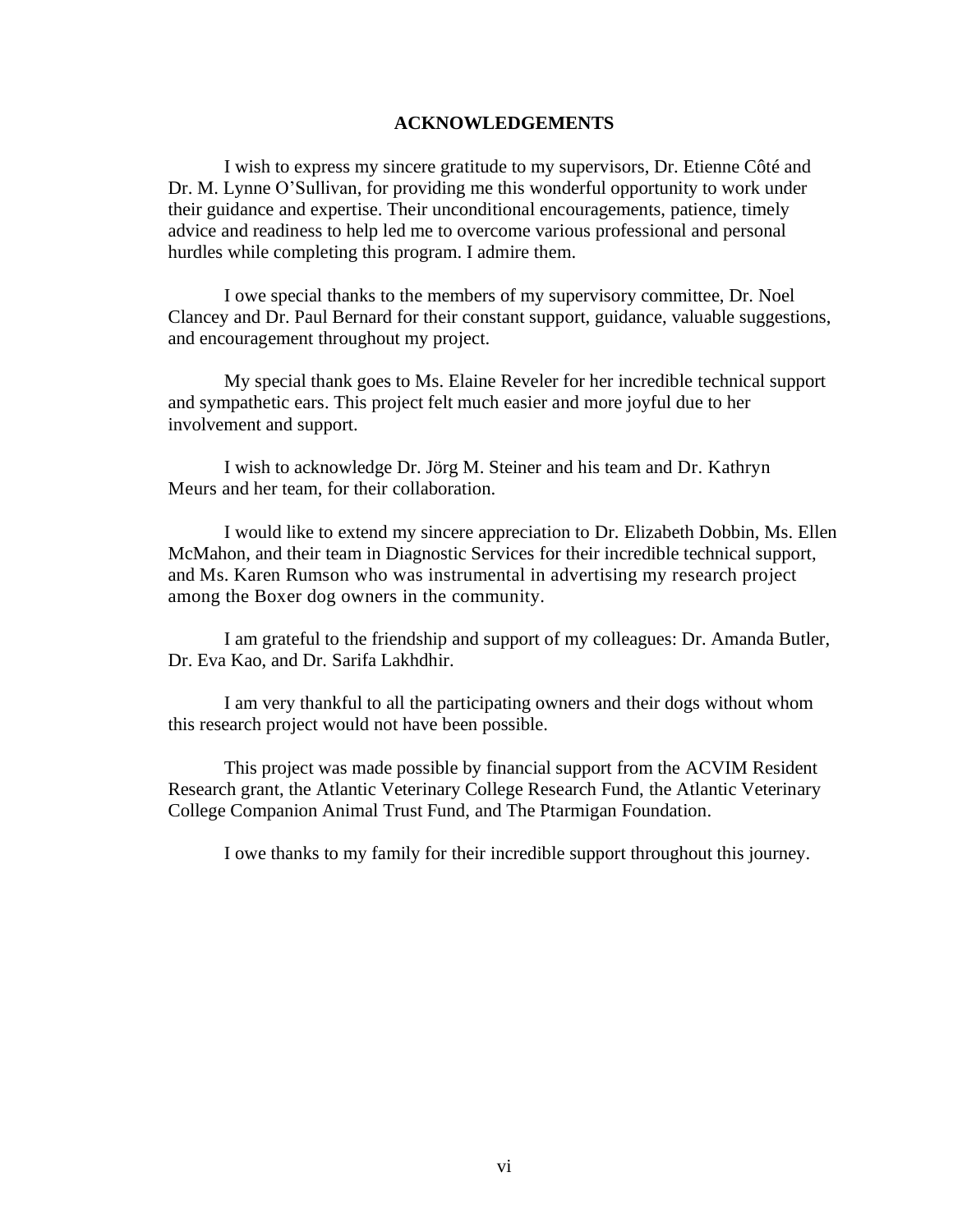# **TABLE OF CONTENTS**

| 1.5.1. Arrhythmia: in-hospital electrocardiogram (ECG) and 24 h at-home Holter |  |
|--------------------------------------------------------------------------------|--|
|                                                                                |  |
|                                                                                |  |
|                                                                                |  |
| 1.5.5. Clinical utility of serum biomarkers: cardiac troponin I 19             |  |
|                                                                                |  |
|                                                                                |  |
|                                                                                |  |
|                                                                                |  |
|                                                                                |  |
|                                                                                |  |
|                                                                                |  |
|                                                                                |  |
|                                                                                |  |
|                                                                                |  |
| 2.2.5. Complete blood count and plasma biochemistry profile  35                |  |
|                                                                                |  |
|                                                                                |  |
|                                                                                |  |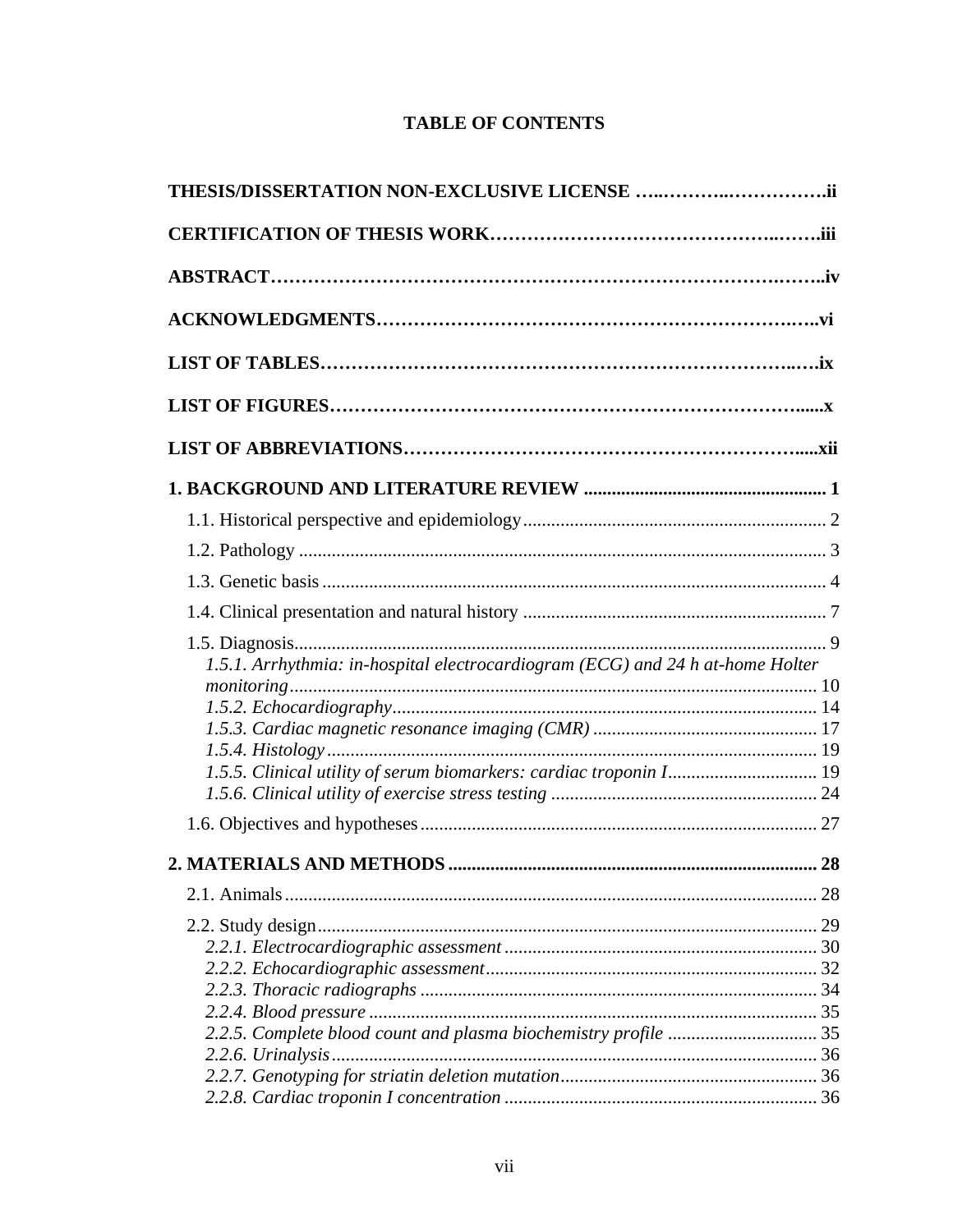| 3.4. Effects of ExT on number and severity of ventricular arrhythmias 43                                                                                                                                                                                      |  |
|---------------------------------------------------------------------------------------------------------------------------------------------------------------------------------------------------------------------------------------------------------------|--|
| 3.5.1. Comparison of results obtained with the POC cTnI and hs-cTnI assays  47<br>3.5.2. Clinical evaluation and comparison of results obtained with the POC cTnI                                                                                             |  |
|                                                                                                                                                                                                                                                               |  |
|                                                                                                                                                                                                                                                               |  |
|                                                                                                                                                                                                                                                               |  |
| 4.1. Effects of ExT on number and severity of ventricular arrhythmias in apparently                                                                                                                                                                           |  |
| 4.2. Comparison of the results obtained with the POC cTnI and hs-cTnI assays in<br>4.2.1. Analytical test comparison of the results obtained with the POC cTnI and hs-<br>4.2.2. Clinical evaluation and comparison of the results obtained with the POC cTnI |  |
|                                                                                                                                                                                                                                                               |  |
| 4.4. Cardiac troponin I concentrations in apparently healthy Boxer dogs with or                                                                                                                                                                               |  |
|                                                                                                                                                                                                                                                               |  |
|                                                                                                                                                                                                                                                               |  |
|                                                                                                                                                                                                                                                               |  |
|                                                                                                                                                                                                                                                               |  |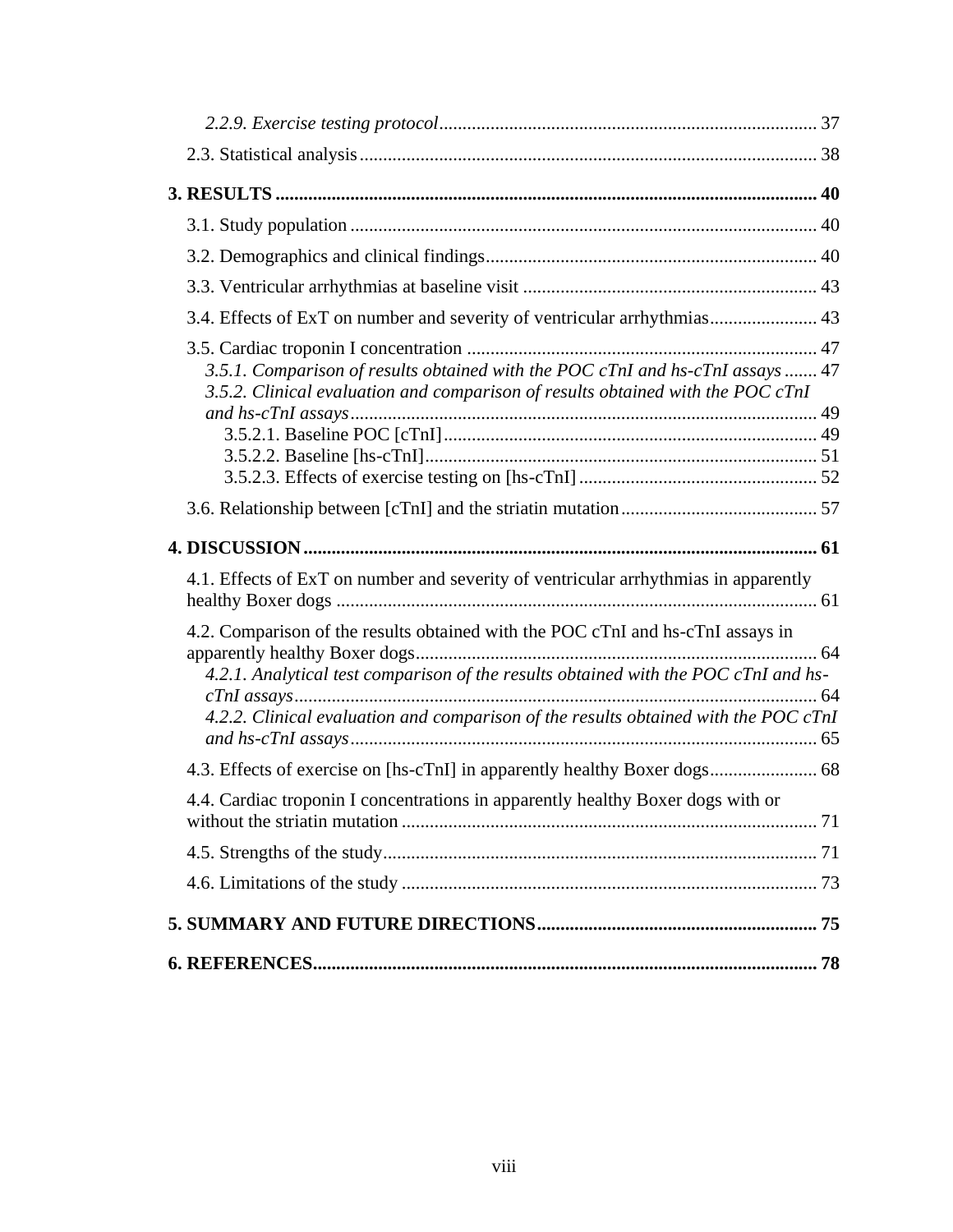# **LIST OF TABLES**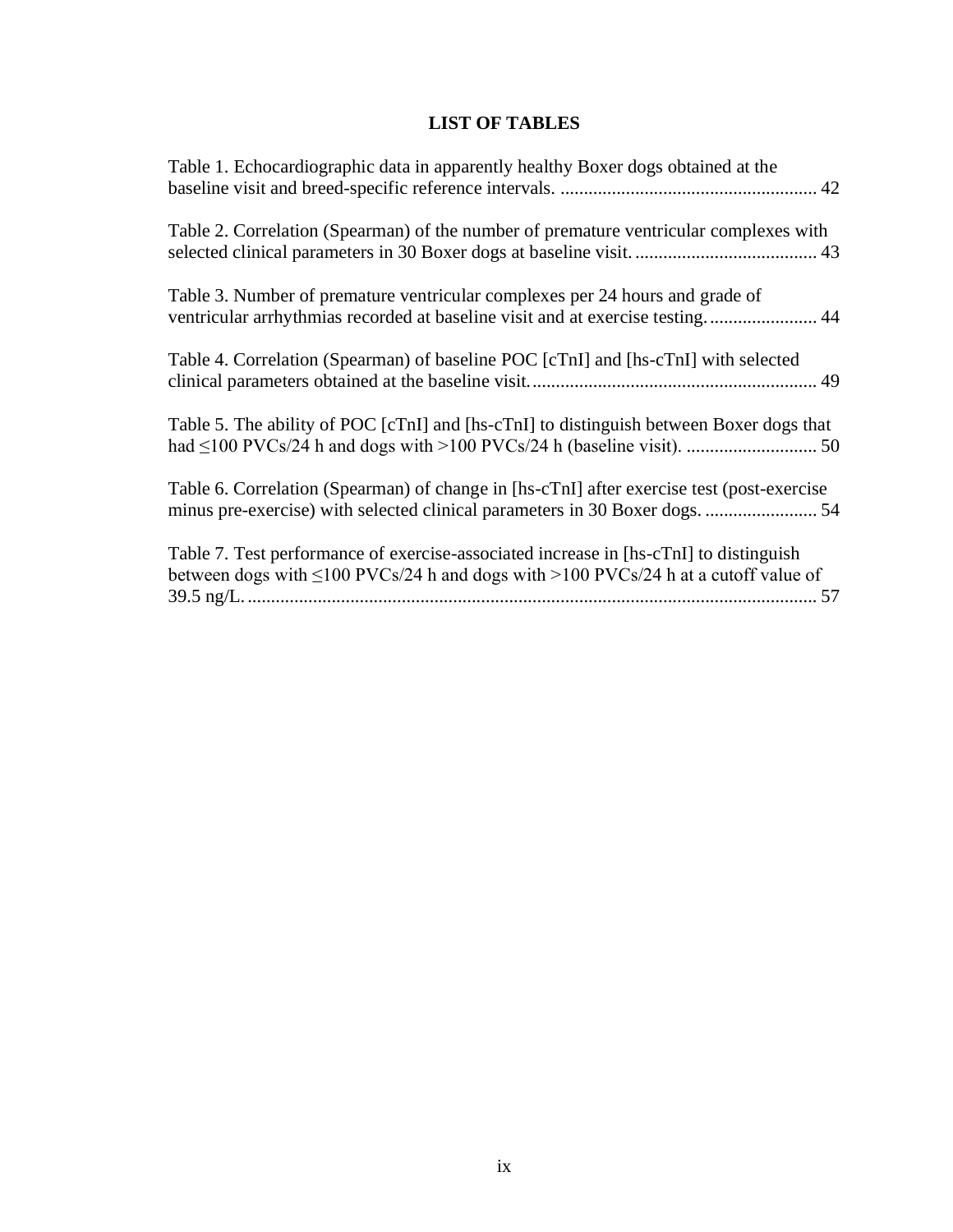# **LIST OF FIGURES**

| Figure 1. Study design. BP, blood pressure; cTnI, cardiac troponin I; ECG,<br>electrocardiogram; ExT, exercise testing; h, hour; POC, point-of-care.  30                                                                                                                                                                                                                                                                                                                                                                                                                                                                                                                                                                     |
|------------------------------------------------------------------------------------------------------------------------------------------------------------------------------------------------------------------------------------------------------------------------------------------------------------------------------------------------------------------------------------------------------------------------------------------------------------------------------------------------------------------------------------------------------------------------------------------------------------------------------------------------------------------------------------------------------------------------------|
| Figure 2. Schematic images of a) a transverse section of a dog's thorax depicting the<br>precordial leads for a standard 12-lead ECG. The sixth intercostal space (ICS) was used<br>for the electrodes for leads V2-V6. The location shown for the V1 electrode was not<br>used. b) the left lateral thorax depicting where the electrode for lead V1 is placed at the<br>costochondral junction (CCJ) of the right first ICS. With permission of the American                                                                                                                                                                                                                                                               |
| Figure 3. A flowchart illustrating the number of dogs screened for the study, the number<br>of dogs that met pre-defined exclusion criteria based on history, the number of dogs that<br>met exclusion criteria based on initial diagnostic assessment, the number of dogs<br>remaining in the final population, and the striatin mutation test result for the 30 dogs that<br>completed the study. ARVC, arrhythmogenic right ventricular cardiomyopathy; AS/SAS,<br>aortic stenosis/subaortic stenosis; ASD, atrial septal defect; DCM, dilated<br>cardiomyopathy; GI, gastrointestinal; HBT, heartbase tumor; IMTP, immune-mediated<br>thrombocytopenia; MCT, mast cell tumor; MRSP, methicillin-resistant Staphylococcus |
| Figure 4. A flowchart illustrating the number of dogs that had or did not have PVCs on<br>baseline Holter recording and the number of dogs exhibiting change in arrhythmia<br>number and/or arrhythmia grade on exercise testing Holter recording. PVCs, premature                                                                                                                                                                                                                                                                                                                                                                                                                                                           |
| Figure 5. Box and Whisker plots comparing POC cTnI and hs-cTnI concentrations at<br>baseline. $N=30$ in each group. Each box represents the IQR. Solid horizontal lines within<br>boxes represent median values. Tukey-style whiskers extend to a maximum of $1.5 \times IQR$<br>beyond the box. The dots denote outliers. cTnI, cardiac troponin I; hs-cTnI, high-<br>sensitivity cTnI assay; IQR, interquartile range; POC cTnI, point-of-care cTnI assay 48                                                                                                                                                                                                                                                               |
| Figure 6. Bland-Altman plot displaying the agreement between cTnI concentrations<br>obtained from POC and hs-cTnI assays. cTnI, cardiac troponin I; hs-cTnI, high-                                                                                                                                                                                                                                                                                                                                                                                                                                                                                                                                                           |
| Figure 7. Receiver operating characteristic curves depicting the sensitivity and specificity<br>of POC [cTnI] (A) and [hs-cTnI] (B) in discerning between Boxer dogs with $>100$<br>$PVCs/24$ h and those with $\leq 100$ PVCs/24 h. The area under the curve for POC cTnI was<br>0.57 and for hs-cTnI was 0.76. cTnI, cardiac troponin I; [hs-cTnI], cTnI concentrations<br>measured by hs-cTnI assay; POC [cTnI], cTnI concentrations measured by the point-of-                                                                                                                                                                                                                                                            |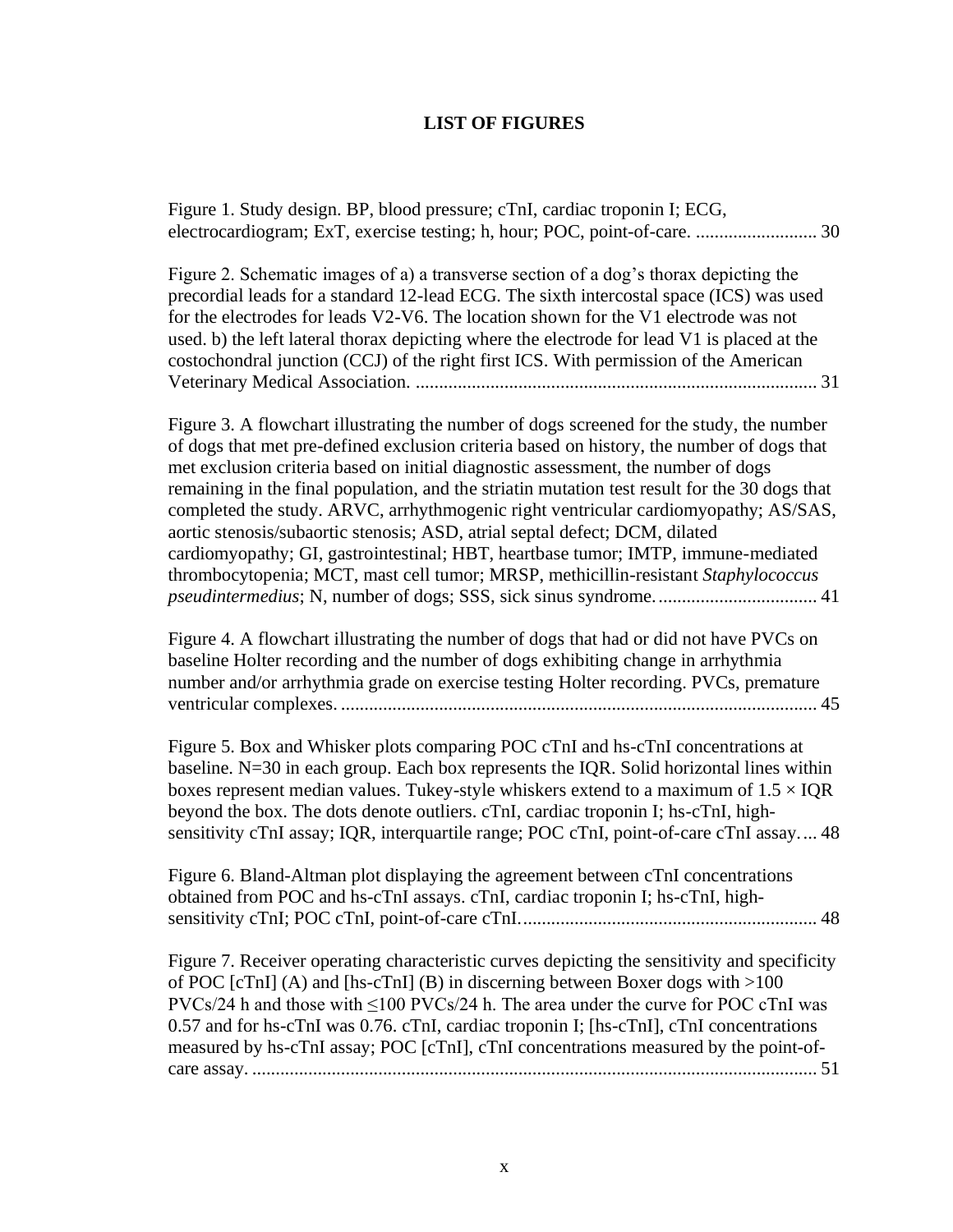[Figure 8. Box plot showing differences between pre-exercise and post-exercise \[hs-cTnI\]](#page-65-0)  [in apparently healthy Boxer dogs. N=30 in each group. Each box represents the IQR.](#page-65-0)  [Solid horizontal lines within boxes represent median values. Tukey-style whiskers extend](#page-65-0)  to a maximum of  $1.5 \times IQR$  beyond the box. The dots denote outliers. [hs-cTnI], cardiac [troponin I concentrations measured by the high-sensitivity assay; IQR, interquartile](#page-65-0)  [range..................................................................................................................................](#page-65-0) 53

[Figure 9. Box plot demonstrating exercise-associated increase in \[hs-cTnI\]](#page-67-0) in Boxer dogs with  $\leq 100$  PVCs/24 h and  $> 100$  PVCs/24 h. Each box represents the interquartile range. [Solid horizontal lines within boxes represent median values. The dots denote outliers.](#page-67-0)  [hs-cTnI], cardiac troponin I concentrations measured by the high-sensitivity assay; [PVCs, premature ventricular complexes...........................................................................](#page-67-0) 55

[Figure 10. Receiver operating characteristic curves depicting the sensitivity and](#page-68-0)  [specificity of exercise-induced increase in \[hs-cTnI\] in discerning between dogs with](#page-68-0)  [≤100 and >100 PVCs/24 h................................................................................................](#page-68-0) 56

Figure 11. Relationship of pre-test probability to post-test probability of having >100 [PVCs/24 h when exercise testing results in an increase in circulating \[hs-cTnI\], assuming](#page-68-1)  [sensitivity of 87.5% and specificity of 63.6% at a cutoff value of 39.5 ng/L. The blue](#page-68-1)  [curve represents a positive test and the red curve represents the negative test.](#page-68-1) [hs-cTnI], [cardiac troponin I concentrations measured by the high-sensitivity assay.......................](#page-68-1) 56

[Figure 12. Box plot showing baseline \[cTnI\]](#page-70-0) in apparently healthy Boxer dogs with and [without striatin mutation. Each box represents the interquartile range. Solid horizontal](#page-70-0)  [lines within boxes represent median values. The dots denote outliers. cTnI, cardiac](#page-70-0)  [troponin I, \[hs-cTnI\], cTnI concentrations measured by hs-cTnI assay; POC \[cTnI\], cTnI](#page-70-0)  [concentrations measured by the point-of-care assay.](#page-70-0) ....................................................... 58

[Figure 13. Receiver operating characteristic curve depicting the sensitivity and specificity](#page-71-0)  of [hs-cTnI] [for discerning between apparently healthy Boxer dogs with and without the](#page-71-0)  [striatin mutation. The area under the curve for hs-cTnI is 0.64.](#page-71-0) [hs-cTnI], cardiac [troponin I concentrations measured by the hs-cTnI assay.](#page-71-0) ............................................... 59

[Figure 14. Bar graph displaying a difference in post-exercise and pre-exercise \[hs-cTnI\]](#page-72-0)  [\(median with interquartile range\) in apparently healthy Boxer dogs with and without the](#page-72-0)  [striatin mutation. Median values are presented above each bar. \[hs-cTnI\], cardiac](#page-72-0)  [troponin I concentrations measured by the hs-cTnI assay.](#page-72-0) ............................................... 60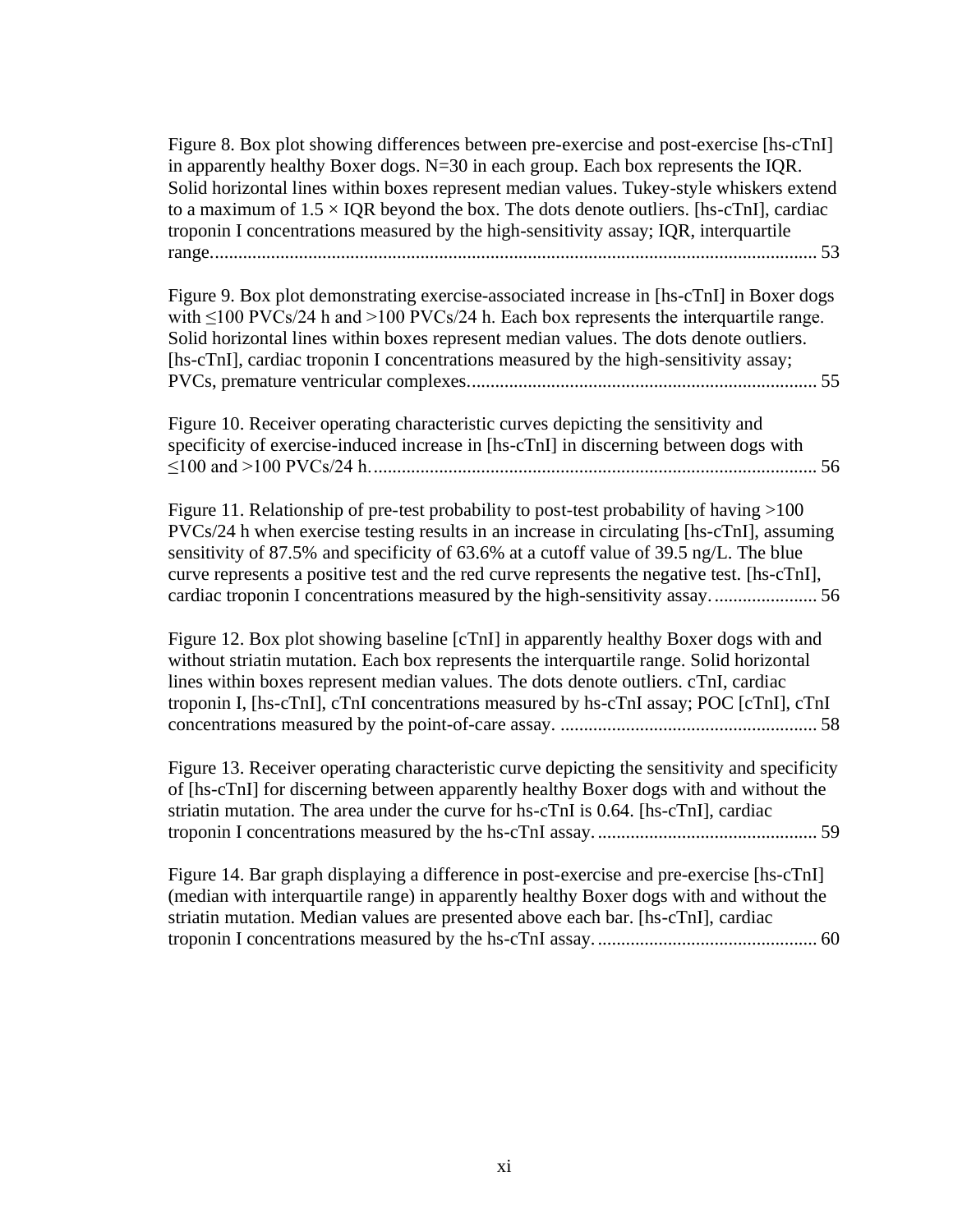# **LIST OF ABBREVIATIONS**

| [cTn]              | cardiac troponin I concentration(s)                                         |
|--------------------|-----------------------------------------------------------------------------|
| $[hs\text{-}cTnI]$ | high-sensitivity cardiac troponin I concentration(s)                        |
| $[K^+]$            | plasma potassium concentration(s)                                           |
| 2D                 | two dimensional                                                             |
| <b>ACM</b>         | arrhythmogenic cardiomyopathy                                               |
| <b>ARVC</b>        | arrhythmogenic right ventricular cardiomyopathy                             |
| <b>AVCDL</b>       | <b>Atlantic Veterinary College Diagnostic Laboratory</b>                    |
| <b>BP</b>          | blood pressure                                                              |
| <b>CBC</b>         | complete blood count                                                        |
| <b>CHF</b>         | congestive heart failure                                                    |
| <b>CI</b>          | confidence interval                                                         |
| <b>CMR</b>         | cardiac magnetic resonance imaging                                          |
| cTnC               | cardiac troponin C                                                          |
| cTnI               | cardiac troponin I                                                          |
| cTnT               | cardiac troponin T                                                          |
| <b>DCM</b>         | dilated cardiomyopathy                                                      |
| ECG                | electrocardiogram                                                           |
| ExT                | exercise testing                                                            |
| <b>FAC</b>         | fractional area change                                                      |
| H                  | hour                                                                        |
| hs-cTnI            | high-sensitivity cardiac troponin I                                         |
| <b>IQR</b>         | interquartile range                                                         |
| $K_3$ -EDTA        | potassium ethylenediaminetetraacetic acid                                   |
| <b>LA</b>          | left atrium                                                                 |
| LA/Ao              | left atrial-to-aortic root dimension ratio                                  |
| <b>LBBB</b>        | left bundle branch block                                                    |
| LV                 | left ventricle, left ventricular                                            |
| <b>LVEDV</b>       | left ventricular volume measured at end-diastole                            |
| <b>LVEF</b>        | left ventricular ejection fraction                                          |
| <b>LVESV</b>       | left ventricular volume measured at end-systole                             |
| <b>LVESVI</b>      | left ventricular end-systolic volume indexed to body surface area           |
| <b>LVFS</b>        | left ventricular fractional shortening                                      |
| LVIDd              | left ventricular internal dimension measured at end-diastole                |
| LVIDdN             | left ventricular internal dimension measured at end-diastole, normalized to |
|                    | body weight                                                                 |
| <b>LVIDs</b>       | left ventricular internal dimension measured at end-systole                 |
| <b>LVIDSN</b>      | left ventricular internal dimension measured at end-systole, normalized to  |
|                    | body weight                                                                 |
| <b>MST</b>         | median survival time                                                        |
| POC                | point-of-care                                                               |
| <b>PVCs</b>        | premature ventricular complexes                                             |
| <b>RBBB</b>        | right bundle branch block                                                   |
| <b>RV</b>          | right ventricle, right ventricular                                          |
|                    |                                                                             |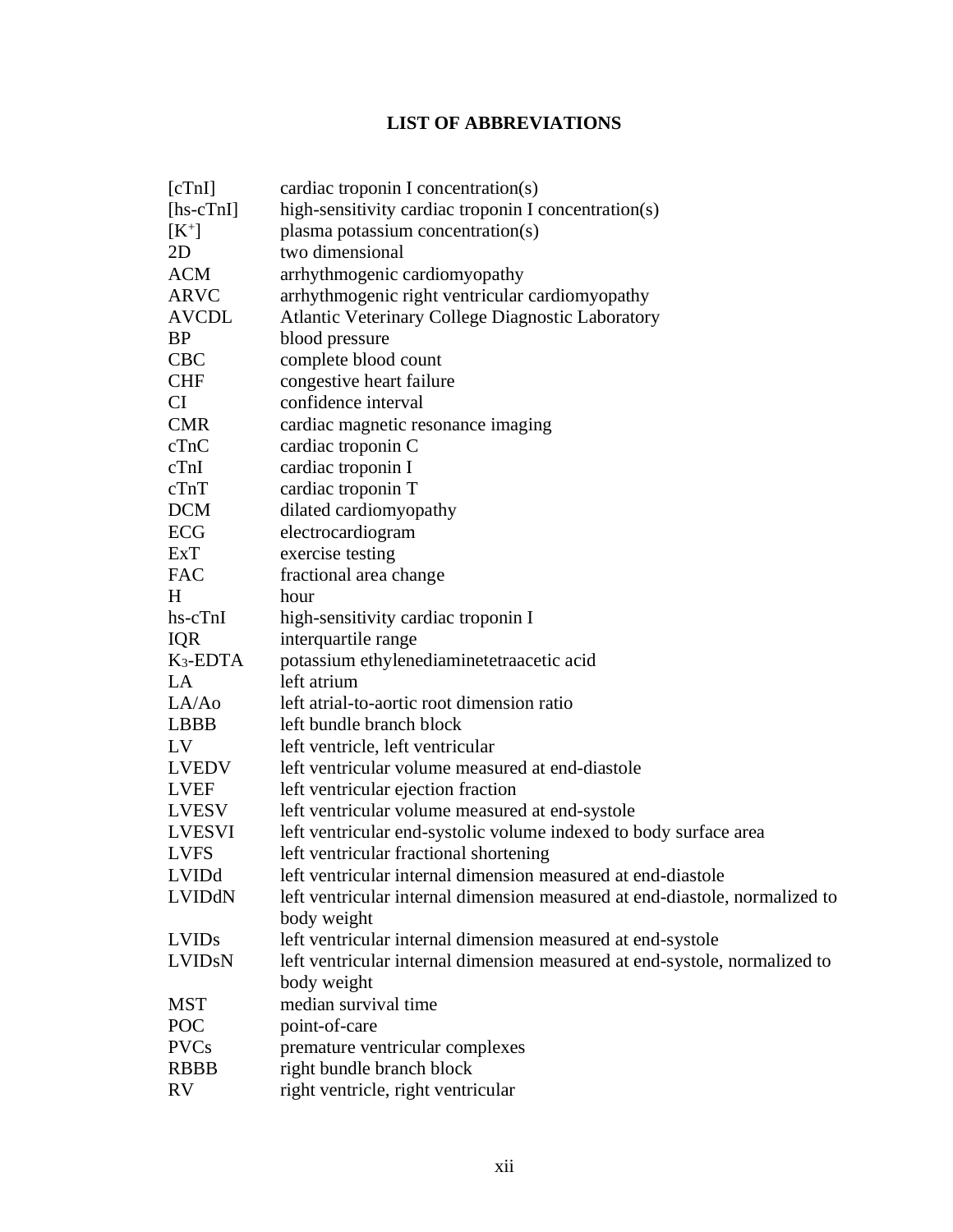| RVAd         | right ventricular area measured at end-diastole               |
|--------------|---------------------------------------------------------------|
| <b>RVAs</b>  | right ventricular area measured at end-systole                |
| $S^{\prime}$ | systolic myocardial velocity of the lateral tricuspid annulus |
| <b>SCD</b>   | sudden cardiac death                                          |
| <b>TAPSE</b> | tricuspid annular plane systolic excursion                    |
|              |                                                               |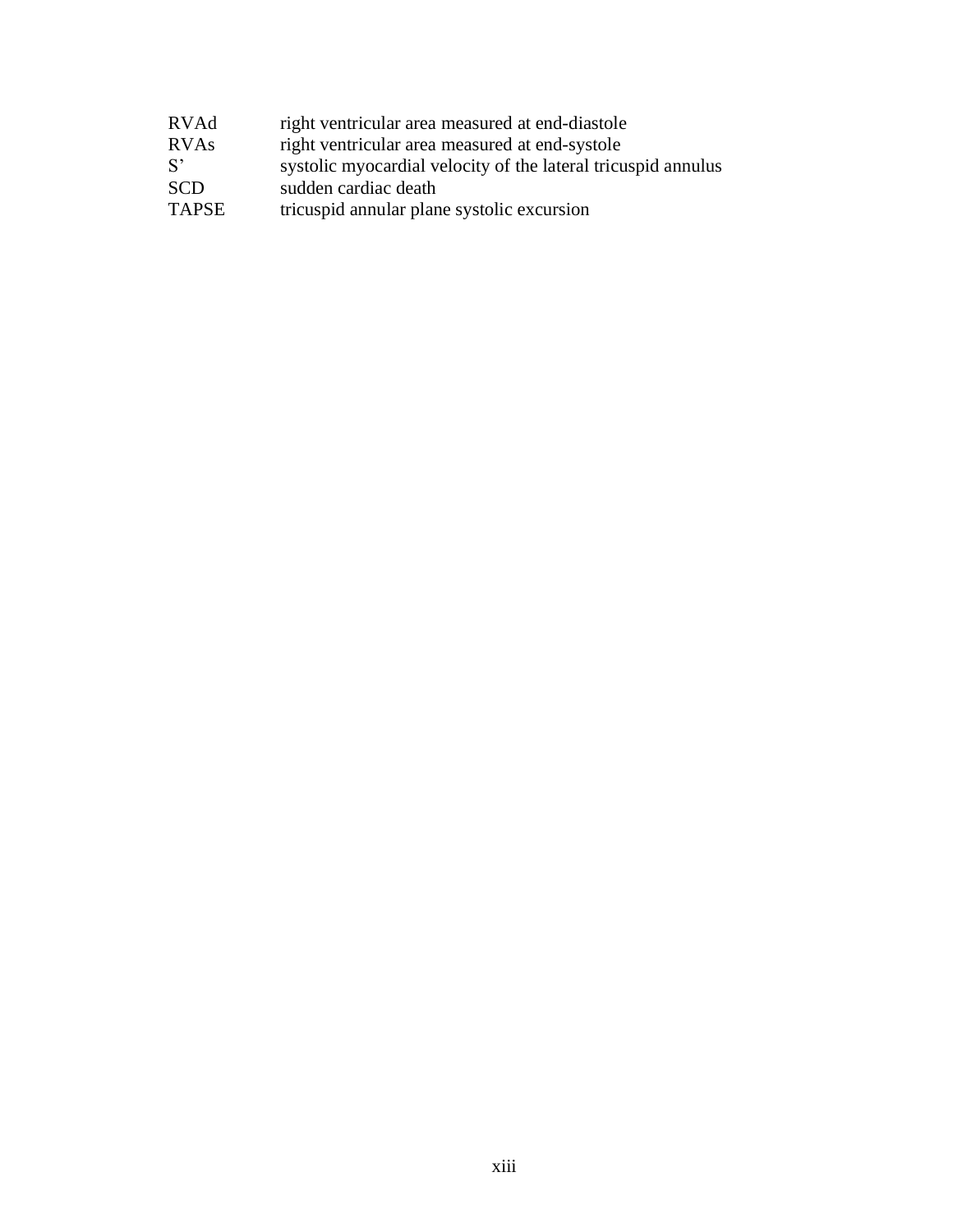#### **1. BACKGROUND AND LITERATURE REVIEW**

<span id="page-13-0"></span>Arrhythmogenic right ventricular cardiomyopathy (ARVC), previously termed Boxer cardiomyopathy, is an adult-onset primary myocardial disease characterized by ventricular arrhythmias.<sup>1–4</sup> Histologically, it is defined by progressive replacement of normal right ventricular (RV) myocardium with fatty or fibrofatty tissue.<sup>3,4</sup> The residual myocytes interspersed among adipocytes and fibrous tissue provide an ideal substrate for life-threatening ventricular arrhythmias.<sup>1–4</sup> This condition in Boxer dogs shares these phenotypic features with human ARVC. Additionally, ARVC has been recognized as an important cause of sudden cardiac death (SCD) in both apparently healthy Boxer dogs,  $5.6$ and humans (especially young people and athletes). 1,2 Although histopathological abnormalities predominantly occur in the RV, they may exist in the left ventricle (LV) and occasionally, the interventricular septum.<sup>7,8</sup> Because histopathological changes and clinical manifestations of the disease are not limited to the RV, the broader term arrhythmogenic cardiomyopathy (ACM) recently has been adopted in human medicine.<sup>8</sup> This term has not yet been adopted in veterinary medicine, but may become the preferred term for dogs in future.

Research in human medicine has shown a favorable clinical outcome (decreased mortality rate) in a large cohort of patients diagnosed with ARVC who have undergone close follow-up and treatment.<sup>9</sup> These findings underscore the importance of an early diagnosis of ARVC to establish a focused prevention strategy based on activity restriction, clinical follow-up (identification of alarming symptoms, echocardiographic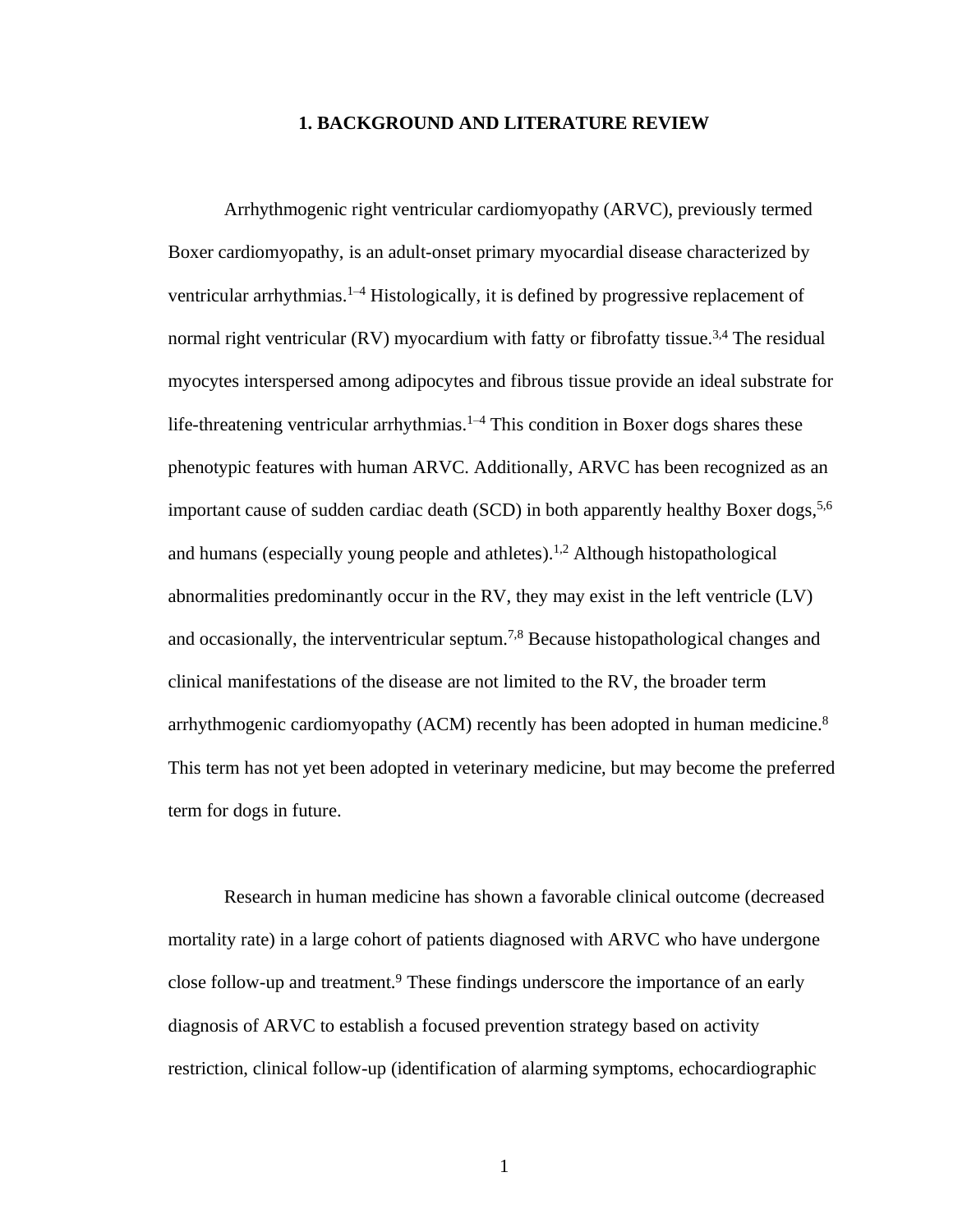abnormalities, and ventricular arrhythmias), and prophylactic therapy to prevent sudden death.<sup>10</sup> Although large-scale longitudinal studies evaluating clinical outcomes in Boxer dogs with ARVC have not been performed, early diagnosis, particularly in dogs with the occult (preclinical, i.e., no externally observable manifestations) form of the disease, remains a major challenge. This is primarily due to the broad spectrum of phenotypic variation (SCD often being the first clinical sign) and lack of a definitive antemortem diagnostic test.

## <span id="page-14-0"></span>1.1. Historical perspective and epidemiology

Arrhythmogenic right ventricular cardiomyopathy was first described in Boxer dogs in 1983.<sup>4</sup> Unlike cardiomyopathies in other dog breeds, this condition in Boxer dogs was distinguished by extensive fibrofatty replacement of myocardium, lack of marked ventricular dilation, and infrequent occurrence of atrial fibrillation.<sup>4</sup> Due to unique features and a high prevalence in Boxer dogs, this condition formerly was termed "Boxer cardiomyopathy." It is now referred to as ARVC due to similarities between the disease in Boxer dogs and ARVC in humans, including presentation, genetic basis, and histopathology,<sup>5,7</sup> and its recognition in non-Boxer breeds.

Arrhythmogenic right ventricular cardiomyopathy is estimated to affect 1:5000 to 1:2000 people in the general population.<sup>11,12</sup> Evaluation of the first- and second- degree relatives of probands with ARVC suggests that up to 50% of cases are familial.<sup>13</sup> The prevalence of this disease in the Boxer dog breed has not been defined. Isolated cases of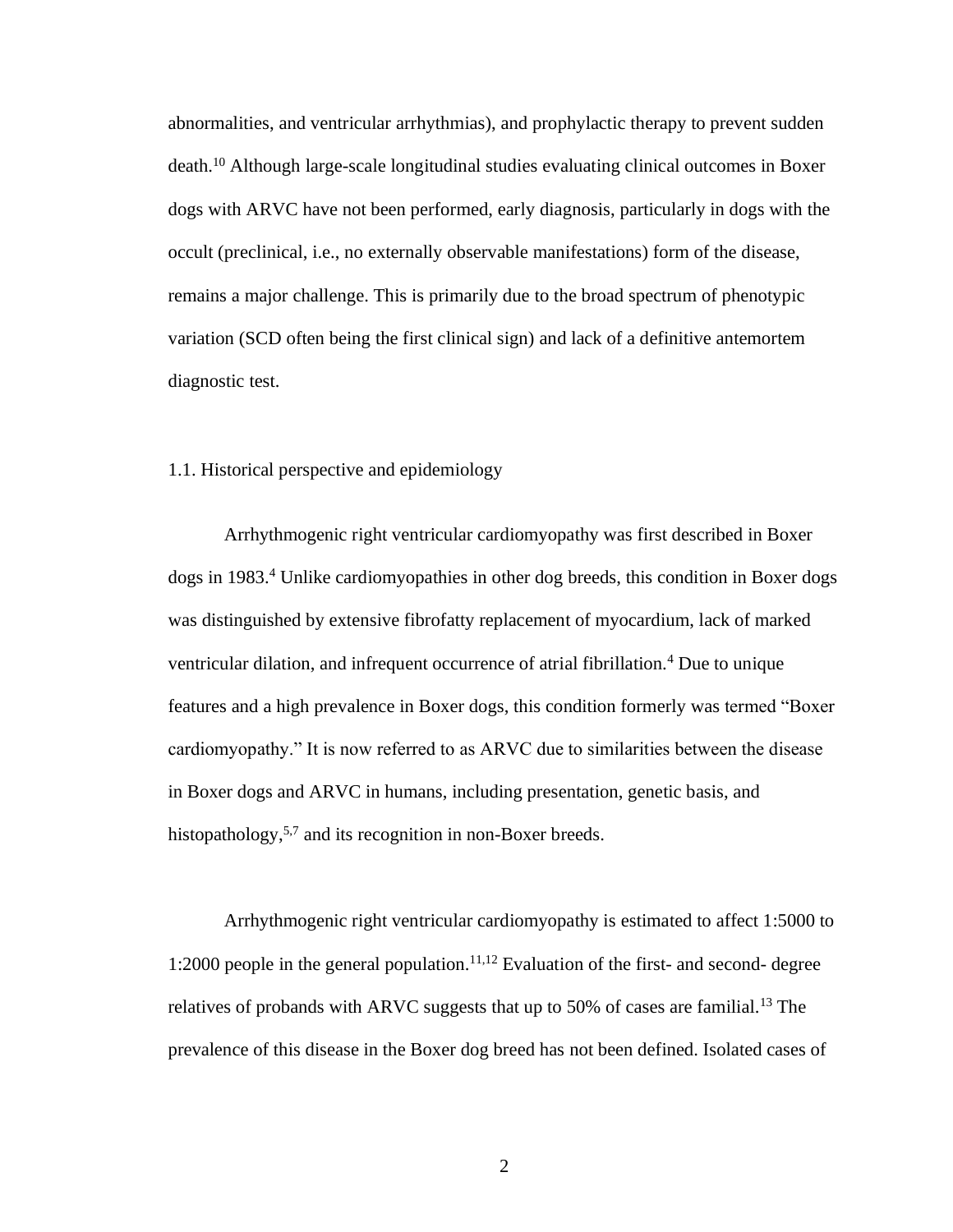ARVC have also been reported in other dog breeds such as the Siberian husky,  $14$ Labrador retriever,<sup>15</sup> Bull mastiff,<sup>16</sup> Dachshund,<sup>17</sup> English Bulldog,<sup>18</sup> and in cats.<sup>19</sup>

### <span id="page-15-0"></span>1.2. Pathology

Arrhythmogenic right ventricular cardiomyopathy is associated with widespread myocardial atrophy with large multifocal areas of myocardial fibrosis and fatty infiltration, myocytolysis, myocyte vacuolization, evidence of myocarditis, and necrosis.<sup>6</sup> The distinctive histopathological feature of ARVC is the replacement of normal RV myocardial tissue by adipose or fibrous tissue.<sup>3,7</sup> In a histological study, the fatty form was observed in 65% and the fibrofatty form in 35% of Boxer dogs affected with ARVC. <sup>7</sup> The fatty form is characterized by diffusely distributed, multifocal regions of adipose cell replacement within the RV wall and trabeculae, extending from epicardium toward endocardium, often in association with mild interstitial fibrosis.<sup>7</sup> The fibrofatty form is characterized by multifocal or diffuse adipose cell replacement associated with areas of replacement fibrosis.<sup>7</sup> Structural changes of the myocardium may also be present in the LV, interventricular septum, and atria, but may be less severe than in the RV.<sup>20,21</sup> Lesions consistent with myocarditis are noted in the majority of affected dogs with RV, LV and left atrium (LA) involvement seen in 61%, 70%, and 17% of Boxer dogs, respectively, and myocardial apoptosis are noted in 39% of these dogs.<sup>7</sup> Whether the inflammation is a primary event or occurs secondary to myocyte cell death is unresolved.<sup>20</sup> However, these processes have been thought to modulate disease progression.<sup>7</sup> It is possible that fatty and fibrofatty patterns represent a continuum of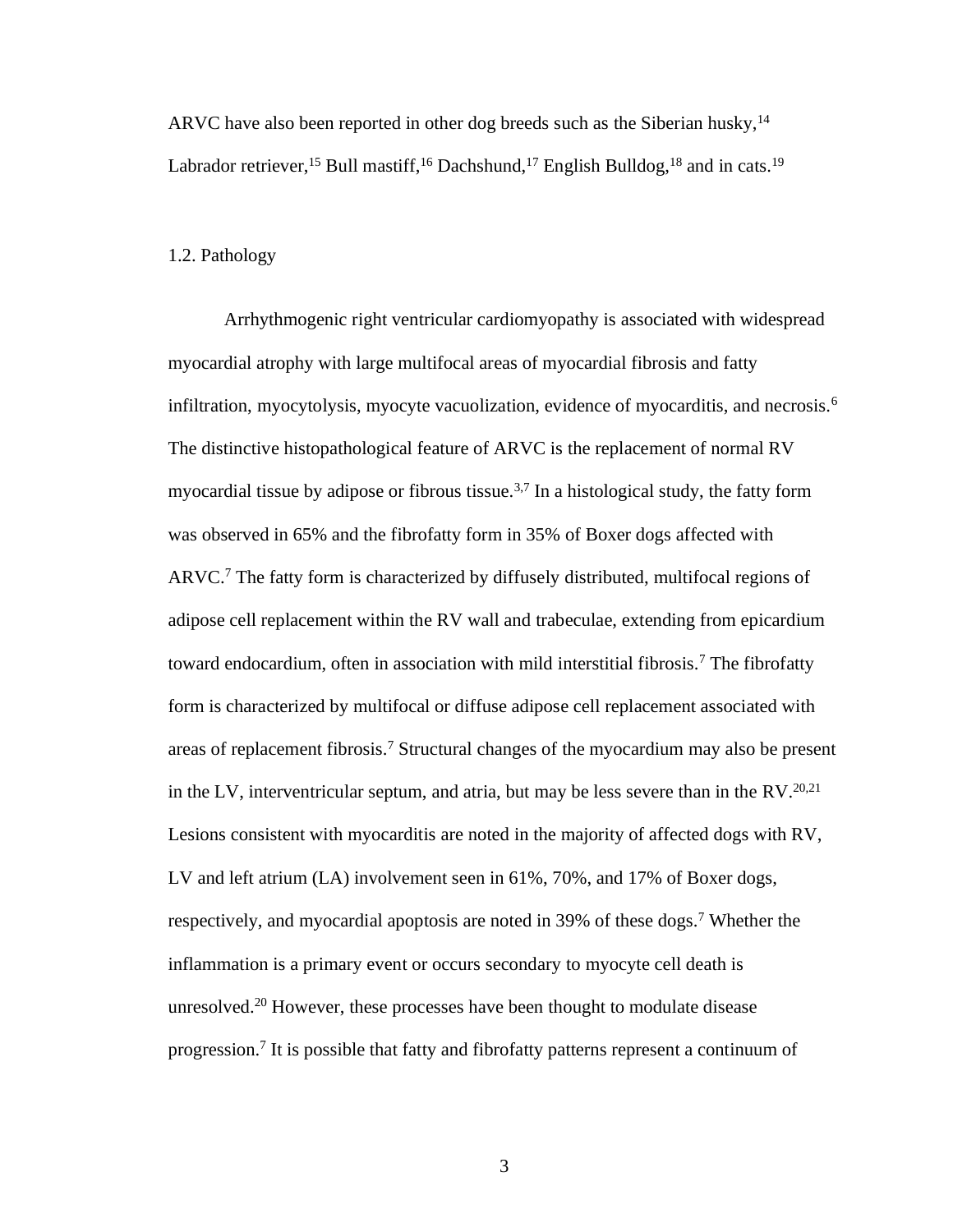disease, mediated by myocarditis, in which the fatty form is an early feature and fibrofatty repair results from myocarditis-induced-injury.<sup>7</sup>

In humans, ARVC is considered to be a disease of the desmosome, a mechanical junction within the intercalated disc anchoring cells to each other via the intermediate filaments.<sup>22</sup> The intercalated disc is comprised of 2 additional macromolecular components resolvable by electron microscopy: gap junctions provide a pathway for electrical and metabolic signaling between cells, and adherens junctions provide mechanical anchoring of actin filaments via cadherin molecules.<sup>23</sup> Immunofluorescence analysis of human ARVC affected tissue reveals a characteristic histopathological profile that includes loss of immunoreactive plakoglobin (a desmosomal and adherens junction molecule) and connexin 43 (the cardiac gap junction protein of the adult ventricle) at the site of the intercalated disc.<sup>24</sup> Similar findings have been reported in the ARVC affected Boxer dogs.<sup>25</sup> Quantitative transmission electron microscopy also shows a decrease in the number of desmosomes, gap junctions, and adherens junctions in the LV and RV of Boxer dogs with ARVC compared to those without ARVC.<sup>26</sup>

## <span id="page-16-0"></span>1.3. Genetic basis

Arrhythmogenic right ventricular cardiomyopathy in Boxer dogs appears to be inherited as an autosomal dominant trait, at least in some Boxer families.<sup>5</sup> Molecular genetic studies in humans have shown that ARVC is a desmosomal disease resulting from mutation in cell adhesion proteins such as plakoglobin, desmoplakin, plakophilin-2, and desmoglein-2.27–29 Based on these and several other studies, it has generally been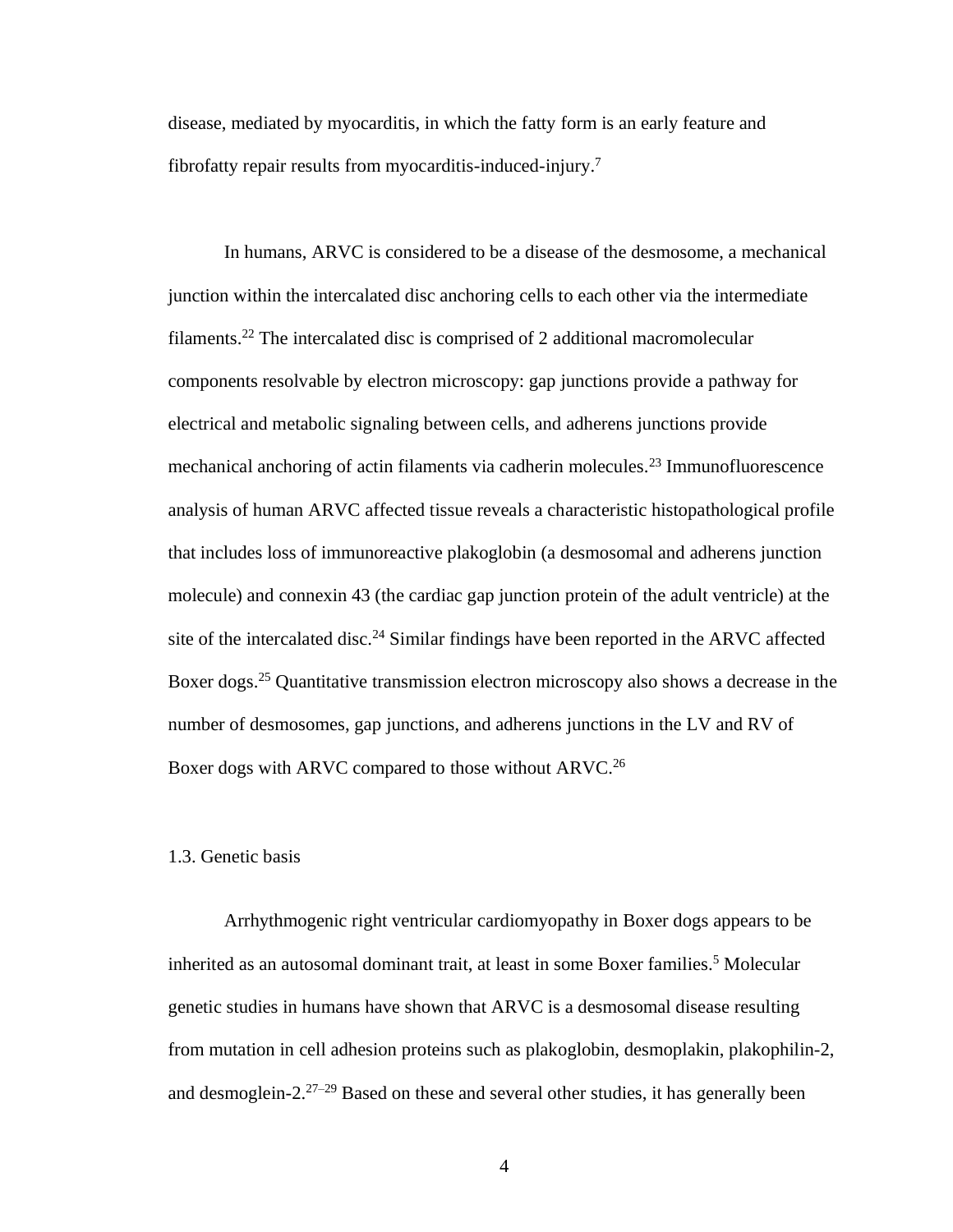accepted that ARVC results in loss of desmosomal integrity, impaired cell-to-cell adhesion, myocyte detachment, and cell death.<sup>30</sup> Subsequently, these changes may lead to increased susceptibility to mechanical stress and pressure.<sup>22</sup> In some humans with ARVC, mutations of the cardiac ryanodine receptor (RyR2) and their effect on the associated stabilizing protein calstabin-2 have been demonstrated.<sup>31</sup> Dysfunction of this protein leads to disruption of calcium homeostasis, which is critical to normal cardiac contractile function and rhythm.

Despite many similarities between ARVC in humans and in dogs, molecular evaluation of the most common desmosomal ARVC candidate genes for the human disease did not identify a causative mutation in the splice site or exonic regions of these genes in the dog.<sup>32</sup> Boxer dogs with ARVC have decreased RyR2 protein expression<sup>33</sup> and a calstabin deficiency in the  $LV^{34}$  compared with healthy control dogs, although a causal relationship is not proven. However, in a genome-wide association study, Meurs and others identified a deletion mutation in an untranslated region of the striatin gene, located on chromosome 17, which was observed to be associated with Boxer ARVC.<sup>35</sup> Although the role of striatin in the heart has not been well described, expression in cardiac muscle has been reported.<sup>36</sup> In dogs, striatin localizes to the cardiac intercalated disc and co-localizes to desmosomal proteins previously documented as being involved in the pathogenesis of human ARVC including plakophilin-2, desmoplakin, and plakoglobin.<sup>35</sup> In dogs that are homozygous for the striatin mutation, striatin RNA and protein levels are decreased compared to normal controls.<sup>35</sup> It has been suggested that decreased amounts of this desmosomal protein could lead to a reduction in myocardial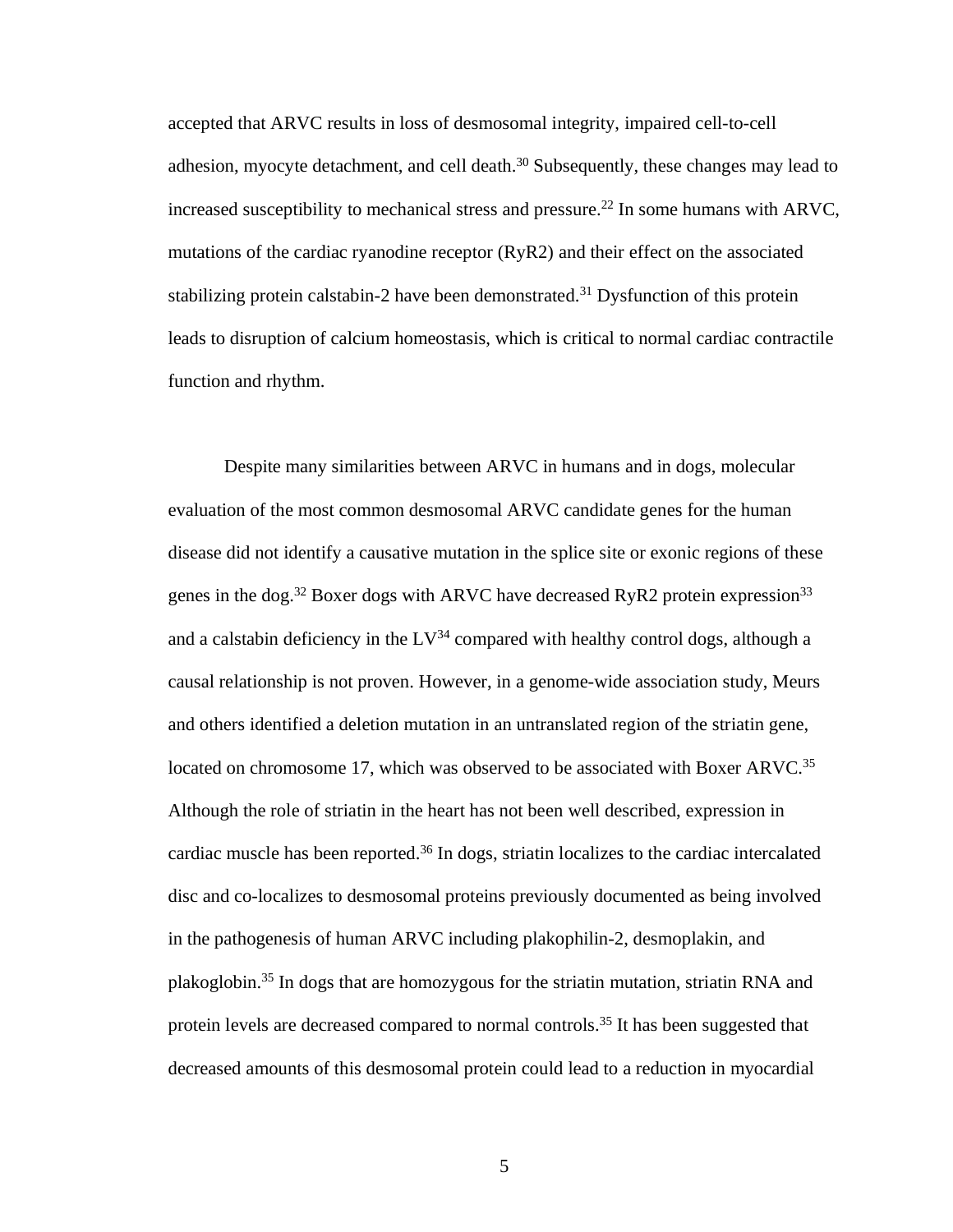desmosomal integrity in Boxer dogs with  $ARVC$ .<sup>35,37</sup> It is noteworthy that a proportion of Boxer dogs diagnosed with ARVC do not carry the striatin deletion mutation and a proportion of dogs without clinical ARVC have the mutation.35,38 The presence of the striatin mutation in healthy Boxer dogs could be attributed to the phenomenon of incomplete penetrance (i.e. some individuals who carry the pathogenic variant express the associated phenotypic trait while others do not). Based on clinical studies in humans, it has been suggested that several genetic and environmental factors influence the phenotypic expression of the disease. Although an association between the striatin mutation and disease severity has been suggested,  $39,40$  the existence of ARVC cases without the striatin mutation indicate that there must be other genetic mutations or causative factors responsible for ARVC in some Boxer dogs. A recent pedigree-based genetic analysis suggests that the striatin mutation is not responsible for the disease in Boxer dogs but it is linked with the gene responsible on the same chromosome.<sup>39</sup> This study also suggests that there is an interaction between the known effects of the striatin mutation on the cardiomyocyte and ARVC, because homozygotes for the striatin mutation tend to be severely affected at early ages.<sup>39</sup> However, apart from striatin, no additional genetic or environmental causative factors associated with Boxer ARVC have been identified so far.<sup>39</sup> Currently, there is one commercially available genetic test to identify dogs that have the deletion in the striatin gene. It is important to recognize that molecular genetic testing (currently available or the ones that will be discovered) may identify dogs at risk for developing ARVC but cannot make a clinical diagnosis of ARVC itself. This is because mutation carriers may have no disease phenotype (incomplete penetrance) or may present with various degrees of clinical manifestations, ranging from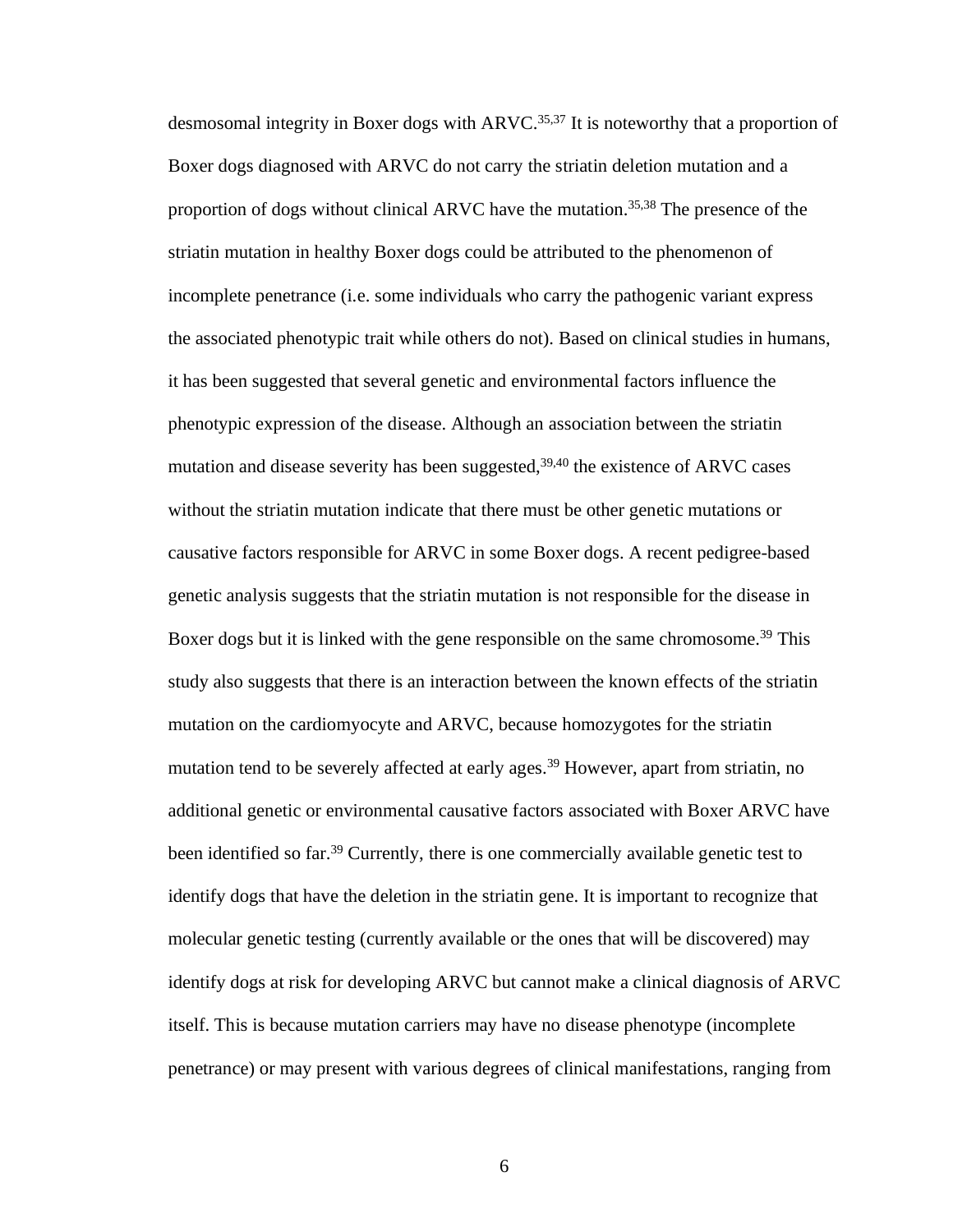absence of overt clinical signs with concealed RV structural abnormalities and no arrhythmias to patients experiencing sudden cardiac death or presenting with signs of congestive heart failure.

<span id="page-19-0"></span>1.4. Clinical presentation and natural history

As originally proposed by Harpster, ARVC in Boxer dogs can be grouped into 3 clinical categories.4,6 The first category (concealed) includes dogs that are subclinical and have premature ventricular complexes (PVCs). The second category (overt) includes dogs with ventricular tachyarrhythmias and syncope or exercise intolerance. The third category (myocardial dysfunction form) includes dogs with myocardial systolic dysfunction and ventricular dilation, sometimes with evidence of congestive heart failure (CHF). Although it has been hypothesized that the three forms or categories represent a continuum of the disease, it has not been objectively proven. The myocardial dysfunction form is less common<sup>40</sup> and whether this represents an end-stage ARVC or idiopathic dilated cardiomyopathy (DCM) is not clear. $41$ 

Affected dogs may have syncope, weakness, or exercise intolerance. A small percentage of dogs presents with clinical signs associated with CHF such as cough, tachypnea, dyspnea, or abdominal distension. For many dogs, sudden death may be the first clinical manifestation of the disease.<sup>6,40,42</sup> Syncope has been reported in 52-68% of Boxer dogs with ARVC<sup>7,43</sup> and exercise intolerance in 24% of affected dogs.<sup>43</sup> In a study involving 23 Boxer dogs with a confirmed diagnosis of ARVC (based on postmortem examination), 39% (9/23) had experienced sudden death: 3 during exercise, 4 while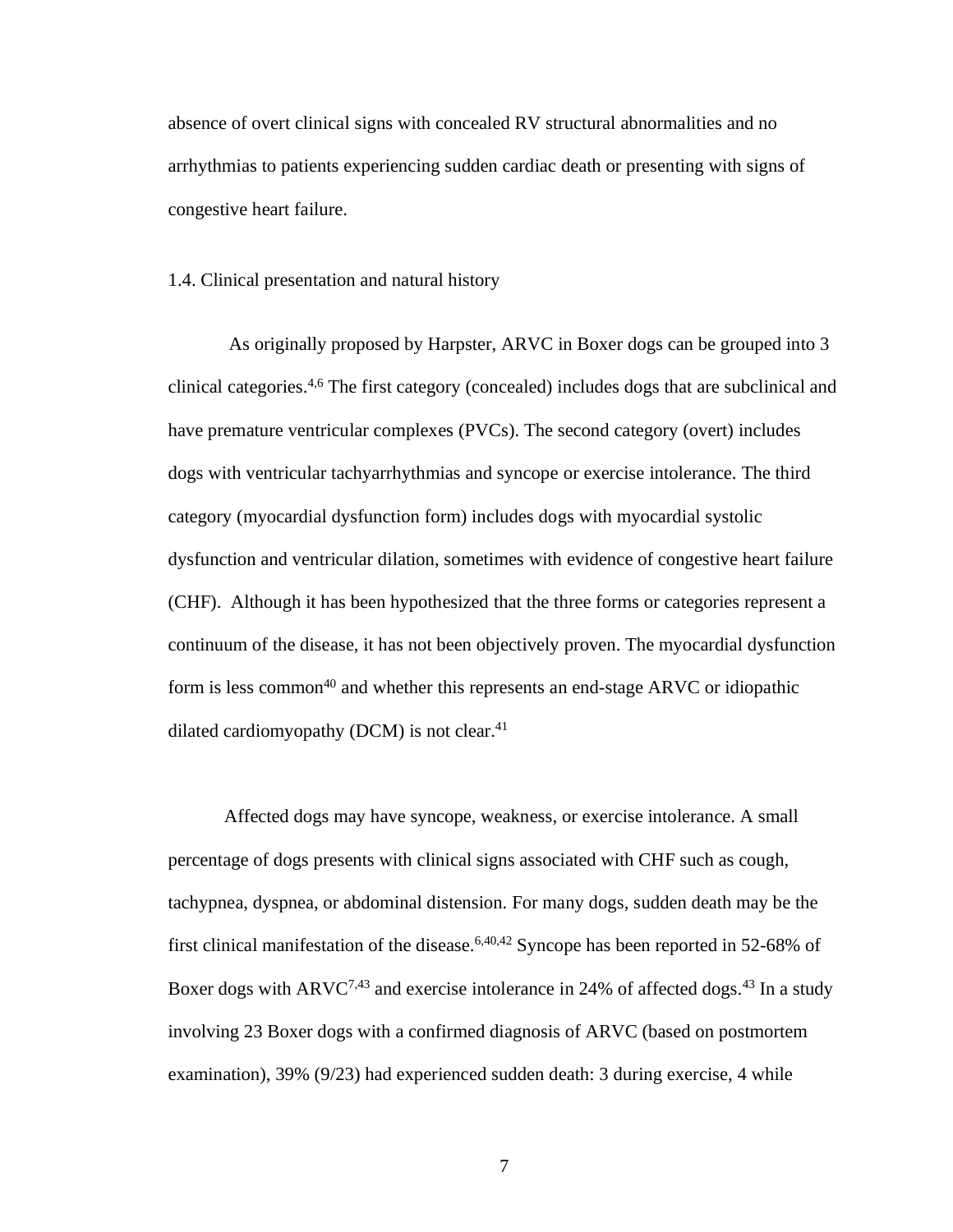walking slowly and 2 while sleeping.<sup>7</sup> Another 13% were euthanized for refractory rightsided CHF. The median survival time (MST) was 365 days (range, 7 - 1971 days).<sup>43</sup> Conversely, in another study, the majority of dogs were still alive at 9 years of age and did not have a shorter survival time than the control dogs.<sup>38</sup> Age at the time of diagnosis, presence of clinical signs, presence of a greater number of PVCs, presence of the striatin mutation, and myocardial dysfunction are risk factors for a poor prognosis.<sup>39,43,44</sup> In a retrospective study involving 62 Boxer dogs with ARVC, shorter survival was observed in dogs with syncope (365 days versus 693 days in dogs without syncope, p=0.012) and the probability of death within a year (odds ratio) was 4.8 times greater in dogs with syncope than in dogs without syncope  $(p=0.013)$ . Younger dogs tended to have a better prognosis, with a MST of 292 days for dogs older than 8 years at the initiation of treatment, 620 days in dogs between 4 and 8 years, and 1460 days in dogs younger than 4 years.<sup>43</sup> A significant association between MST and the severity of ventricular arrhythmias has been demonstrated, with shorter survival in dogs with frequent and complex arrhythmias (>1000 PVCs/24 hour {24 h}, couplets, triplets, ventricular tachycardia) compared to dogs with >1000 PVCs/24 h but without couplets/triplets/ventricular tachycardia ( $p=0.03$ ).<sup>43</sup> Survival times does not appear to differ in dogs receiving different antiarrhythmic medications.<sup>43</sup>

Arrhythmogenic right ventricular cardiomyopathy in Boxer dogs has been regarded as an adult-onset myocardial disease. Despite evidence of a genetic basis and transmission from parents to offspring, most affected Boxer dogs do not develop the disease phenotype until middle age.<sup>38</sup> In some of the earliest descriptions of the disease,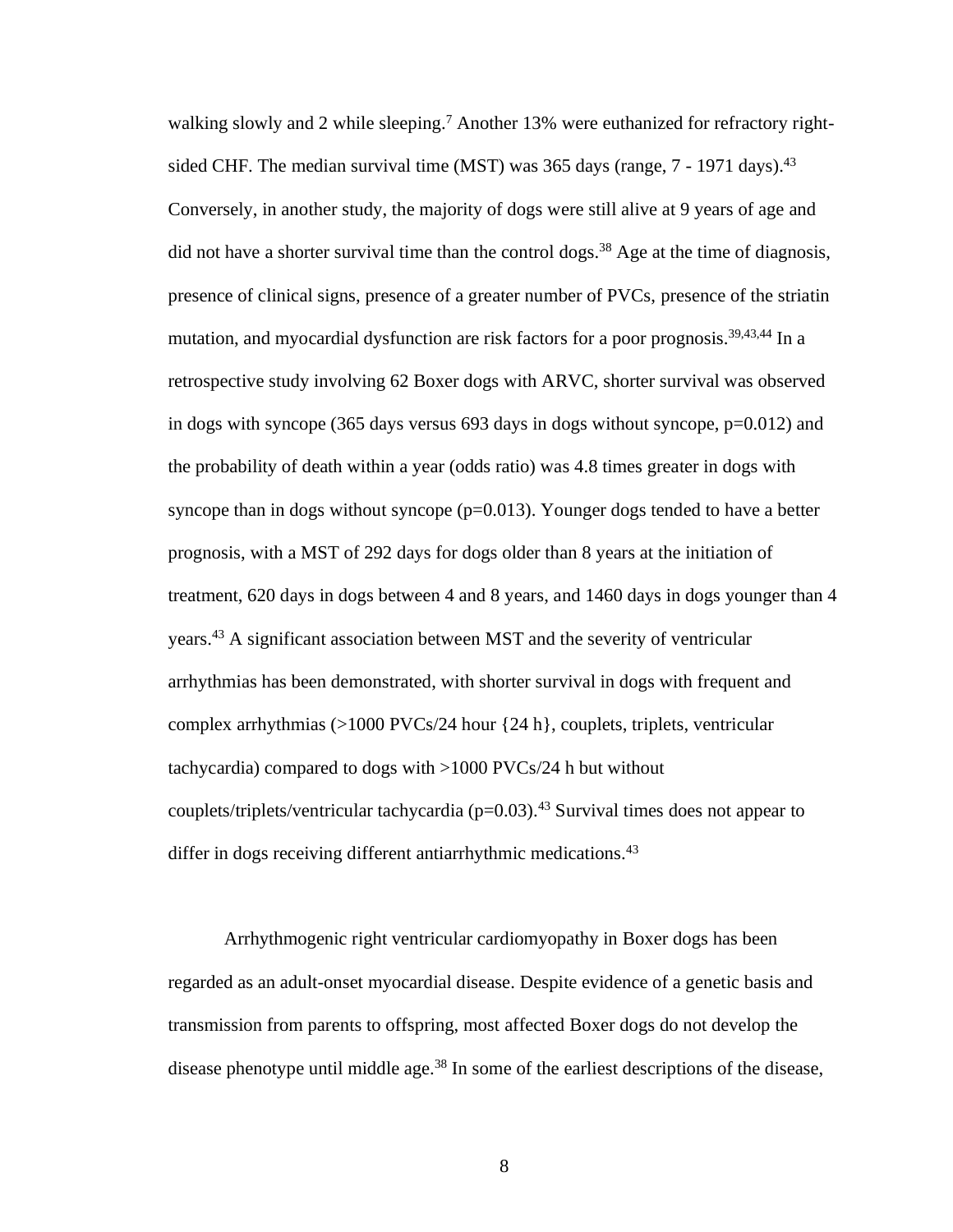affected dogs were of a wide age range (1-15 years) with a mean of 6.9-8.2 years and a median of 7-8.5 years at the time of initial diagnosis.4,6 This observation is consistent with the age-related penetrance of gene mutations that causes ARVC observed in humans, where it has been suggested that age-related penetrance may be because of progressive exposure of the abnormal myocardium to mechanical stress. In humans, clinical manifestations of ARVC usually develop during adolescence or young adulthood.<sup>12</sup> Young age has been described as the most powerful independent predictor of ventricular fibrillation in human patients with ARVC.<sup>45</sup>

## <span id="page-21-0"></span>1.5. Diagnosis

Establishing a clinical diagnosis of ARVC is often difficult because of the nonspecific nature of disease features and the broad spectrum of phenotypic manifestations described above. Despite the presence of histopathologic myocardial lesions, most affected dogs lack detectable changes in cardiac function as assessed by routinely available non-invasive diagnostic tests such as echocardiography.<sup>40</sup> The clinical diagnosis in humans is based on criteria defined by the European Society of Cardiology Task Force in 1994,<sup>46</sup> and revised in 2010.<sup>47</sup> The criteria include results from echocardiography, cardiac magnetic resonance imaging (CMR), histopathology, characteristic electrocardiographic changes, documentation of arrhythmias, and family history.<sup>47</sup> Such diagnostic criteria have not yet been established in veterinary medicine, and access to some forms of diagnostic testing may be limited and impractical. As such, there is no consensus on diagnostic criteria for ARVC in Boxer dogs.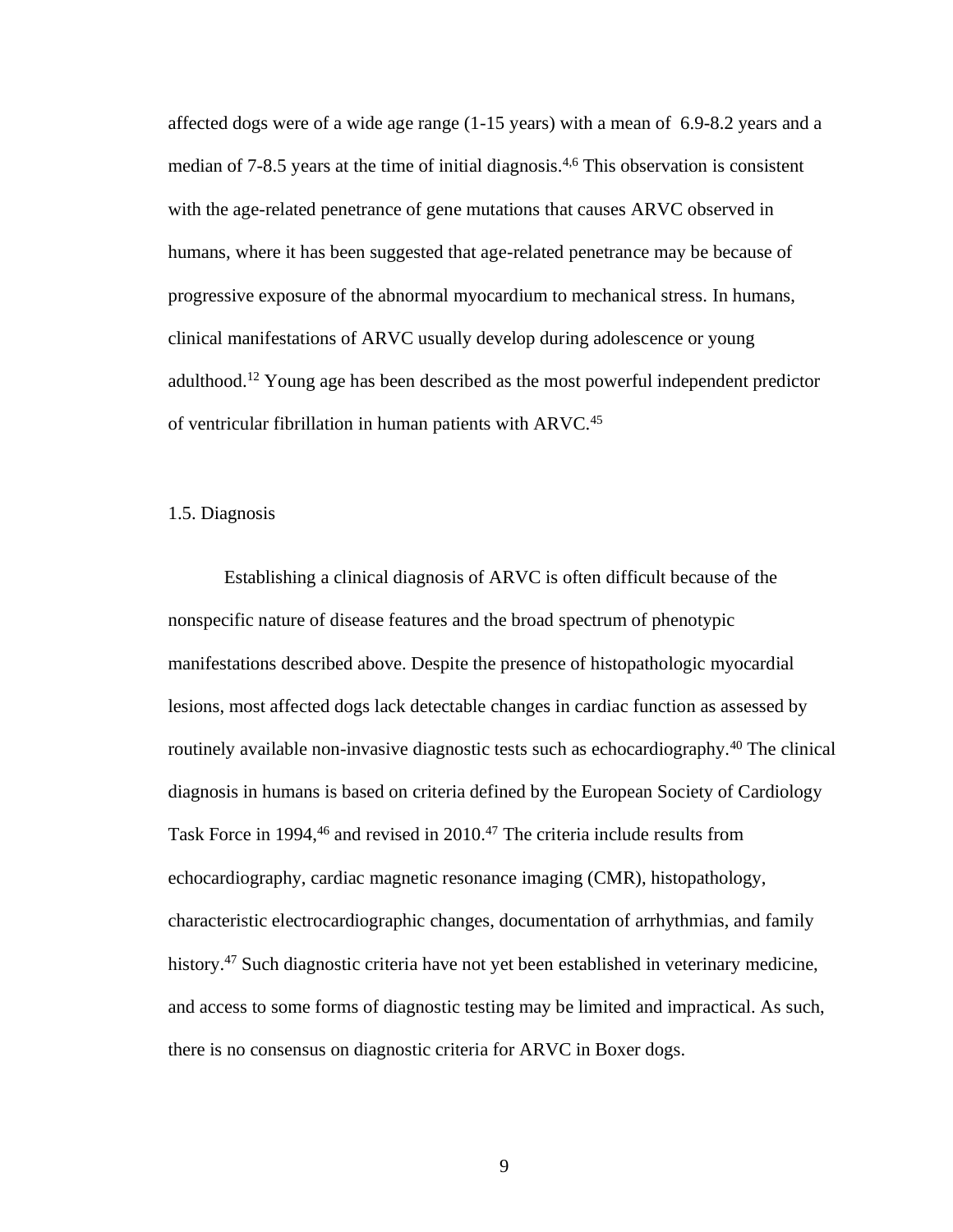Many veterinary cardiologists rely on the combination of signalment (adult Boxer dog) and detection of an increased number of PVCs in the absence of other underlying causes for the ventricular arrhythmia. Although ARVC has been considered a primary electrical disorder,<sup>5</sup> not all affected dogs manifest arrhythmias during an outpatient evaluation at the veterinary hospital. Therefore, a 24 h ambulatory electrocardiogram (Holter recording) is currently the most used screening tool to identify dogs with an occult form of the disease. However, this test is not readily available to all clinicians and there is 46-100% spontaneous day-to-day variability in the number of PVCs documented on Holter from the same dog.<sup>48</sup> Due to incomplete penetrance associated with the striatin mutation and lack of enough evidence to support the role of the striatin mutation in the causation of ARVC in Boxer dogs, genetic testing alone cannot be used for reliably identifying affected dogs. As such, considerable interest exists in the early diagnosis of ARVC through alternative noninvasive techniques.

<span id="page-22-0"></span>*1.5.1. Arrhythmia: in-hospital electrocardiogram (ECG) and 24 h at-home Holter monitoring*

Ventricular arrhythmia with a left bundle branch block (LBBB) morphology on ECG suggests that the arrhythmia originates from the RV and is the hallmark of ARVC in Boxer dogs.<sup>6,49</sup> These arrhythmias are characterized by wide QRS complexes with a predominantly positive deflection in the inferior leads (II, III, and  $aVF$ ) on  $ECG<sup>6</sup>$ . The antemortem diagnosis relies on identification of an increased number of PVCs with this characteristic morphology in the absence of other underlying causes for the arrhythmia.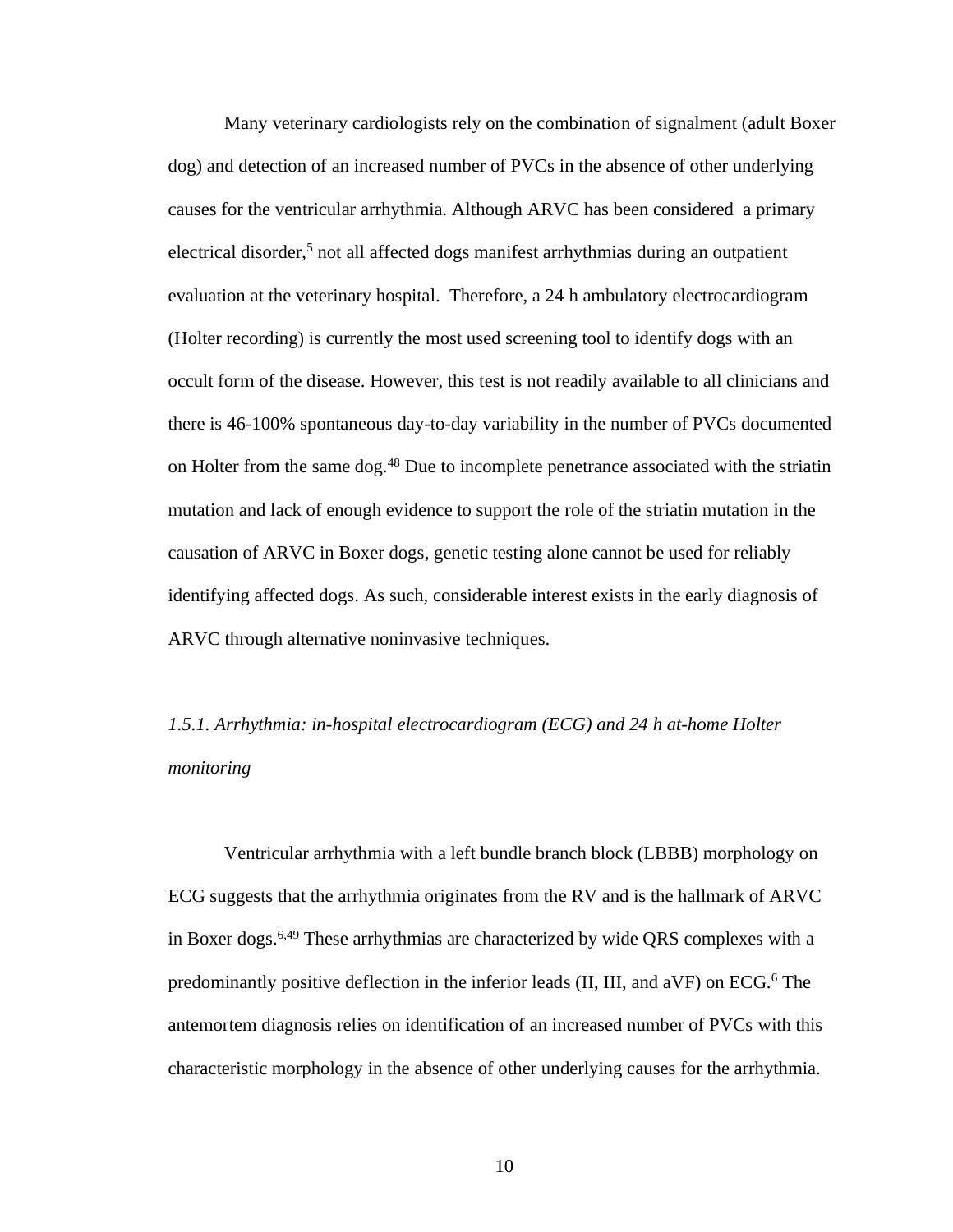The PVCs may be present singly, in pairs (couplets), in groups of three (triplets), and in runs of paroxysmal or sustained ventricular tachycardia. In a study by Basso and others, PVCs with LBBB morphology were documented by 24 h Holter recording in 83% of the 23 Boxer dogs with a histopathologically confirmed diagnosis of ARVC. Some of these dogs also had PVCs of right bundle branch block (RBBB) morphology with predominantly negative QRS complexes in the inferior leads.<sup>7</sup> The remaining 17% did not have documented arrhythmia. Although less common, supraventricular tachyarrhythmias have also been reported.<sup>6</sup>

Due to the intermittent nature of the arrhythmias, it is not unusual for affected dogs to have a 2-to-5 minute-long in-hospital ECG without any PVCs.<sup>40</sup> Therefore, 24 h Holter monitoring is an important part of the diagnosis, screening, and assessment of the severity of the arrhythmia, and it serves as an important guide for monitoring treatment and prognosis of Boxer dogs with ARVC. There are several challenges in diagnosing ARVC solely based on ventricular arrhythmias, however. Firstly, since PVCs occur in healthy humans<sup>50</sup> and dogs,<sup>51,52</sup> defining the minimum number of PVCs in apparently healthy Boxer dogs (preclinical) that will constitute a dog as 'affected' or 'having the disease' remains a challenge. Cutoff values have been proposed for the number of PVCs/24 h to differentiate between affected and healthy Boxer dogs:  $50<sup>5</sup> 100<sup>53,54</sup> 300<sup>38</sup>$ and 1000. 48,55,56 Based on the observation that healthy, large-breed non-Boxer dogs have  $\langle$ 24 PVCs/24 h<sup>51</sup> and apparently healthy adult Boxer dogs have  $\langle$ 91 PVCs/24 h,<sup>53</sup> it has been proposed that identification of >100 PVCs/24 h in an adult Boxer dog is strongly suggestive of a diagnosis of  $ARVC<sup>40</sup>$  In the human general population, the presence of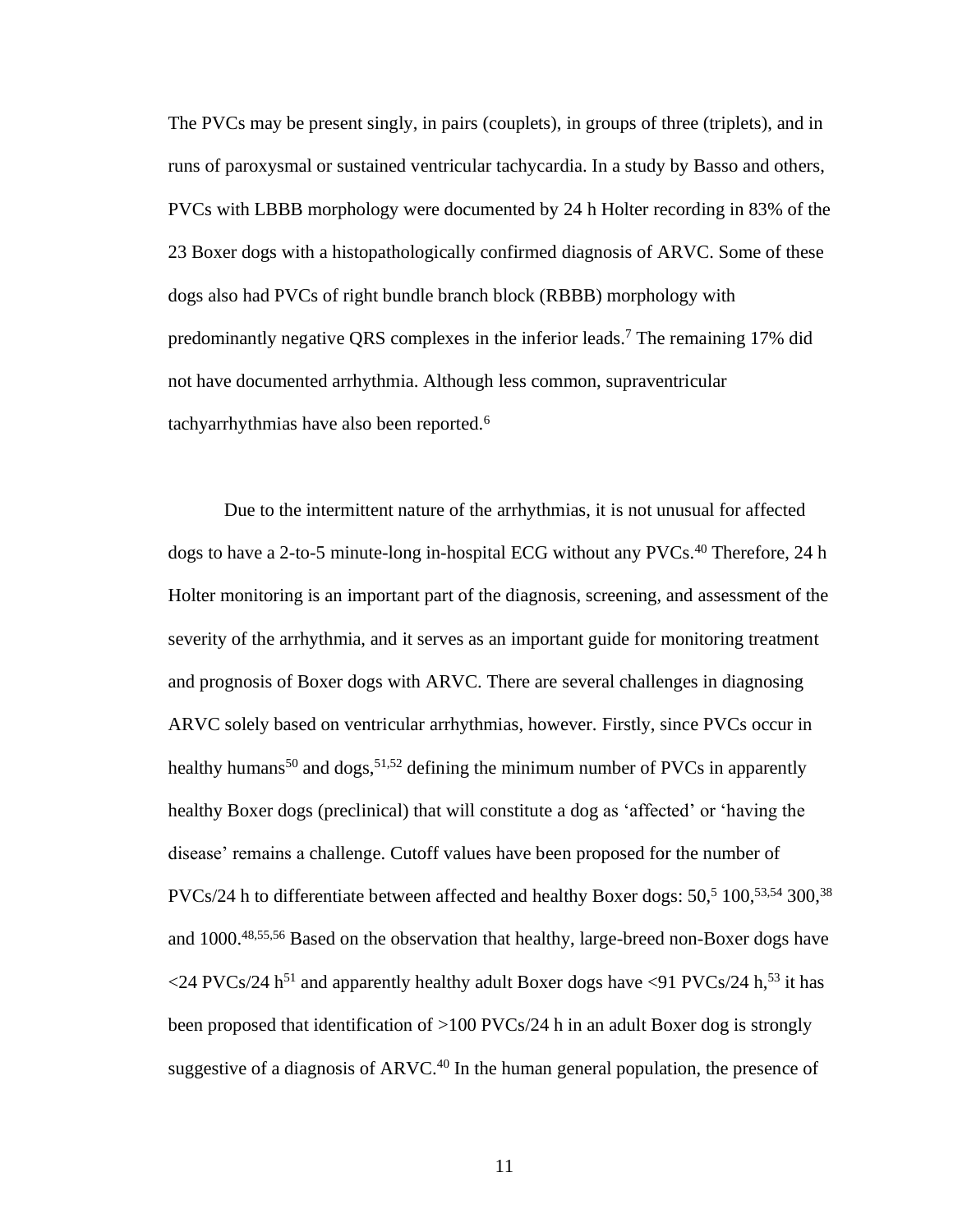$\geq$ 1 PVC during a standard ECG recording or  $\geq$ 30 PVCs over a 1-hour recording is associated with increased cardiovascular risk and increased mortality.<sup>57</sup> Similarly, Boxer dogs with increased numbers of PVCs using any of the 3 previously suggested cutoff values (50, 100, and 1000 PVCs/24 h) have significantly shorter survival times. $44$ Specifically, Boxer dogs having >50 PVCs/24 h had significantly shorter MST (1393 days) than those having  $\langle 50 \text{ PVCs}/24 \text{ h } (\rangle 2083 \text{ days}; \text{p=0.003})$ ,<sup>44</sup> confirming that Boxer dogs with <100 PVCs/24 h still could have ARVC. 7 In a study involving 23 Boxer dogs with ARVC that died or were euthanized due to cardiac or non-cardiac causes  $35\%$  ( $8/23$ ) of them had 0 to 999 PVCs in a 24 h period,<sup>7</sup> suggesting that a lower number of PVCs does not definitively exclude affected dogs. Furthermore, the number of PVCs may be associated with the striatin mutation. Boxer dogs that are homozygous for the striatin mutation had 1091–32 000 PVCs/24 h (median, 5102 PVCs/24 h) and dogs that are heterozygous for the mutation had  $109-19\,000\,PVCs/24$  h (median, 2515 PVCs/24 h;  $p=0.001$ ).<sup>35</sup> Interestingly, however, 11 of the 35 dogs classified as controls (<100 PVCs/24 h) were heterozygous for the striatin mutation in the same study. This provides additional evidence that the striatin mutation may not be the sole explanation for the severity of arrhythmias and disease. For these reasons, using any single cutoff value for the number of PVCs/24 h does not provide a complete assessment of the presence or absence of ARVC in Boxer dogs. Additional diagnostic tests may offer greater insights and may be helpful in identification of dogs with ARVC particularly if used in combination with 24 h Holter recordings.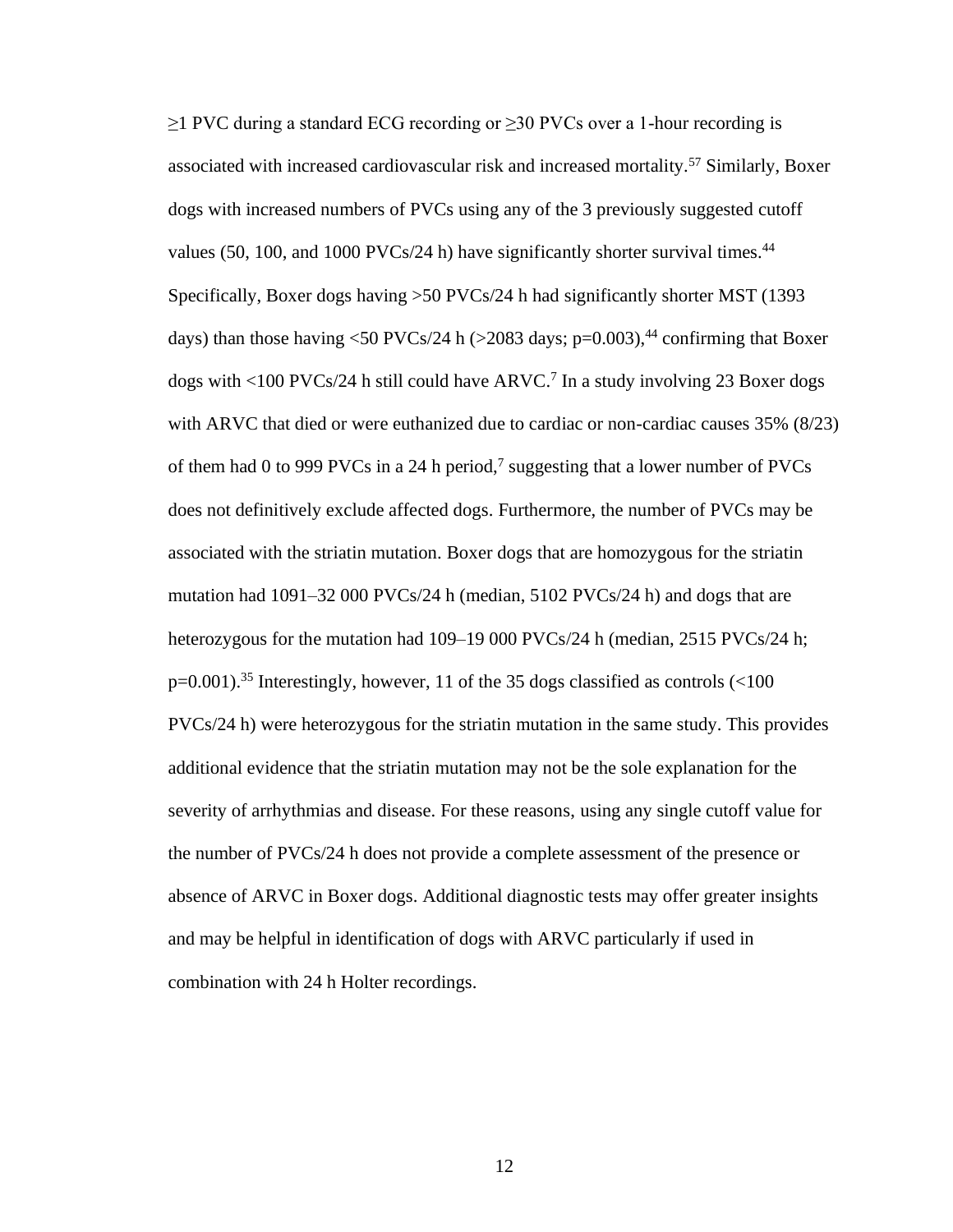Secondly, the onset of detectable ventricular arrhythmias in Boxer ARVC may be abrupt. In one study, affected dogs progressed from having a median of 41 PVCs/24 h, which generally would be interpreted as normal in this breed, to a median of 1823 PVCs/24 h, within a year.  $38$  In addition to annual variability, there is large (46-100%) spontaneous day-to-day variability in the number of PVCs documented on Holter recording (calculated as the percentage difference between the maximum and the minimum daily number of  $PVCs$ ).<sup>48</sup> These findings emphasize the fact that a single Holter monitoring result may not be a reliable test to include or exclude a diagnosis of ARVC in dogs. Therefore, annual Holter monitoring has been proposed to identify affected dogs.<sup>40</sup>

Finally, the number and severity of ventricular arrhythmias are not predictably correlated with the clinical outcome in any individual patient. In other words, some affected dogs have a large number of PVCs but do not show any clinical signs,  $52$  whereas some affected dogs with the same number and complexity of ventricular arrhythmias show clinical signs and the disease can progress in severity as they mature. The factors that determine which dogs will eventually show clinical signs for the disease are poorly understood.<sup>40</sup>

In addition to the number of PVCs, the complexity of ventricular arrhythmias (defined as the presence of polymorphic PVCs, bigeminy, trigeminy, couplets, triplets, ventricular tachycardia) is considered a negative prognostic factor in humans with ARVC. <sup>58</sup> Similarly in dogs, complex ventricular arrhythmias are associated with reduced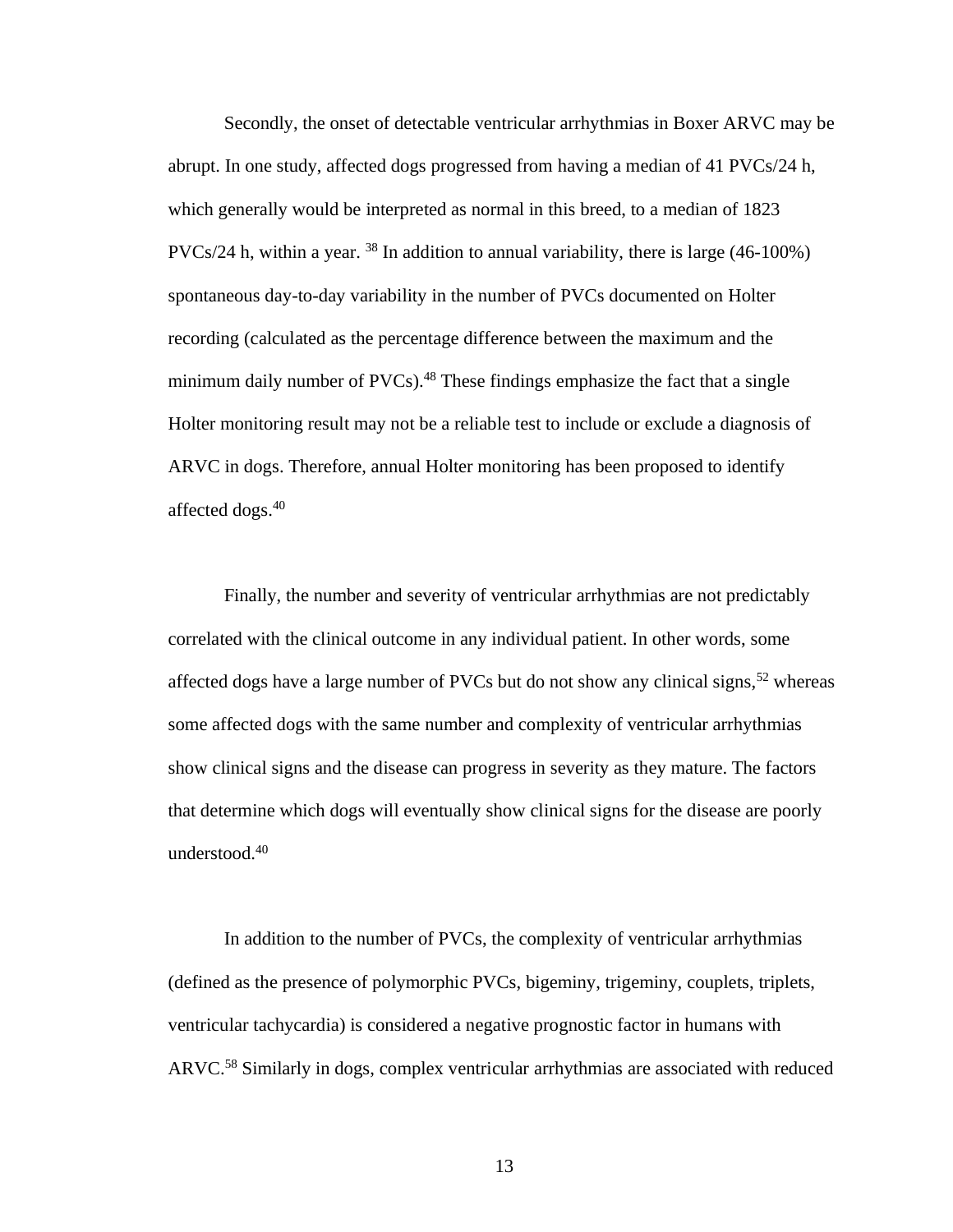survival independent of the total number of  $\text{PVCs}.^{44,55}$  In 122 Boxer dogs, in the subgroup of dogs with normal left ventricular systolic function, the presence of polymorphic PVCs (1,660 vs 2,083 days; p=0.019) and ventricular tachycardia (1,244 vs  $>$ 2,083 days; p=0.002) were significantly associated with shorter MSTs.<sup>44</sup>

The occurrence of ventricular arrhythmia in Boxer dogs with ARVC may offer insights beyond those obtained histopathologically. Myocarditis and fibrofatty myocardial injury and repair are characteristic features of Boxer dogs with ARVC that die suddenly, yet there were no significant differences in the extent of RV fat replacement between Boxer dogs that died of ARVC and those that died of other causes.<sup>7</sup> However, 48% of dogs with ARVC that died suddenly or were euthanized due to cardiac or non-cardiac causes had ventricular tachycardia on 24 h Holter recordings,<sup>7</sup> suggesting arrhythmia severity may be more strongly associated with a poor prognosis than lesion severity in dogs with ARVC. A significantly shorter MST has been reported in Boxer dogs with a higher number of PVCs/24 h and complex ventricular arrhythmias (ventricular couplets, triplets, and ventricular tachycardia).<sup>43</sup>

#### <span id="page-26-0"></span>*1.5.2. Echocardiography*

Although echocardiography is currently the first-line imaging modality when evaluating human patients for ARVC, diagnosing ARVC by echocardiography is considered challenging in human as well as veterinary medicine. Despite histopathological RV myocardial abnormalities associated with ARVC, there are often no echocardiographically identifiable abnormalities except in humans and dogs with long-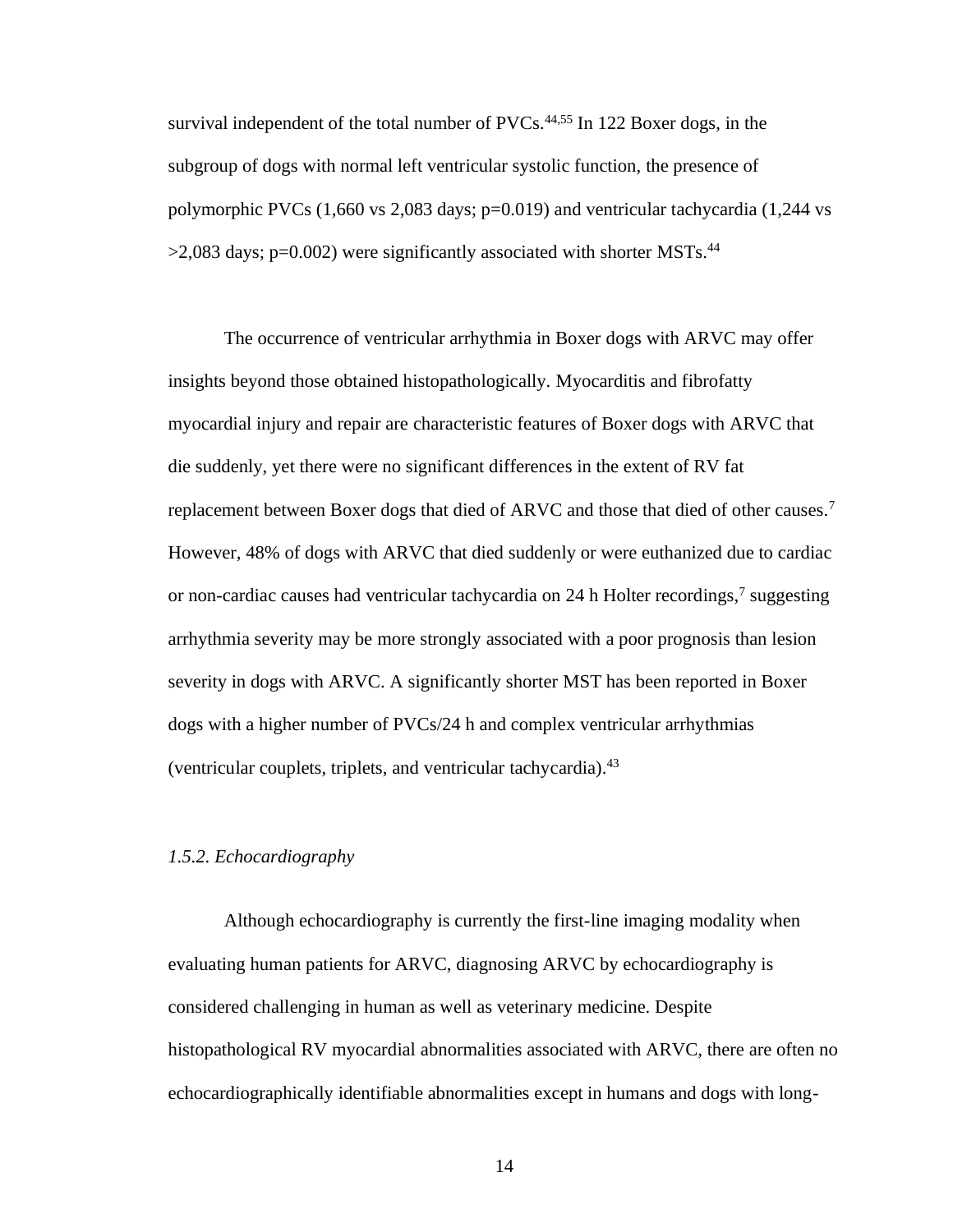standing disease.  $40,59,60$  One of the reasons for lack of echocardiographic abnormalities in affected individuals or dogs may be because quantitative assessment of RV function is difficult owing to its complex geometry, separate inflow and outflow regions, prominent endocardial trabeculations, ventricular interdependence, and the marked load-dependence of most indices of RV function.<sup>61</sup> Additionally, a discrepancy between findings on echocardiography and CMR has been observed with a recent human study showing that only 50% of patients satisfying CMR criteria for ARVC also fulfilled the established echocardiographic criteria.<sup>62</sup> Despite these challenges, the echocardiographic criteria recommended for assessing humans for ARVC include evaluation of RV akinesia, dyskinesia, or aneurysms together with measurements of RV outflow tract diameter and RV fractional area change.<sup>11</sup> Although the utility of these criteria in the identification of Boxer ARVC has not been well studied, a recent interest in echocardiographic assessment of RV systolic function in dogs with ARVC has highlighted two, easily obtainable indices of myocardial performance: tricuspid annular plane systolic excursion (TAPSE) and pulsed wave tissue Doppler imaging-derived systolic myocardial velocity of the lateral tricuspid annulus (S').

Tricuspid annular plane systolic excursion is measured using M-mode echocardiography. It is a quantitative estimate of longitudinal RV shortening. Reduction in TAPSE correlates with other measures of decreased RV systolic function such as low RV ejection fraction in humans.<sup>63,64</sup> For this reason and because it is easily obtained and repeatable,<sup>65</sup> TAPSE may be a practical and clinically useful indicator of RV dysfunction in dogs. While TAPSE may serve as a marker of RV systolic function, changes in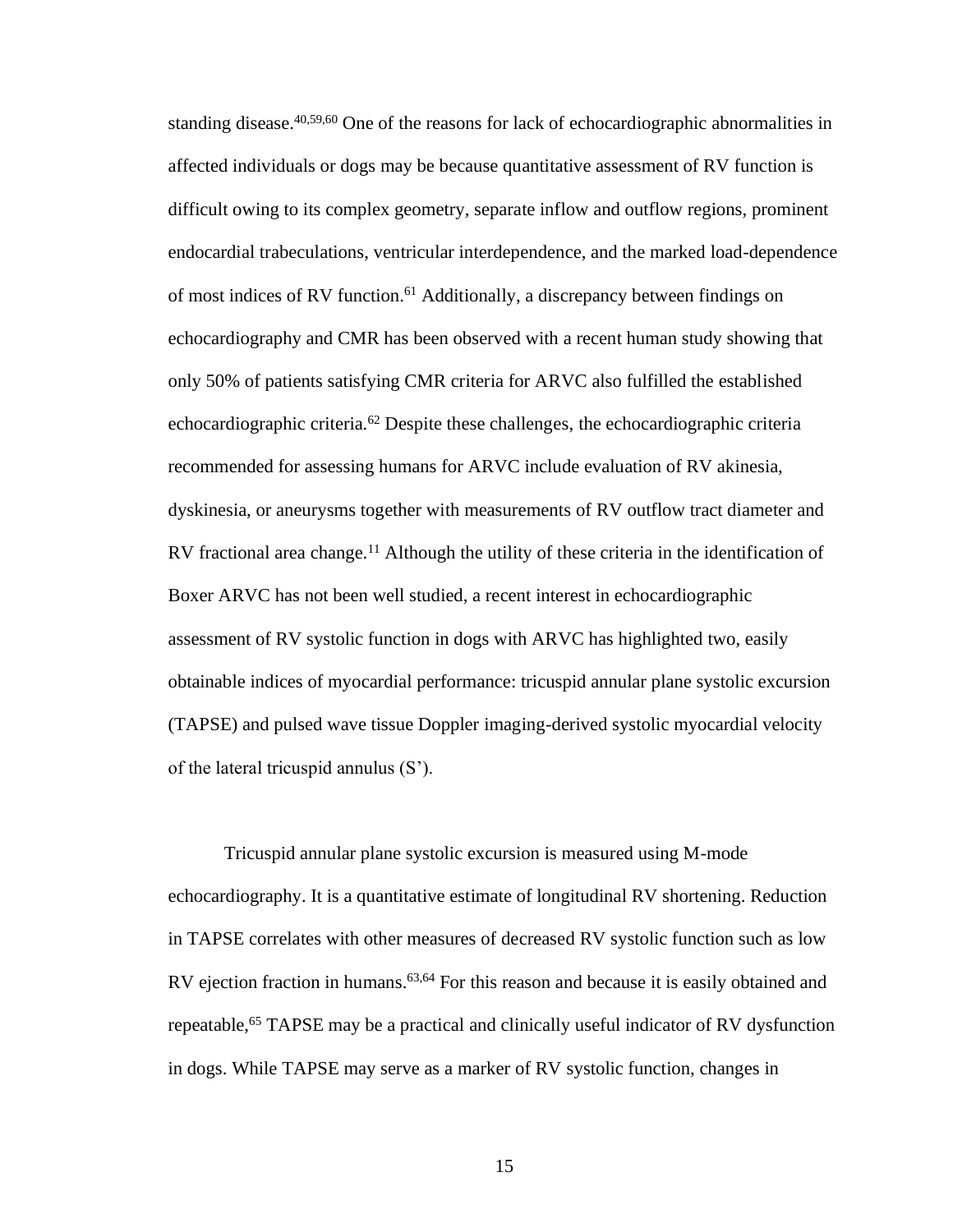TAPSE are not specific to ARVC. Reduced TAPSE is associated with a worse outcome in people with heart diseases other than ARVC, such as congenital heart disease, pulmonary hypertension, acute symptomatic pulmonary embolism, hypertrophic cardiomyopathy, and LV systolic function.  $64,66,67$  In veterinary medicine, reduced TAPSE has been reported in dogs with pulmonary hypertension<sup>68</sup> and Boxer dogs with ventricular arrhythmia.<sup>60,65</sup> Reduced TAPSE is associated with shorter cardiac survival time in Boxer dogs with ventricular arrhythmias.<sup>65</sup>

Pulsed wave tissue Doppler imaging-derived systolic myocardial velocity of the lateral tricuspid annulus (S') is another index that measures the longitudinal systolic function of a portion of the RV free wall. Like TAPSE, S' has shown good correlation with other measures of global RV systolic function in people, including RV fractional area change and CMR- and radionucleotide-derived RV ejection fraction.<sup>60,69</sup> In veterinary medicine, a reduction in S' exists in Boxer dogs with ARVC (defined as having >100 PVCs/24 h) with and without LV systolic dysfunction.<sup>60</sup>

Although ARVC has been regarded as a disease of the RV, the LV can also be affected, resulting in biventricular dilation and systolic dysfunction.<sup>6,59</sup> Whether these LV changes represent a late stage of disease or a separate entity cannot be determined with only one echocardiogram. In a multicenter human study involving 42 patients with a pathologic diagnosis of ARVC, LV involvement was observed in 76% of hearts.<sup>59</sup> In Boxer dogs with ARVC, LV involvement is a common occurrence and LV lesions consisting of focal, fibrofatty tissue replacement occurred in 48% cases in one study. 7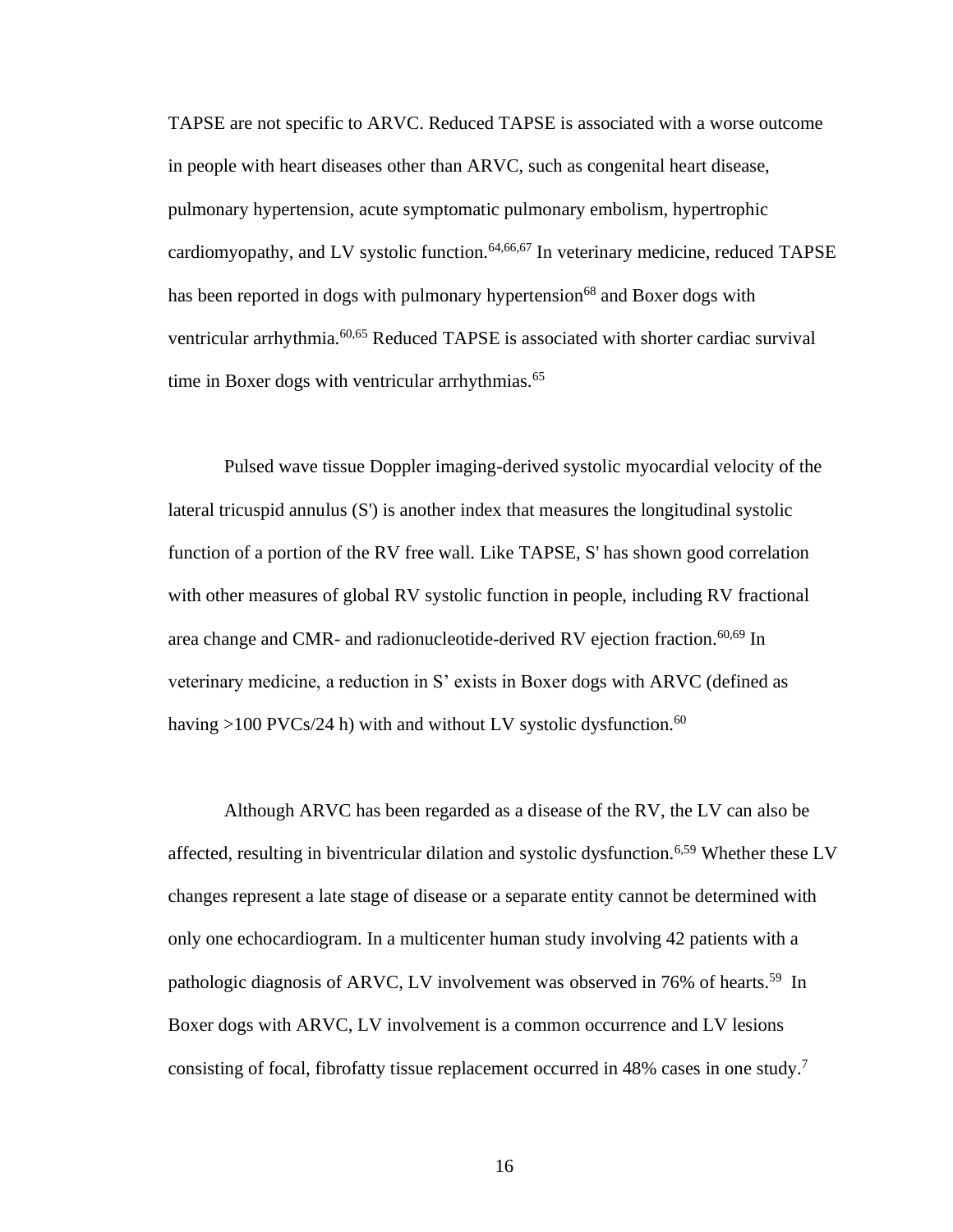Echocardiographically identifiable LV changes in Boxer dogs are uncommon. In one study of 49 Boxer dogs with ARVC, only 2 dogs had LV myocardial dysfunction as defined by decreased LV fractional shortening (11 and 17%, respectively) without LV dilation, and 4 dogs had LV dilation with normal fractional shortening ( $\geq 25\%$ ).<sup>38</sup> When present, LV systolic dysfunction is associated with adverse outcomes, including shorter survival time, in both humans<sup>70</sup> and Boxer dogs.<sup>38,44,55</sup> There may be an association with the myocardial dysfunction form (late-stage) of ARVC and a homozygous genotype for the striatin mutation in dogs. However, this suggestion is based on only one study showing that 30/33 dogs with a DCM phenotype had the striatin mutation and the homozygous genotype were strongly associated with the DCM phenotype ( $p=0.005$ ).<sup>37</sup> Considering that there can be several causes of a DCM phenotype other than ARVC in Boxer dogs, further studies are necessary to make any meaningful conclusion about the relationship between the striatin mutation and the myocardial dysfunction form of ARVC in Boxer dogs.

#### <span id="page-29-0"></span>*1.5.3. Cardiac magnetic resonance imaging (CMR)*

During the past two decades, CMR has evolved as a noninvasive method to evaluate morphological, functional, and structural abnormalities of the RV in humans.<sup>71,72</sup> Several studies in humans have demonstrated a significant correlation between RV morphological abnormalities identified by CMR and ventricular arrhythmias.<sup>71,73,74</sup> However, no CMR finding is pathognomonic for ARVC because similar morphological abnormalities have also been identified in patients with idiopathic RV outflow tract tachycardia and healthy volunteers.<sup>75</sup> A composite score of CMR findings may be more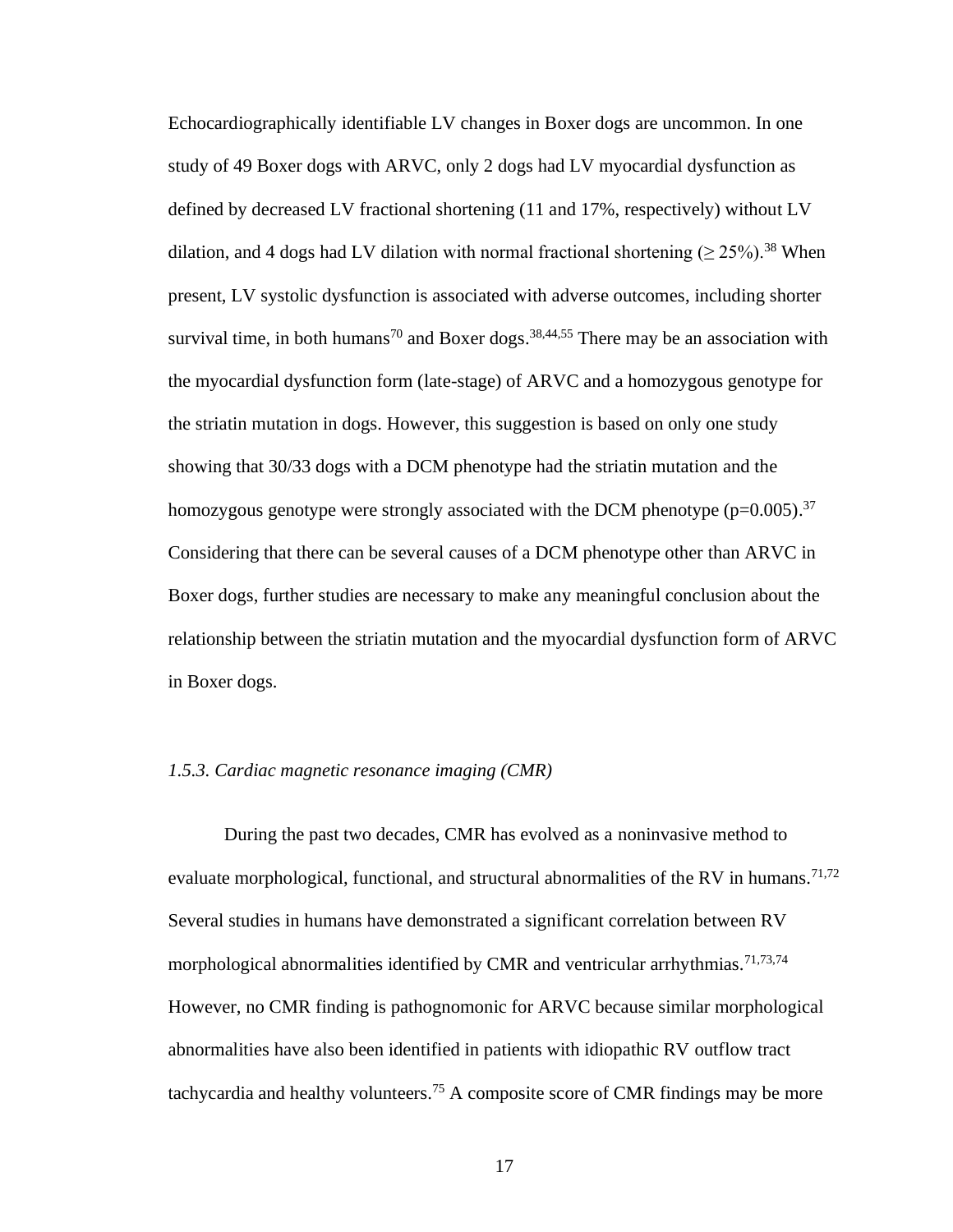sensitive and specific for ARVC.<sup>71</sup> Major CMR criteria (fatty infiltration of RV myocardium, localized RV aneurysm, and severe dilatation and reduction in RV ejection fraction with no/mild LV impairment) are identified more frequently in patients with ARVC than in those without ARVC. Some minor criteria (regional RV hypokinesia, mild segmental RV dilatation, and prominent trabeculae) also are more frequent in ARVC patients, while mild global RV dilatation occurs more frequently in individuals without ARVC. RV aneurysm achieves the highest importance in making a diagnosis of ARVC on CMR (predictive accuracy  $76.8\%$ ).<sup>71</sup> A sensitivity 93.3% and specificity 89.5% are achieved with a CMR score  $\geq 4$ : two major criteria, one major and two minor, or four minor criteria.<sup>71</sup>

Comparatively, it is only recently that CMR is being utilized in the evaluation of cardiac diseases in veterinary medicine. The utility of CMR in the evaluation of Boxer ARVC is limited owing to lack of availability, the absence of a standardized protocol, insufficient experience with the modality, and the requirement of specialized training in interpretation. Reported CMR findings in Boxer dogs with ARVC include decreased RV ejection fraction (ARVC 34  $\pm$  11% vs control 53  $\pm$  10%, p<0.01)<sup>76</sup> and bright signals within the RV consistent with fatty infiltrates.<sup>7</sup> Abnormal global RV systolic function estimated by CMR may not always be associated with myocardial gross fatty changes, raising the possibility that arrhythmias and myocardial dysfunction may precede the development of morphological abnormalities in dogs with ARVC.<sup>76</sup> However, identification of RV systolic dysfunction could be influenced by small sample size  $(n=5)$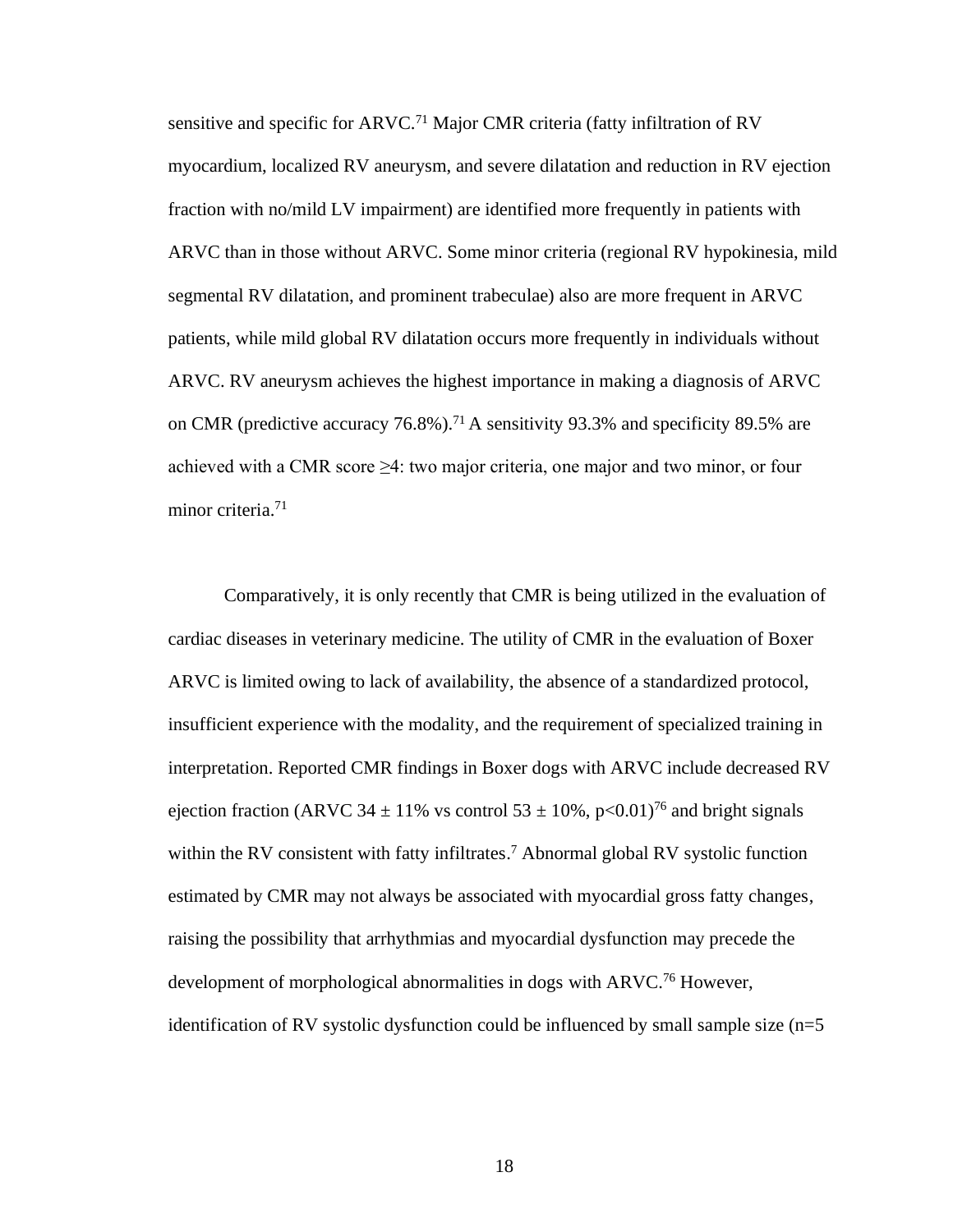per group), use of non-Boxers as controls, and the negative inotropic effects of antiarrhythmic medications.<sup>76</sup>

### <span id="page-31-0"></span>*1.5.4. Histology*

Demonstration of fibrofatty replacement of RV myocardium is considered the definitive diagnostic result that confirms ARVC in humans and dogs. The RV free wall is affected earliest and most severely, but all portions of the atria and ventricles can be involved to some degree.<sup>6,21</sup> Since histological characterization requires tissue sampling, it has very limited antemortem clinical utility. In humans, invasive tissue characterization is usually reserved for patients in whom the diagnosis of ARVC is suspected but cannot be proven by non-invasive testing alone.<sup>11</sup> In veterinary medicine, the histological characterization of ARVC is limited to postmortem specimens due to the invasiveness of myocardial biopsy, need for general anesthesia, cost, possibility of associated lifethreatening complications and above all, the limited sensitivity expected due to the patchy or unpredictable, epicardially-predominant distribution of lesions within the RV.

### <span id="page-31-1"></span>*1.5.5. Clinical utility of serum biomarkers: cardiac troponin I*

A biomarker is "a characteristic that is objectively measured and evaluated as an indicator of normal biological processes, pathogenic processes, or pharmacologic responses to a therapeutic intervention".<sup>77</sup> Serum biomarker testing is attractive due to its affordability, wide availability, minimal invasiveness, ease of use by general practitioners, and potential utility in screening, prognosticating and monitoring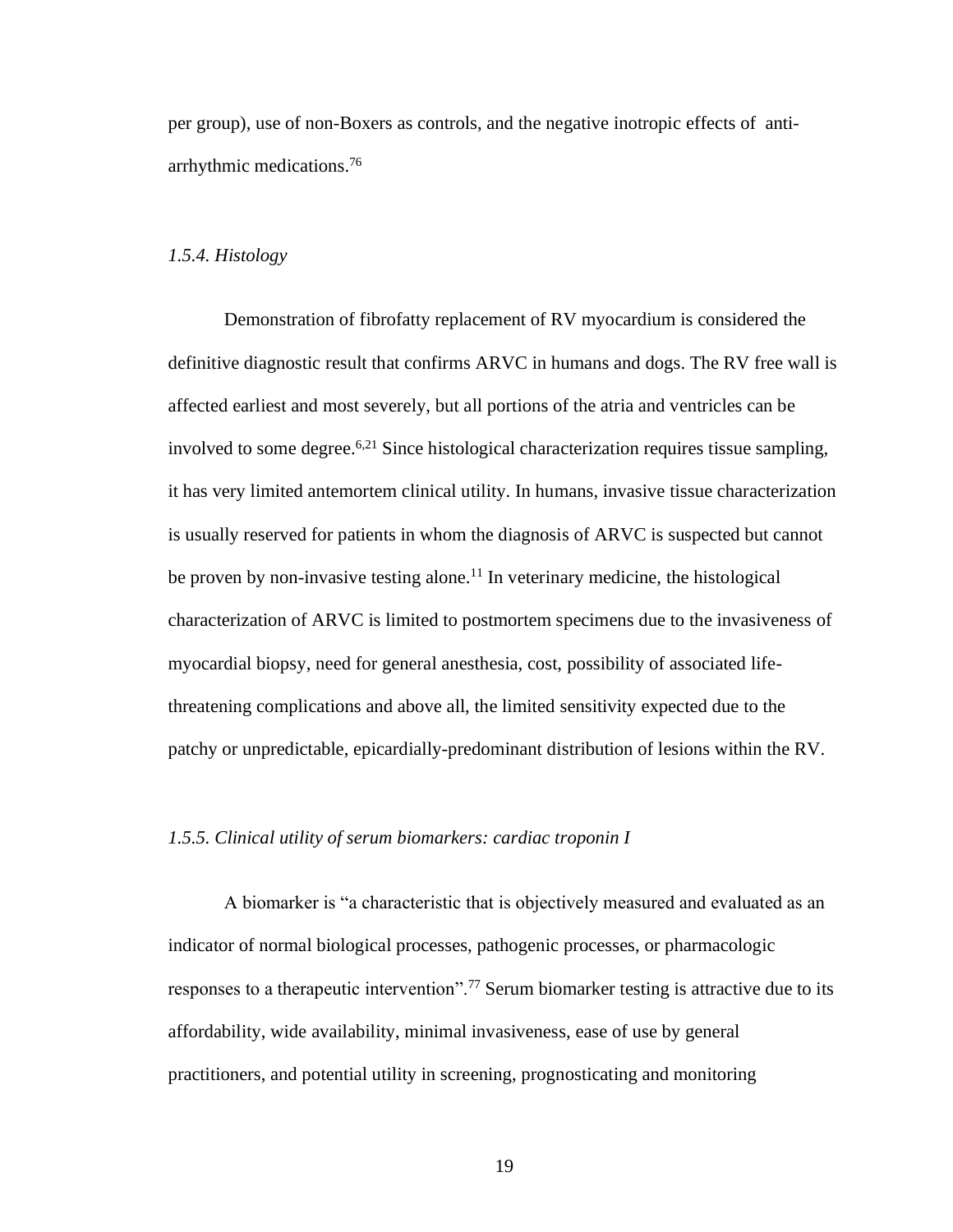therapeutic management of heart disease in people as well as in dogs. Among several serum biomarkers investigated in veterinary and human cardiovascular medicine so far, cardiac troponins are viewed as the most sensitive and specific markers of myocardial injury and cellular necrosis.<sup>78</sup> Cardiac troponin (cTn) is a regulatory protein consisting of 3 subunits (cTnI, cTnT, and cTnC) which together function as the molecular switch of cardiomyocyte contraction. Both cardiac and skeletal muscles utilize a troponin complex to mediate sarcomeric contraction, but the 2 isoforms, cardiac and skeletal, are antigenically distinct from each other.<sup>79</sup> Troponin I and T subunits have tissue-specific isoforms for cardiac and skeletal muscle. $80$  For troponin C, the cardiac and skeletal isoforms are completely homologous,  $80$  making the subunit unfit to be used as a cardiac marker. Cardiac troponin T (cTnT) isoforms share more than 50% homology with skeletal isoforms.<sup>81</sup> However, its fetal cardiac isoforms are sometimes expressed in diseased or injured skeletal muscle and could compromise the cardiac specificity of cTnT.<sup>82</sup> Cardiac troponin I (cTnI) is a 24 kDa protein, <sup>80</sup> which shares <50% homology with skeletal isoforms and contains a unique N-terminal peptide. It is not expressed in skeletal muscle during disease states.<sup>83</sup> Cardiac troponin I has many characteristics of an ideal cardiac biomarker: cardiac specificity, high sensitivity for injury (high myocardial tissue content and early release after a cardiac insult), negligible presence in the circulation of healthy individuals, persistence in circulation for days post-injury, and correlation with severity of injury.<sup>84</sup> The full gene sequence of cTnI in dogs and cats has been determined, and the homology of nucleotide and amino acid sequences between canine and feline cTnI is  $>95$  and  $>96\%$ , respectively.<sup>85</sup> The homology of the nucleotide and amino acid sequences between canine and human cTnI is 91 and 94.3%,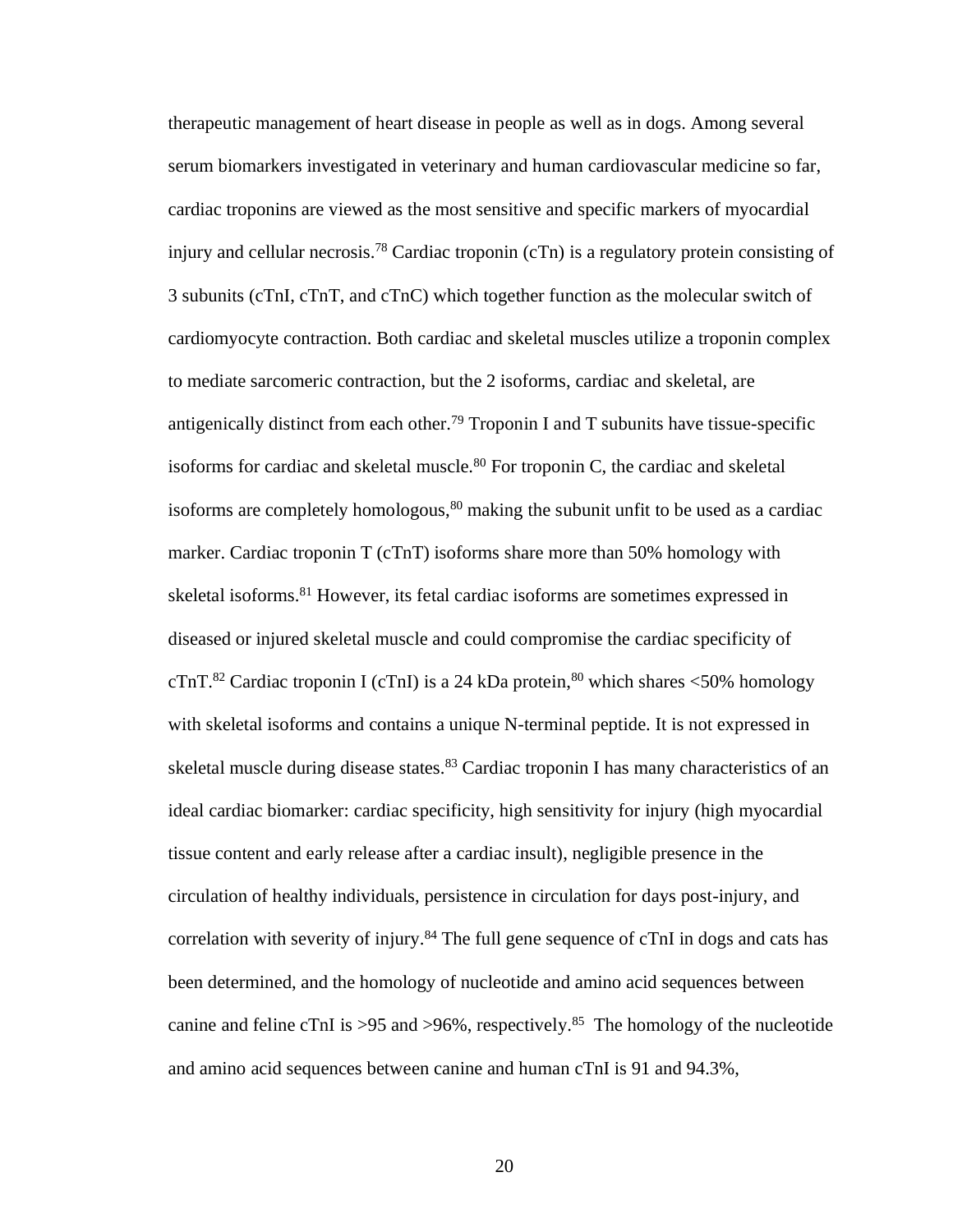respectively. <sup>85</sup> The close homology of cardiac isoforms among mammalian species permits rapid and accurate measurement of canine cTnI concentrations ([cTnI]) using immunoassays developed for humans.<sup>78</sup>

Cardiac troponin assays are an important part of the standard of care in human subjects suspected to have acute myocardial infarction.<sup>86,87</sup> Based on a large international multicenter study, cTnI is a valuable tool for diagnosis and risk stratification of syncope in human patients.<sup>88</sup> In several human studies, even a small increase in serum [cTnI] (below the 99th percentile) predicts increased mortality and cardiovascular disease morbidity in the general<sup>89</sup> and patient populations.<sup>90</sup> There is increasing evidence in humans that underlying genetic abnormalities associated with cardiomyopathy may predispose patients to myocarditis. A recent study showed elevated troponin levels (in addition to chest pain and CMR findings of myocarditis) in a subset of humans with ARVC and suggested that ARVC may initially present as myocarditis.<sup>91</sup> In dogs, an experimental model of myocardial injury showed that circulating [cTnI] increases in proportion to the extent of cardiac injury.<sup>92</sup> Circulating cardiac troponin concentrations are increased in dogs with naturally-occurring mitral valve disease,  $^{78,93}$  DCM,  $^{78,93,94}$ subaortic stenosis,<sup>78</sup> pericardial effusion,<sup>93,95</sup> suspected cardiac contusions,<sup>96</sup> gastric dilation and volvulus,  $97$  babesiosis,  $98$  and with doxorubicin administration.  $99$  Collectively, these studies indicate that circulating [cTnI] is high in patients with cardiac injury.

There are only a few published studies evaluating serum [cTnI] in Boxer dogs specifically. Among these, only one study was designed to evaluate the [cTnI] in Boxer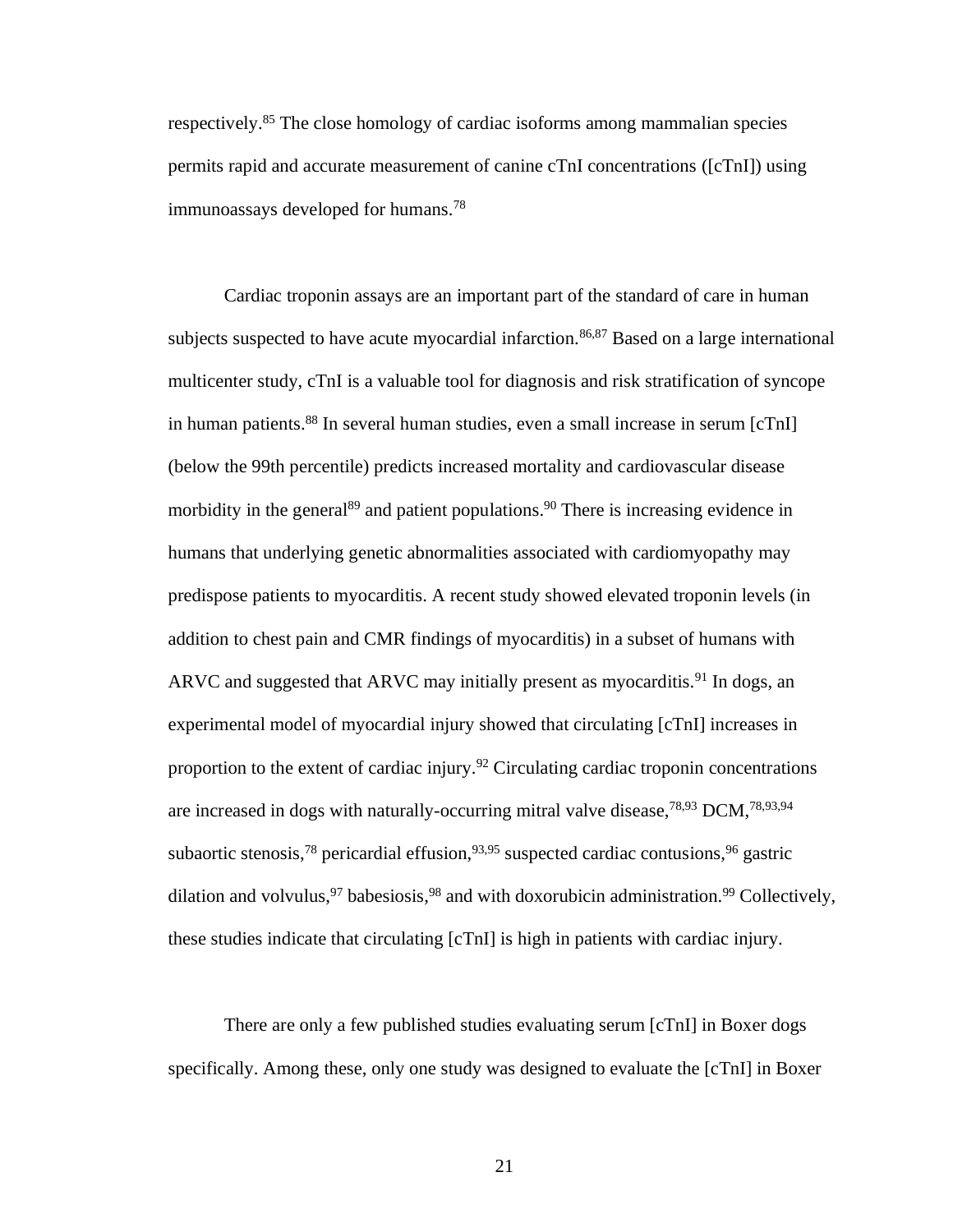dogs with  $ARVC<sub>1</sub><sup>42</sup>$  whereas, other studies had 4 or fewer Boxer dogs as a part of a population of dogs comprised of various breeds.<sup>78,100,101</sup> Boxer dogs with ARVC ( $\geq$ 1000 PVCs/24 h) had higher mean serum [cTnI]  $(0.142 \pm 0.05 \text{ ng/mL})$  compared to control Boxer dogs (<5 PVCs/24 h;  $0.079 \pm 0.03$  ng/mL).<sup>42</sup> A statistically significant yet modest  $(r = 0.78)$  positive correlation between serum [cTnI] and severity of ventricular arrhythmia was observed although a large overlap in serum [cTnI] between the apparently unaffected and affected dogs was present.<sup>42</sup> This study requires careful interpretation of the data due to small sample size  $(n=10$  in each group), dogs being on antiarrhythmic medications, and use of a conventional assay with a detection level of 0.01 ng/mL. Furthermore, ventricular arrhythmias (especially as identified by a single Holter recording) alone may not be a true indicator of disease severity for reasons described above. Therefore, the clinical utility of serum [cTnI] in Boxer dogs to evaluate the diagnosis and progression of ARVC remains unclear and warrants further study.

For cTnI measurement, multiple assays have been developed by various manufacturers. Recent advances in cTnI-assay technology have led to the development of assays with higher sensitivity than the so-called conventional assays. These assays provide increased diagnostic accuracy and sensitivity for the identification of cardiomyocyte injury in humans.<sup>102</sup> These improved assays are labeled 'sensitive' when able to detect cTnI in  $\sim$ 20-50% of healthy individuals and 'high-sensitivity' if they detect a cTnI level in >50% of reference (apparently healthy) subjects and they have a coefficient of variation of  $\langle 10\%$  at the 99<sup>th</sup> percentile upper reference limit of the assay.<sup>103</sup> High-sensitivity assays allow the detection of lower [cTnI] compared to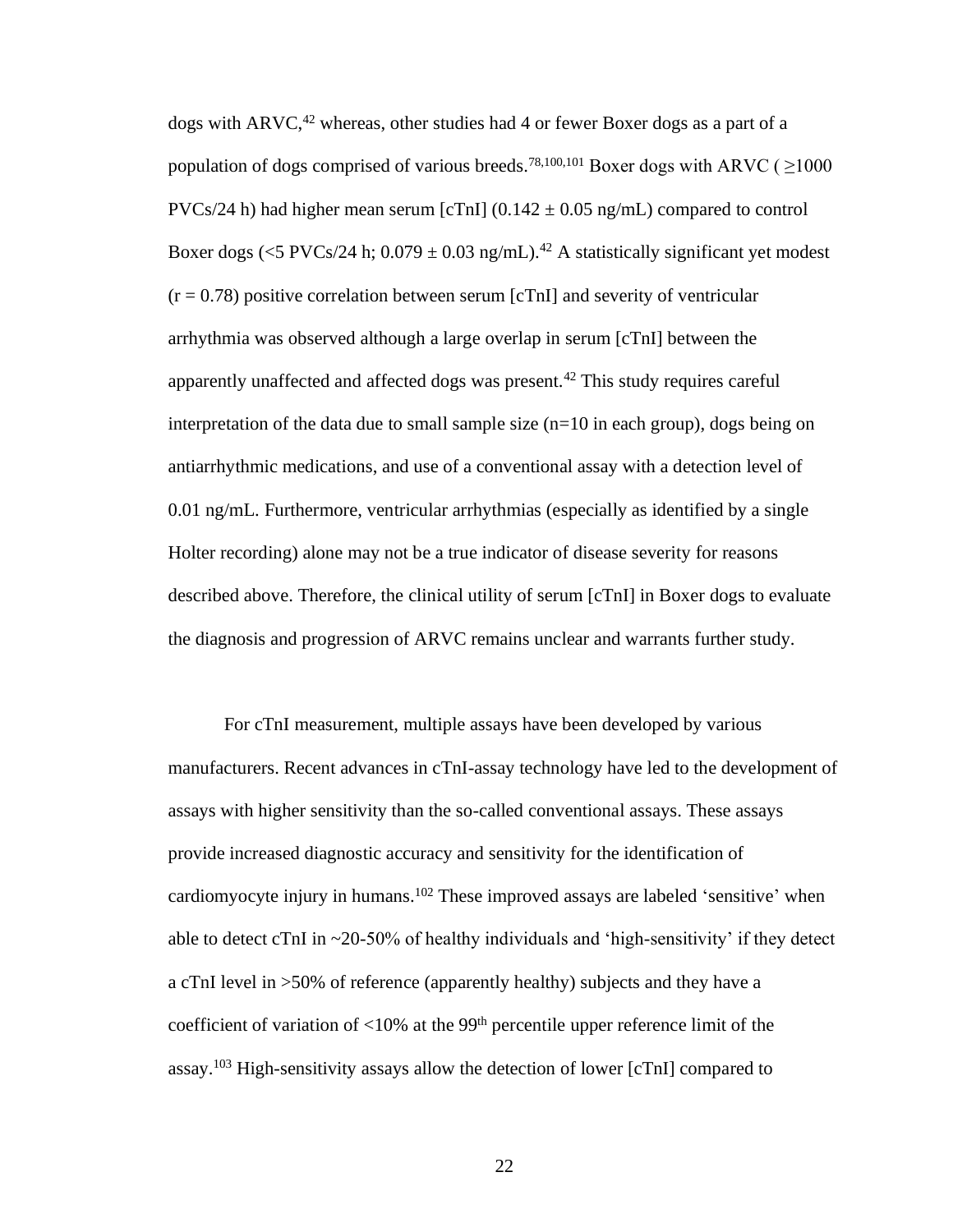conventional assays. Therefore, the detection of mild myocardial injury, as might be expected in the early stages of myocardial diseases is now possible using these assays. Among cTnI assays that are currently available, three have been validated for use in dogs, showing acceptable analytical and overlap performance.<sup>104–106</sup> Among these assays, the Siemens ADVIA Centaur CP® TnI-ultra is the only assay that meets the criteria for a high-sensitivity assay in dogs as it detects cTnI in >95% of healthy dogs examined and has a low imprecision at both high and low concentrations.<sup>105,107</sup>

Despite availability and validation, only a few studies have evaluated the suitability of high-sensitivity cardiac troponin I (hs-cTnI) assays for detection of early myocardial damage in animals.<sup>105,108–111</sup> In dogs, published reports are either validation studies involving a group of healthy dogs and dogs with various cardiac diseases or arrhythmia,105,109 an analytical study involving healthy and experimental animal models of myocardial injury (rats, beagle dogs, monkeys),<sup>110</sup> or clinical and drug-safety studies utilizing different species (dog, cat, horse, cattle, rat, and rabbit).<sup>108</sup> In clinical settings, there are two studies evaluating hs-cTnI assay in Doberman pinschers with and without DCM, one of which is published as an abstract<sup>112</sup> and other as a full-text article.<sup>113</sup> In this study comparing the conventional and hs-cTnI assays in Doberman pinschers with various stages of DCM with and without ventricular arrhythmias, the hs-cTnI assay identified more dogs with early DCM (21/29 dogs, 72%) compared to the conventional cTnI assay (18/29 dogs, 62%), suggesting hs-cTnI has the potential to identify early myocardial disease.<sup>113</sup> The use of a hs-cTnI assay has not yet been reported in healthy Boxer dogs or Boxer dogs with ARVC. Since the clinical assessment, electrocardiogram,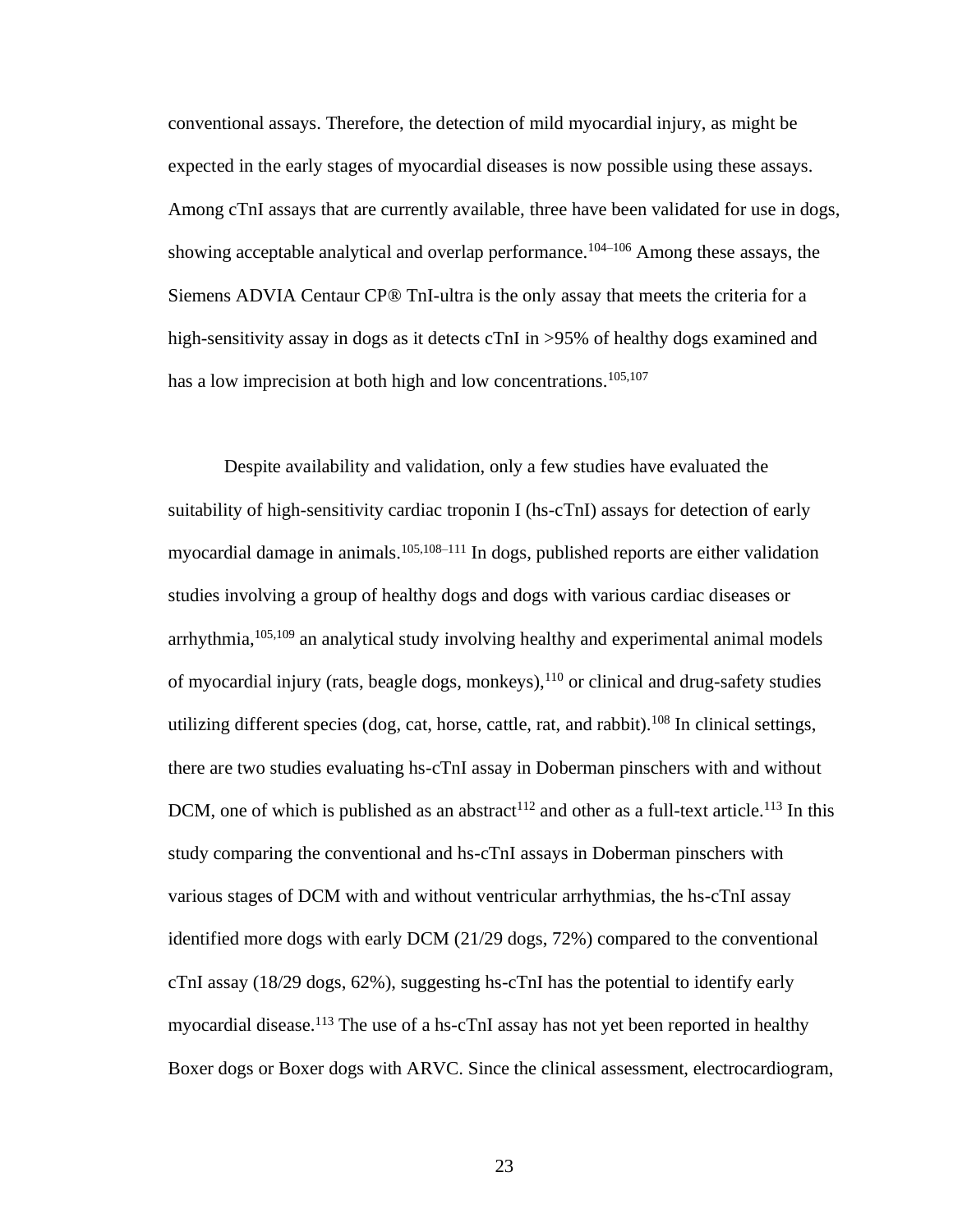and echocardiogram are not sufficient to diagnose or exclude ARVC in most patients with preclinical disease, the addition of a high-sensitivity cTnI assay could help detect early myocardial injury, leading to earlier diagnoses of ARVC.

# *1.5.6. Clinical utility of exercise stress testing*

According to current guidelines in human medicine, patients with ARVC should not participate in competitive sports or moderate to extreme recreational physical activities.114,115 This recommendation is primarily based on the fact that adrenergic (catecholaminergic) stimulation plays a major role in the induction of ventricular arrhythmias in  $ARVC$ ,  $^{116}$  and exercise increases age-related penetrance and arrhythmic risk in ARVC patients.<sup>117</sup> Participation in sports and vigorous exercise increases the risk of development of clinically significant ARVC, earlier age of onset, a progression of the disease, and ventricular arrhythmia.<sup>118</sup> Therefore, the question of whether exercise testing (ExT) could aid in the early identification of ARVC by unmasking ventricular arrhythmias is an intriguing one.

Although ExT has routinely been used as a diagnostic tool in humans with heart disease, its application in ARVC has been limited. This is thought to be due to the low prevalence of the disease compared to other human cardiovascular diseases (e.g., coronary atherosclerosis), perceived arrhythmic risk during exercise, and limited understanding of the application of ExT in RV-predominant disease states.<sup>91</sup> Several studies have evaluated the arrhythmogenic response to ExT in human patients with established ARVC $9,13,119-123$  and the safety and prognostic utility of ExT in human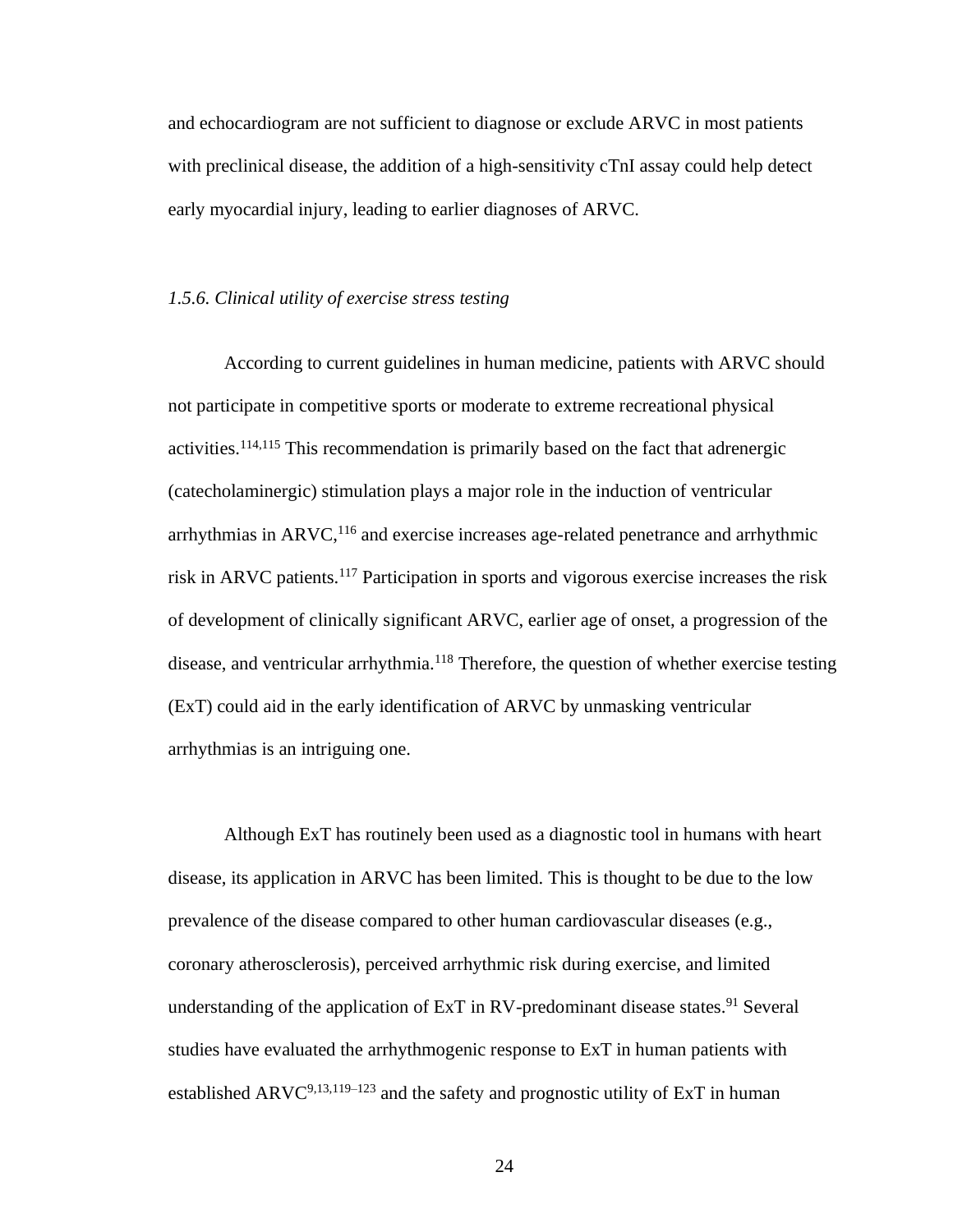patients with ARVC recently was demonstrated.<sup>91</sup> In veterinary medicine, there are no reports of the effects of ExT in dogs (of any breed type) with ARVC, nor in healthy Boxer dogs.

Apart from arrhythmia, cTnI is one of the cardiovascular parameters that is shown to be influenced by exercise in multiple human studies and a few veterinary studies. Exercise acutely increases circulating troponin concentrations after a brief or long exercise duration, performed at either moderate or high-intensity, in humans <sup>124,125</sup> and in healthy sled dogs.<sup>126,127</sup> Such exercise-induced increases in troponin concentrations are usually considered benign because they occur frequently, are present in apparently healthy individuals, and are not accompanied by clinical signs. In healthy sled dogs, a mild yet significant rise in median plasma point of care [cTnI] was noted within 1 hour after racing (16 miles each day, completing racing within 52-60 minutes, considered moderate-intensity, short-duration) on 2 consecutive days (day 1 – median, 0.06 and range, 0.02–0.2 ng/mL; day 2 - median, 0.07, range, 0.02–0.21 ng/mL).<sup>126</sup> In this study, although the median value for post-exercise [cTnI] was described to be within the reference interval  $\langle 0.11 \text{ ng/mL} \rangle$ , the range of values suggests that there were at least a few dogs that had concentrations higher than the reference interval. Until a longitudinal study is performed comparing long-term cardiovascular outcomes between those who have post-exercise increase compared to those who do not, it cannot be concluded that an exercise-induced increase in circulating [cTnI] is truly a benign process. In fact, in a recent study involving a cohort of older long-distance walkers, exercise-induced [cTnI] elevations after 30-55 km walk in a day with self-selected pace and rest times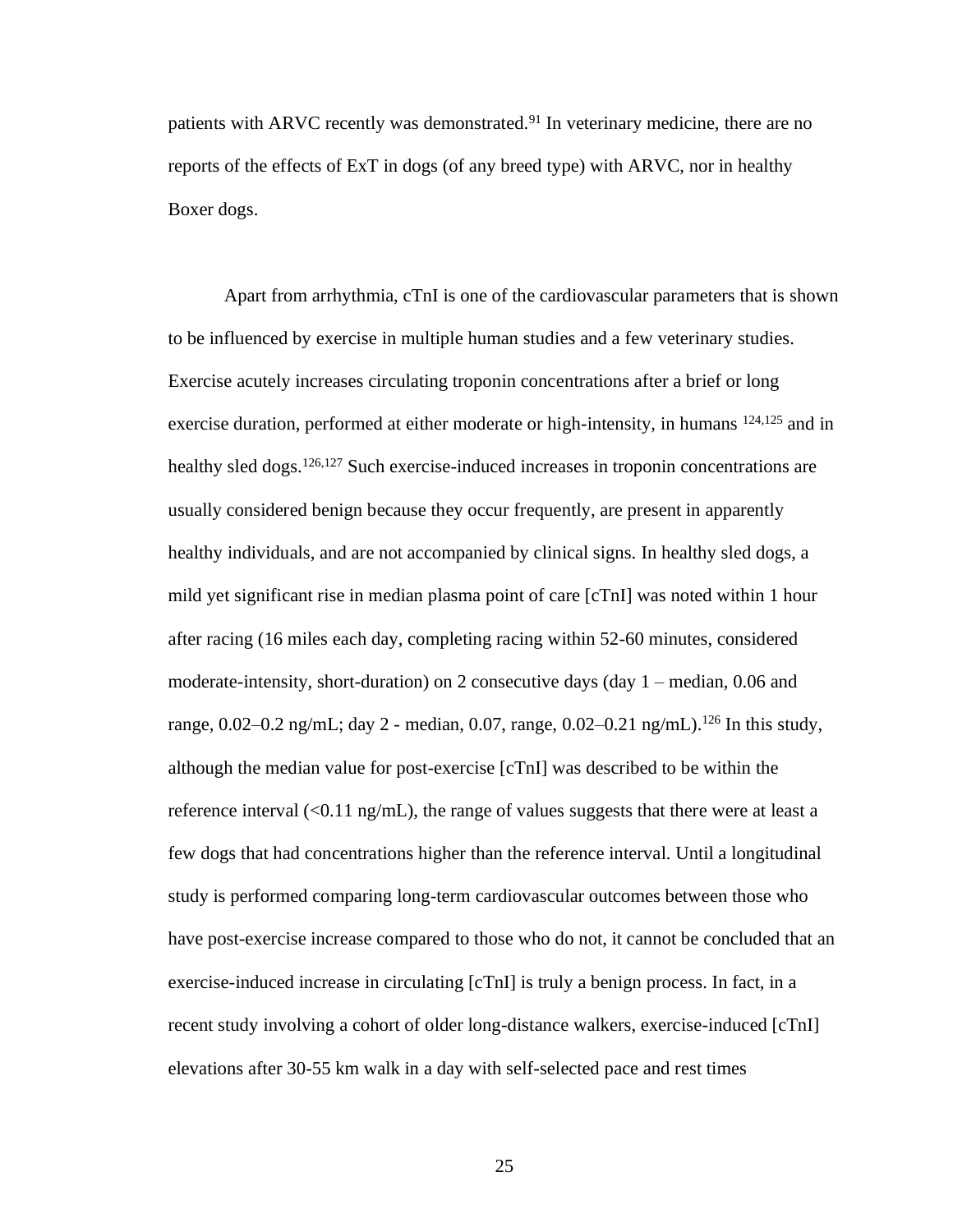independently predicted higher mortality and cardiovascular events.<sup>128</sup> Approximately 10 minutes after participants had finished the walk, cTnI concentrations were above the 99th percentile in 9% of the participants, and 27% of those participants died or had major adverse cardiovascular events during follow-up compared to 7% of participants with post-exercise cTnI below the 99th percentile.<sup>128</sup> The hazard ratio was 2.48 (95% CI, 1.29–4.78) after adjusting for age, sex, cardiovascular risk factors such as hypertension, hypercholesterolemia or diabetes mellitus, cardiovascular diseases such as myocardial infarction, stroke, or heart failure, and baseline  $[cTn]$ <sup>128</sup>. This study suggests that exercise-induced increase in [cTnI] may be an early marker for future mortality and cardiovascular events. Higher post-exercise troponins concentrations may represent myocardial injury because of underlying, subclinical cardiac lesions. In another study involving conditioned Alaskan sled dogs, exercise was associated with high serum [cTnI] in all dogs (0.2-1.2 ng/mL; measured within one hour after intense exercise of 100 miles a day).<sup>127</sup> In this study, the baseline serum [cTnI] in all dogs was less than the limit of detection of the immunoassay (0.1 ng/mL), making it impossible to determine the magnitude of increase in  $[cTn]$  in any individual dog.<sup>127</sup> This may lead to incorrect interpretation of it being a benign process. These findings illustrate the possible value of investigating the effects of exercise stress testing on the occurrence of ventricular arrhythmias and circulating [cTnI] as measured by high-sensitivity assays in apparently healthy Boxer dogs.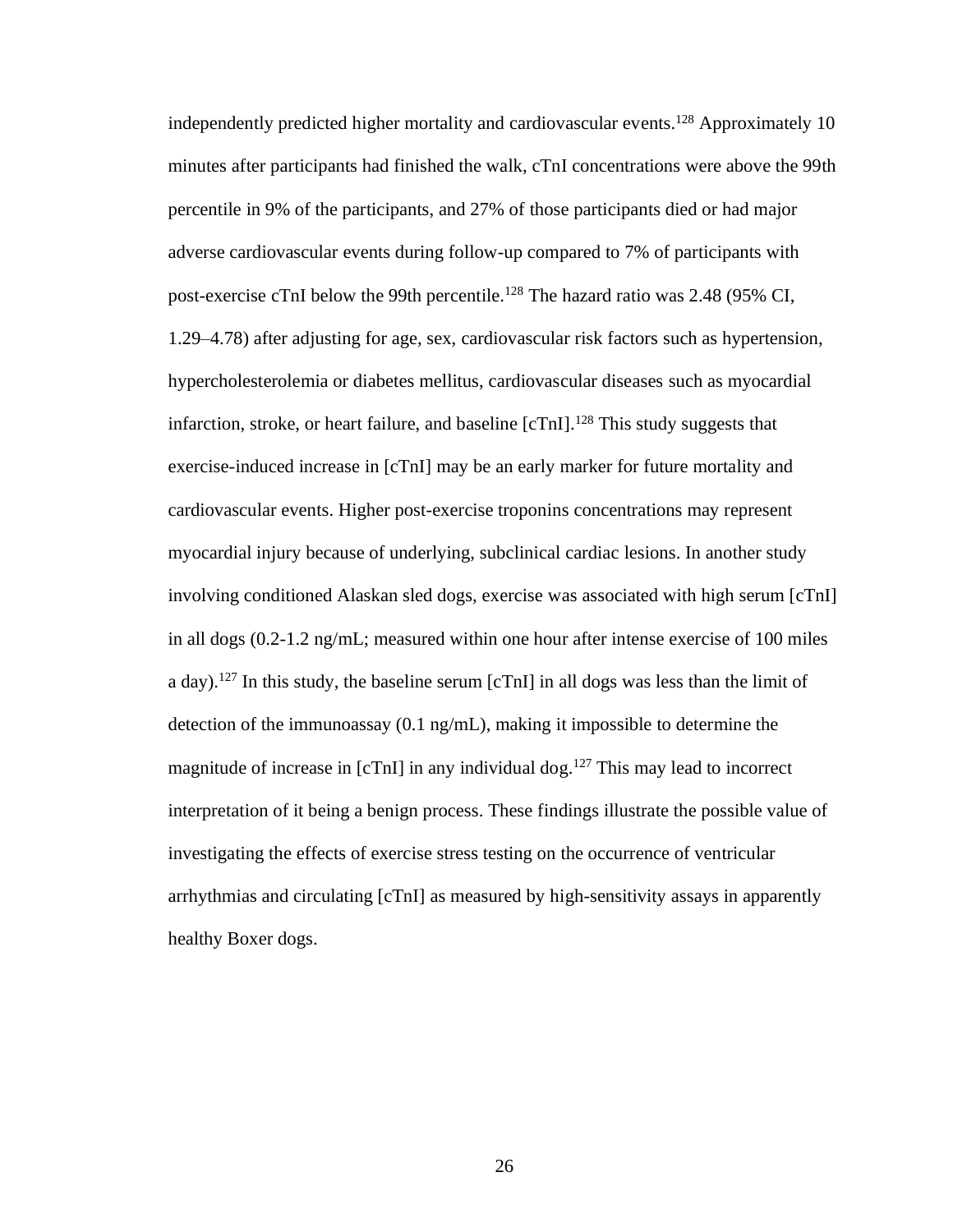1.6. Objectives and hypotheses

The objective of this study was to explore the use of ExT and a hs-cTnI assay in identification of apparently healthy Boxer dogs with ventricular arrhythmias and to investigate whether a correlation can be identified between [hs-cTnI] and the striatin mutation associated with ARVC in Boxer dogs.

Aim 1: Investigate whether ExT in apparently healthy Boxer dogs can reveal ventricular arrhythmias that are not apparent on a routine cardiovascular evaluation. I hypothesized that ExT would reveal ventricular arrhythmias in some apparently healthy Boxer dogs.

Aim 2: Explore whether a relationship exists between [hs-cTnI] and ventricular arrhythmias in apparently healthy Boxer dogs. I hypothesized that a) hs-cTnI is more sensitive but less specific than cage-side cTnI assay for identifying Boxer dogs with ventricular arrhythmias; b) [hs-cTnI] increases with the severity of the arrhythmias.

Aim 3: Investigate whether [hs-cTnI] differ between dogs with and without the striatin mutation associated with ARVC in Boxer dogs. I hypothesized that [hs-cTnI] would be higher in dogs with the striatin mutation in comparison to those without this mutation.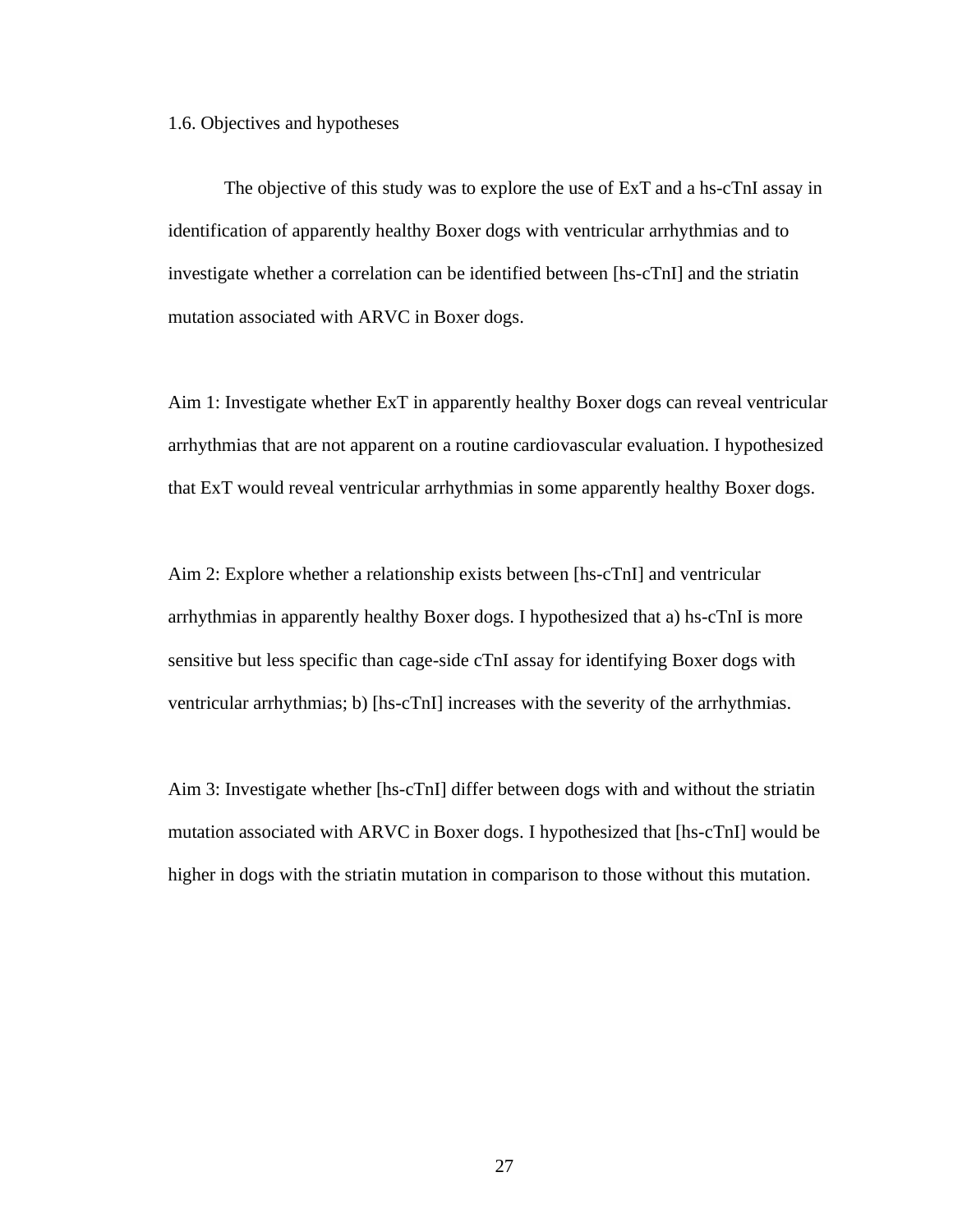## **2. MATERIALS AND METHODS**

The study protocol was approved by the Institutional Animal Care Committee (#19-005) at the Atlantic Veterinary College, University of Prince Edward Island, Canada. Informed, signed consent was obtained from the owner of each dog enrolled in the study.

# 2.1. Animals

Client-owned Boxer dogs >1 year of age were prospectively recruited for participation in the study. Dogs were selected for inclusion if they were purebred Boxer dogs with no clinical signs of cardiac disease, and not receiving cardiac medications, including antiarrhythmic medications. Dogs were excluded if physical examination revealed evidence of systemic disease or orthopedic disease (e.g., lameness, renal, respiratory diseases) which, in the opinion of the investigator, could affect exercise performance, influence biomarker concentration, or affect arrhythmia interpretation. Dogs were excluded if they were diagnosed with ARVC (syncope, collapse, CHF, exercise intolerance) at any time before being enrolled in the study. Dogs were also excluded if they had echocardiographic or clinical evidence of congenital heart disease (including clinically significant subaortic stenosis defined as subcostal peak transvalvular aortic velocity >3.0 m/s measured by spectral Doppler echocardiography), acquired valvular disease, pericardial disease, dilated cardiomyopathy, or other myocardial diseases that, in the opinion of the investigator, could confound arrhythmia interpretation.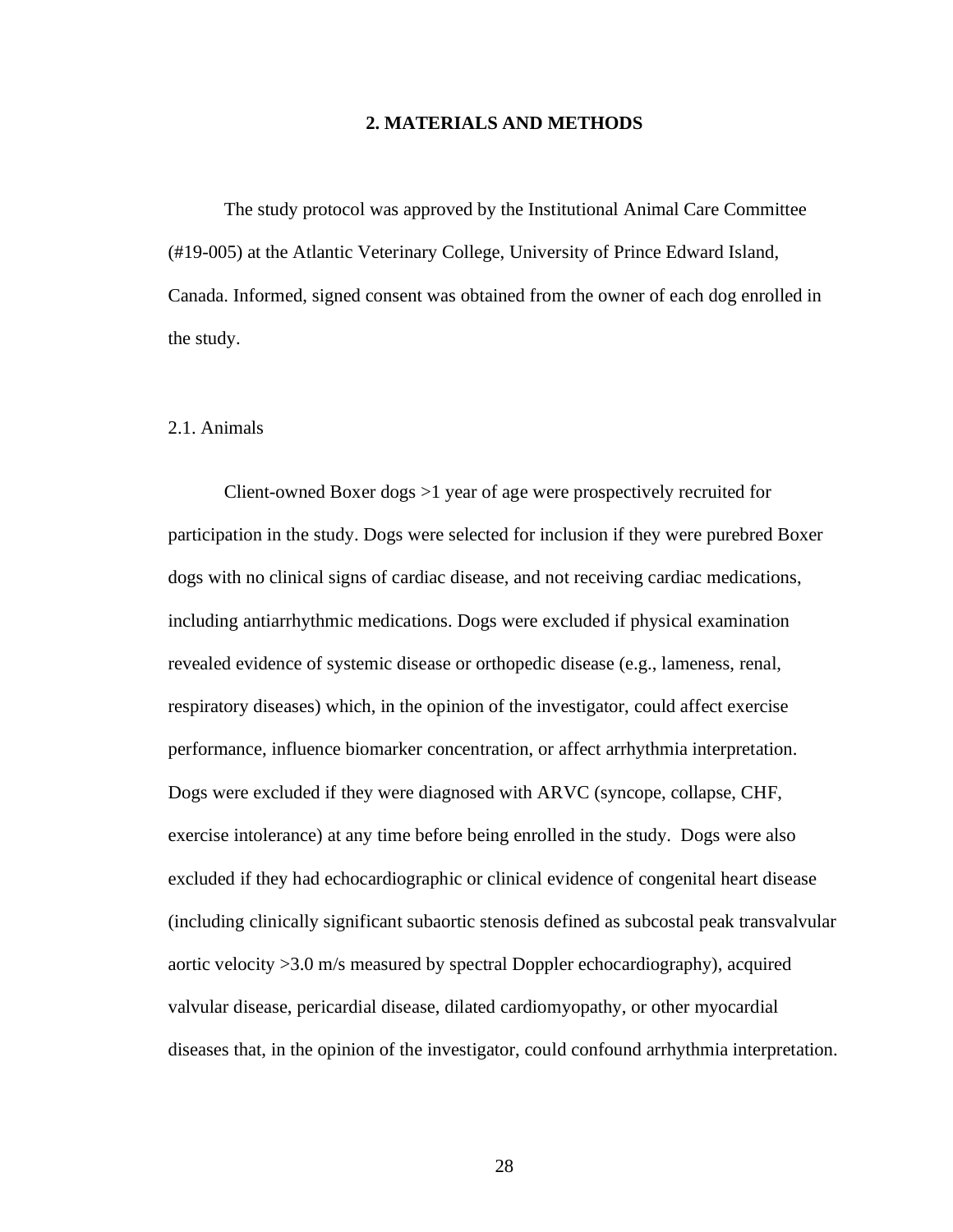## 2.2. Study design

The study design is summarized in Figure 1. For each prospective participant, a history was first collected from the owners via phone call and by reviewing past medical records provided by primary care veterinarians. The dogs that did not meet any exclusion criteria were invited to undergo a complete cardiovascular assessment, which consisted of the following tests (baseline visit): a complete physical examination, Doppler blood pressure (BP), complete blood count (CBC) and plasma biochemical analysis, urinalysis, three-view thoracic radiography, 12-lead ECG of at least 3 minutes' duration, echocardiogram, and a 24 h Holter study using a 3-channel transthoracic system. The Holter results from the baseline visit are referred as 'baseline Holter' in this document. Dogs were excluded if their results met any of the pre-defined exclusion criteria. Remaining dogs underwent the study protocol. In the same baseline visit, blood samples were collected for genetic testing for striatin mutation and two cTnI assays - conventional point-of-care (POC) cTnI and hs-cTnI. Owners were asked to return with their dogs within 30 days for a second evaluation (ExT visit) to include a history and physical examination to screen for new-onset exclusionary findings, ExT, and repeat cTnI assays. At this visit, prior to the ExT, a blood sample was collected for measurement of preexercise [hs-cTnI], and each dog again was instrumented with a 24 h Holter monitor. The Holter results from the ExT visit are referred as 'ExT Holter' in this document. ExT was performed as detailed below. A resting standard 12-lead ECG was performed within  $\sim$ 2 minutes after the ExT protocol to document any sustained exercise-induced arrhythmia and to provide a reference ECG if excessive movement artifact affected the Holter recording. A blood sample was collected 3 hours after ExT to measure post-exercise [hs-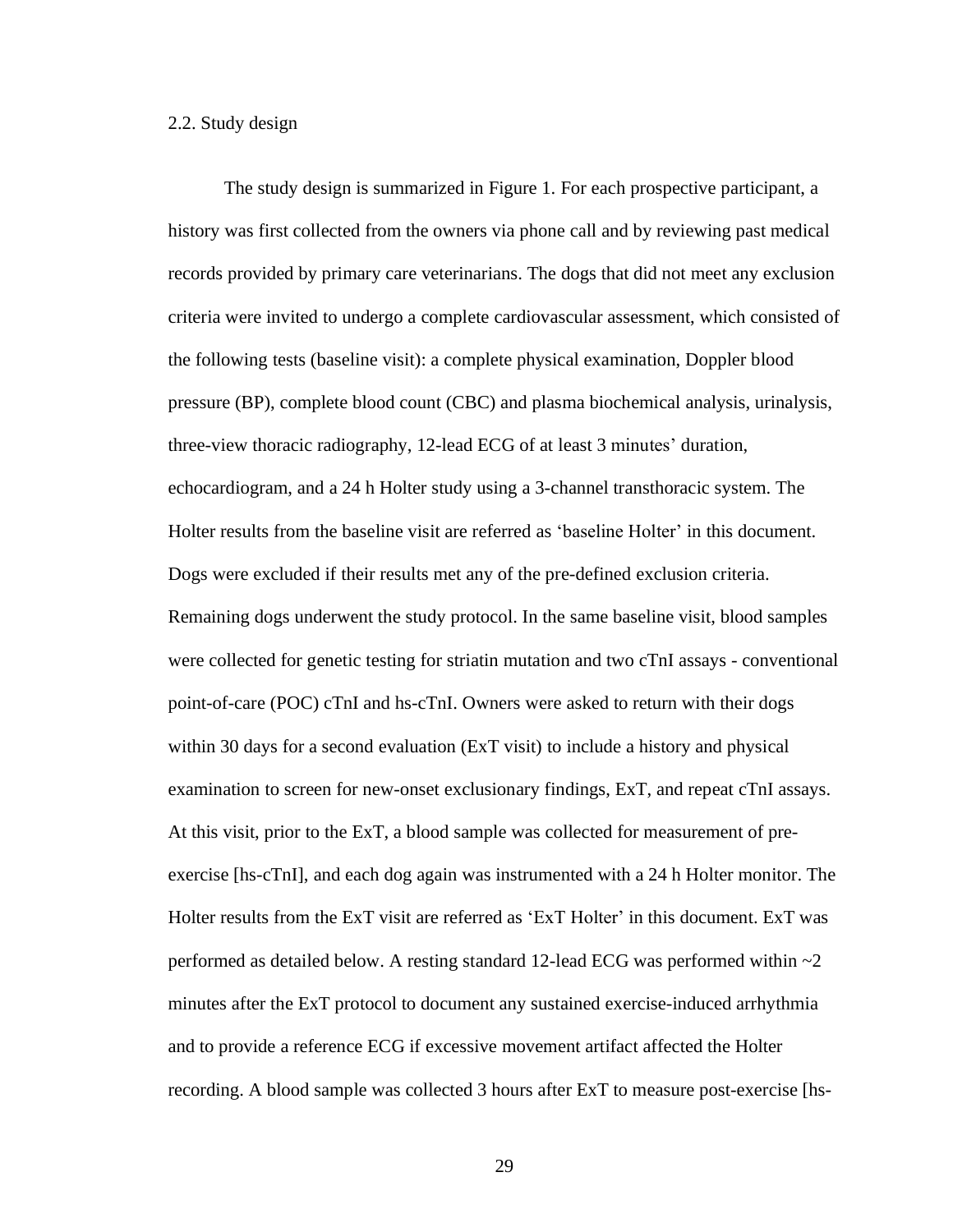cTnI]. This time interval was chosen because [cTnI] has been reported to reach peak serum levels 3 hours after a cardiac event in humans.<sup>86</sup> Dogs were discharged to their owners wearing their Holter monitors. The owners were encouraged to maintain the dog's normal activity level during the Holter study. The monitor was removed after 24 h.



**Figure 1. Study design.** BP, blood pressure; cTnI, cardiac troponin I; ECG, electrocardiogram; ExT, exercise testing; h, hour; POC, point-of-care.

# *2.2.1. Electrocardiographic assessment*

Each dog underwent a 12-lead ECG (Philips PageWriter 300pi

Electrocardiograph, Philips Healthcare, Andover, MA, USA) of 3 minutes' duration while unsedated and positioned in right lateral recumbency. Dogs were instrumented with standard bipolar limb leads (I, II, and III) and unipolar augmented limb leads (aVR, aVL, and  $aVF$ ).<sup>129</sup> For precordial lead placement, the left-sided precordial leads V2 through V6 were placed in standard fashion.<sup>49,129</sup> The right-sided precordial lead V1 was positioned at the costochondral junction (CCJ) of the right first intercostal space (ICS) to improve detection of right atrial and ventricular depolarizations (Figure 2).<sup>129</sup>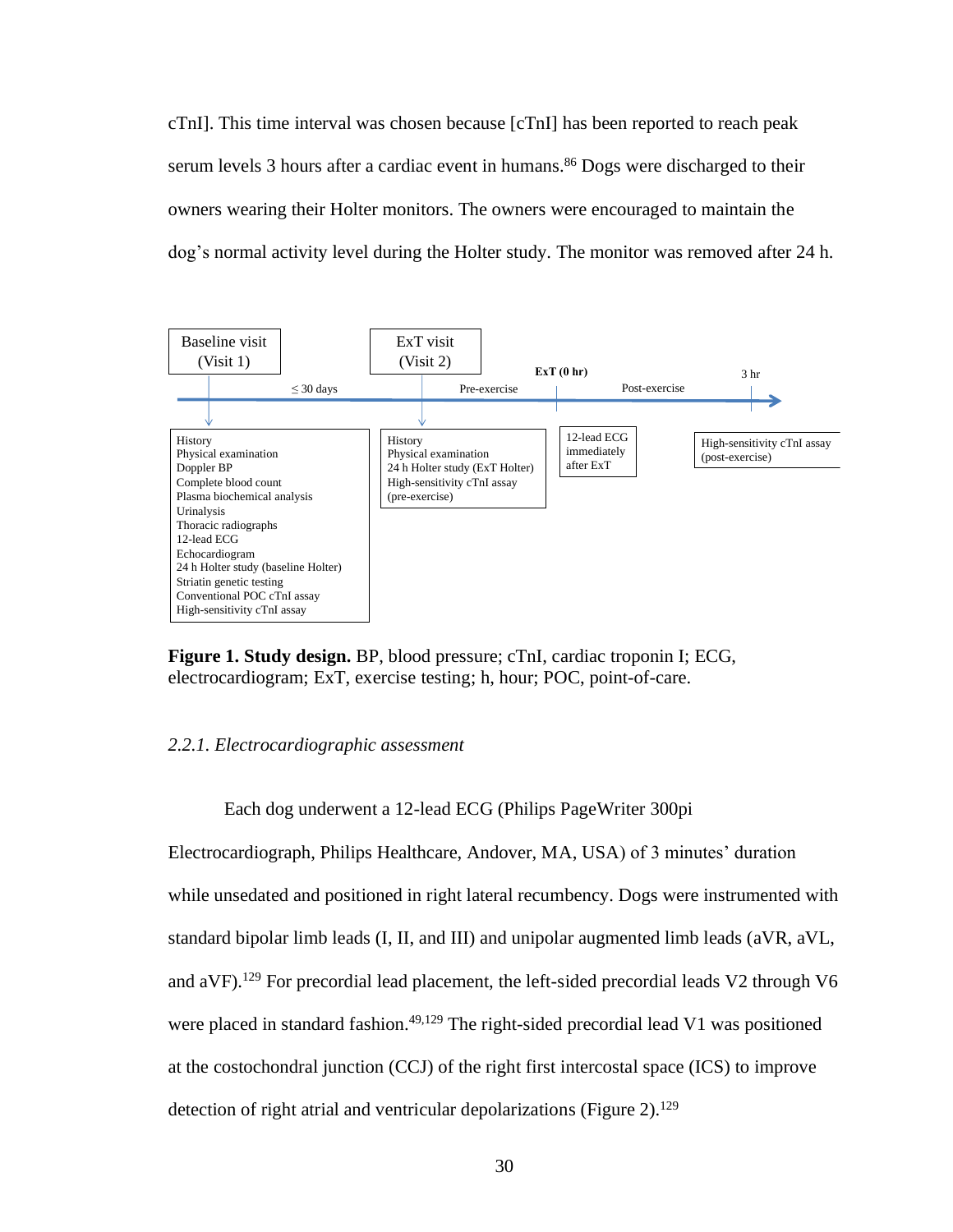

**Figure 2. Schematic images of a) a transverse section of a dog's thorax depicting the precordial leads for a standard 12-lead ECG.** The sixth intercostal space (ICS) was used for the electrodes for leads V2-V6. The location shown for the V1 electrode was not used. **b) the left lateral thorax depicting where the electrode for lead V1 is placed at the costochondral junction (CCJ) of the right first ICS**. With permission of the American Veterinary Medical Association.

For each 24 h Holter study, a 3-channel monitor was used. The monitor was placed on the dog in routine fashion, <sup>130</sup> and the dog was discharged to its owner's care to allow monitoring of the electrical activity of the dog's heart in its normal environment. Each Holter study was analyzed using the Forest Medical Trillium 5500 monitor interface (Forest Medical, LLC, East Syracuse, NY, USA). Any recording that did not have  $\geq 20$ hours of readable data was excluded. The total number of PVCs/24 h and the total number of PVCs occurring in the peri-exercise period, defined as from the start of exercise to 3 h after exercise was completed, was tabulated. The complexity of the ventricular arrhythmia was graded numerically from 0-3 according to the following scheme<sup>52</sup>:  $0 =$  none;  $1 =$  single, monomorphic PVCs;  $2 =$  couplets, bigeminy, trigeminy, and multiform PVCs; and  $3 =$  triplets, R-on-T, or ventricular tachycardia. When a Holter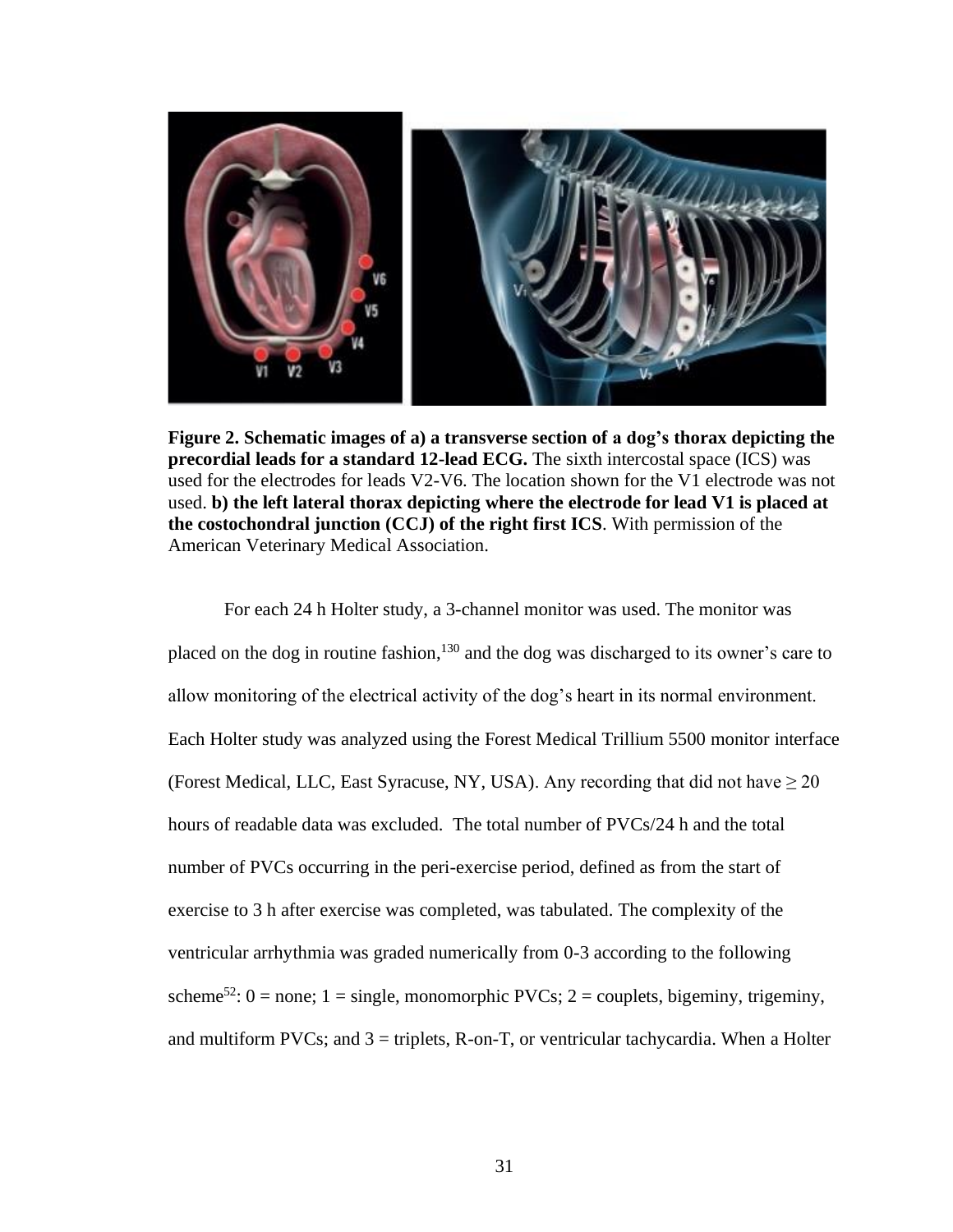showed ventricular arrhythmias of more than one grade, the grade that was recorded was the highest one on that recording.

#### *2.2.2. Echocardiographic assessment*

**Image acquisition:** All echocardiographic studies (Philips EPIQ 7C, Philips Healthcare, Andover, MA, USA) were performed by the same cardiology resident under the direct supervision of a board-certified veterinary cardiologist. Echocardiograms were performed using 5-8 MHz transducers. All echocardiographic recordings were made with simultaneous ECG monitoring. Each animal was gently restrained in right and then left lateral recumbency without the use of sedation. Two-dimensional (2D) and M-mode images were obtained from the right and left parasternal positions. Image planes were identified and measurements were taken according to the recommendations of the American Society of Echocardiography.<sup>131</sup>

**Echocardiographic measurements:** Echocardiographic measurements and calculations were performed by the cardiology resident and verified by a board-certified veterinary cardiologist. Values for each echocardiographic variable consisted of the average of a minimum of 3 measurements obtained during sinus rhythm or respiratory sinus arrhythmia. To avoid post-extrasystolic potentiation and its effects on ventricular function, measurements were not obtained from cardiac cycles immediately after a PVC. For 2D images, end-diastole was defined as the first frame after atrial contraction in which the mitral or tricuspid valve was closed. For M-mode images, end-diastole was determined electrocardiographically and was defined as the onset of the QRS complex.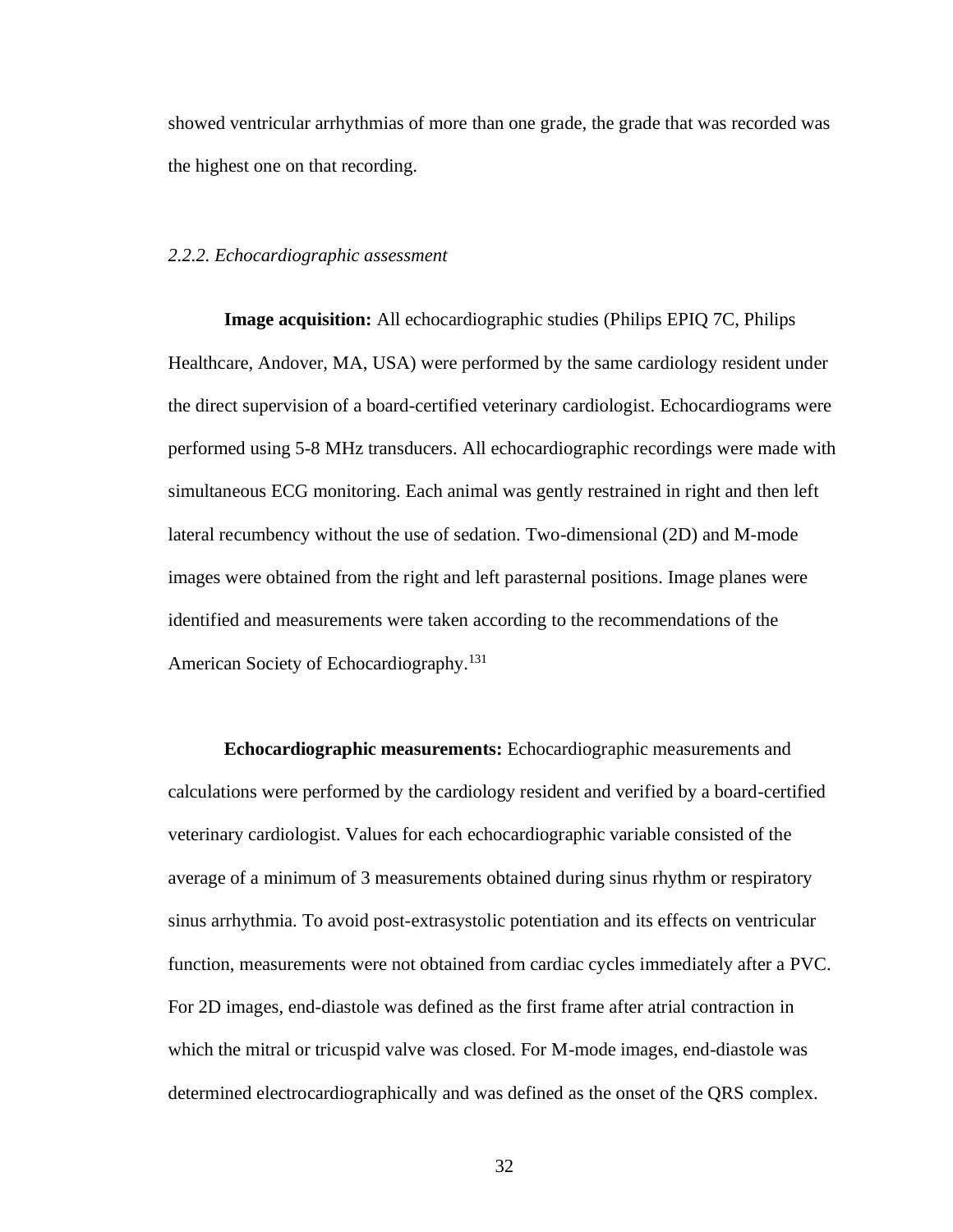End-systole was the frame that immediately preceded tricuspid/mitral valve opening. A leading-edge-to-leading-edge technique was used for the measurement of M-mode images. For 2D images, a trailing-edge-to-leading-edge technique was used for luminal dimensions. For measurement of wall thickness, the endocardial border furthest from the transducer was included but the more proximal was not. Left ventricular internal dimensions from the same cardiac cycle were measured at end-diastole (LVIDd) and endsystole (LVIDs) at the level of the papillary muscles from the right parasternal short-axis view using M-mode echocardiography. The ratio of left atrial to aortic root dimensions (LA/Ao) was measured on the first frame after aortic valve closure from a right parasternal short-axis view using 2D echocardiography.<sup>132</sup> Left ventricular internal dimensions at end-systole were normalized to body weight (LVIDsN) using the following formula: LVIDsN = LVIDs (cm) / (body weight<sup>0.315</sup>) and LV internal dimensions at enddiastole were normalized to body weight (LVIDdN) using the following formula:  $LVIDdN = LVIDd$  (cm) / (body weight<sup>0.294</sup>).<sup>133</sup> Left ventricular fractional shortening (LV FS) was calculated as ([LVIDd - LVIDs]/LVIDd) x 100. Left ventricular volumes were estimated at end-diastole (LVEDV) and end-systole (LVESV) using Simpson's method of discs from the right parasternal long-axis 4-chamber view optimized for the LV.<sup>134</sup> Left ventricular ejection fraction (LV EF) was calculated as ([LVEDV –

LVESV]/LVEDV) x 100). Breed-specific reference values for ESV indexed to body surface area (LVESVI) were utilized to identify LV chamber enlargement in Boxers (>50  $mL/m<sup>2</sup>$ ).<sup>135</sup> Dogs with trace physiologic tricuspid or pulmonary valve regurgitation were not excluded due to the high prevalence of this finding in healthy dogs.<sup>136</sup>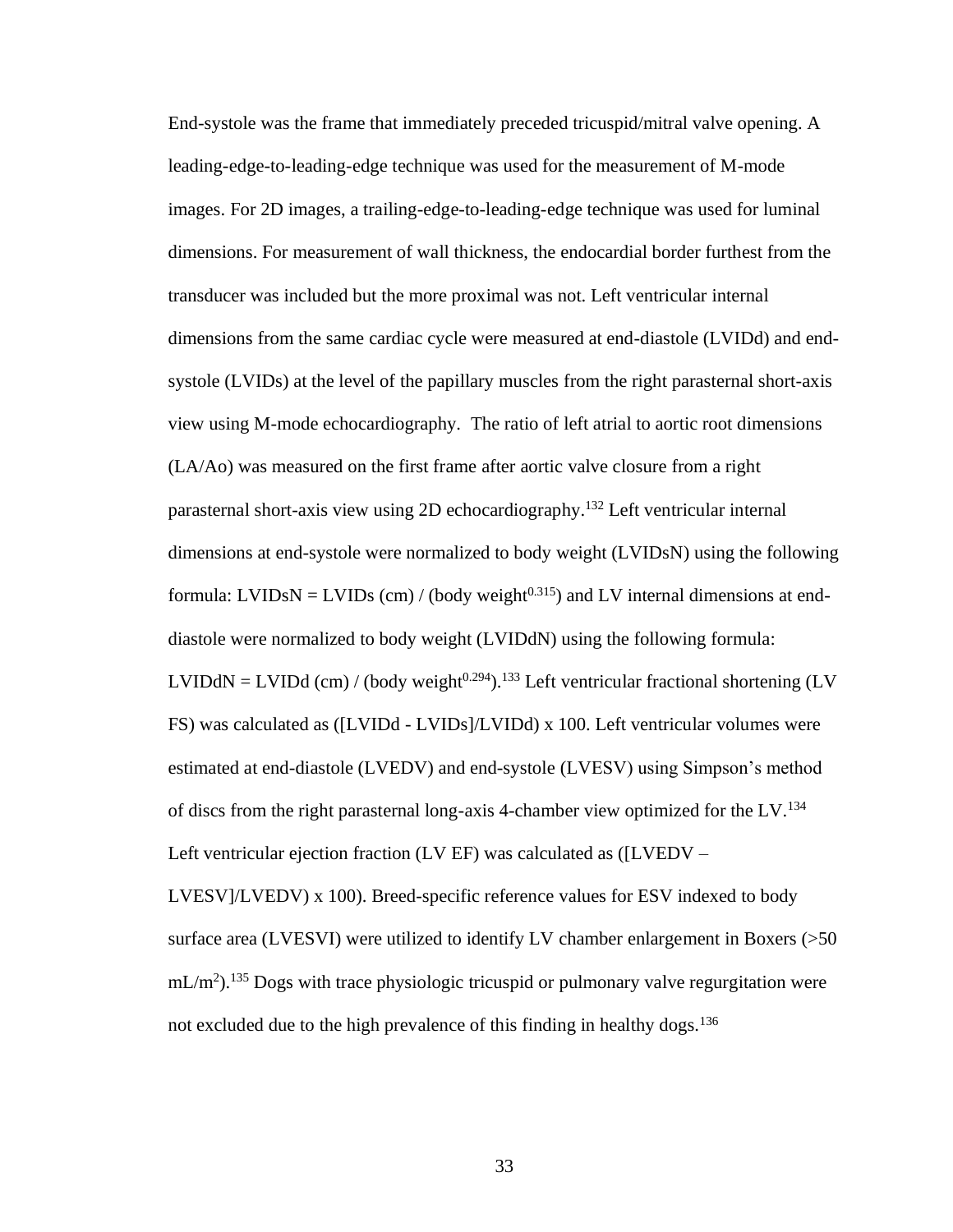Images for estimating RV systolic function were acquired from the left apical 4 chamber view optimized for the right heart.<sup>137</sup> Tricuspid annular plane systolic excursion was measured in all dogs as maximal longitudinal excursion of the lateral tricuspid annulus toward the RV apex during systole.<sup>137</sup> Tricuspid annular plane systolic excursion was generated using standard M-mode recordings and anatomic M-mode was not used to avoid underestimation. Measurements of TAPSE were obtained at sweep speeds of 100 mm/sec. Pulsed-wave TDI velocities of longitudinal myocardial motion at the lateral tricuspid annulus were obtained to measure peak systolic annular velocity (S'). Pulsed wave sample volume was maintained at 4-5 mm. Measurements of S' were made at sweep speeds of at least 66 mm/sec. All efforts were made to ensure optimal alignment with the RV free wall during the acquisition of left apical views for the measurements of TAPSE and S'. Measurement of RV area for fractional area change (FAC) was obtained by tracing the RV endocardial border at end-diastole (RVAd) and end-systole (RVAs).<sup>137</sup> Right ventricular percent FAC was calculated using the formula:  $FAC = ([RVAd RVAs/RVAd) \times 100.$ 

# *2.2.3. Thoracic radiographs*

Three-view thoracic radiographs were obtained from ventrodorsal, right, and left lateral projections without sedation. Care was taken to acquire all radiographs at maximal inspiration. A board-certified radiologist blinded to the echocardiographic results reviewed the radiographs. Radiographs were evaluated for the presence of pulmonary metastases, lymphadenopathy, cardiac enlargement, presence of pleural effusion, or any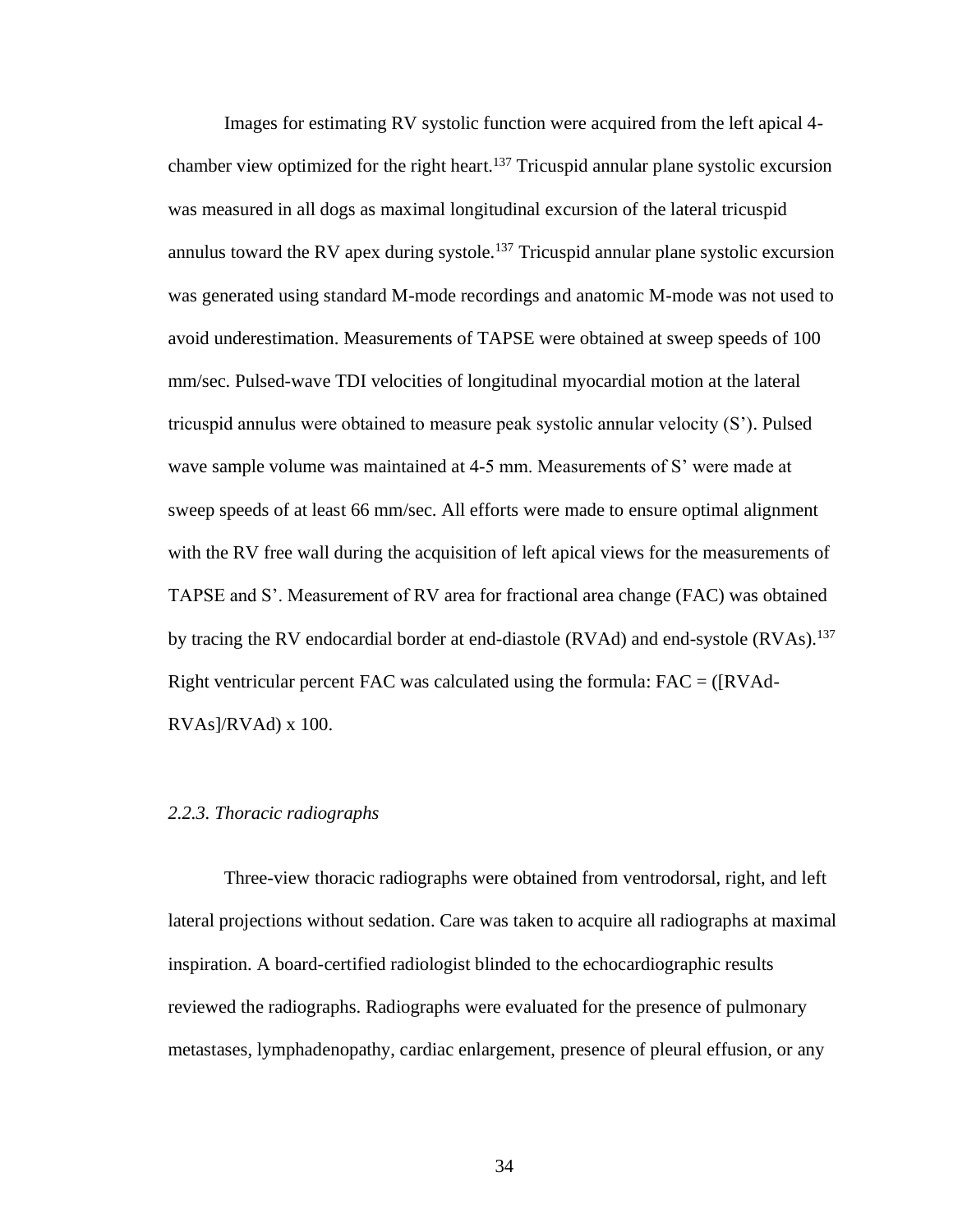other intra-thoracic abnormalities that, in the opinion of the investigator, could confound arrhythmia interpretation.

## *2.2.4. Blood pressure*

Noninvasive BP was measured in all dogs using an ultrasonic Doppler flow monitor. The dogs were positioned in lateral recumbency for all measurements. The average from five consecutive measurements were recorded and considered to be normal if systolic pressure was  $\leq 160$  mmHg.<sup>138,139</sup> The average systolic BP >160 mmHg that occurred as a consequence of excitement or anxiety associated with the hospital environment and in the absence of a disease or condition known to cause hypertension was considered situational hypertension (white coat hypertension).<sup>138</sup>

## *2.2.5. Complete blood count and plasma biochemistry profile*

Venous blood samples were drawn via jugular venipuncture and collected into blood collection tubes containing potassium ethylenediaminetetraacetic acid  $(K_3$ -EDTA) for CBC and lithium heparin for plasma biochemistry profile. The samples were processed routinely, and CBC and plasma biochemistry profiles were performed the same day samples were submitted to the Atlantic Veterinary College Diagnostic Laboratory (AVCDL).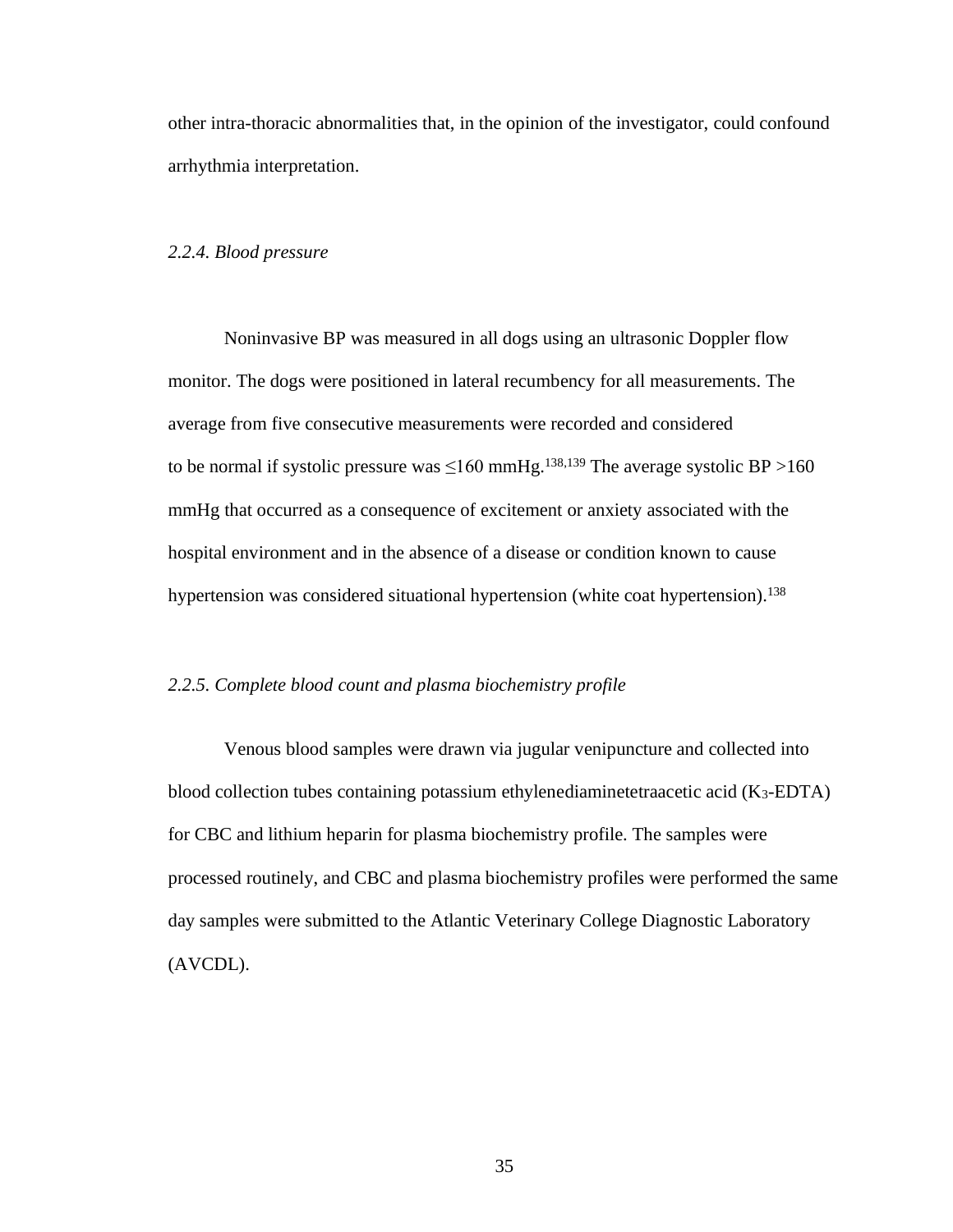#### *2.2.6. Urinalysis*

Alysis of urine samples collected by free catch consisted of measurement of urine specific gravity (USG) with a manual refractometer and urinary dipstick test.

## *2.2.7. Genotyping for striatin deletion mutation*

Genotyping for the Boxer ARVC striatin deletion mutation was performed with DNA samples obtained from blood collected in K<sub>3</sub>-EDTA tubes. The blood samples were stored at 4<sup>0</sup>C immediately after collection until assayed. Batch analysis was performed within 30 days of sample collection by the Veterinary Cardiac Genetics Laboratory at North Carolina State University's College of Veterinary Medicine, Raleigh, NC, USA. The laboratory team members who measured biomarkers were blinded to patient, clinical and diagnostic assessment, and cTnI test results.

#### *2.2.8. Cardiac troponin I concentration*

Cardiac troponin I concentrations were measured using two different assays. They were: 1) point-of-care (POC, cage-side) cTnI assay (i-STAT; Abbott Point of Care Inc., IL, USA) with a lower detection limit of 20 ng/L or 0.02 ng/mL and 2) Advia Centaur CP® Ultra-TnI assay (hs-cTnI, Siemens Healthcare Diagnostics Inc. NY, USA) with a lower detection limit of 6 ng/L or 0.006 ng/mL. The [cTnI] was measured at baseline visit by the POC and hs-cTnI assays both. At ExT visit, pre-exercise and post-exercise [cTnI] was measured using only hs-cTnI.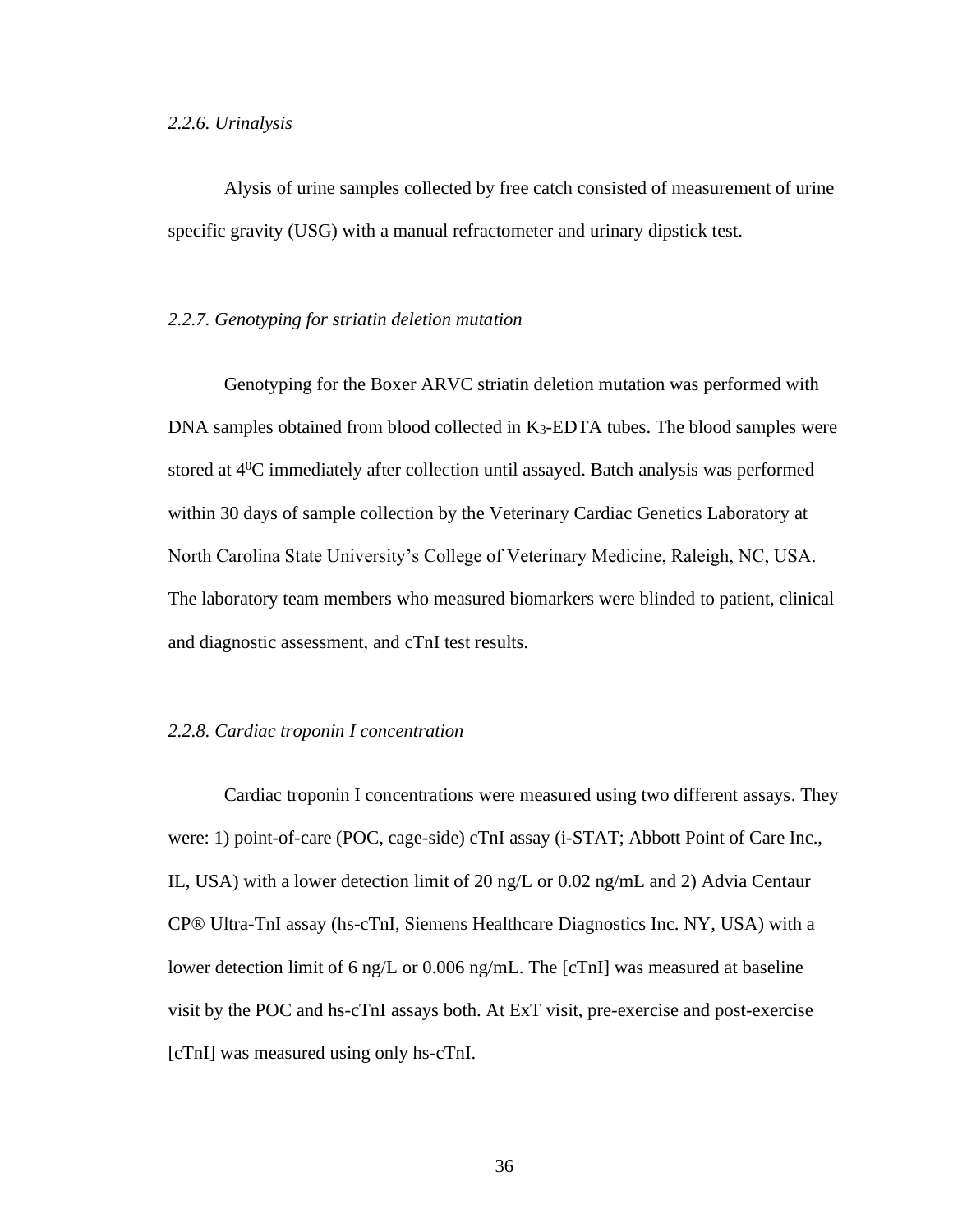Venous blood samples were drawn via jugular venipuncture and collected into blood collection tubes containing: 1) K3-EDTA for POC cTnI and 2) no anticoagulant and without serum separator for hs-cTnI, according to the manufacturers' recommendations and diagnostic laboratory standards. The dogs were not fed for at least 6 hours before blood collection. The blood samples were stored at  $4^{\circ}C$  immediately after collection. In accordance with manufacturer guidelines, the samples for POC cTnI were analyzed within 30 minutes of collection. For hs-cTnI, samples were centrifuged 20-25 minutes after collection, at 3000 rpm for 10 minutes, the sera extracted, transferred to microcentrifuge tubes, and stored at -80˚C for batched analysis. The batch analysis was performed within 30 days of sample collection by the Gastrointestinal Laboratory at the Texas A&M College of Veterinary Medicine and Biomedical Sciences, College Station, TX, USA. The samples were thawed once, at the time of analysis. The laboratory team members who measured biomarkers were blinded to patient, clinical and diagnostic assessment, and striatin test results.

#### *2.2.9. Exercise testing protocol*

The purpose, possible risks, and execution of ExT were explained to the dogs' owners in advance. The dogs were not fed for at least 6 hours before the test. Prior to the study, four individuals (2 veterinarians, 1 veterinary technician, and I) were designated as handlers. For each dog, two handlers (based on availability, always to include 1 veterinarian) were responsible for handling the dog. The two handlers relayed each other, switching immediately between laps (i.e., handler #1 did laps 1 and 3 and handler #2 did lap 2 with the dog) in a way that did not interrupt the dog's exercise. One additional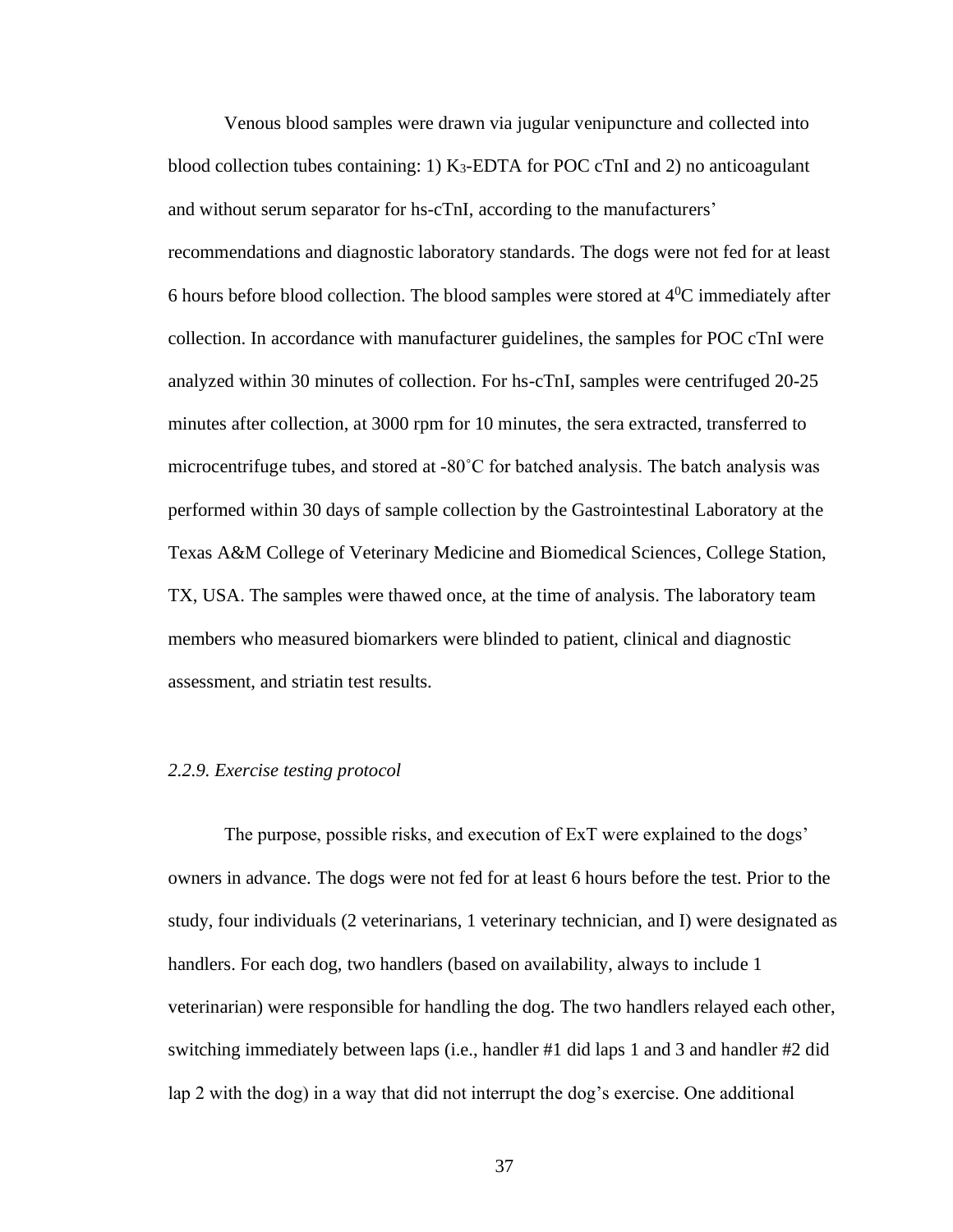individual, who was a staff member or student, was responsible for operating a timer and recording time during the ExT. No one other than these 3 individuals were permitted to enter the stairwell for the duration of ExT, and signs were posted on doors on each floor to prevent people from entering the stairwell during an ExT. The ExT began with a 1 minute acclimation period at the foot of the stairwell, during which each dog was allowed to circulate on leash but was prevented from climbing the stairs. Exercise tests were performed in a 6-flight stairwell (68 steps; 42' 1" [12.83 m] vertical),  $^{140}$  which each dog climbed and descended three times consecutively (i.e. 3 laps without resting in between laps) briskly with a handler. The time taken for each lap was recorded, as well as the total duration of the ExT excluding the acclimation period. During the recovery period, dogs were monitored until a full recovery was achieved as assessed when a veterinarian handler identified that the dog had a normal mentation, willingness and ability to ambulate, and respiratory effort and rate. The following ExT termination criteria were used: signs of fatigue, dyspnea, collapse, pronounced lethargy, central nervous system dysfunction (e.g., ataxia), lameness, any other clinical signs consistent with tachyarrhythmia or of concern to any investigator, and/or unwillingness to climb the stairs despite gentle coaxing.

#### 2.3. Statistical analysis

Statistical analyses were performed using a commercial software package (Prism 7 for Mac OS X, Version 7.0c, GraphPad Software, Inc, La Jolla, CA, USA). The minimum number of animals (24 animals) to be used was calculated by a power analysis based on the following assumptions: the likelihood of type I error: 0.05, previously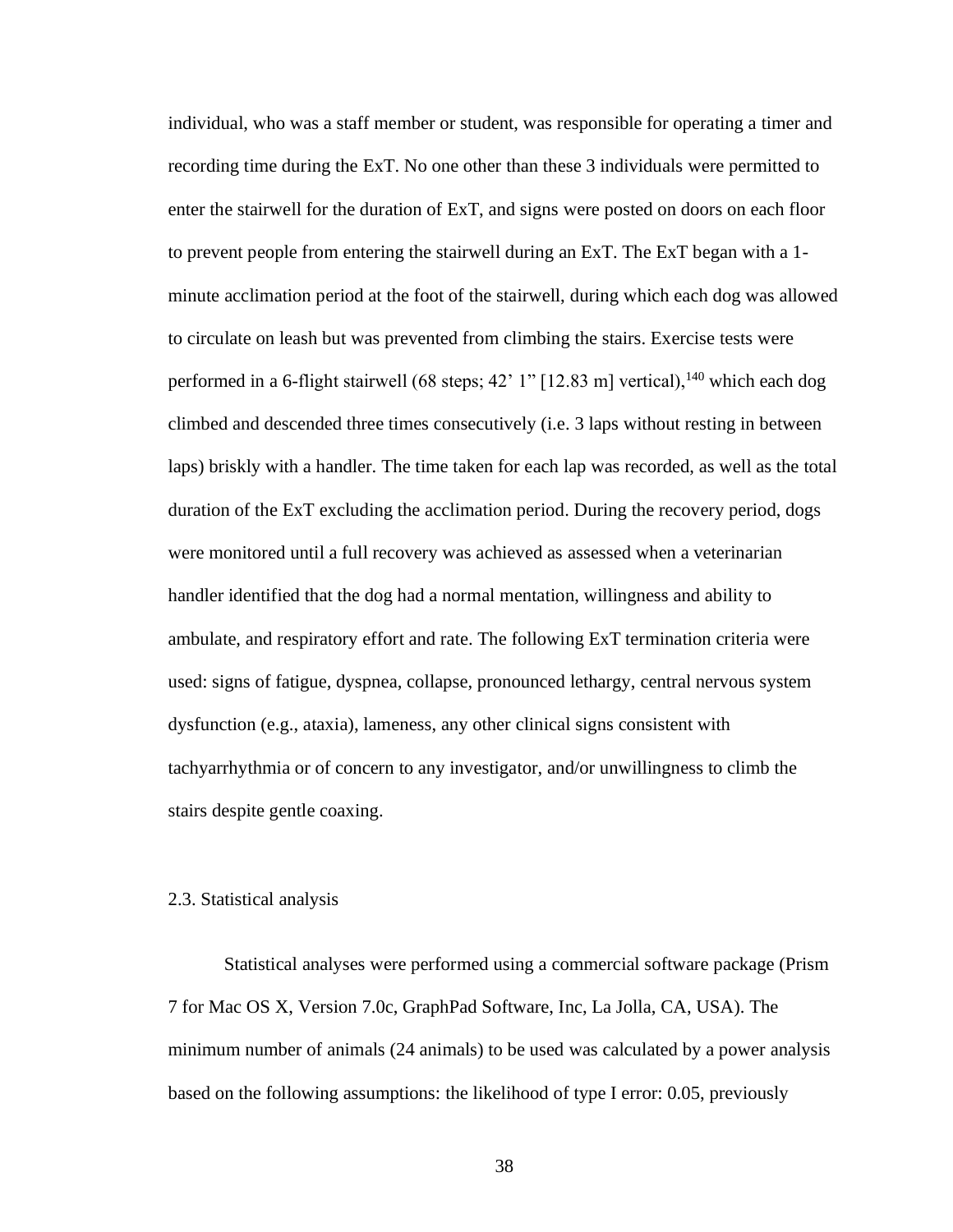reported significant difference in  $\lbrack cTn \rbrack$  between control and Boxer dogs with ARVC  $42$ : 0.06 ng/mL, variance of effect size 0.05, power 0.8. A sample size of 30 was used in the study in anticipation of attrition in animals and samples. Descriptive statistics were generated. To assess normality, QQ plots were graphically inspected, and the Kolmogorov-Smirnov test was performed for all continuous data. Because results for several variables were not normally distributed, data for all variables were analyzed as non-normally distributed and are presented as median (interquartile range, IQR), unless stated otherwise.

Bland-Altman plots and Mann-Whitney U tests were used for a comparison between POC [cTnI] and [hs-cTnI]. Differences in paired continuous data (pre-exercise versus post-exercise [hs-cTnI]) were evaluated using a Wilcoxon matched-pairs signedrank test (non-normally distributed data). The relationships between a continuous variable (number of PVCs/24 h or [cTnI]) and selected parameters (age, weight, plasma potassium concentrations [K<sup>+</sup>], and [cTnI]) were tested using Spearman correlation analysis. Mann-Whitney U tests were used to test the difference in number of PVCs/24 h or [cTnI] for sex and striatin mutation (dichotomous categorical variables). A Kruskal-Wallis test was used to test the difference in number of PVCs/24 h or [cTnI] for grade of ventricular arrhythmias (ordinal categorical variable). Receiver operating characteristic (ROC) curve analysis was used to investigate the ability of POC [cTnI] and [hs-cTnI] to distinguish between dogs with >100 PVCs/24 h and dogs with  $\leq$ 100 PVCs/24 h.

A value of  $p<0.05$  was considered significant for all tests.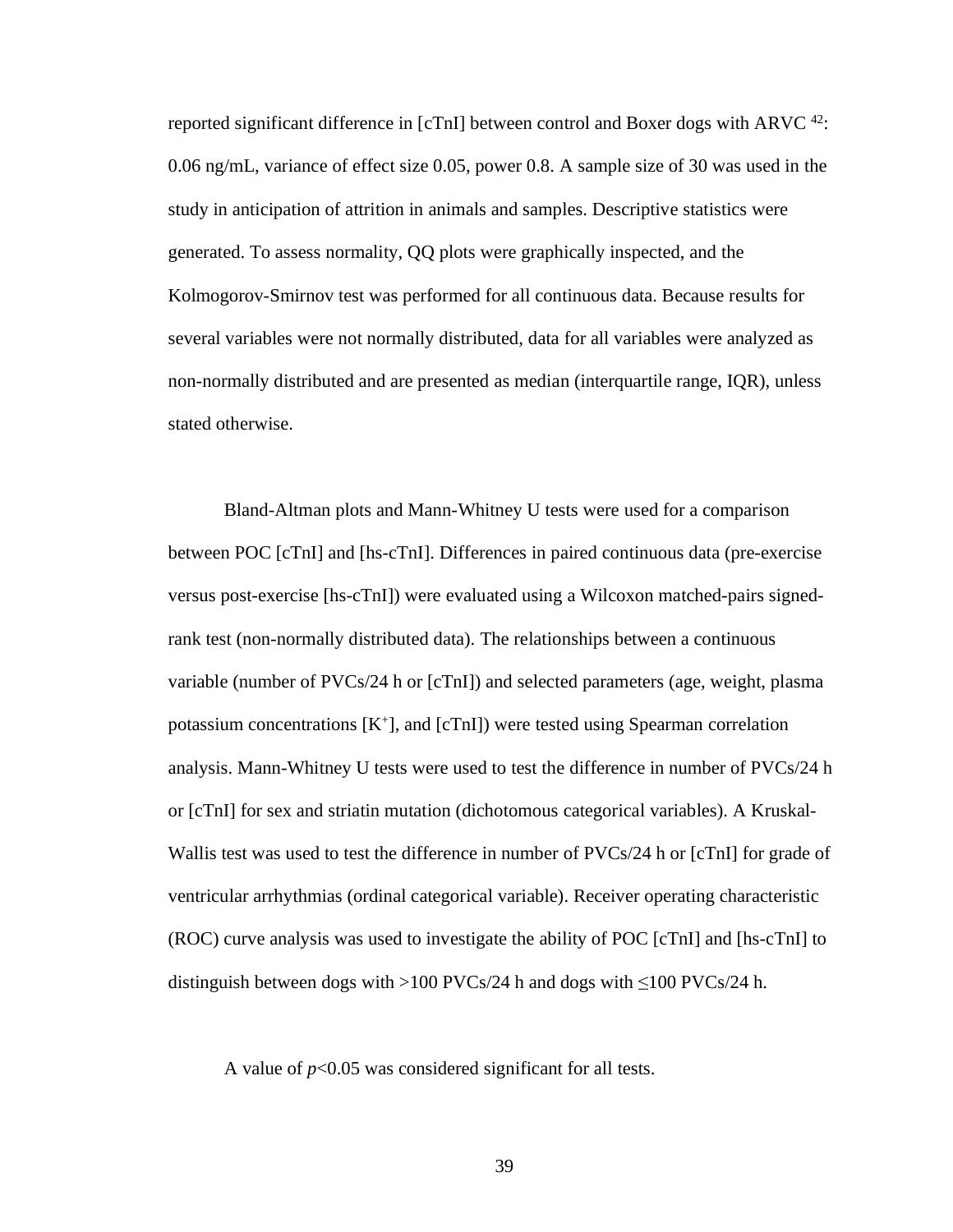## **3. RESULTS**

#### 3.1. Study population

One hundred and fifty-eight Boxer dogs were screened individually for enrollment (Figure 3). Of these, 81 dogs were excluded because they had one or more pre-defined exclusion criteria based on history and medical records; 8 dogs did not fulfill the inclusion criteria because they were <12 months old; and for 33 dogs, the owners declined participation in the study for various reasons, leaving 36 dogs for enrollment in the study. Of these, 3 dogs then were excluded because they met one or more exclusion criteria based on physical examination and initial diagnostic test results, and 3 other dogs were excluded for other reasons listed in Figure 3. A total of 30 Boxer dogs completed the study. The results obtained from these 30 dogs were used for statistical analyses.

## 3.2. Demographics and clinical findings

The median age at initial assessment (baseline visit) was 4.2 years (IQR, 3.0-5.3 years). Males and females were equally distributed. Among females, 5 were intact and 10 were spayed. Among males, 5 were intact and 10 were neutered. The median body weight was 29.2 kg (IQR, 25.2–33.9 kg). Ten (33.3 %) dogs were heterozygous for the striatin deletion mutation, and the remaining 20 dogs (66.7%) were negative. None of the dogs was homozygous for the mutation. None of the dogs had received any cardiac medications before evaluation nor received any during the study period.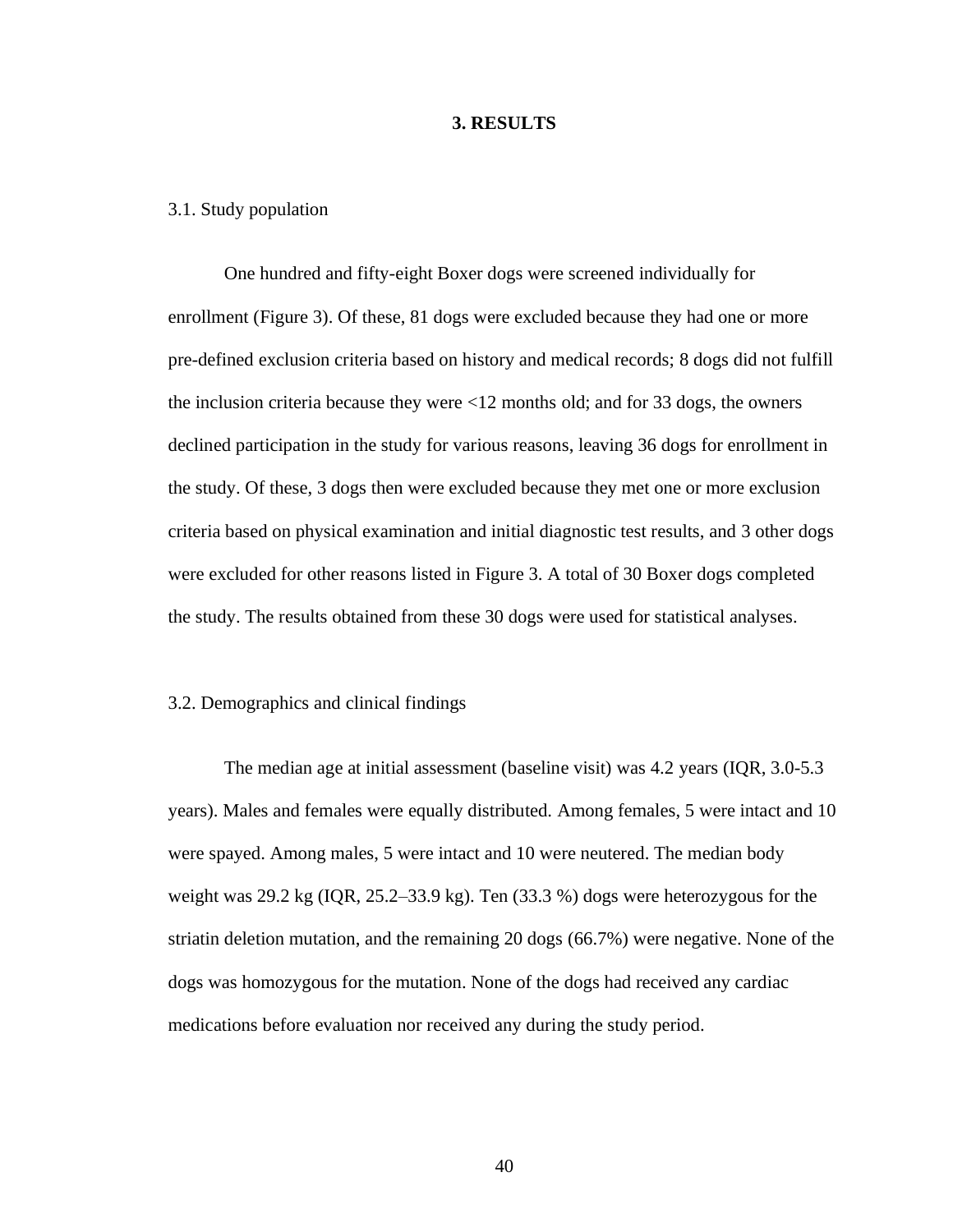

**Figure 3. A flowchart illustrating the number of dogs screened for the study, the number of dogs that met pre-defined exclusion criteria based on history, the number of dogs that met exclusion criteria based on initial diagnostic assessment, the number of dogs remaining in the final population, and the striatin mutation test result for the 30 dogs that completed the study.** ARVC, arrhythmogenic right ventricular cardiomyopathy; AS/SAS, aortic stenosis/subaortic stenosis; ASD, atrial septal defect; DCM, dilated cardiomyopathy; GI, gastrointestinal; HBT, heartbase tumor; IMTP, immune-mediated thrombocytopenia; MCT, mast cell tumor; MRSP, methicillinresistant *Staphylococcus pseudintermedius*; N, number of dogs; SSS, sick sinus syndrome.

Echocardiographic data are presented in Table 1. Bloodwork (CBC and plasma biochemistry profile) did not show any significant abnormalities which could confound biomarker or arrhythmia interpretation except plasma  $[K^+]$ . The median plasma  $[K^+]$  was 3.8 mmol/L (IQR, 3.6–4.0 mmol/L) with the lowest plasma  $[K^+]$  being 2.6 mmol/L. The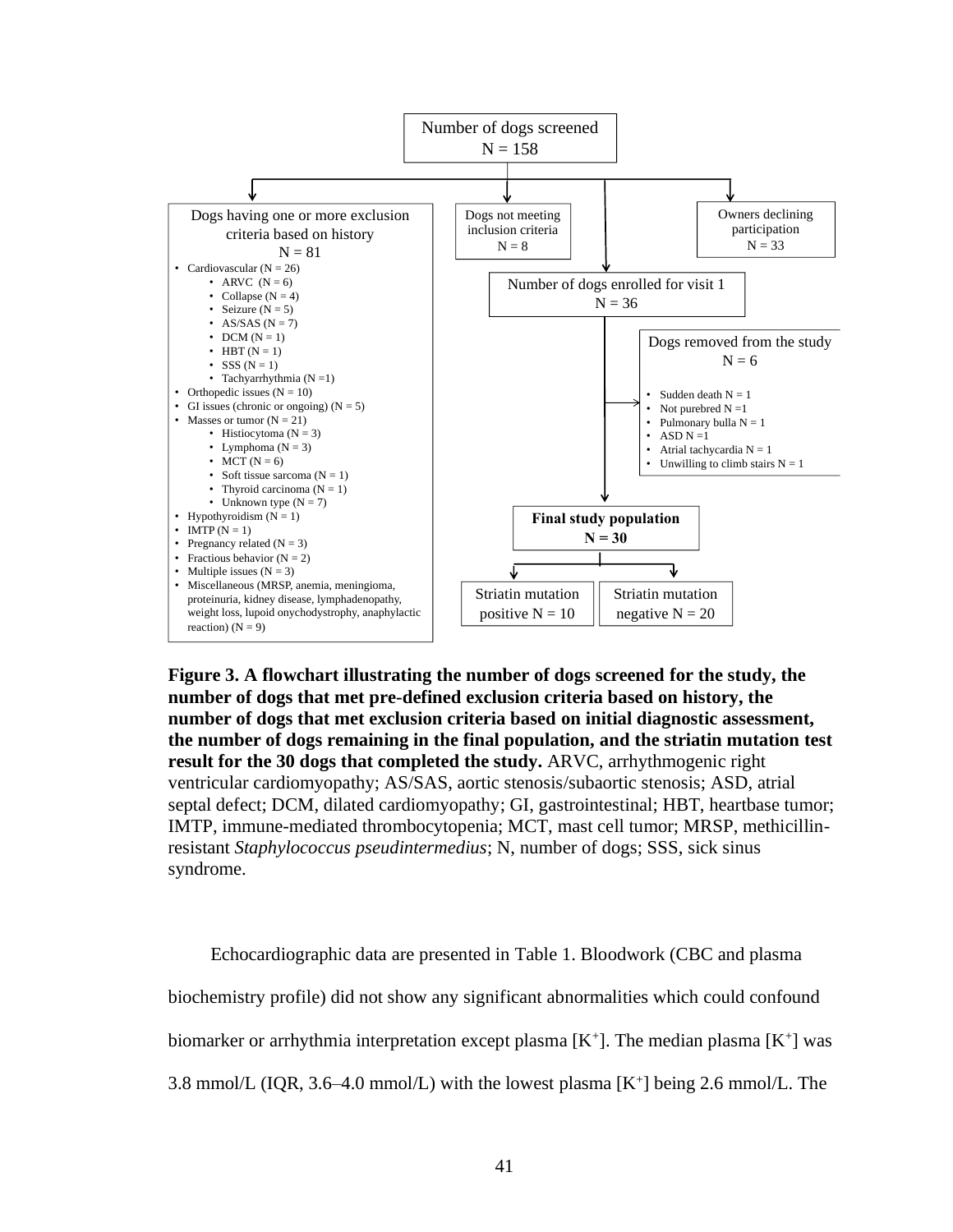median systolic BP was 132 mmHg (IQR, 113–142 mmHg). Systolic BP was normal  $(\leq 160 \text{ mmHg})$  in 28 dogs and the remaining 2 dogs had situational hypertension (167.5) and 169 mmHg). Thoracic radiographs and urinalysis did not show any clinically significant abnormalities.

| Variable                                                                                                  | Median (IQR)                                                                                                                                   | Reference interval,<br>Median (range) or mean $\pm$ SD<br>or mean $\pm$ SD (range)                          |
|-----------------------------------------------------------------------------------------------------------|------------------------------------------------------------------------------------------------------------------------------------------------|-------------------------------------------------------------------------------------------------------------|
| $LVIDd$ (mm)<br>$LVIDs$ (mm)<br>LVIDdN<br><b>LVIDSN</b><br>LVFS $(\%)$<br>LA/Ao ratio                     | $38.5(35.5-41.3)$<br>$26.0(23.0-30.1)$<br>$1.44(1.26-1.52)$<br>$0.91(0.79-1.04)$<br>$32.7(23.9-37.2)$<br>$1.5(1.4-1.6)$                        | 39.0 $(29.0 - 48.0)^{141}$<br>24.5 $(16.7-33.0)^{141}$<br>$37.0 (21.0 - 51.0)^{135}$<br>$1.7(1.4-2.0)^{60}$ |
| LVEDV (ml)<br>LVESV (ml)<br>LVESVI $(ml/m2)$<br>$LVEF$ $(\% )$<br>RVFAC(%)<br>TAPSE (mm)<br>$S'$ (cm/sec) | $46.0(29.5-59.7)$<br>$18.6(15.1-25.3)$<br>$18.7(15.8-25.4)$<br>$60.4(53.7-66.3)$<br>47.3 (42.3-54.4)<br>$13.0(12.5-15.0)$<br>$18.2(15.9-21.3)$ | $36 \pm 7 (22 - 50)^{135}$<br>$49 + 7^{135}$<br>$14.2 (10.2 - 18.2)^{60}$<br>$17.0 (10.0 - 28.0)^{60}$      |

| Table 1. Echocardiographic data in apparently healthy Boxer dogs obtained at the |  |
|----------------------------------------------------------------------------------|--|
| baseline visit and breed-specific reference intervals.                           |  |

IQR, interquartile range; LA/Ao, left atrial to aortic root diameter ratio; LVEDV, left ventricular (LV) end-diastolic volume; LVEF, LV ejection fraction; LVESV, LV endsystolic volume; LVESVI, LVESV indexed to body surface area; LVFS, LV fractional shortening; LVIDd, LV internal dimension at end-diastole; LVIDs, LV internal dimension at end-systole; LVIDdN, LV internal dimension at end-diastole normalized to body weight; LVIDsN, LV internal dimension at end-systole normalized to body weight; RVFAC, right ventricular fractional area change; S', peak systolic annular velocity at the lateral tricuspid annulus; SD, standard deviation; TAPSE, tricuspid annular plane systolic excursion;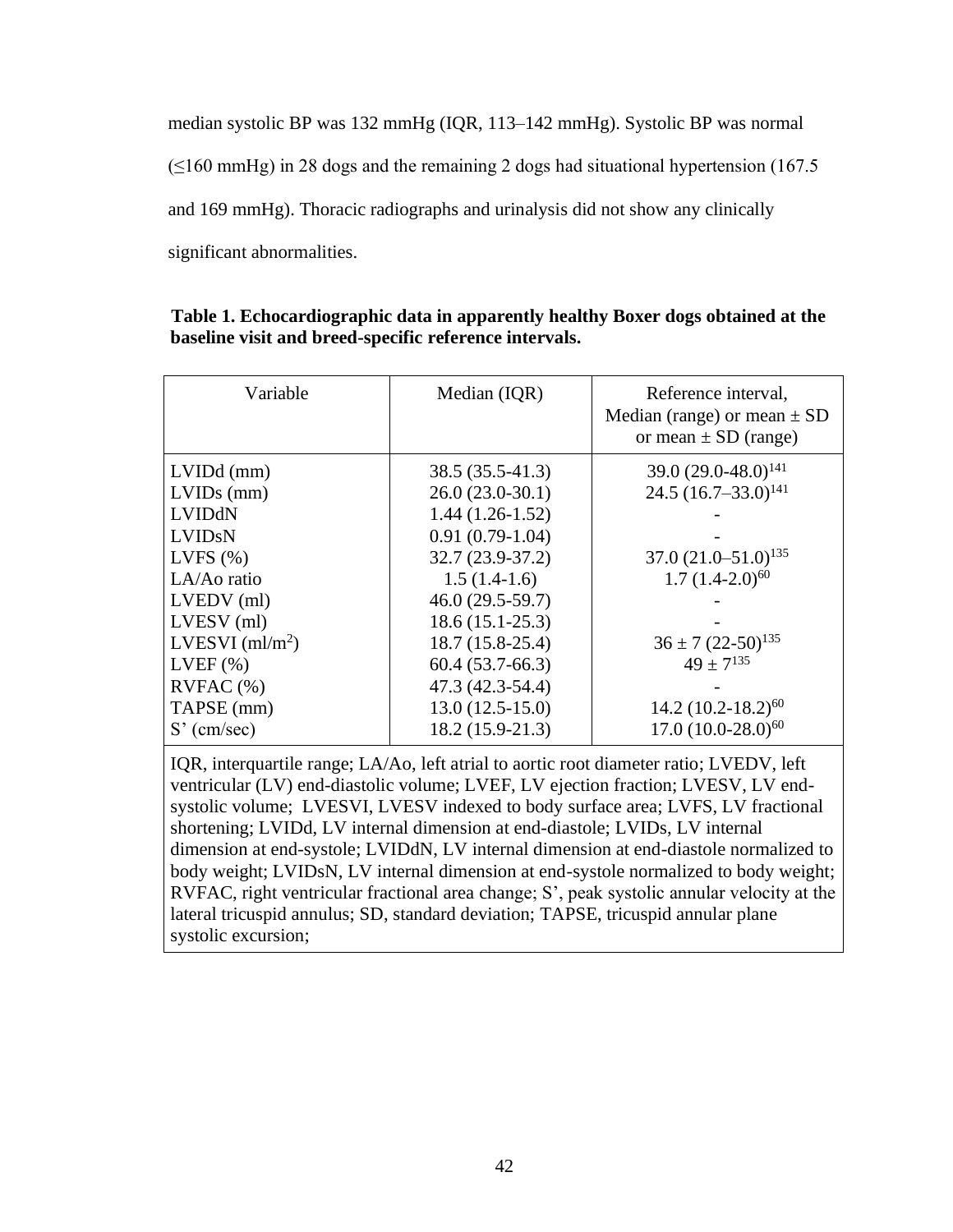3.3. Ventricular arrhythmias at baseline visit

On baseline Holter recordings, 24 dogs had PVCs, with a median of 10 PVCs/24 h (range, 1–767 PVCs/24 h) and grades of arrhythmia ranging from 1-3 (grade 1 in 14, grade 2 in 6, and grade 3 in 4 dogs). Female (median, 28 PVCs/24 h; range, 1-767 PVCs/24 h) dogs had significantly more PVCs than did males (median, 2 PVCs/24 h; range,  $1-283$  PVCs/24 h) (p=0.016). There was a significant increase in the number of PVCs with the increase in grade of arrhythmia  $(p=0.0002)$ . There was no correlation between the number of PVCs and age, body weight, or plasma  $[K^+]$  (Table 2). The number of PVCs did not differ between dogs with or without the striatin mutation  $(p=0.191)$ . Based on a cutoff of 100 PVCs/24 h at baseline, 8/30 dogs (27%) had ARVC.

**Table 2. Correlation (Spearman) of the number of premature ventricular complexes with selected clinical parameters in 30 Boxer dogs at baseline visit.**

| Clinical parameter |         |       |
|--------------------|---------|-------|
| Age                | 0.27    | 0.154 |
| Weight             | $-0.06$ | 0.735 |
| Plasma $[K^+]$     | $-0.25$ | 0.180 |

## 3.4. Effects of ExT on number and severity of ventricular arrhythmias

The repeat Holter recording performed at the ExT visit was used to evaluate the effects of ExT on number and severity of ventricular arrhythmias. The results are shown in Table 3 and Figure 4 and were compared to the baseline Holter results. The median total exercise duration was 176.5 seconds (IQR, 163.3-221.5 seconds).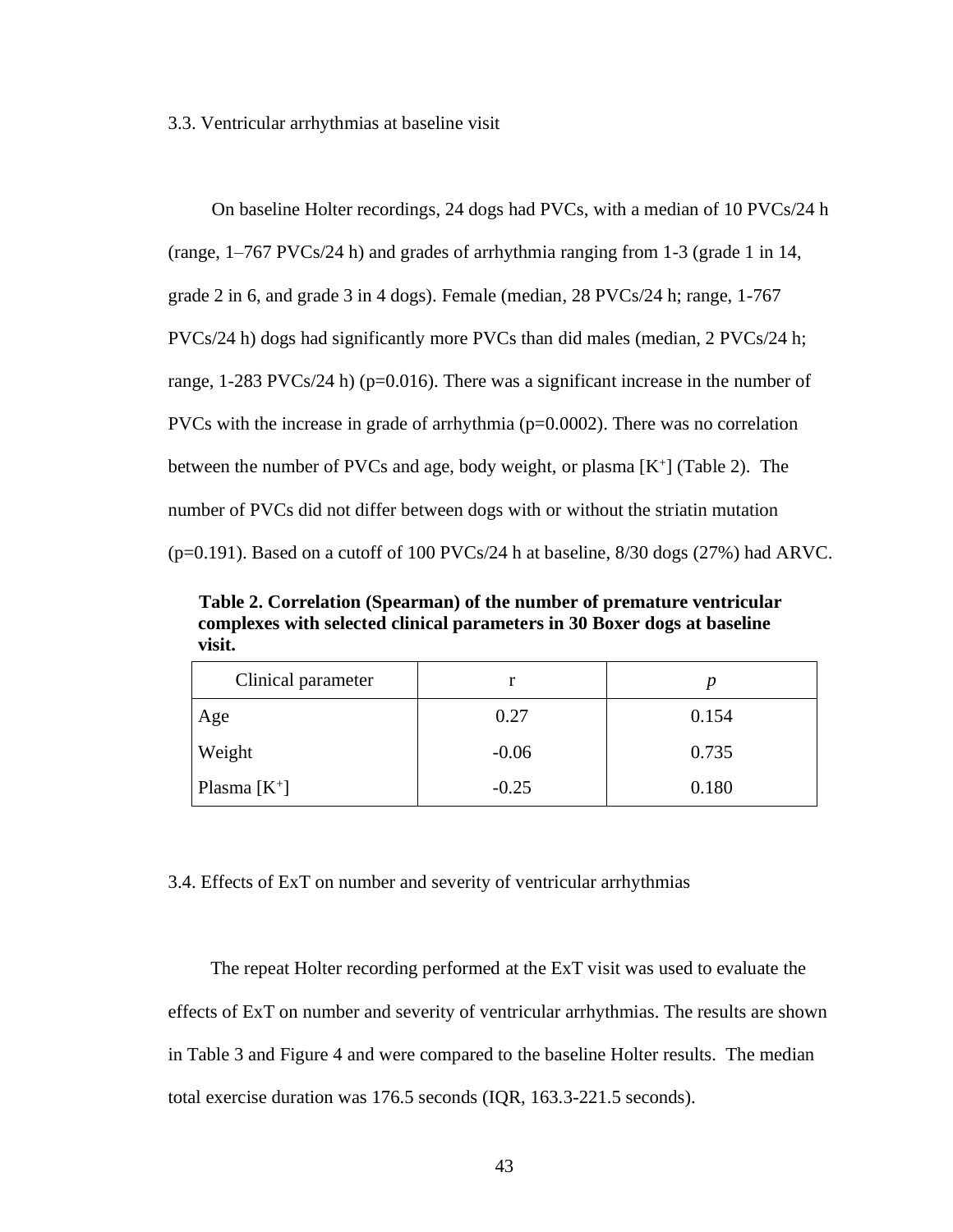# **Table 3. Number of premature ventricular complexes per 24 hours and grade of ventricular arrhythmias recorded at baseline visit and at exercise testing.**

|                |                    | Number of PVCs/24 h  | Grade of VA                                         |                  |                           |                      |                                                     |
|----------------|--------------------|----------------------|-----------------------------------------------------|------------------|---------------------------|----------------------|-----------------------------------------------------|
| Dog #          | Baseline<br>Holter | <b>ExT</b><br>Holter | Difference<br>between ExT<br>and baseline<br>Holter | % Change *       | <b>Baseline</b><br>Holter | <b>ExT</b><br>Holter | Difference<br>between ExT<br>and baseline<br>Holter |
| $\mathbf{1}$   | $\overline{2}$     | 3                    | $\mathbf{1}$                                        | 33               | $\mathbf{1}$              | $\mathbf{1}$         | $\overline{0}$                                      |
| $\mathbf{2}$   | 3                  | $\mathbf{1}$         | $-2$                                                | $-67$            | $\mathbf{1}$              | $\mathbf{1}$         | $\boldsymbol{0}$                                    |
| 3              | 3                  | 11                   | $8\,$                                               | 73               | $\mathbf{1}$              | 3                    | $\overline{2}$                                      |
| $\overline{4}$ | $\boldsymbol{0}$   | $\overline{4}$       | $\overline{4}$                                      | 100              | $\boldsymbol{0}$          | $\mathbf{1}$         | $\mathbf{1}$                                        |
| 5              | $\boldsymbol{0}$   | $\mathbf{1}$         | $\mathbf{1}$                                        | 100              | $\boldsymbol{0}$          | $\mathbf{1}$         | $\mathbf{1}$                                        |
| 6              | 214                | 6                    | $-208$                                              | $-97$            | $\mathbf{1}$              | $\mathbf{1}$         | $\overline{0}$                                      |
| $\tau$         | $\boldsymbol{0}$   | 3                    | 3                                                   | 100              | $\boldsymbol{0}$          | $\mathbf{1}$         | $\mathbf{1}$                                        |
| 8              | $\boldsymbol{0}$   | $\boldsymbol{0}$     | $\boldsymbol{0}$                                    | $\boldsymbol{0}$ | $\boldsymbol{0}$          | $\boldsymbol{0}$     | $\boldsymbol{0}$                                    |
| 9              | 318                | 169                  | $-149$                                              | $-47$            | $\overline{2}$            | $\mathbf{1}$         | $^{\rm -1}$                                         |
| 10             | $\overline{2}$     | 1725                 | 1723                                                | 100              | $\mathbf{1}$              | $\mathbf{2}$         | $\mathbf{1}$                                        |
| 11             | 28                 | $\boldsymbol{0}$     | $-28$                                               | $-100$           | $\mathfrak{Z}$            | $\boldsymbol{0}$     | $-3$                                                |
| 12             | 336                | 545                  | 209                                                 | 38               | $\overline{2}$            | $\overline{2}$       | $\boldsymbol{0}$                                    |
| 13             | $\overline{2}$     | $\boldsymbol{0}$     | $-2$                                                | $-100$           | $\mathbf{1}$              | $\boldsymbol{0}$     | $-1$                                                |
| 14             | 570                | 1390                 | 820                                                 | 59               | $\sqrt{2}$                | 3                    | $\mathbf{1}$                                        |
| 15             | 13                 | 11                   | $-2$                                                | $-15$            | $\mathfrak{Z}$            | $\overline{2}$       | $-1$                                                |
| 16             | $11\,$             | $12\,$               | $\mathbf{1}$                                        | 8                | 3                         | $\overline{2}$       | $-1$                                                |
| 17             | 144                | 924                  | 780                                                 | 84               | $\overline{2}$            | $\mathbf{1}$         | $-1$                                                |
| 18             | $\overline{0}$     | $\overline{0}$       | $\overline{0}$                                      | $\boldsymbol{0}$ | $\boldsymbol{0}$          | $\boldsymbol{0}$     | $\overline{0}$                                      |
| 19             | 18                 | 36                   | 18                                                  | 50               | $\mathbf{2}$              | $\mathfrak{2}$       | $\boldsymbol{0}$                                    |
| 20             | 10                 | 20                   | 10                                                  | 50               | $\mathbf{1}$              | 3                    | $\overline{2}$                                      |
| 21             | 27                 | 55                   | 28                                                  | 51               | $\mathbf{2}$              | $\mathbf{1}$         | $-1$                                                |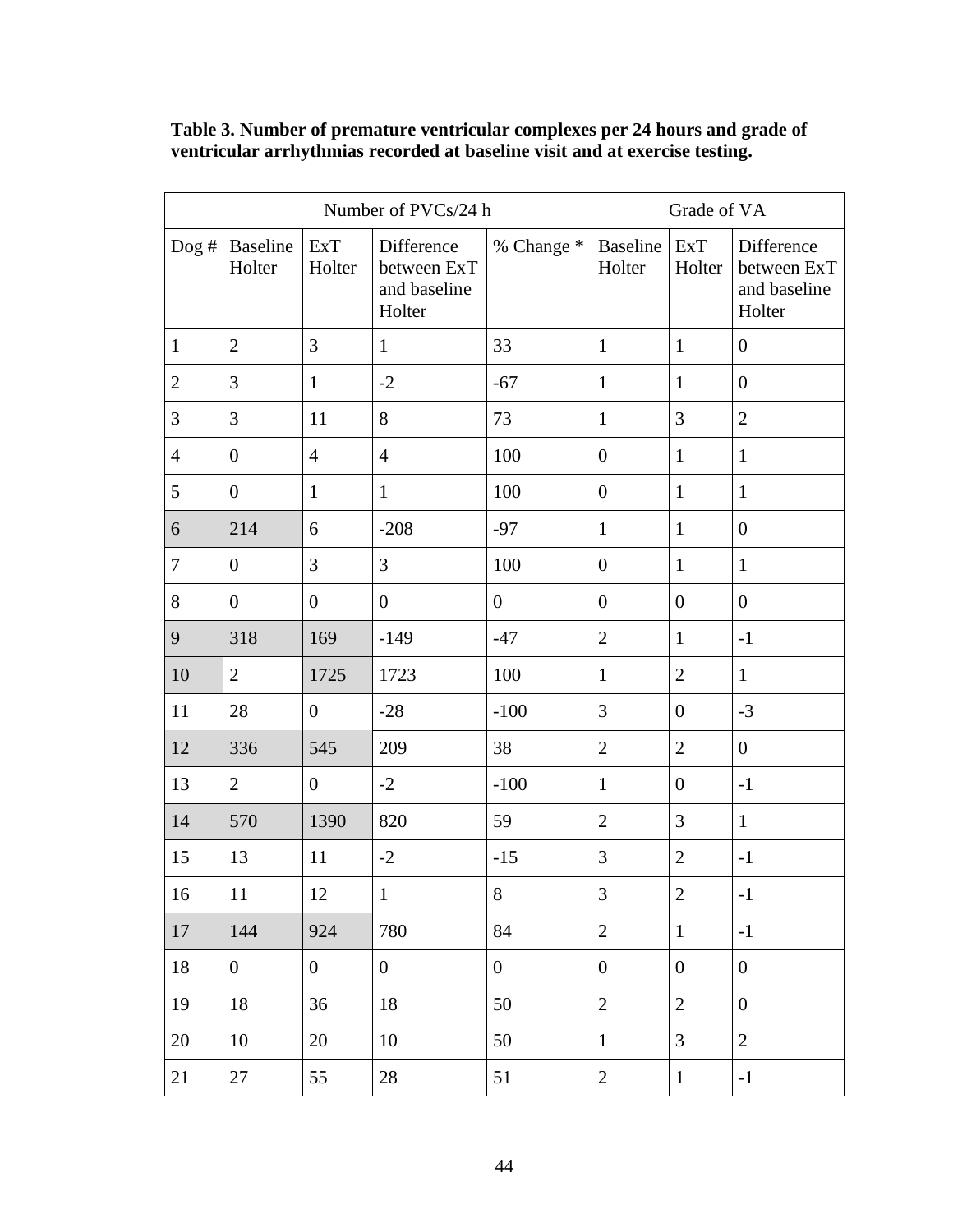| 22 | $\boldsymbol{0}$ | 3              | 3            | 100    | $\boldsymbol{0}$ | $\mathbf{1}$   | $\mathbf{1}$     |
|----|------------------|----------------|--------------|--------|------------------|----------------|------------------|
| 23 | 17               | 102            | 85           | 83     | $\mathbf{1}$     | $\overline{2}$ | $\mathbf{1}$     |
| 24 | 147              | 67             | $-80$        | $-54$  | $\mathbf{1}$     | $\mathbf{1}$   | $\overline{0}$   |
| 25 | 767              | 202            | $-565$       | $-74$  | 3                | $\mathbf{1}$   | $-2$             |
| 26 | 10               | $\overline{7}$ | $-3$         | $-30$  | $\mathbf{1}$     | $\mathbf{1}$   | $\overline{0}$   |
| 27 | $\overline{3}$   | 171            | 168          | 98     | $\mathbf{1}$     | $\mathbf{1}$   | $\boldsymbol{0}$ |
| 28 | 283              | 64             | $-219$       | $-77$  | $\mathbf{1}$     | $\mathbf{1}$   | $\boldsymbol{0}$ |
| 29 | $\mathbf{1}$     | $\overline{0}$ | $-1$         | $-100$ | $\mathbf{1}$     | $\overline{0}$ | $-1$             |
| 30 | $\overline{2}$   | 3              | $\mathbf{1}$ | 33     | $\mathbf{1}$     | $\mathbf{1}$   | $\boldsymbol{0}$ |

\*% Change = [(Number of PVCs/24 h on ExT Holter – number of PVCs on baseline Holter)/ Number of PVCs/24 h on ExT Holter] x 100

ExT, exercise testing visit ; PVCs, premature ventricular complexes; VAs, ventricular arrhythmias. Grey shading of cells highlights dogs having ≥100 PVCs/24 h on one or both Holter recordings.



**Figure 4. A flowchart illustrating the number of dogs that had or did not have PVCs on baseline Holter recording and the number of dogs exhibiting change in arrhythmia number and/or arrhythmia grade on exercise testing Holter recording.** PVCs, premature ventricular complexes.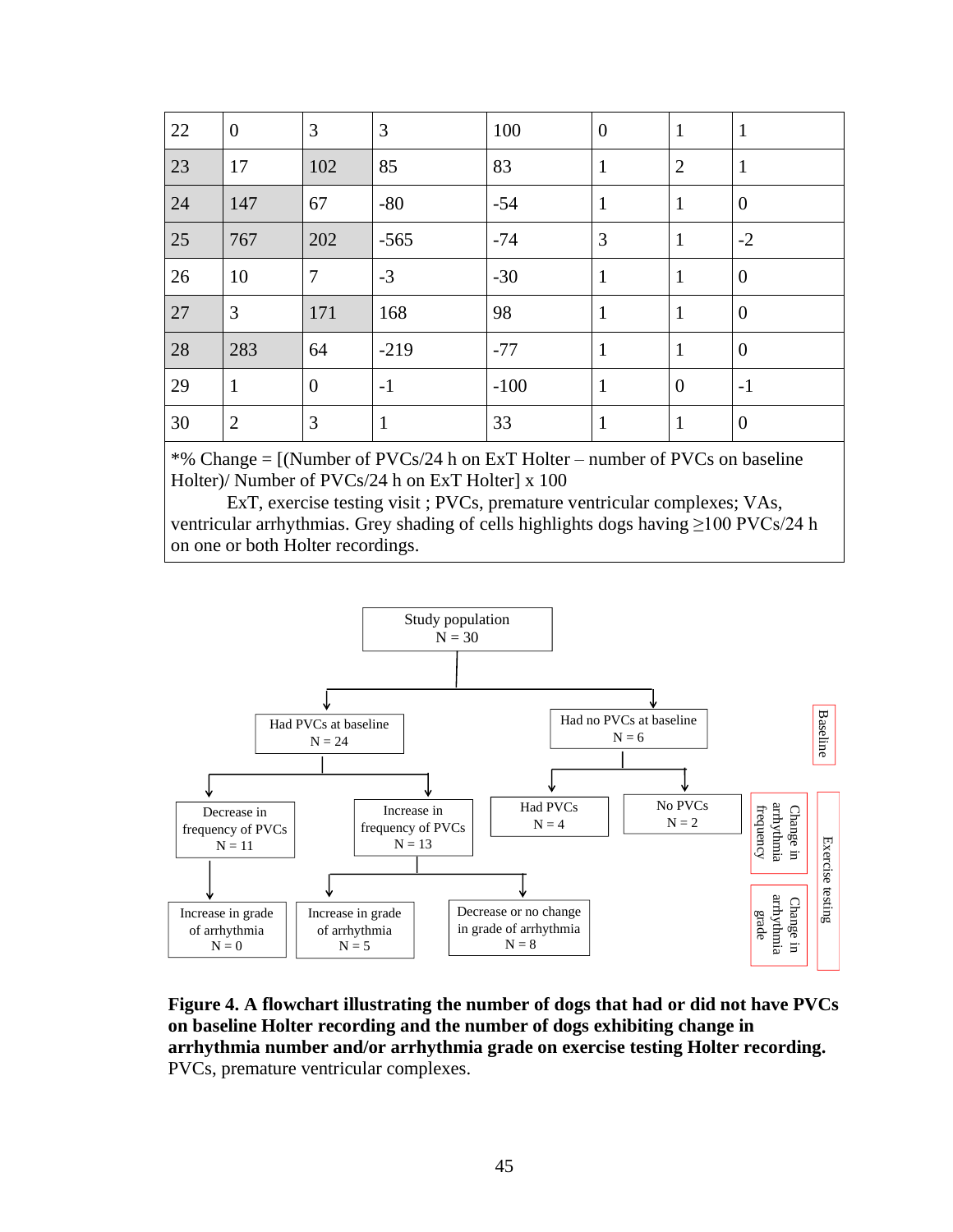At the ExT visit, 25 dogs had PVCs, with a median of 10 PVCs/24 h (range, 1– 1725 PVCs/24 h). In 17/25 dogs that had PVCs, PVCs occurred during the peri-exercise period (i.e., from onset of exercise to 3 h thereafter). The proportion of PVCs occurring in the peri-exercise period in these dogs ranged from 1.2 to 66.7% of total daily PVCs (median, 33.3%). In the remaining 8 dogs with PVCs, no PVCs occurred in the periexercise period.

Of 24 dogs that had PVCs at the baseline visit, 54% of dogs (13/24) had an absolute increase in the number of PVCs at the ExT visit (range, 1-1723 PVCs/24 h). In the remaining 46% of dogs (11/24), the number of PVCs at the ExT visit decreased (range, 2-565 PVCs/24 h). Additionally, of the 6 dogs that did not have any PVCs at the baseline visit, 4 dogs had PVCs at the ExT visit (range, 1-4 PVCs/24 h). The remaining 2 dogs did not exhibit any PVCs on either visit. The increase in the number of PVCs did not correlate with total exercise duration  $(p=0.180)$ .

Among 13 dogs that had an increase in the number of PVCs/24 h on ExT Holter, 5 (38.4%) had a concurrent increase in grade of arrhythmia (range, 1-2). For the remaining 8 (61.6%), the number of PVCs increased without a concurrent increase in grade. Taken together, of 24 dogs that had PVCs on baseline visit, 9 (37.5%) had an increase in grade of arrhythmia at the ExT visit. In 11 dogs that had a decrease in the number of PVCs, there was a decrease or no change in grade of arrhythmia (none of these 11 dogs had an increase in grade of arrhythmia).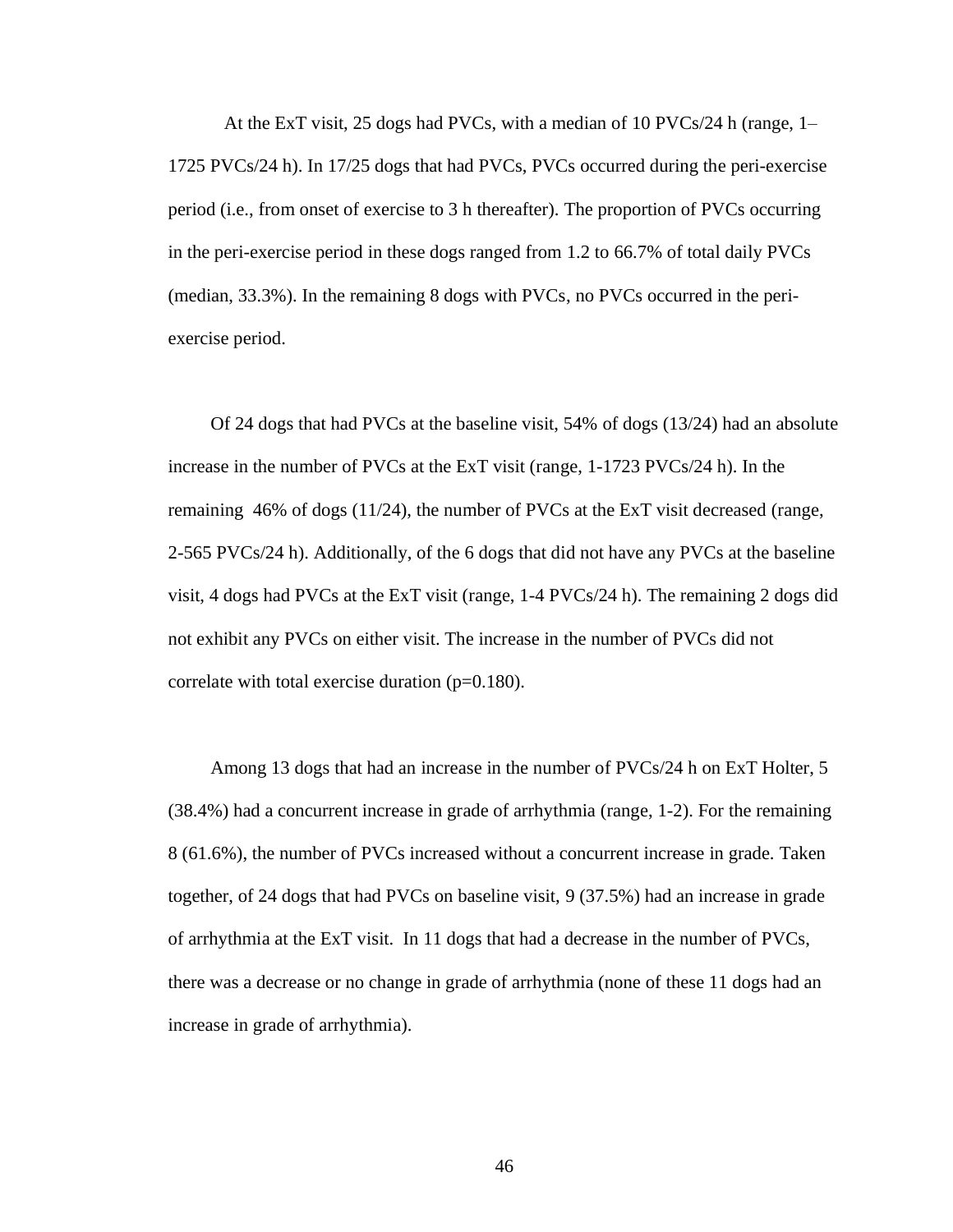In summary, 13/30 dogs had an increase in the number of PVCs/24 h at the ExT visit, and in 4 additional dogs, ventricular arrhythmias were revealed at the ExT visit only, albeit a low number. The differences between maximum and minimum arrhythmia grade scores in these dogs were  $\leq$ 3 categories.

Based on a cutoff of 100 PVCs/24 h, 8 dogs would have met the criteria for having ARVC at the baseline visit. Three additional dogs (#10, 23, 27) that would have been classified as not having ARVC at the baseline visit had  $>100$  PVCs/24 h at the ExT visit and as such, would have been diagnosed with ARVC based on the ExT visit results. In these 3 dogs, proportions of PVCs occurring in the peri-exercise period were 14.5%, 52%, and 1.2% of total daily PVCs, respectively. One of these dogs had PVCs during the exercise test (#23).

#### 3.5. Cardiac troponin I concentration

#### *3.5.1. Comparison of results obtained with the POC cTnI and hs-cTnI assays*

The median circulating [cTnI] detected by POC cTnI assay and hs-cTnI assay at baseline visit were 60 ng/L (IQR, 50-80 ng/L) and 140.5 ng/L (IQR, 120.3-227.5 ng/L), respectively (Figure 5). The [hs-cTnI] was significantly higher than POC [cTnI] (p<0.0001). There was a mean % difference of 81.0, SD of the % difference  $\pm 25.0\%$ , 95% CI of the % difference = 71.7-90.3%, lower limit of agreement: 32.0%, and upper limit of agreement: 130.0% (Figure 6).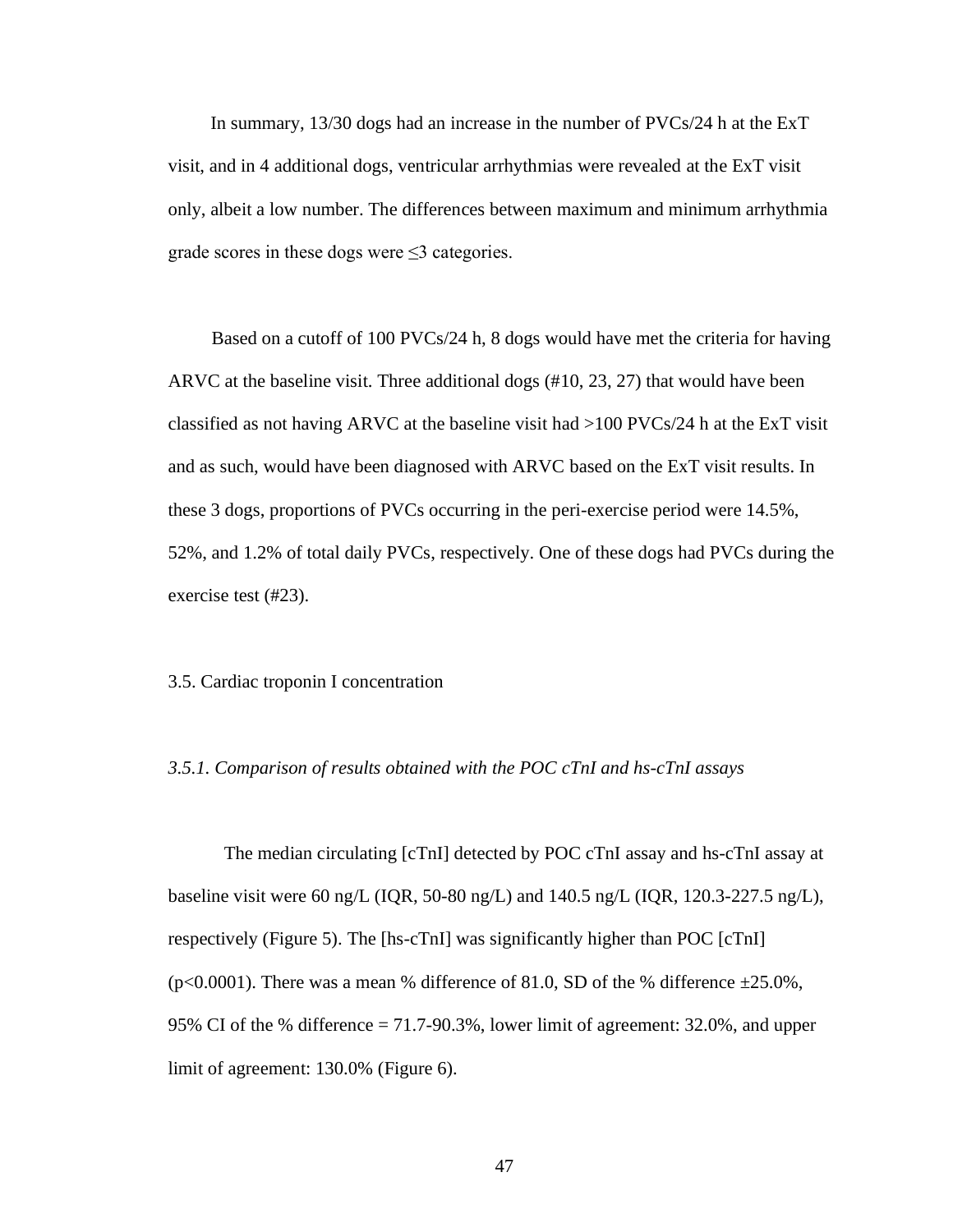

**Figure 5. Box and Whisker plots comparing POC cTnI and hs-cTnI concentrations at baseline.** N=30 in each group. Each box represents the IQR. Solid horizontal lines within boxes represent median values. Tukey-style whiskers extend to a maximum of 1.5  $\times$  IQR beyond the box. The dots denote outliers. cTnI, cardiac troponin I; hs-cTnI, highsensitivity cTnI assay; IQR, interquartile range; POC cTnI, point-of-care cTnI assay.



**Figure 6. Bland-Altman plot displaying the agreement between cTnI concentrations obtained from POC and hs-cTnI assays.** cTnI, cardiac troponin I; hs-cTnI, highsensitivity cTnI; POC cTnI, point-of-care cTnI.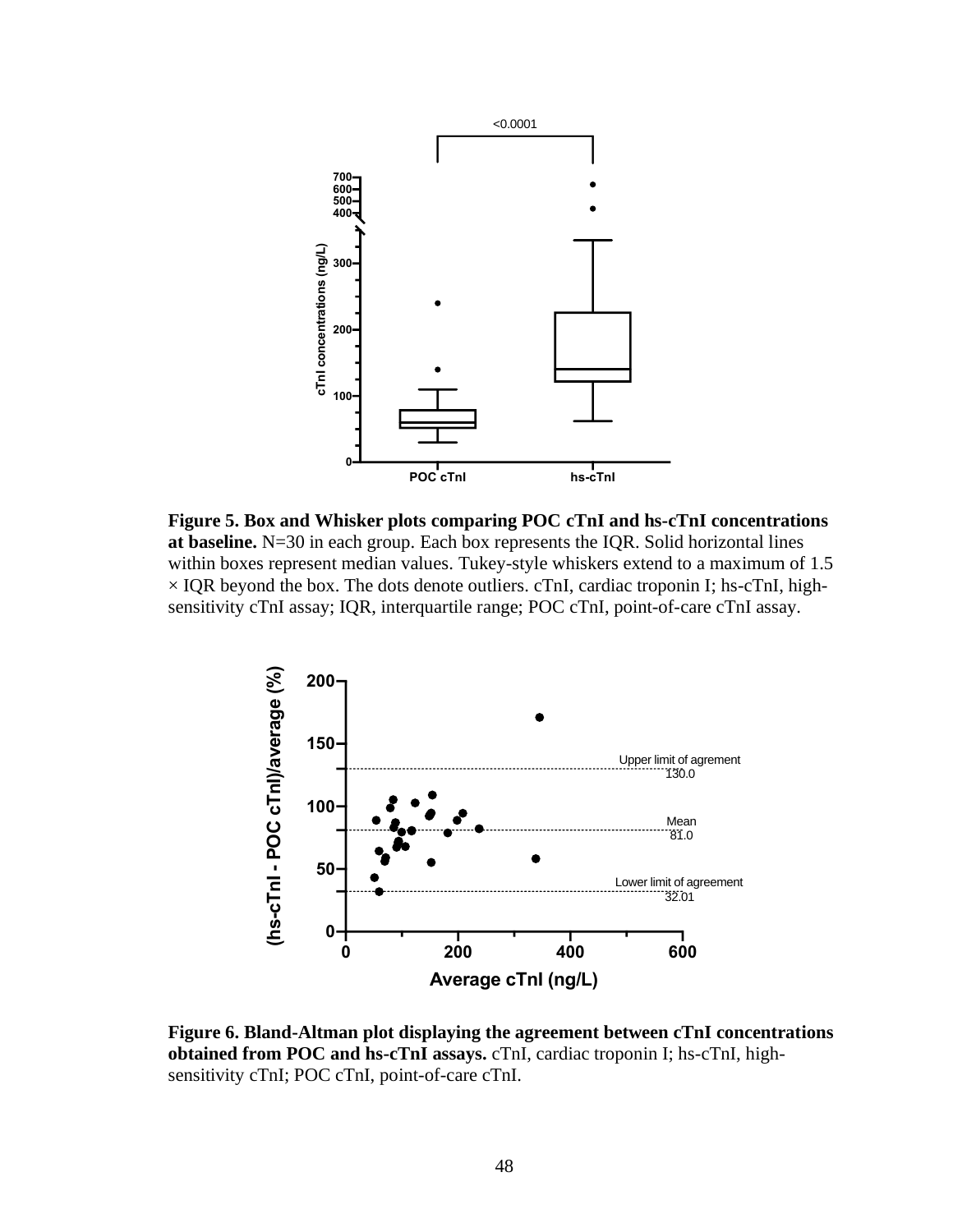*3.5.2. Clinical evaluation and comparison of results obtained with the POC cTnI and hscTnI assays*

3.5.2.1. Baseline POC [cTnI]

The median POC [cTnI] was numerically higher in dogs with >100 PVCs/24 h (median, 70 ng/L; IQR, 52.5-77.5 ng/L) than in dogs with  $\leq$ 100 PVCs/24 h (median, 60 ng/L; IQR, 50-80 ng/L); but the difference was not statistically significant (p=0.204). When dogs that had  $\leq 100$  PVCs/24 h and were negative for the striatin mutation were analyzed separately (i.e., dogs that are unlikely to have ARVC;  $n=16$ ), the median POC [cTnI] was 60 ng/L (IQR, 50-80 ng/L). There was no correlation between POC [cTnI] and age, weight, or number of PVCs/24 h (Table 4). The POC [cTnI] did not differ between male and female  $(p=0.314)$  or between dogs with various grades of arrhythmia  $(p=0.259)$ .

|                                                                                                                                                                     | POC [cTnI] |      | $[hs\text{-}cTnI]$ |                  |  |
|---------------------------------------------------------------------------------------------------------------------------------------------------------------------|------------|------|--------------------|------------------|--|
| Clinical<br>parameter                                                                                                                                               | r          | p    | r                  | $\boldsymbol{p}$ |  |
| Age                                                                                                                                                                 | $-0.07$    | 0.72 | 0.04               | 0.85             |  |
| Weight                                                                                                                                                              | $-0.05$    | 0.78 | 0.06               | 0.75             |  |
| PVCs/24 h                                                                                                                                                           | 0.30       | 0.10 | 0.53               | 0.002            |  |
| [hs-cTnI], cTnI concentrations measured by the high-sensitivity cTnI assay; POC<br>[cTnI], cTnI concentrations measured by the point-of-care assay; PVCs, premature |            |      |                    |                  |  |

**Table 4. Correlation (Spearman) of baseline POC [cTnI] and [hs-cTnI] with selected clinical parameters obtained at the baseline visit.**

[cTnI], cTnI concentrations measured by the point-of-care assay; PVCs, premature ventricular complexes.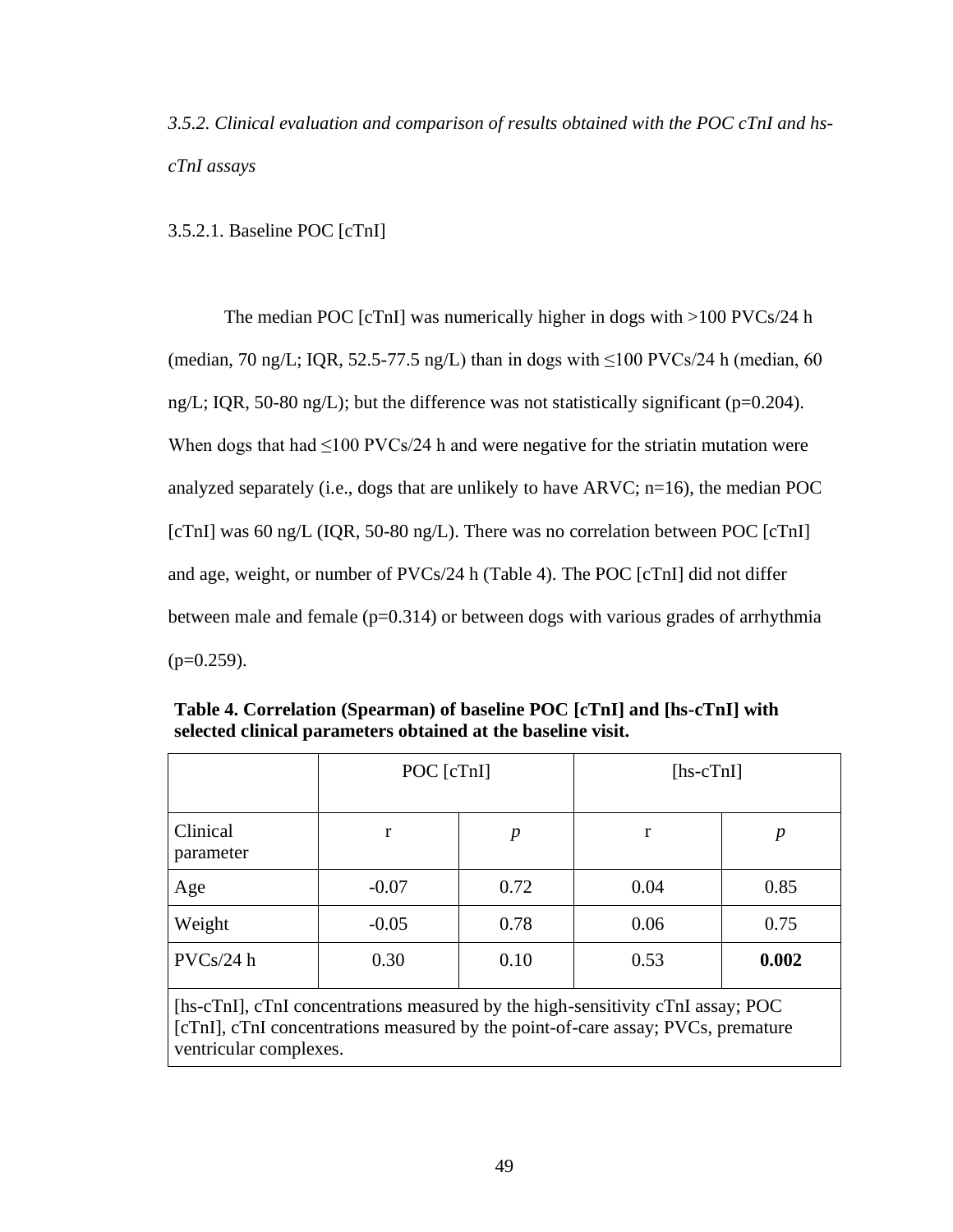Several POC [cTnI] cutoff values were tested using a receiver operating characteristic (ROC) curve to attempt to distinguish between dogs with  $\leq 100$  PVCs/24 h and dogs with >100 PVCs/24 h (baseline visit) (Table 5). The ROC analysis performed on the 30 dogs yielded an area under the curve of 0.574 (Figure 7A). At an optimal cutoff value of 55 ng/L, the sensitivity was 75% and the specificity was 41% (Table 5).

| Assay     | Cutoff value<br>(ng/L) | <b>AUC</b> | p     | Sensitivity<br>% | Specificity<br>% | $LR+$ |
|-----------|------------------------|------------|-------|------------------|------------------|-------|
| POC cTnI  | 65.0                   | 0.574      | 0.542 | 62.5             | 63.6             | 1.719 |
|           | 55.0                   | 0.574      | 0.542 | 75.0             | 40.9             | 1.269 |
| $hs-cTnI$ | 128.5                  | 0.756      | 0.035 | 100              | 59.1             | 2.444 |
|           | 153.0                  | 0.756      | 0.035 | 75               | 63.6             | 2.063 |
|           | 222.0                  | 0.756      | 0.035 | 50.0             | 81.8             | 2.750 |

**Table 5. The ability of POC [cTnI] and [hs-cTnI] to distinguish between Boxer dogs**  that had  $\leq 100$  PVCs/24 h and dogs with  $>100$  PVCs/24 h (baseline visit).

AUC, area under the curve; cTnI, cardiac troponin I, [hs-cTnI], cTnI concentrations measured by hs-cTnI assay; LR+, positive likelihood ratio; POC [cTnI], cTnI concentrations measured by the point-of-care assay; PVCs, premature ventricular complexes.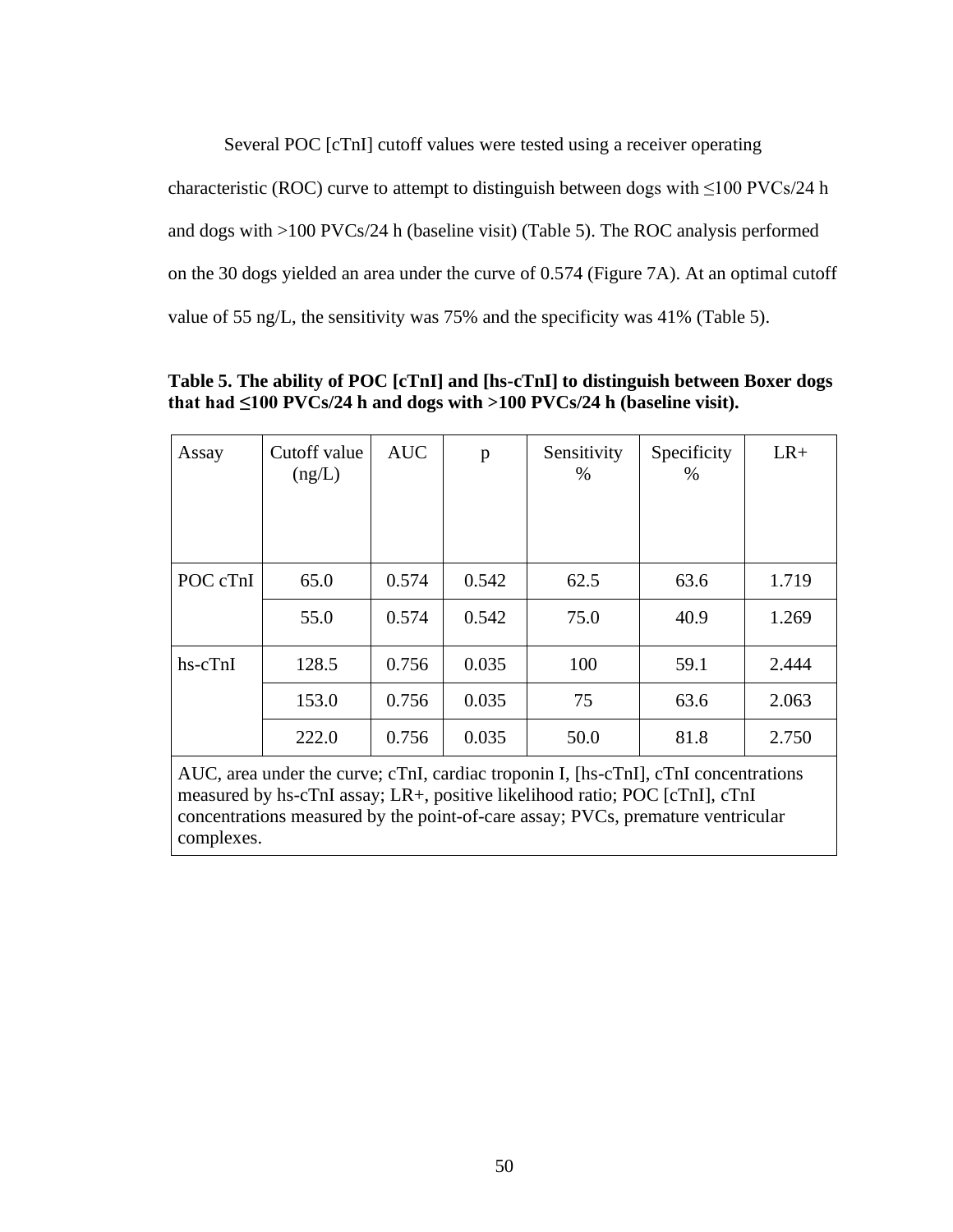

**Figure 7. Receiver operating characteristic curves depicting the sensitivity and specificity of POC [cTnI] (A) and [hs-cTnI] (B) in discerning between Boxer dogs with >100 PVCs/24 h and those with**  $\leq$ **100 PVCs/24 h.** The area under the curve for POC cTnI was 0.57 and for hs-cTnI was 0.76. cTnI, cardiac troponin I; [hs-cTnI], cTnI concentrations measured by hs-cTnI assay; POC [cTnI], cTnI concentrations measured by the point-of-care assay.

3.5.2.2. Baseline [hs-cTnI]

The baseline [hs-cTnI] was significantly higher in Boxer dogs with >100 PVCs/24 h (median, 165 ng/L; IQR 139-238 ng/L) than in Boxer dogs with  $\leq 100$ PVCs/24 h (median, 127 ng/L; IQR 90.5-205.5 ng/L; p=0.023). When dogs that had  $\leq 100$ PVCs/24 h and were also negative for the striatin mutation were analyzed separately (i.e., dogs that were unlikely to have ARVC;  $n = 16$ ), the median [hs-cTnI] was 126.5 ng/L (IQR, 98.5-211.3 ng/L). A significant correlation existed between [hs-cTnI] and the number of PVCs/24 h (p=0.002; Table 4). There was no correlation between [hs-cTnI]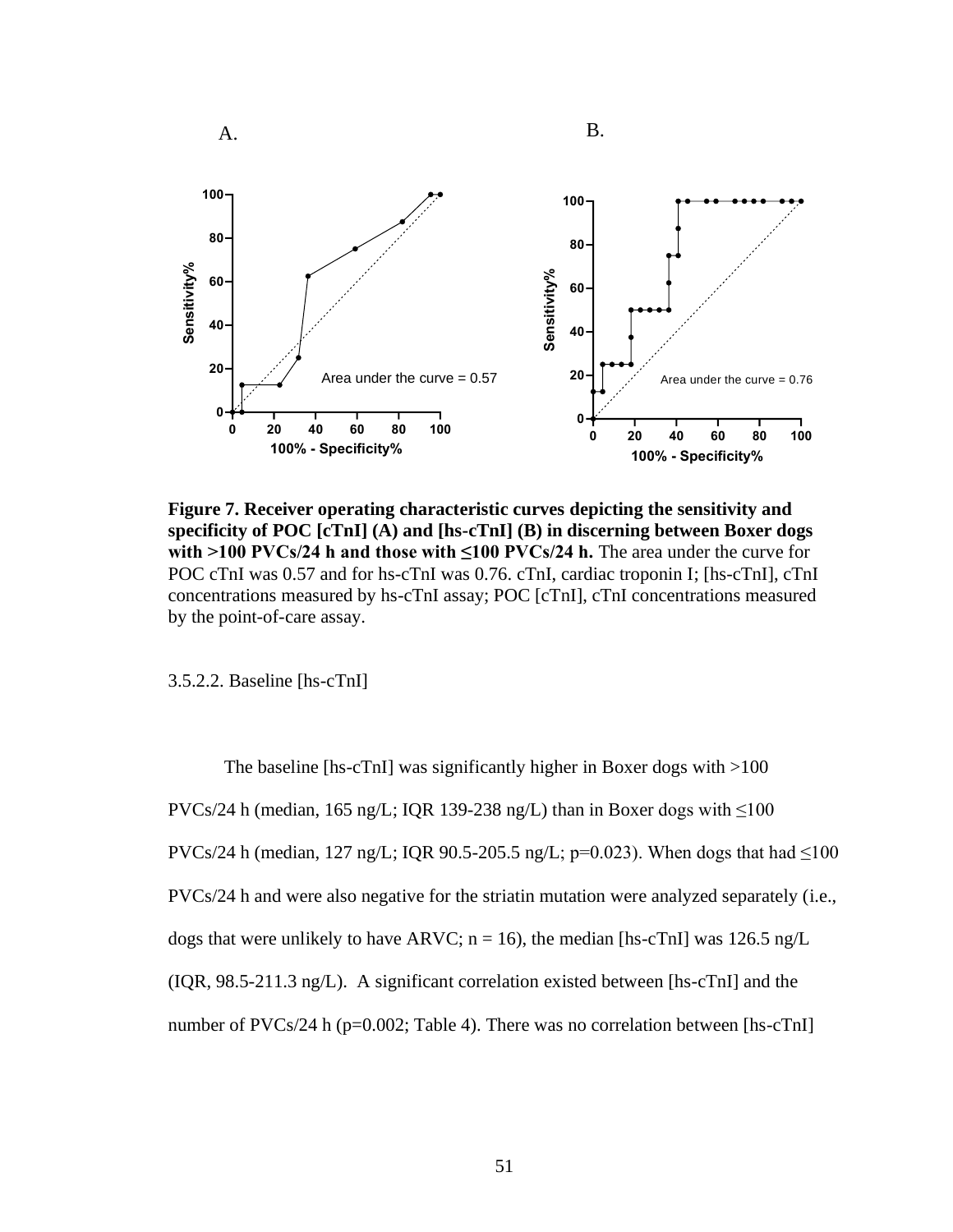and age (Table 4). The [hs-cTnI] did not differ between male and female ( $p=0.418$ ) or between dogs with various grades of arrhythmia (p=0.069).

Receiver operating characteristic curve analysis performed using the 30 dogs yielded an area under the curve of  $0.76$  to distinguish between dogs that had  $\leq 100$ PVCs/24 h and dogs that had >100 PVCs/24 h (Figure 7B). At an optimal cutoff value of 128.5 ng/L, the sensitivity was 100% and the specificity was 59% (Table 5).

3.5.2.3. Effects of exercise testing on [hs-cTnI]

The ExT resulted in a significant absolute increase in [hs-cTnI] (Figure 8). The median pre-exercise and post-exercise serum [hs-cTnI] were 121.0 ng/L (IQR, 77.3-160 ng/L) and 158.5 ng/L (IQR, 115.5-233.5 ng/L), respectively. The median difference between post- and pre-exercise [hs-cTnI] was  $37.0$  ng/L (CI, 26.1-71.5 ng/L; p<0.0001).

There was a weak but significant correlation between the ExT-associated increase in [hs-cTnI] and the number of  $PVCs/24$  h at the ExT visit (r=0.45; p=0.012). The preexercise [hs-cTnI] was significantly higher in dogs that had PVCs during the periexercise period compared to those that had no PVCs during the peri-exercise period (median,  $77$  vs  $151$  ng/L;  $p=0.002$ ). There was no correlation between ExT-associated increase in  $[hs\text{-}cT\text{-}nl]$  and age, body weight, or exercise duration (Table 6). Sex (p=0.213) and grade of arrhythmia  $(p=0.281)$  did not have any significant effect on exerciseassociated increase in [hs-cTnI].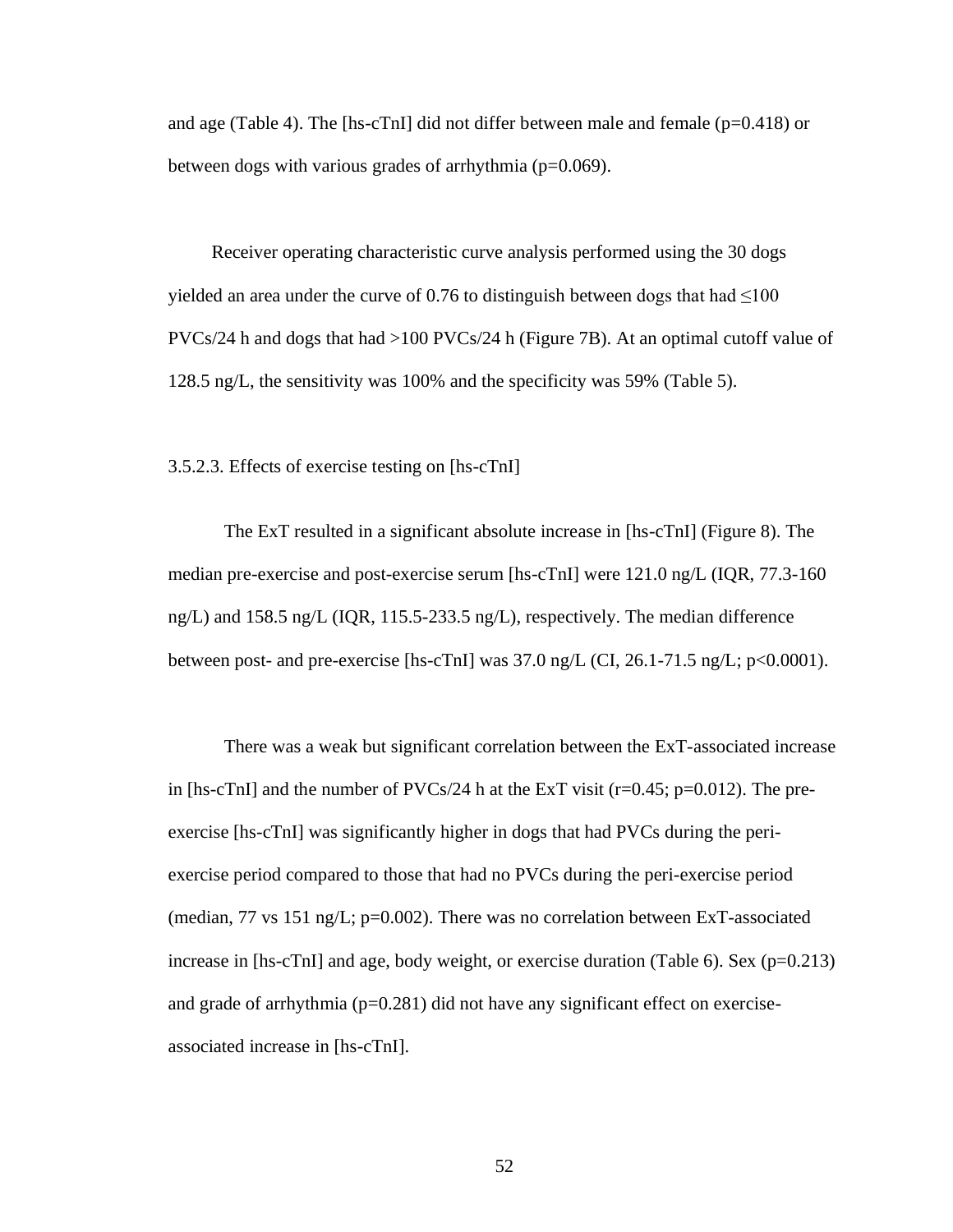

**Figure 8. Box plot showing differences between pre-exercise and post-exercise [hscTnI] in apparently healthy Boxer dogs.** N=30 in each group. Each box represents the IQR. Solid horizontal lines within boxes represent median values. Tukey-style whiskers extend to a maximum of  $1.5 \times IQR$  beyond the box. The dots denote outliers. [hs-cTnI], cardiac troponin I concentrations measured by the high-sensitivity assay; IQR, interquartile range.

The exercise-associated increases in [hs-cTnI] did not correlate with the number of PVCs/24 h at baseline (Table 6). Exercise-associated increases in [hs-cTnI] did not differ between dogs that had an increase in the number of PVCs/24 h and dogs that had no change or had a decrease in the number of PVCs/24h (46.0 vs 36.0 ng/L; p=0.173) at the ExT visit versus the baseline visit. Similarly, exercise-associated increases in [hs-cTnI] did not differ between dogs that had an increase in the grade of ventricular arrhythmia and dogs that had no change or decrease in the grade of arrhythmia (46.0 vs 36.0 ng/L; p=0.483) at the ExT visit versus the baseline visit.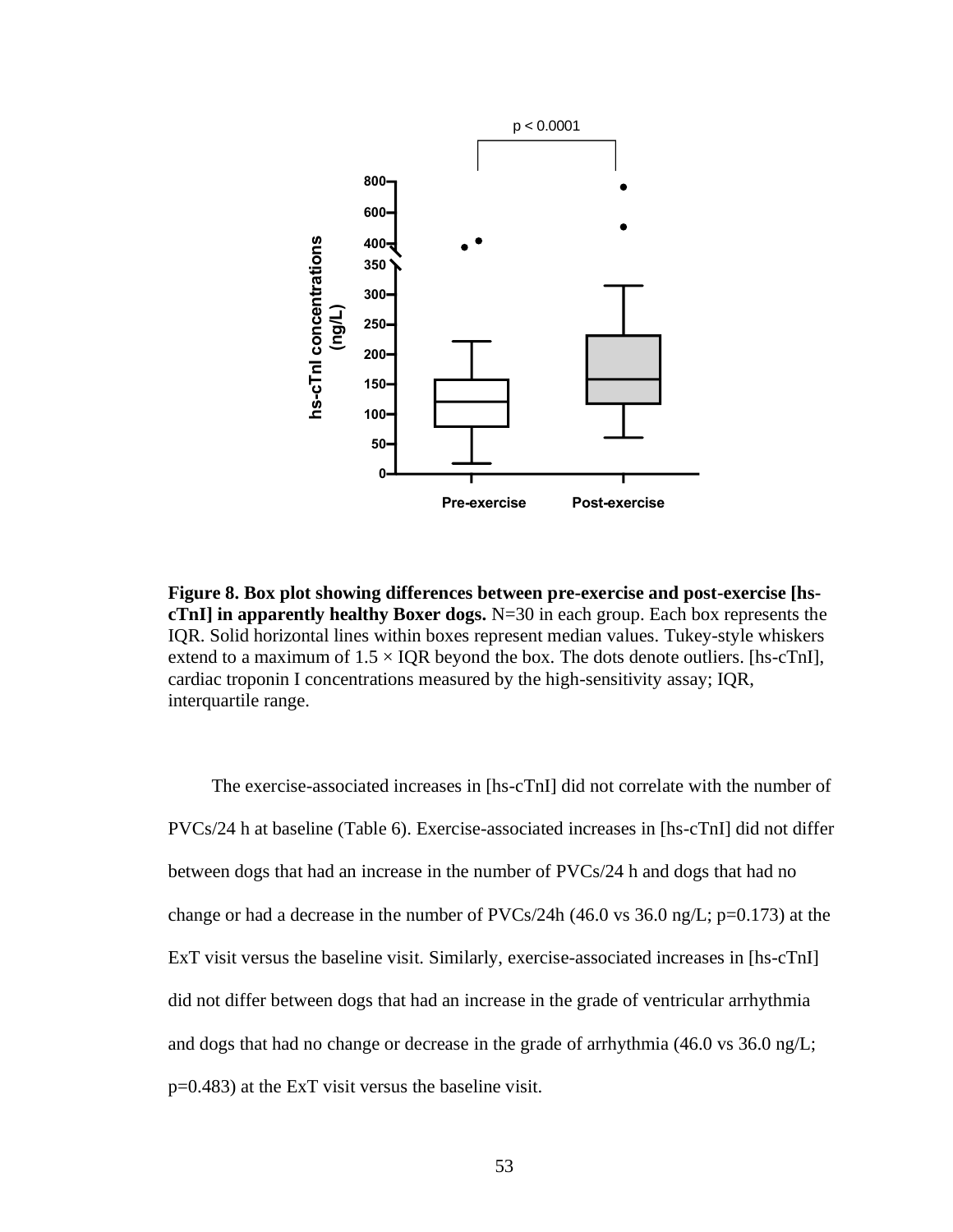| Clinical parameter                                                                                                                                    | r        | р     |  |  |  |
|-------------------------------------------------------------------------------------------------------------------------------------------------------|----------|-------|--|--|--|
| Age                                                                                                                                                   | $-0.011$ | 0.954 |  |  |  |
| Weight                                                                                                                                                | 0.17     | 0.381 |  |  |  |
| <b>Exercise</b> duration                                                                                                                              | 0.28     | 0.134 |  |  |  |
| PVCs/24 h at ExT visit                                                                                                                                | 0.45     | 0.012 |  |  |  |
| PVCs/24 h at baseline visit                                                                                                                           | 0.24     | 0.202 |  |  |  |
| ExT, exercise testing; [hs-cTnI], cardiac troponin I concentrations measured by<br>the high-sensitivity assay; PVCs, premature ventricular complexes. |          |       |  |  |  |

**Table 6. Correlation (Spearman) of change in [hs-cTnI] after exercise test (postexercise minus pre-exercise) with selected clinical parameters in 30 Boxer dogs.**

Dogs with >100 PVCs/24 h had a significantly greater increase in [hs-cTnI] after exercise than did dogs with  $\leq 100$  PVCs/24 h (median, 67 vs 34.5 ng/L; p=0.006; Figure 9). Receiver operating characteristic curve analysis performed using all 30 dogs showed that the exercise-induced increase in [hs-cTnI] had an area under the curve of 0.80 (Figure 10) to distinguish Boxer dogs with >100 PVCs/24 h from Boxer dogs with  $\leq 100$ PVCs/24 h. At a cutoff value of 39.5 ng/L increase in post-exercise [hs-cTnI], the sensitivity was 87.5% and specificity was 63.6% (Figure 10, Figure 11, and Table 7).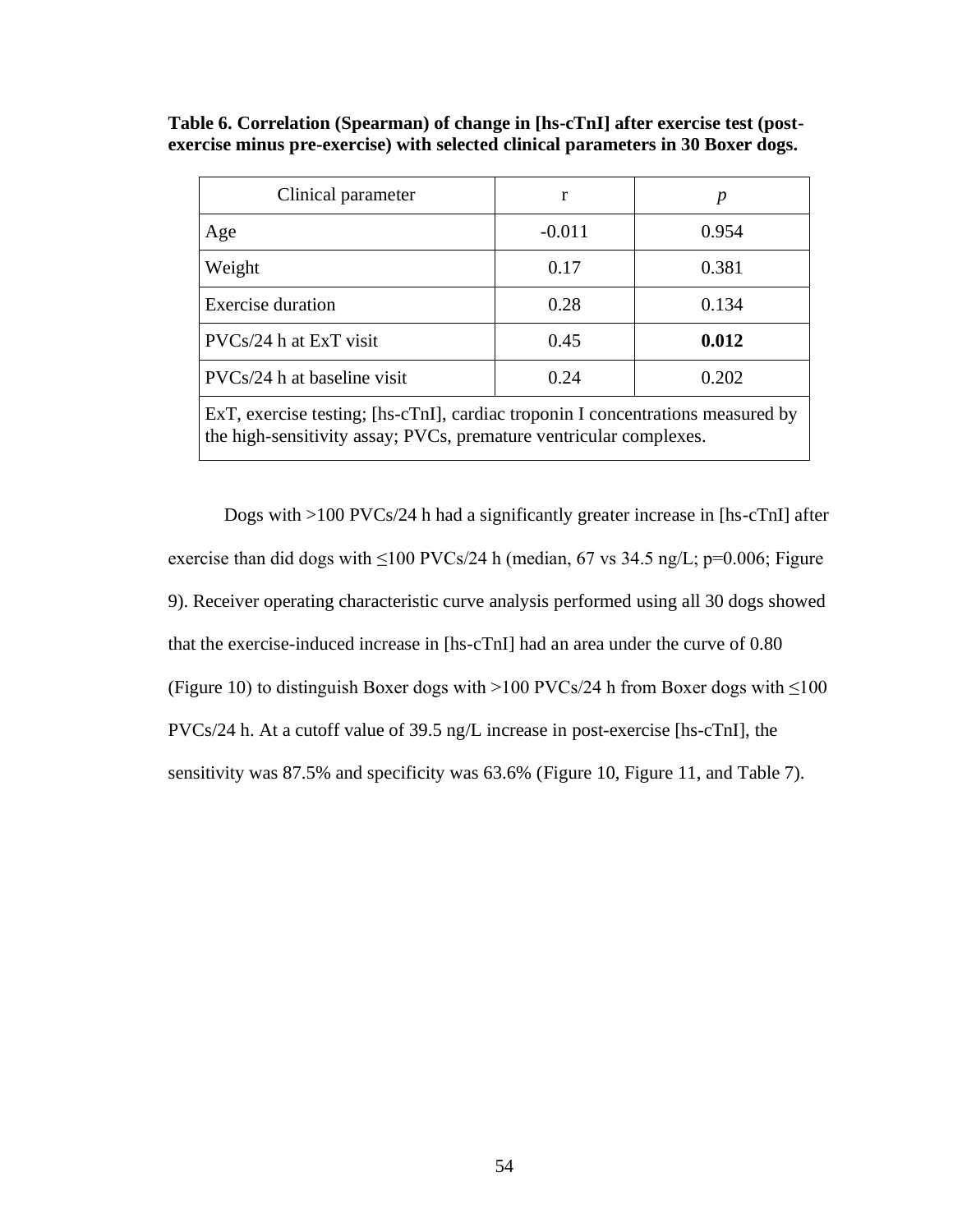

**Figure 9. Box plot demonstrating exercise-associated increase in [hs-cTnI] in Boxer dogs with ≤100 PVCs/24 h and >100 PVCs/24 h.** Each box represents the interquartile range. Solid horizontal lines within boxes represent median values. Tukey-style whiskers extend to a maximum of  $1.5 \times IQR$  beyond the box. The dots denote outliers. [hs-cTnI], cardiac troponin I concentrations measured by the high-sensitivity assay; PVCs, premature ventricular complexes.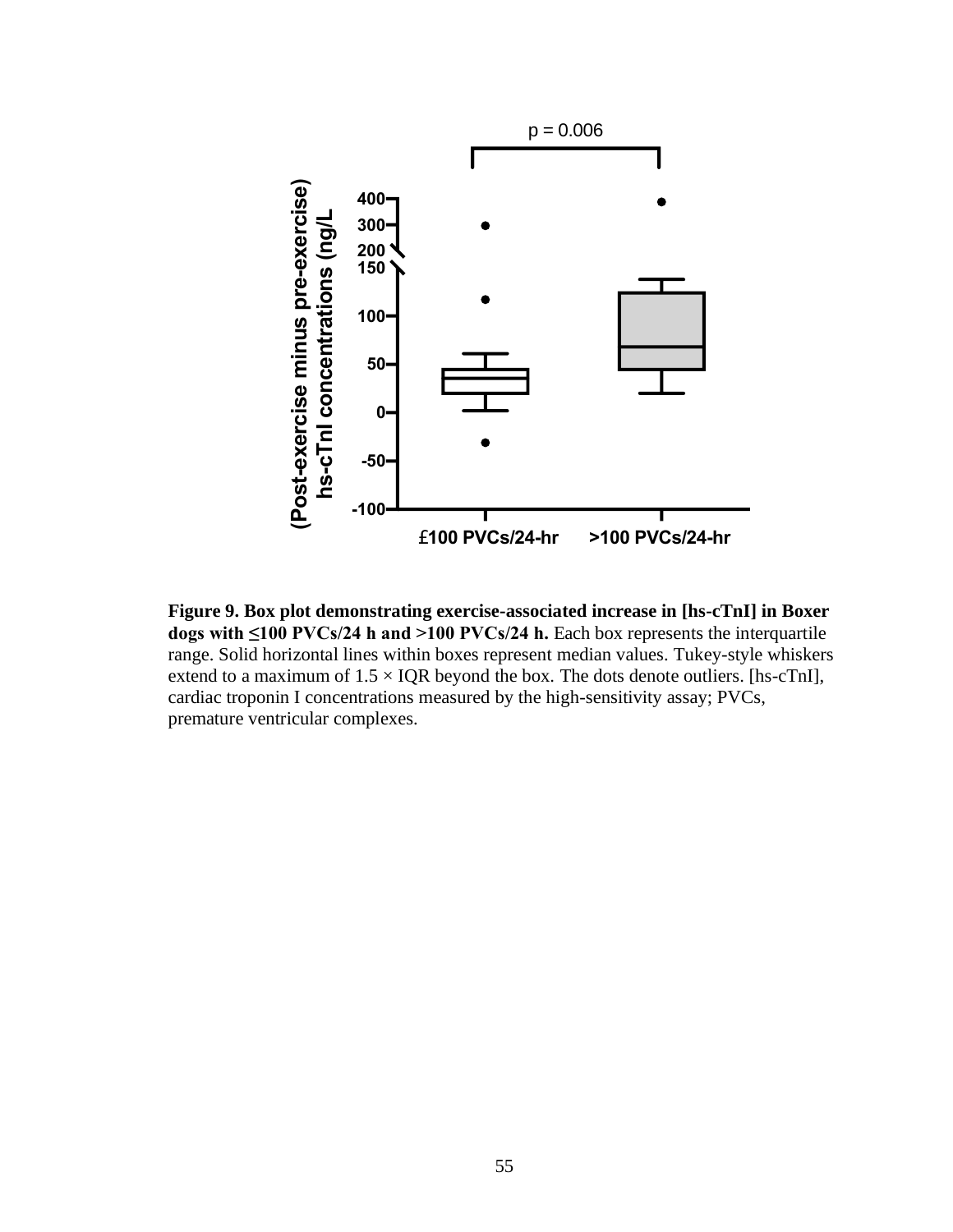

**Figure 10. Receiver operating characteristic curves depicting the sensitivity and specificity of exercise-induced increase in [hs-cTnI] in discerning between dogs with ≤100 and >100 PVCs/24 h.** 



**Figure 11. Relationship of pre-test probability to post-test probability of having >100 PVCs/24 h when exercise testing results in an increase in circulating [hs-cTnI], assuming sensitivity of 87.5% and specificity of 63.6% at a cutoff value of 39.5 ng/L.**  The blue curve represents a positive test and the red curve represents the negative test. [hs-cTnI], cardiac troponin I concentrations measured by the high-sensitivity assay.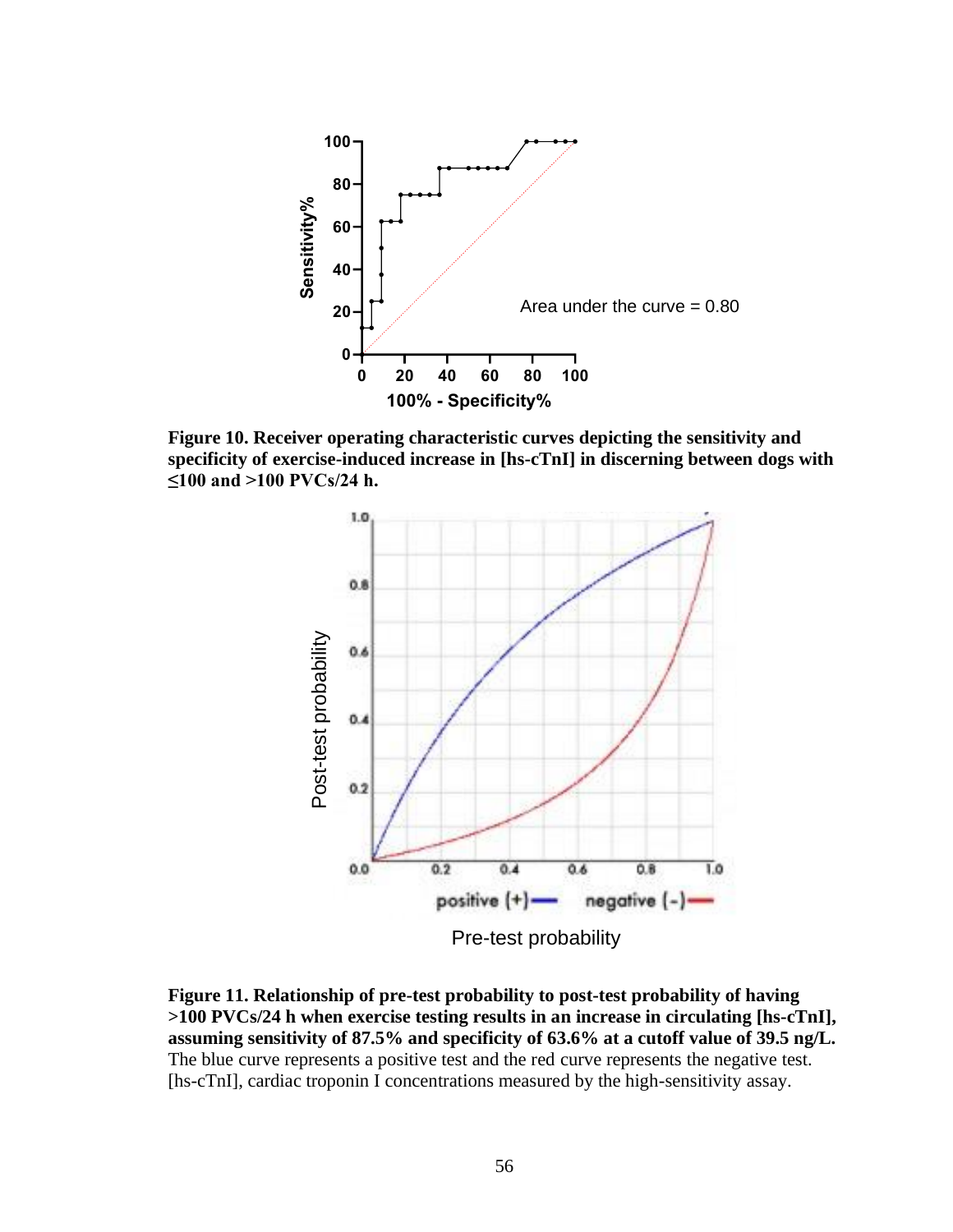**Table 7. Test performance of exercise-associated increase in [hs-cTnI] to distinguish between dogs with ≤100 PVCs/24 h and dogs with >100 PVCs/24 h at a cutoff value of 39.5 ng/L.**

|                                                                      | Estimate | 95% CI                      |  |  |  |
|----------------------------------------------------------------------|----------|-----------------------------|--|--|--|
| Sensitivity                                                          | 0.875    | $[0.529 \text{ to } 0.978]$ |  |  |  |
| Specificity                                                          | 0.636    | $[0.430 \text{ to } 0.803]$ |  |  |  |
| <b>PPV</b>                                                           | 0.467    | $[0.248 \text{ to } 0.699]$ |  |  |  |
| <b>NPV</b>                                                           | 0.933    | $[0.702 \text{ to } 0.988]$ |  |  |  |
| $LR+$                                                                | 2.404    | $[1.305 \text{ to } 4.436]$ |  |  |  |
| $LR -$                                                               | 0.197    | $[0.031 \text{ to } 1.262]$ |  |  |  |
| CI confidence interval: [bs-cTnI], cardiac troponin I concentrations |          |                             |  |  |  |

CI, confidence interval; [hs-cTnI], cardiac troponin I concentrations measured by the high-sensitivity assay; LR+, positive likelihood ratio; LR- negative likelihood ratio; NPV, negative predictive value; PPV, positive predictive value; PVCs, premature ventricular complexes.

3.6. Relationship between [cTnI] and the striatin mutation

The baseline POC [cTnI] did not differ between dogs with or without the striatin

mutation (median 60 ng/L for both; p=0.240) (Figure 12).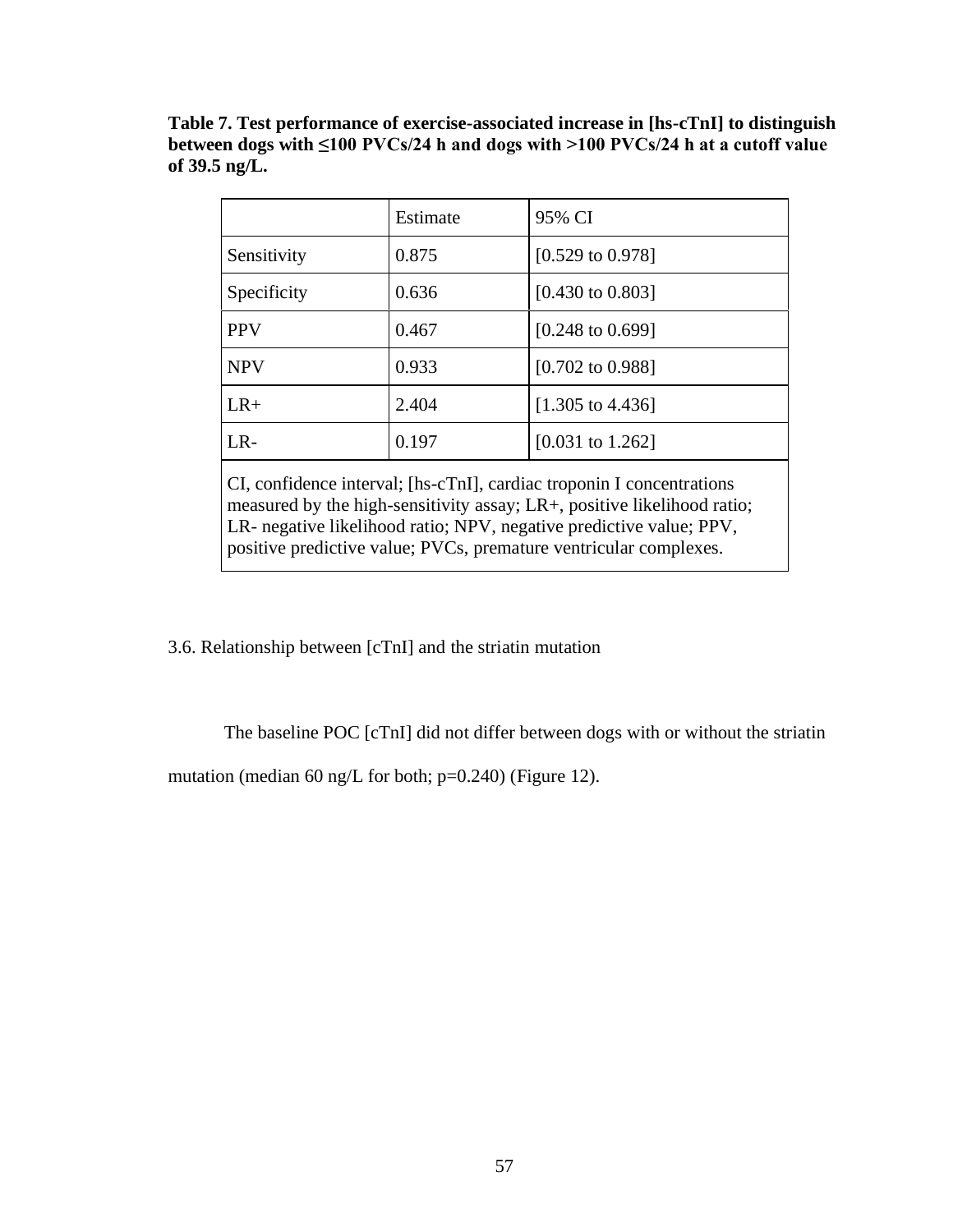

**Figure 12. Box plot showing baseline [cTnI] in apparently healthy Boxer dogs with and without striatin mutation.** Each box represents the interquartile range. Solid horizontal lines within boxes represent median values. Tukey-style whiskers extend to a maximum of  $1.5 \times IQR$  beyond the box. The dots denote outliers. cTnI, cardiac troponin I, [hs-cTnI], cTnI concentrations measured by hs-cTnI assay; POC [cTnI], cTnI concentrations measured by the point-of-care assay.

The baseline [hs-cTnI] was numerically higher in dogs with the striatin mutation (heterozygous) when compared to dogs without the mutation, but not significantly (p=0.118) (Figure 12). Receiver operating characteristic curve analysis performed using the 30 dogs showed that the [hs-cTnI] had an area under the curve of 0.64 to distinguish striatin-negative Boxer dogs from striatin heterozygous-positive Boxer dogs (Figure 13). At a cutoff value of 128.5 ng/L, the sensitivity was 70% and specificity was 50%.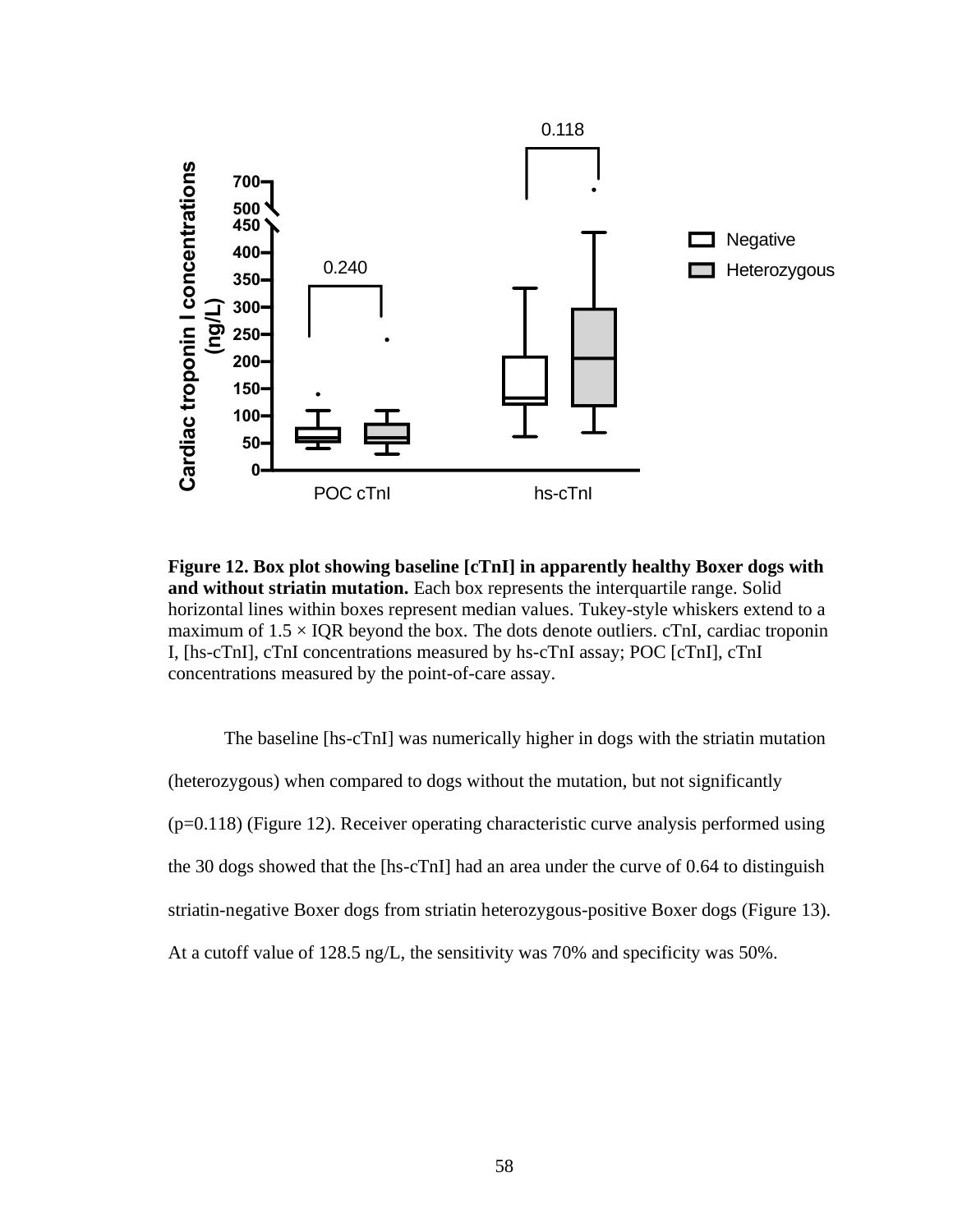

**Figure 13. Receiver operating characteristic curve depicting the sensitivity and specificity of [hs-cTnI] for discerning between apparently healthy Boxer dogs with and without the striatin mutation.** The area under the curve for hs-cTnI is 0.64. [hscTnI], cardiac troponin I concentrations measured by the hs-cTnI assay.

An exercise-associated increase in [hs-cTnI] was significantly higher in dogs with

the striatin mutation compared to dogs without this mutation (Figure 14).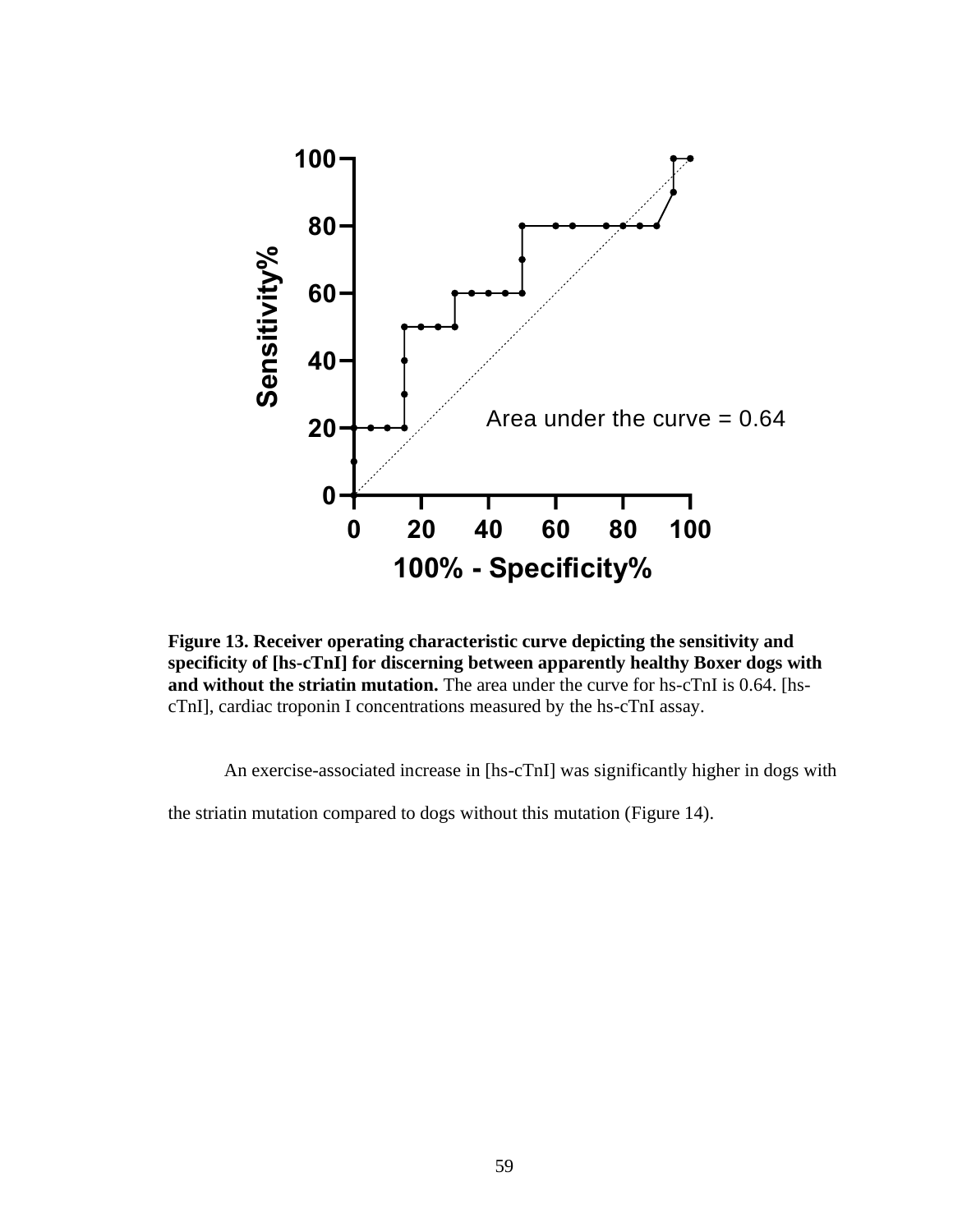

**Figure 14. Bar graph displaying a difference in post-exercise and pre-exercise** [**hscTnI**] **(median with interquartile range) in apparently healthy Boxer dogs with and**  without the striatin mutation. Median values are presented above each bar. [hs-cTnI], cardiac troponin I concentrations measured by the hs-cTnI assay.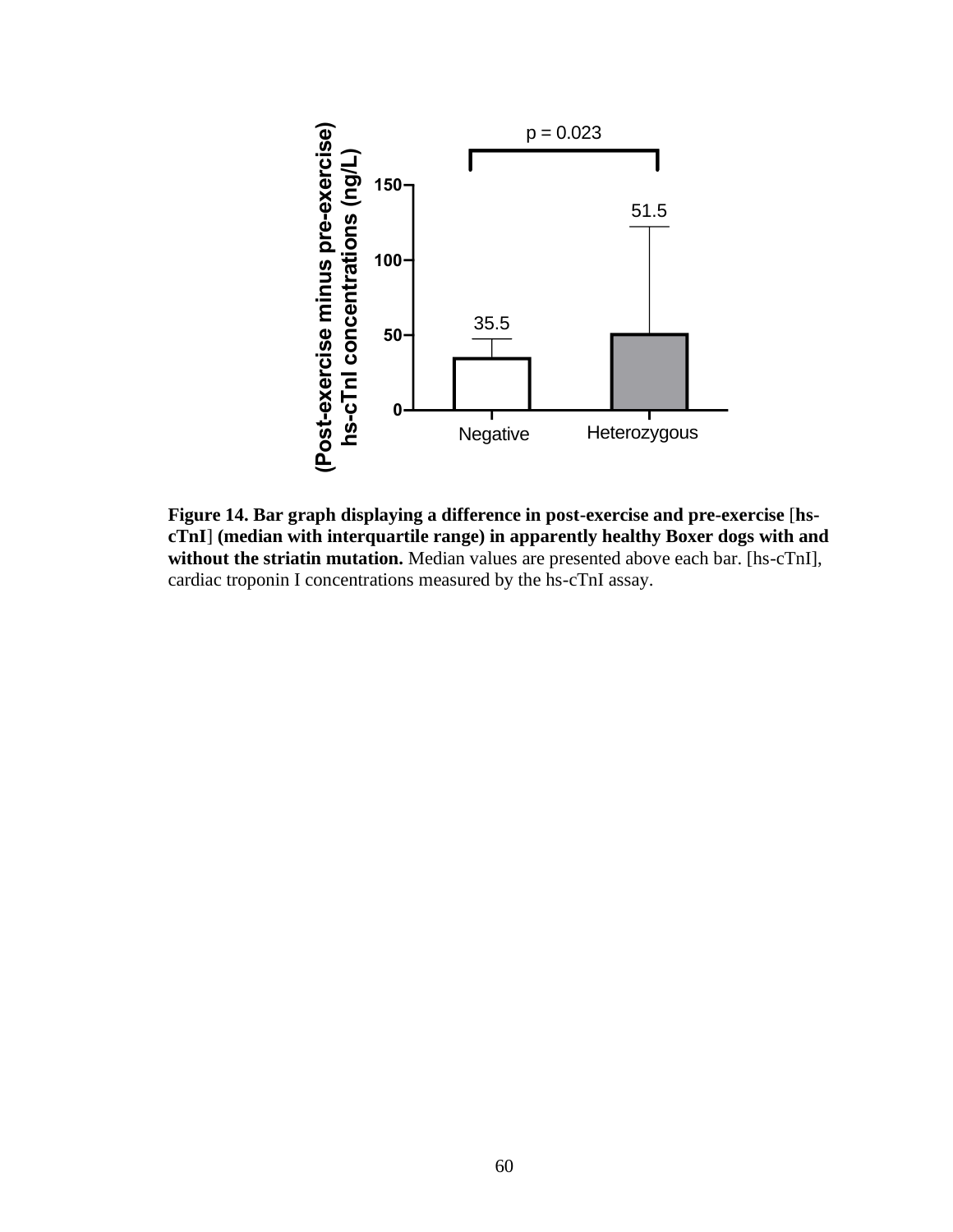### **4. DISCUSSION**

4.1. Effects of ExT on number and severity of ventricular arrhythmias in apparently healthy Boxer dogs

A principal finding of this study is that ExT in apparently healthy Boxer dogs may unmask ventricular arrhythmias that are not apparent on a routine cardiovascular examination and may worsen the number of PVCs in dogs that have arrhythmias on routine examination. Stair-based ExT protocol resulted in an increased number of PVCs in 13 dogs (54% of dogs that had PVCs on baseline Holter) and revealed PVCs in 4 dogs that did not have PVCs on baseline Holters, albeit a low number. Furthermore, based on the cutoff of  $>100$  PVCs/24 h, ExT was necessary to reach a diagnosis of ARVC in 3 of these 13 dogs. In other words, in 10% (3/30) of the dogs in this study, the diagnosis of ARVC would not have been reached based on baseline Holter alone. These findings suggest that ExT can enhance the emergence of PVCs in some Boxer dogs. Since ventricular arrhythmias during ExT develop more frequently in humans with a definitive diagnosis of ARVC than healthy controls,  $123,142$  it is possible that these 17 Boxer dogs have occult ARVC even though many of them do not meet any of the previously proposed cutoff values<sup>5,38,48,53–56</sup> for the number of PVCs/24 h to differentiate between affected and nonaffected Boxer dogs. In opposition to this conclusion is our finding that 11 dogs (46% of dogs that had PVCs on baseline Holter) had a decrease in the number of PVCs/24 h on ExT Holters, suggesting that ExT decreases ventricular arrhythmias, at least in some Boxer dogs.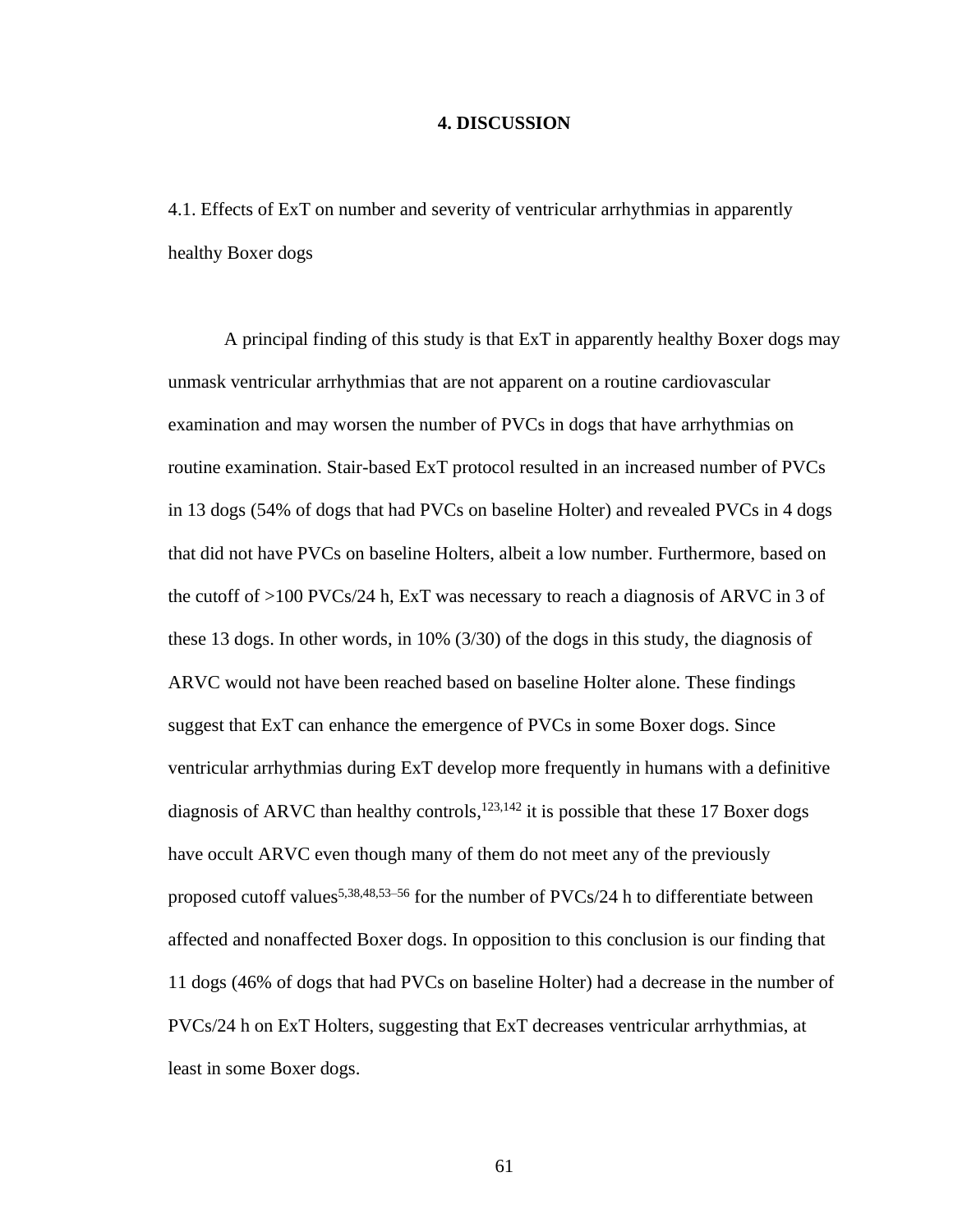Three possible explanations for these findings are: 1) these dogs may not have ARVC, 2) the arrhythmogenic response to ExT could be inconsistent and, 3) there could be spontaneous temporal variability in the occurrence of PVCs. Due to the lack of an antemortem definitive diagnostic test for ARVC, it is unknown whether any individual Boxer dog in this study definitively has ARVC or not. This limits the conclusions that can be drawn on the effects of ExT on the number of PVCs/24 h. In the present study, all Boxer dogs had ExT performed at approximately the same time of the day. The percentage increase in the number of PVCs/24 h between the ExT Holter and baseline Holter ranged from 8 to 100 % and the percentage decrease ranged from -30 to -100 %. Spontaneous day-to-day variability in the number of PVCs documented on 24 h Holter from the same dog has ranged from 46% to 100%. <sup>48</sup> This raises the possibility that observed change (increase or decrease) in the number of PVCs/24 h on ExT visit in the present study represents spontaneous daily variability and not necessarily the effects of ExT. However, dogs' recent exercise history was not considered in the study showing 46- 100% spontaneous daily variability making it difficult to exclude the confounding effects of dogs' activity level on number of PVCs/24 h in that study. Furthermore, it is important to note that this spontaneous variability does not define whether a dog is truly affected by ARVC or not but is rather a more clinically relevant concept while assessing the efficacy of therapeutic interventions.

It has been traditionally thought that PVCs that are reduced or completely suppressed during ExT in the absence of heart disease may be considered benign.<sup>143,144</sup> However, recent reports in humans suggest that PVCs should not be considered benign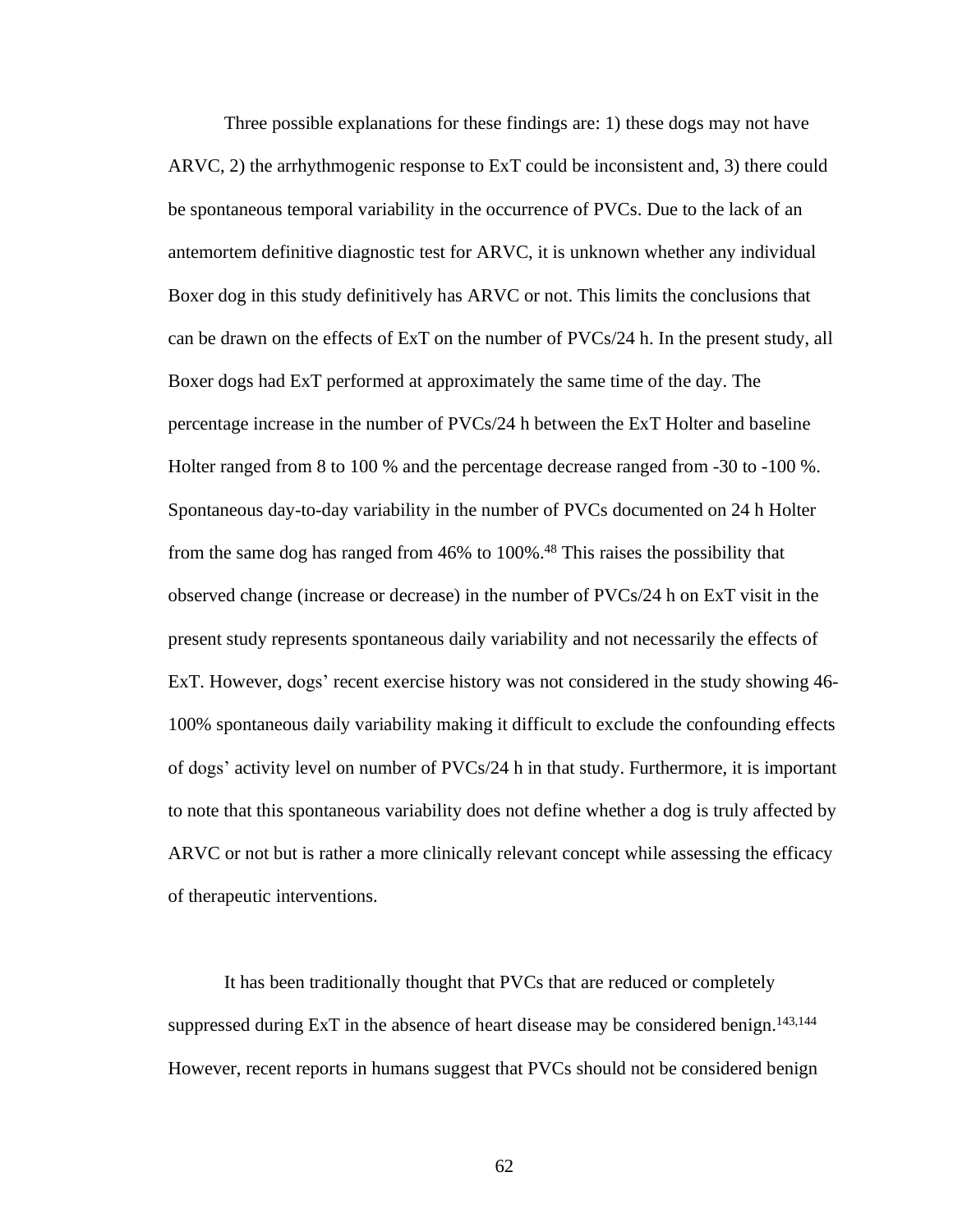merely because they are suppressed during ExT. In one such study, 40.5% of newly diagnosed ARVC patients exhibited a decrease or suppression of ventricular arrhythmias during ExT.<sup>123</sup> In another study, 24% of young ARVC patients exhibited complete suppression of PVCs at peak exercise during  $ExT<sup>122</sup>$  It is not clear why some ARVC patients exhibit an increase in ventricular arrhythmias and some ARVC patients exhibit a decrease or complete suppression in ventricular arrhythmias during ExT. The physiologic response to exercise involves activation of the autonomic nervous system and both cardiac  $\alpha$ 1- and  $\beta$ 1-adrenergic receptors. It has been suggested that the crosstalk between  $\alpha$ 1- and  $\beta$ 1-adrenergic receptors may explain the inconsistent arrhythmogenic response to the ExT in these patients.<sup>123</sup> This explanation is supported by the finding that isoproterenol infusion (strong stimulator of ß-adrenergic receptors alone) was arrhythmogenic in all 40.5% of ARVC patients in whom PVCs were reduced or suppressed during ExT in the study mentioned above.<sup>123</sup>

Taken together, the results of the present study demonstrated inconsistent effects of ExT on the number of PVCs/24 h in apparently healthy Boxer dogs. Whether this is 1) a reflection of spontaneous daily variability in the number of PVCs or 2) because some Boxer dogs have arrhythmic substrate while others do not (i.e. some dogs have ARVC and some dogs do not) or 3) due to unpredictable crosstalk between  $\alpha$ 1- and  $\beta$ 1adrenergic receptors cannot be definitively answered from this study. However, the results of the present study could have clinical implications both for revealing the diagnosis of ARVC in some dogs, and in accounting for the confounding effect of exercise on interpretation of Holter recordings in Boxer dogs. Past studies involving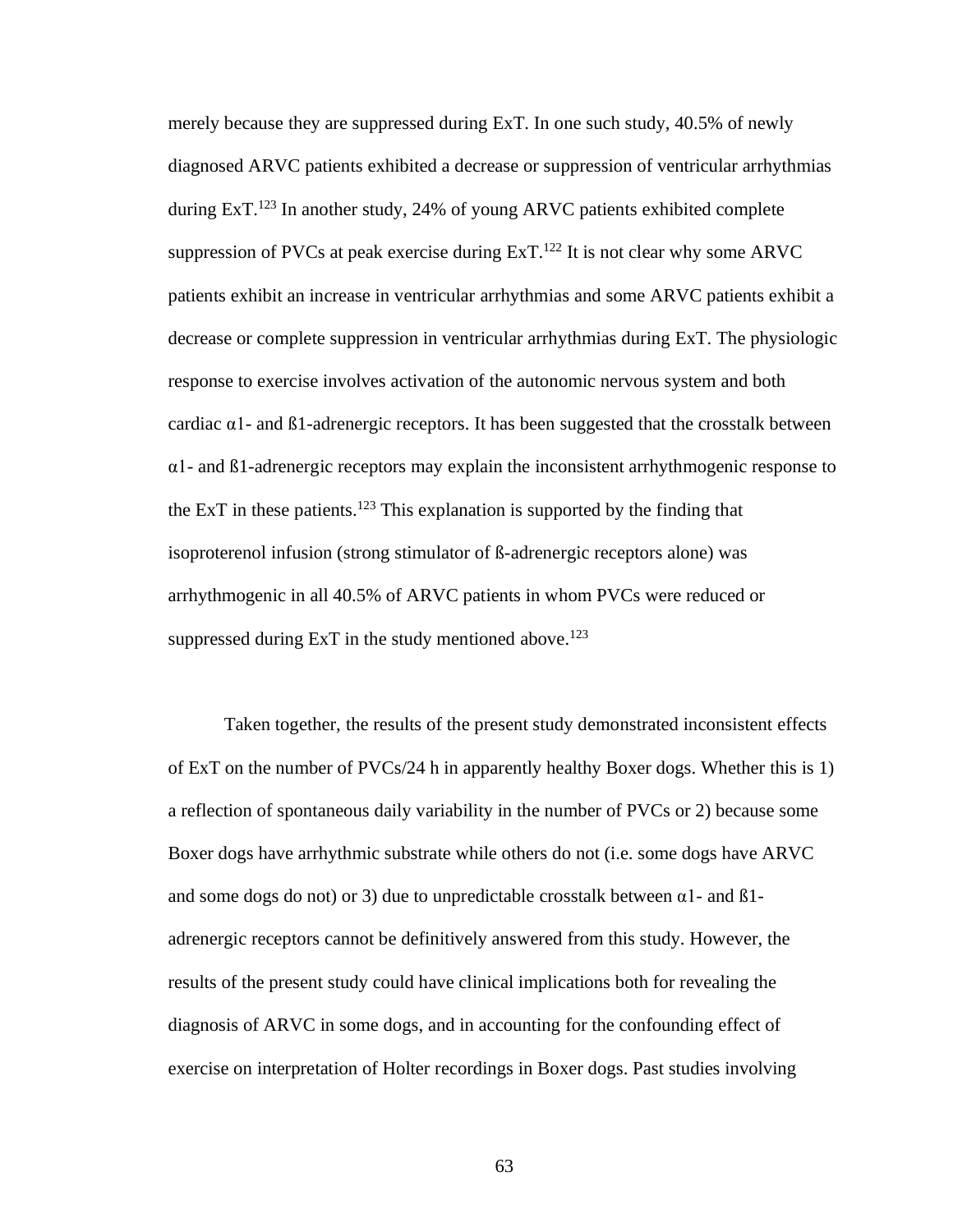assessment of ventricular arrhythmias in Boxer dogs have failed to take dogs' exercise history into account. Further studies would be required to establish the exact role of ExT in identification of dogs with ARVC and to make a definitive conclusion about its role in clinical decision making. However, results of the present study demonstrated that a dog's exercise history could influence the Holter results, and it should be considered when assessing Boxer dogs for PVCs via Holter.

4.2. Comparison of the results obtained with the POC cTnI and hs-cTnI assays in apparently healthy Boxer dogs

# *4.2.1. Analytical test comparison of the results obtained with the POC cTnI and hs-cTnI assays*

Results obtained with the hs-cTnI assay reached a lower level of minimal detection (by definition for a high-sensitivity assay) and furthermore, were significantly higher compared to those obtained with the POC assay. The Bland-Altman plot (Figure 6) shows a difference between the two assays, which shows that the two assays cannot be used interchangeably. Therefore, for diagnostic and follow-up purposes, it is recommended to use the same assay and their instrument-specific reference intervals. These results were similar to those of a recent study in Doberman pinschers with and without DCM in which an hs-cTnI<sup>a</sup> assay measured significantly higher levels compared to a conventional<sup>b</sup> assay.<sup>113</sup> <sup>1</sup>

<sup>a</sup>Advia Centaur TnI-Ultra assay; Siemens Healthcare Diagnostics <sup>b</sup>Immulite 2000 troponin I test; Siemens Healthcare Diagnostics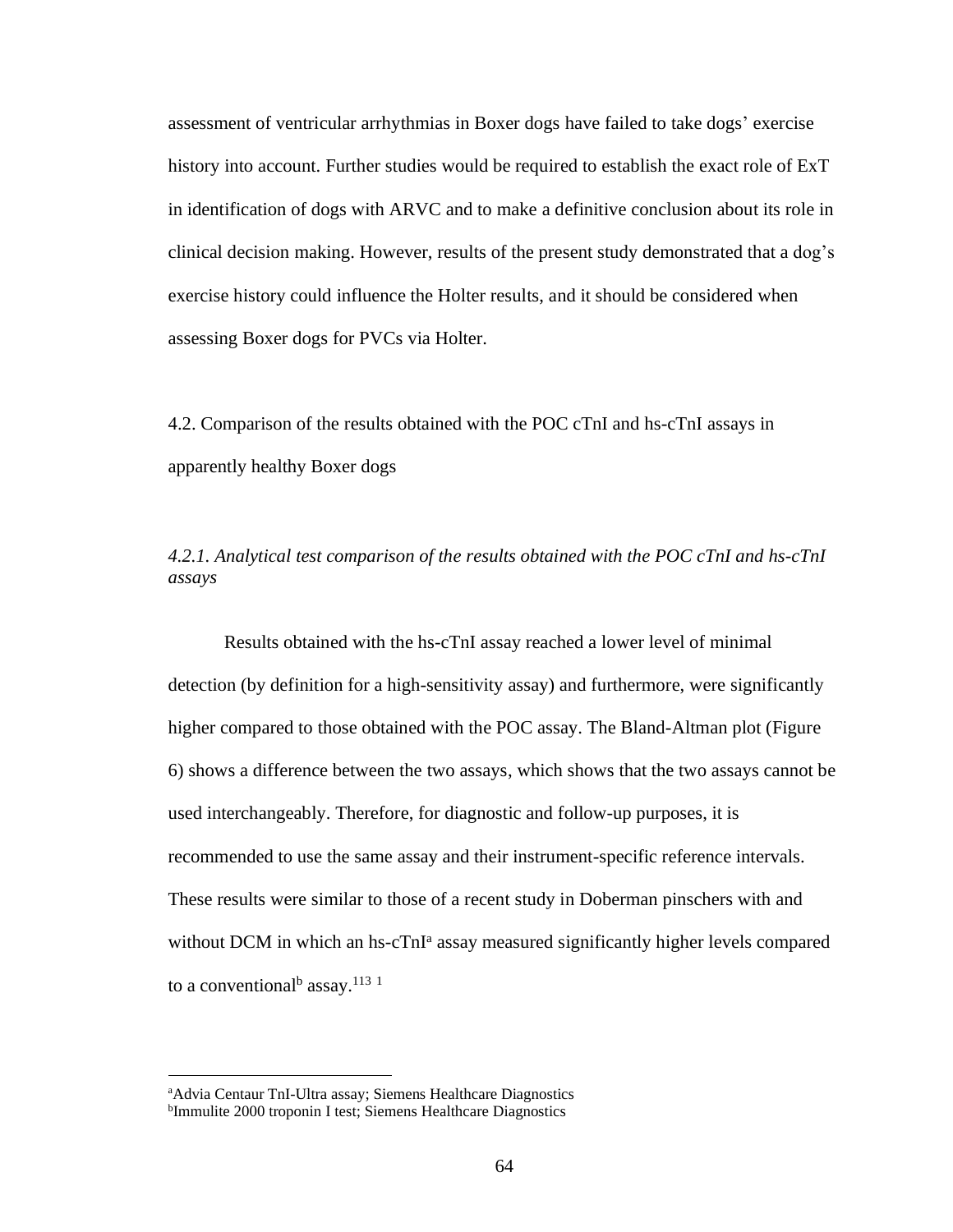*4.2.2. Clinical evaluation and comparison of the results obtained with the POC cTnI and hs-cTnI assays*

This study demonstrated that baseline [hs-cTnI] correlates with the number of PVCs/24 h recorded on a Holter monitor performed in the 24 h following the hs-cTnI measurement, whereas the POC [cTnI] does not. In this study population, the hs-cTnI assay was a more sensitive and specific test for identifying PVCs than the POC assay was.

Cardiac troponin I is an important marker of myocardial damage. An increase in [cTnI] has been reported in dogs with several naturally occurring cardiac diseases,<sup>78,93–95</sup> but studies evaluating [cTnI] in Boxer dogs with ARVC are scarce.<sup>78,100,101</sup> In the present prospective study, with a cutoff value of POC [cTnI] of  $>55.0$  ng/L, the sensitivity was good (75%) but the specificity was low (40.9%) to identify Boxer dogs with  $>100$ PVCs/24 h using a point-of-care instrument. With higher cutoff values, such as POC  $[cTnI] > 65.0$  ng/L, the sensitivity to detect dogs with  $>100$  PVCs/24 h decreased to 62.5% but specificity increased to 63.6%. Based on these results and the degree of overlap seen between groups, the POC [cTnI] does not appear sufficiently sensitive or specific in distinguishing dogs with >100 PVCs and  $\leq$ 100 PVCs/24 h to serve as a standalone screening test in a population of Boxer dogs with subclinical ventricular arrhythmia. Additionally, there was a lack of significant correlation between POC [cTnI] and the severity of ventricular arrhythmias (number of PVCs/24 h and grade of ventricular arrhythmia) in apparently healthy Boxer dogs in the present study. In the only other study that evaluated [cTnI] in Boxer dogs with ARVC, a statistically significant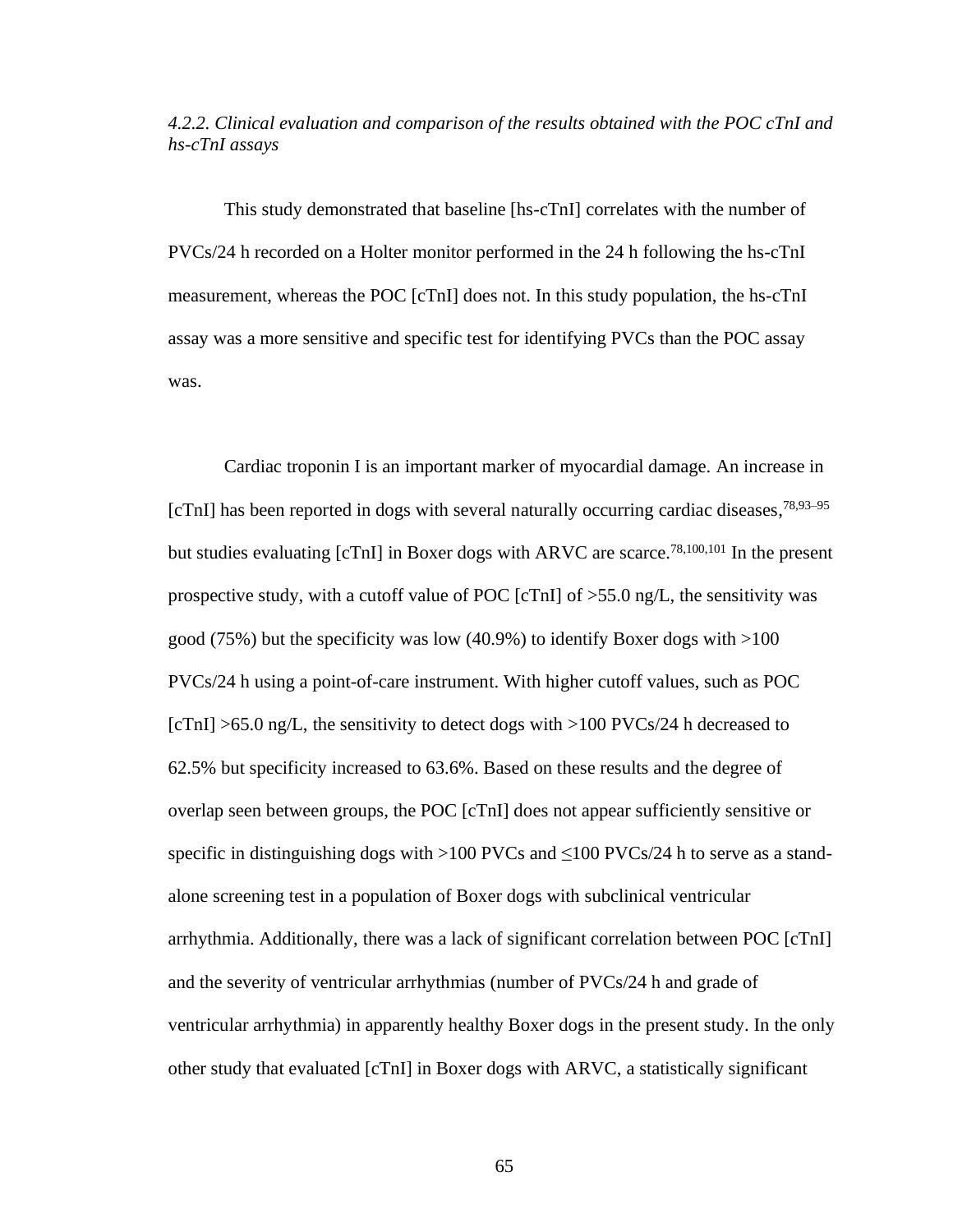positive correlation between serum [cTnI] and severity of ventricular arrhythmia was demonstrated  $(r = 0.78)$ .<sup>42</sup> However, the results of this study cannot be directly compared to the present study because the cited study did not include Boxer dogs having 5-1000 PVCs/24 h (the study population comprised of Boxer dogs with  $\geq$ 1000 PVCs/24 h or <5 PVCs/24 h). Equally important, the cited study had a small sample size ( $n=10$ /group), and some dogs were on antiarrhythmic medications. In the present study, subclinical Boxer dogs with less severe (less frequent and low complexity) ventricular arrhythmias were included to evaluate the utility of the POC cTnI assay in the cohort of apparently healthy Boxer dogs. Furthermore, dogs that were on any cardiac medications were excluded to prevent the potential confounding effects of the various cardiac medications.

The optimal cutoff value for the serum [cTnI], measured by conventional or highsensitivity assay, has not yet been reported in Boxer dogs being evaluated for ARVC. Our cutoff values for the conventional POC cTnI assay to distinguish dogs with >100 PVCs from dogs with  $\leq 100$  PVCs/24 h were different from those in the study involving Doberman pinschers with ventricular arrhythmia. In that study, [cTnI] >220 ng/L using the Immulite 2000 troponin I assay had a sensitivity of 83.5% and specificity of 72.4% to detect dogs with PVCs (>300 PVCs/24 h or 2 subsequent examinations within a year showing between 50 and 300 PVCs/24 h) and a normal echocardiographic examination.<sup>113</sup> Such a difference can be attributed to differences in breed, assays, and pathophysiology of ventricular arrhythmia in these breeds.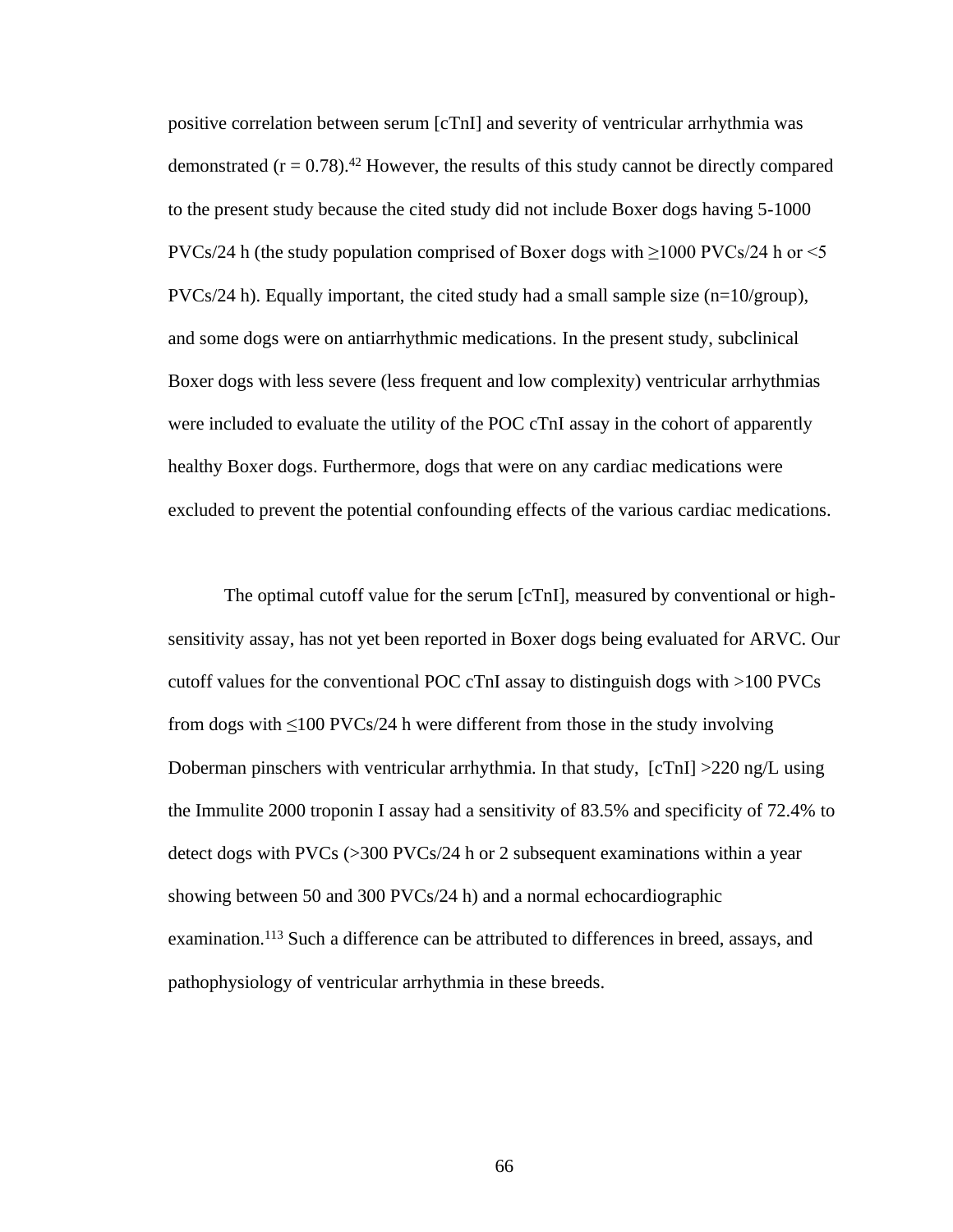In the present prospective study, unlike POC cTnI, the serum [hs-cTnI] was significantly higher in Boxer dogs with >100 PVCs/24 h than in Boxer dogs with  $\leq$ 100 PVCs. Furthermore, unlike the POC cTnI assay, a significant positive correlation between serum [hs-cTnI] and number of PVCs/24 h was observed. With a cutoff value of [hs-cTnI] >128.5 ng/L, the sensitivity was excellent (100%) and specificity was modest  $(59.1\%)$  to identify Boxer dogs with  $>100$  PVCs/24 h. With higher cutoff values, such as [hs-cTnI] >222.0 ng/L, the specificity to detect dogs with >100 PVCs/24 h increased to 81.8% although the sensitivity decreased to 50%. If these results apply to the larger population of all apparently healthy Boxer dogs, then those with serum [hs-cTnI] below 128.5 ng/L are very unlikely to have >100 PVCs/24 h and those with serum [hs-cTnI] above 222.0 ng/L are very likely to have >100 PVCs/24 h. Therefore, hs-cTnI assay and these cutoff values might be investigated further for potential use in screening Boxer dogs for ARVC where previously, the diagnosis was rested only on Holter monitoring. Although there is no published study providing a cutoff value for serum [hs-cTnI] for the detection of Boxer dogs with ARVC, the cutoff presented in this study is similar to a recent study involving Doberman pinschers with PVCs.<sup>113</sup> Such a similarity, despite differences in breed and pathophysiology of ventricular arrhythmia in these breeds, may suggest consistency in performance of this hs-cTnI assay to detect ventricular arrhythmias in dogs.

Circulating cTnI concentrations can increase with a variety of noncardiac diseases including pulmonary hypertension.<sup>97,98,145,146</sup> In the present study, dogs were evaluated in depth for evidence of ongoing non-cardiac diseases, with each dog undergoing medical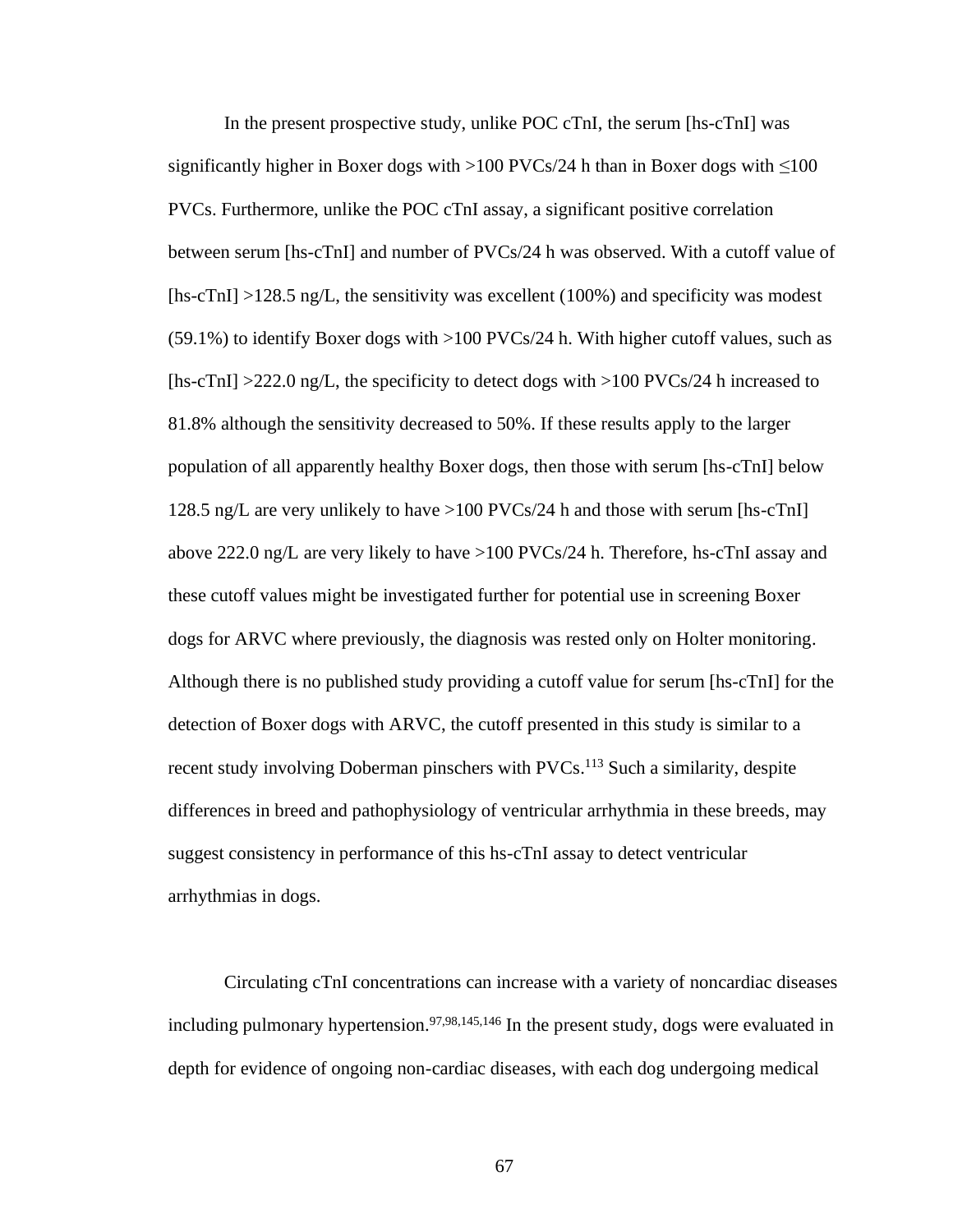history review, physical examination, CBC, serum biochemistry profile, urinalysis, arterial BP measurement, and thoracic radiographs. Furthermore, dogs were evaluated for evidence of pulmonary hypertension on echocardiography and for cardiac manifestations of systemic disorders, and significant evidence of any of these processes led to exclusion from the study. Therefore, the [cTnI] elevations noted in this study reasonably can be attributed to cardiac disease. These criteria mean that the proposed cutoff values only apply to dogs without evidence of systemic disease, to prevent extrapolation bias.

# 4.3. Effects of exercise on [hs-cTnI] in apparently healthy Boxer dogs

The major findings of the present study are that ExT resulted in a significant increase in [hs-cTnI] in apparently healthy Boxer dogs; that an exercise-associated increase in [hs-cTnI] correlated with the number of PVCs/24 h; and that the exerciseassociated increase in [hs-cTnI] was higher in dogs with the striatin mutation.

Measurements of circulating cardiac biomarker concentrations have been used in conjunction with ExT in human cardiac patients and the general population to improve risk stratification.128,147 In veterinary medicine, the effects of exercise on cardiac biomarkers have been studied uncommonly, particularly in cardiac patients. Wakshlag et al have investigated the effects of short-duration high-intensity exercise on plasma [cTnI] in sprint racing sled dogs.<sup>126</sup> They observed that strenuous exercise lasting  $\leq 1$  hour did not result in  $\lbrack cTnI \rbrack$  above the reference range for healthy dogs.<sup>126</sup> In a more recent study by Iwanuk et al, dogs with subclinical degenerative mitral valve disease being treated with pimobendan had a lower increase in NT-proBNP levels after exercise than those in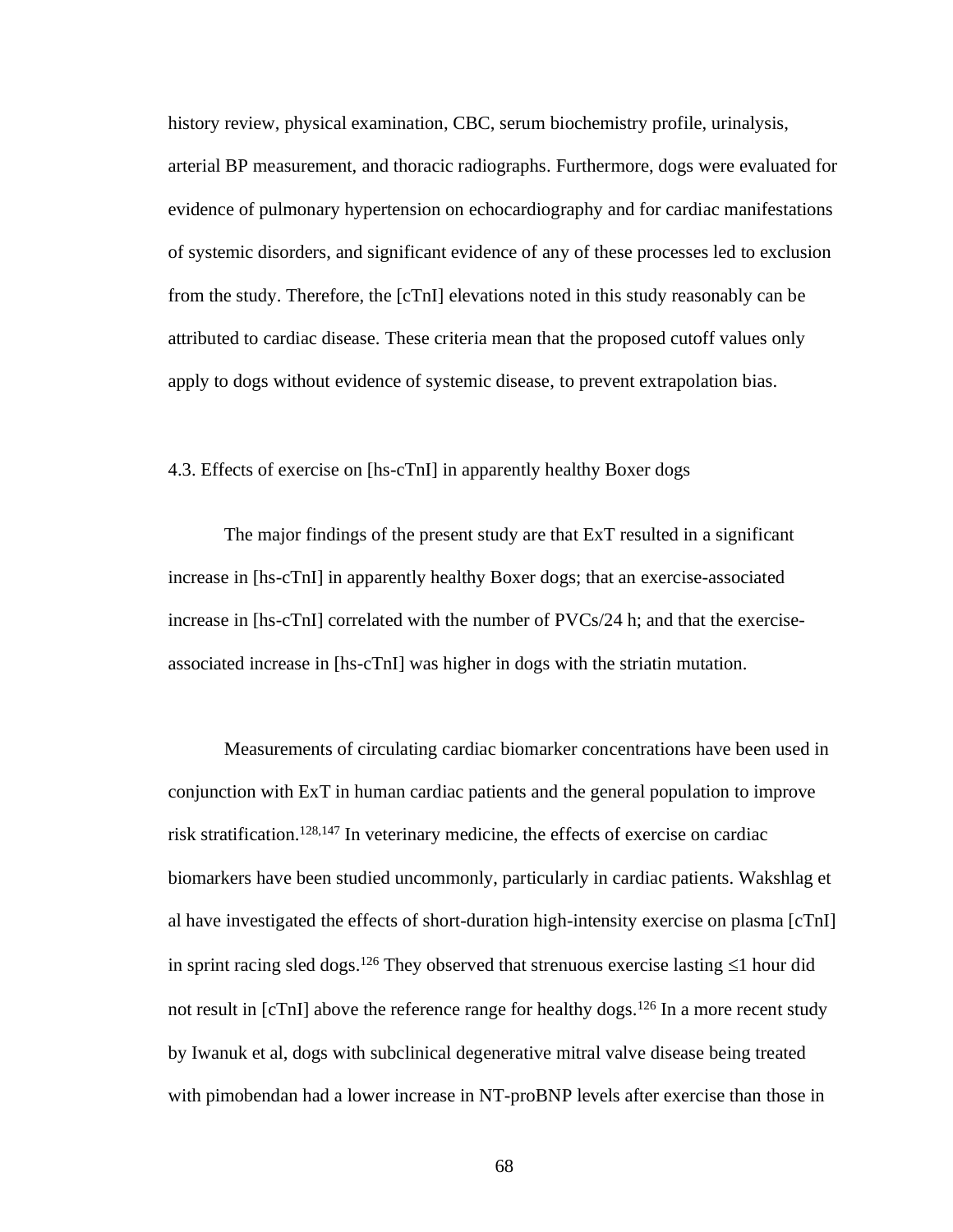the placebo-group although  $\lceil cTn \rceil$  did not differ between the groups.<sup>148</sup> In the present study, we observed that ExT resulted in a significant increase in [hs-cTnI] in apparently healthy Boxer dogs. Higher post-exercise [cTnI] may represent myocardial injury because of underlying subclinical cardiac disease. This hypothesis is supported by our finding of a significant positive correlation between the exercise-induced increase in [cTnI] and the number of PVCs/24 h. In a study involving human participants, age, body mass, baseline troponin, exercise intensity, and change in body mass during exercise were independently associated with a post-exercise troponin I increase.<sup>128</sup> In the present study, among several clinical parameters investigated (age, body weight, sex, total exercise duration, number of PVCs/24 h, and grade of ventricular arrhythmias), exerciseassociated increase in [hs-cTnI] was correlated with the number of PVCs/24 h only. Although it does not prove a cause-and-effect relationship, the modest correlation ( $r =$ 0.45,  $p = 0.01$ ) between an increase in [hs-cTnI] and electrocardiographic abnormalities suggests that exercise-associated increase in [cTnI] may be a marker of greater arrhythmic risk.

Arguably, the observed exercise-associated increase in [cTnI] may be simply a physiological and not a pathological response. Exercise-induced increases in cTnI concentrations have been considered benign because they occur frequently, are present in apparently healthy individuals, and are not accompanied by symptoms.<sup>128,149</sup> However, the mechanisms and clinical significance of exercise-induced increases in [cTnI] are incompletely understood.<sup>149</sup> A growing body of evidence suggests that exercise-induced elevations in circulating cardiac troponin concentrations are not always a benign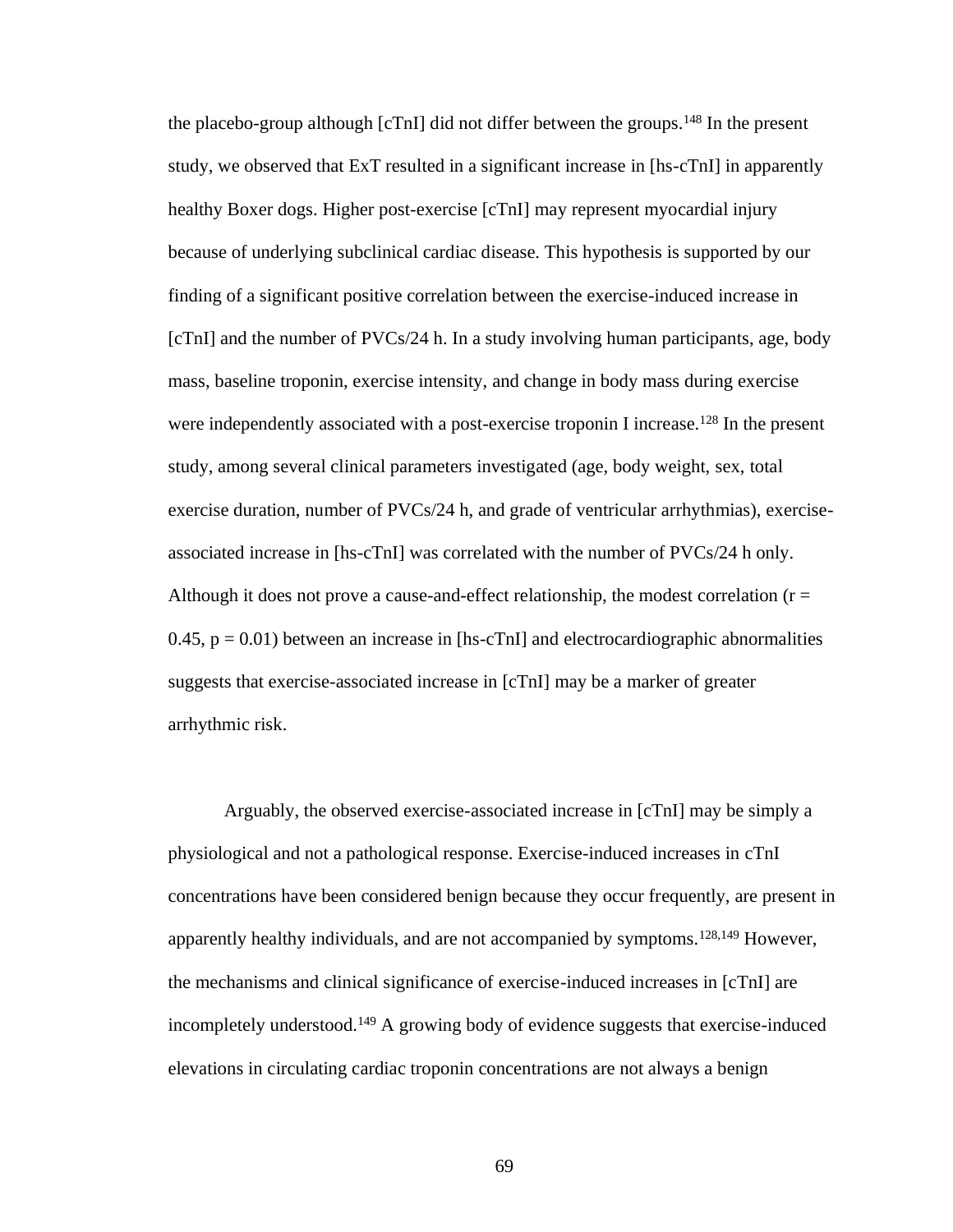physiological response to exercise, but an early marker of myocardial injury that can be associated with future cardiovascular events. In humans, increased post-exercise [cTnI] was correlated with right ventricular dysfunction ( $r = 0.49$ ,  $p = 0.002$ )<sup>150</sup> and higher exercise-induced [cTnI] independently predicted higher mortality and cardiovascular events in a cohort of older long-distance walkers.<sup>128</sup> In light of these reports, the results of the present study suggest that exercise-associated increase in [hs-cTnI] and a concurrent increase in the number of PVCs/24 h may be an early marker of an underlying occult myocardial disease in apparently healthy Boxer dogs.

An interesting finding in the present study was that exercise-associated increases in [hs-cTnI] were significantly higher in dogs with the striatin mutation compared to those without the mutation although baseline serum [hs-cTnI] did not differ in dogs with or without the striatin mutation. Despite reports showing that the striatin mutation is not consistently associated with all cases of ARVC, it is generally accepted that the striatin mutation co-localizes with the region in which the (yet unknown) ARVC mutation(s)  $exist(s).$ <sup>39</sup> Therefore, whether or not the heterozygous positive Boxer dogs in the study truly carry the gene mutation(s) causing ARVC can only be speculated. However, the results of the present study demonstrated that exercise induces a greater increase in [cTnI] in Boxer dogs with genetic susceptibility to the disease. There are at least two studies that demonstrated expression of the ARVC phenotype is accelerated by exercise training in animals (heterozygous plakoglobin-deficient mice)<sup>151</sup> and humans (desmosomal mutation carriers)<sup>117</sup> with genetic susceptibility to the disease. Therefore, it can be concluded from the present study that Boxer dogs positive for the striatin deletion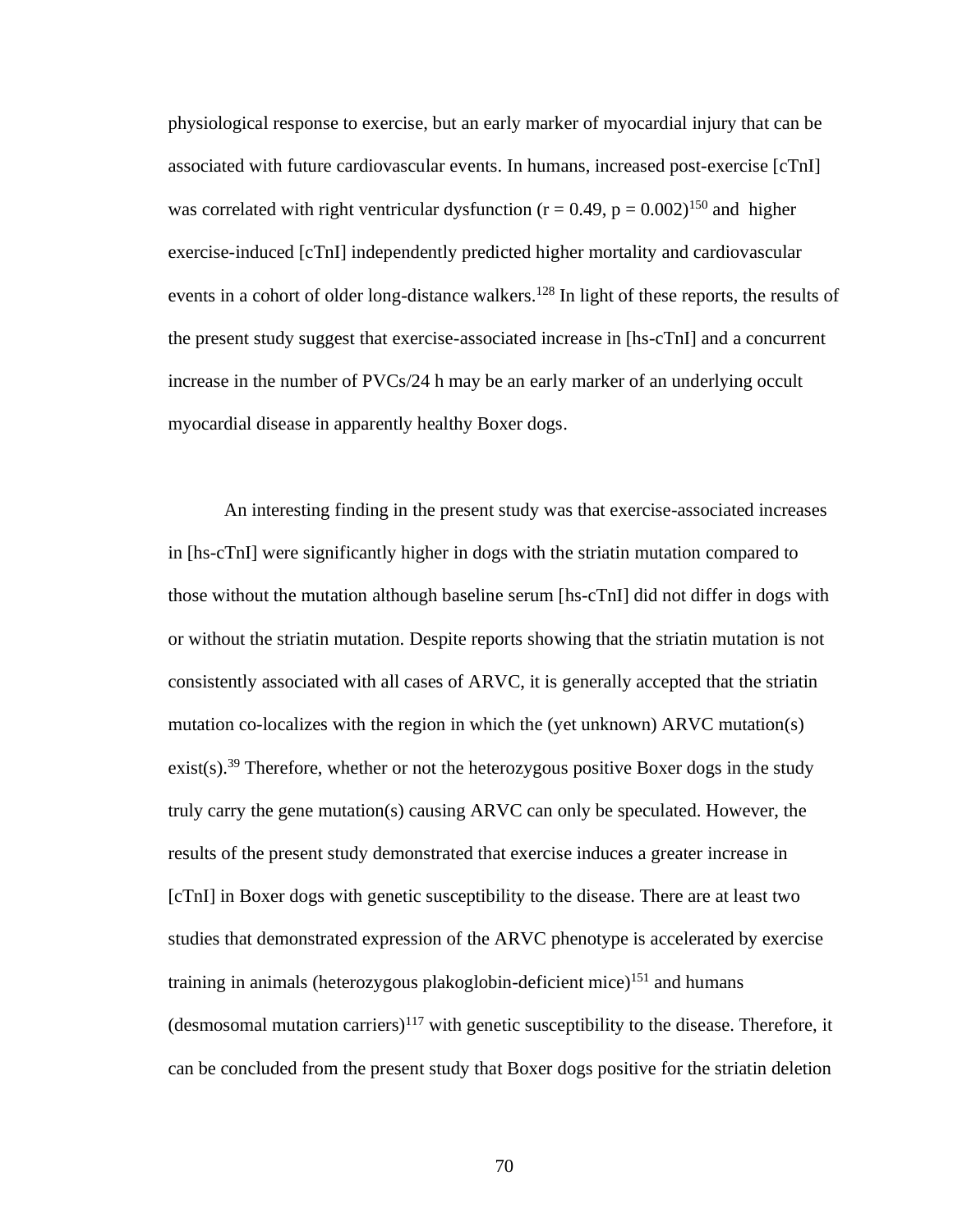mutation may be more susceptible to myocardial injury. Whether they are also more likely to develop the ARVC phenotype may be possible to investigate by long-term follow-up of these dogs.

4.4. Cardiac troponin I concentrations in apparently healthy Boxer dogs with or without the striatin mutation

Cardiac troponin I concentrations measured by either assay did not differ between dogs with or without the striatin mutation. Furthermore, the number of PVCs/24 h did not differ between dogs with or without the mutation. These results are partly not surprising given the lack of enough evidence to support the role of the striatin mutation in the causation of ARVC in Boxer dogs.<sup>39</sup> A considerable proportion of normal control Boxer dogs carries the striatin mutation  $({}_{24\%}$  in one study)<sup>35</sup> and conversely, many affected dogs do not have this mutation (16% in another study).  $38$ 

## 4.5. Strengths of the study

There are several strengths of this study. This was a prospectively designed study. The role of ExT in arrhythmia evaluation has rarely been investigated in veterinary medicine. The present study was specifically designed to examine the utility of newer, non-invasive diagnostic tools (e.g., ExT and a high-sensitivity cTnI assay) for the early identification of ventricular arrhythmia in apparently healthy Boxer dogs that did not have a large number of PVCs on routine cardiovascular assessment. This represents a Boxer dog population that has been less studied, as most of the reported studies primarily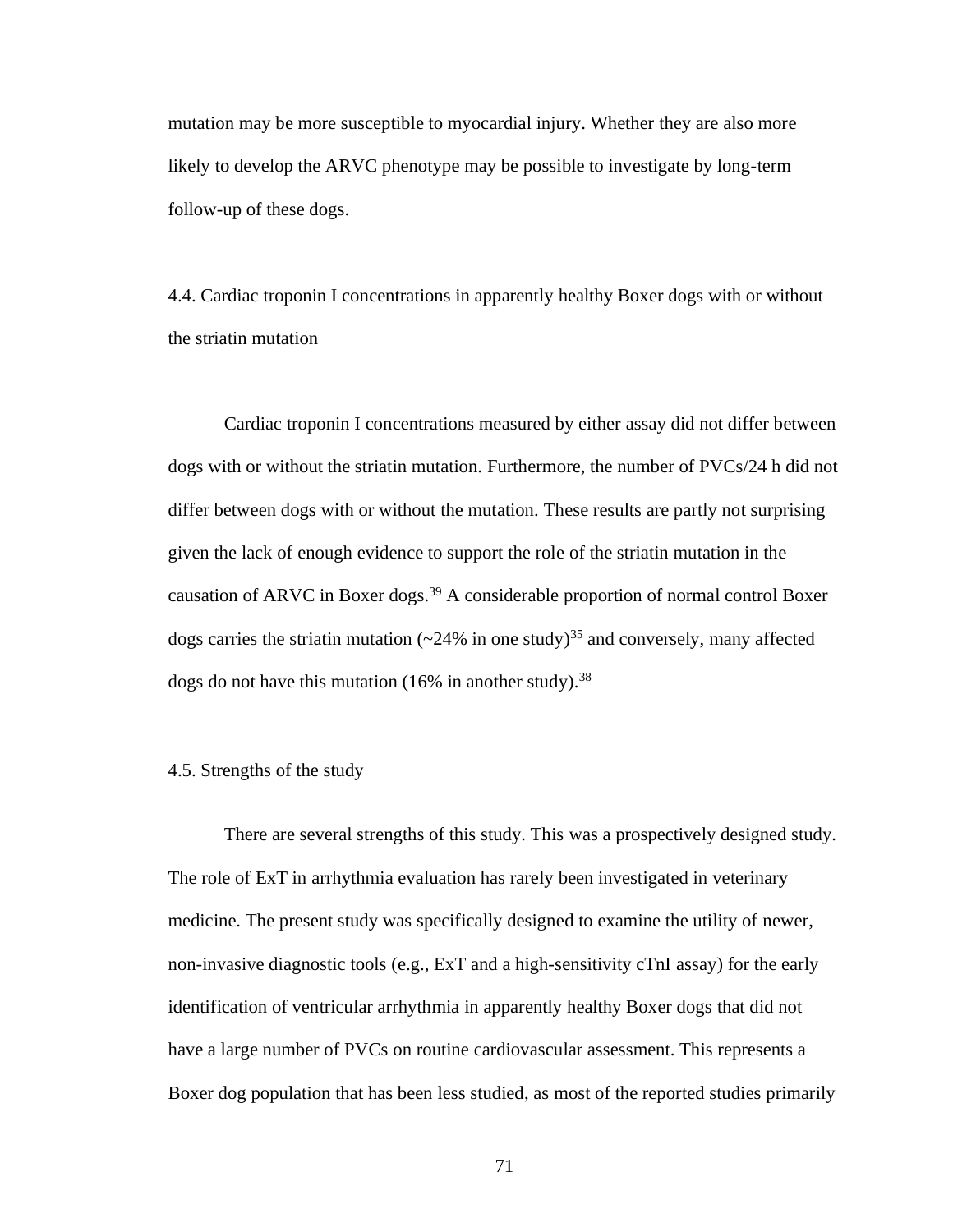focused on dogs with a large number of PVCs on 24 h Holter recordings. Boxer dogs in this study population were not receiving cardiac medications, including antiarrhythmics, which prevented the potential confounding effects of cardiac medications on the number of PVCs or [cTnI], as encountered in other works.<sup>42</sup> Ventricular arrhythmias can be the result of other cardiac diseases and systemic conditions, which should ideally be excluded before a diagnosis of ARVC is made. In the present study, a complete echocardiogram, 12-lead ECG, CBC, serum chemistry, urinalysis, thoracic radiographs, and non-invasive BP measurements, in combination with a complete history obtained from the owners and medical database and complete physical examination were performed to select a Boxer dog population where ARVC would be the leading differential diagnosis if PVCs were found. Additionally, this rigorous evaluation diminished the well-known confounding effects of comorbidities on biomarker concentrations.<sup>84</sup> In previous studies, such a comprehensive investigation to rule out causes other than ARVC were not performed and in most of these studies, dogs were considered to have ARVC based only on PVCs with a characteristic RV origin/LBBB pattern and lack of clinical signs of cardiac disease or other systemic illness.42,60 This study provides an analytical and clinical evaluation and comparison of a conventional POC cTnI assay and a newer, hs-cTnI assay and also provides specificity and sensitivity values for both of these assays for detection of >100 PVCs/24 h in apparently healthy Boxer dogs.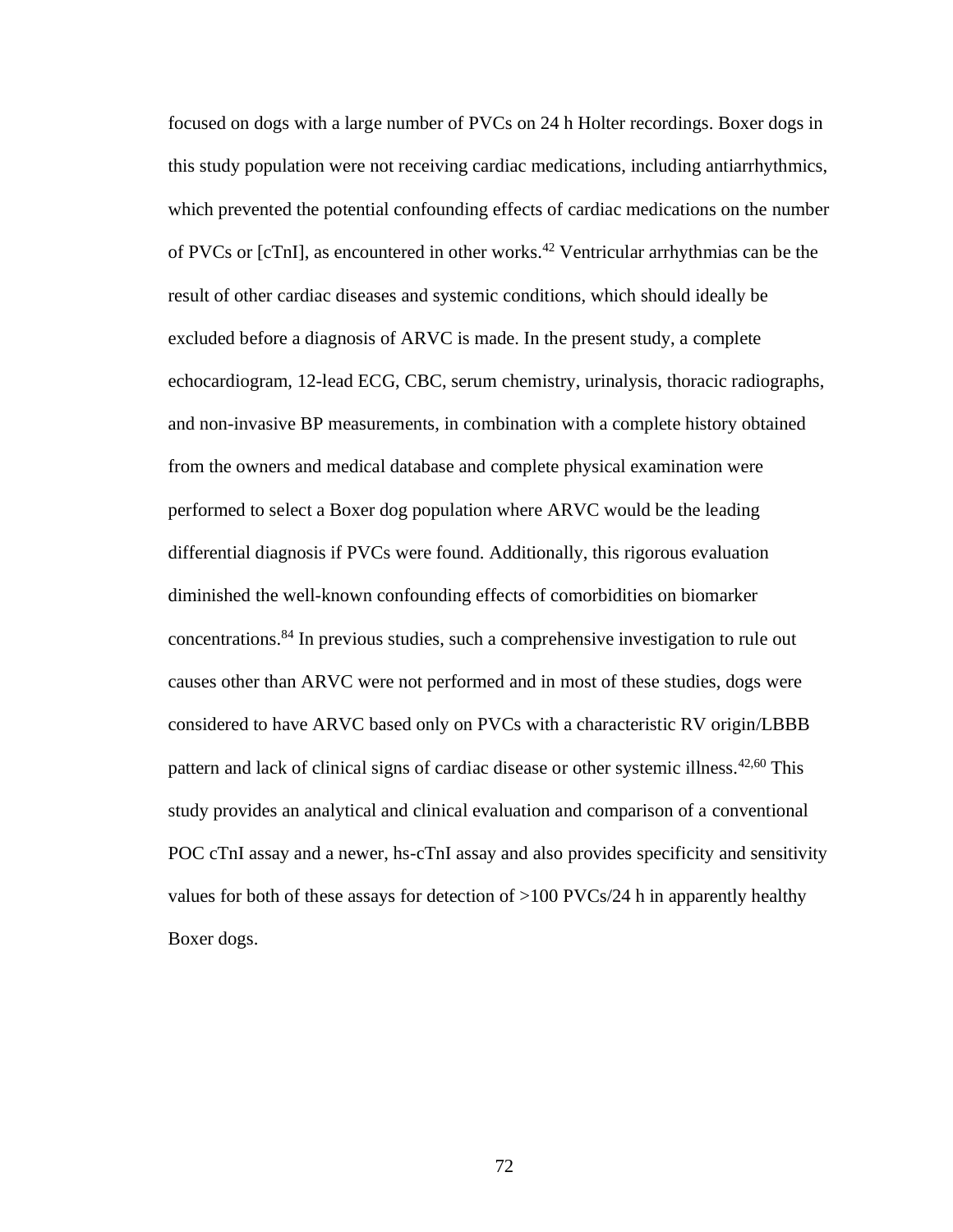#### 4.6. Limitations of the study

While the sample size from the power analysis was met and exceeded, the number of dogs may not have been sufficient to allow the detection of induction of arrhythmia during exercise in some dogs. The POC cTnI and hs-cTnI assays were not benchmarked against an agreed "gold standard" test. In veterinary medicine, due to invasiveness, risk of general anesthesia, and costs, gold standards for comparison are not always available. In humans, the definitive diagnosis of ARVC is established histologically on myocardial samples, but endomyocardial or open myocardial biopsies require general anesthesia in dogs and thus are not practical. Currently, Holter recording is the diagnostic test of choice for ARVC in Boxer dogs. The lack of a gold standard in this study introduces a source of bias (i.e. errors in the reference)<sup>152</sup> in which the true disease status is subject to misclassification. In previous studies, various cutoff values for the number of PVCs/24 h have been selected by the investigators to define Boxer dogs as having ARVC or not (control). Based on the observations that healthy, large-breed dogs have no more than 24  $PVCs/24 h<sup>51</sup>$  and normal asymptomatic adult Boxer dogs have <91 PVCs/24 h,  $51,52$  it has been proposed that identification of >100 PVCs per 24 h in an adult Boxer dog is strongly suggestive of  $ARVC<sup>40</sup>$  However, it is not known what represents an acceptable or normal number of PVCs in Boxer dogs. For this reason, this study used the number of PVCs/24 h to investigate the association between serum [cTnI] and ventricular arrhythmia in Boxer dogs with no structural cardiac disease or evidence of systemic illnesses. This way of categorizing the study population also reduces over-diagnosis bias<sup>152</sup> since it is known that in many dogs with PVCs, the arrhythmia may never become a clinical problem in the absence of screening, but is detected by screening. However, it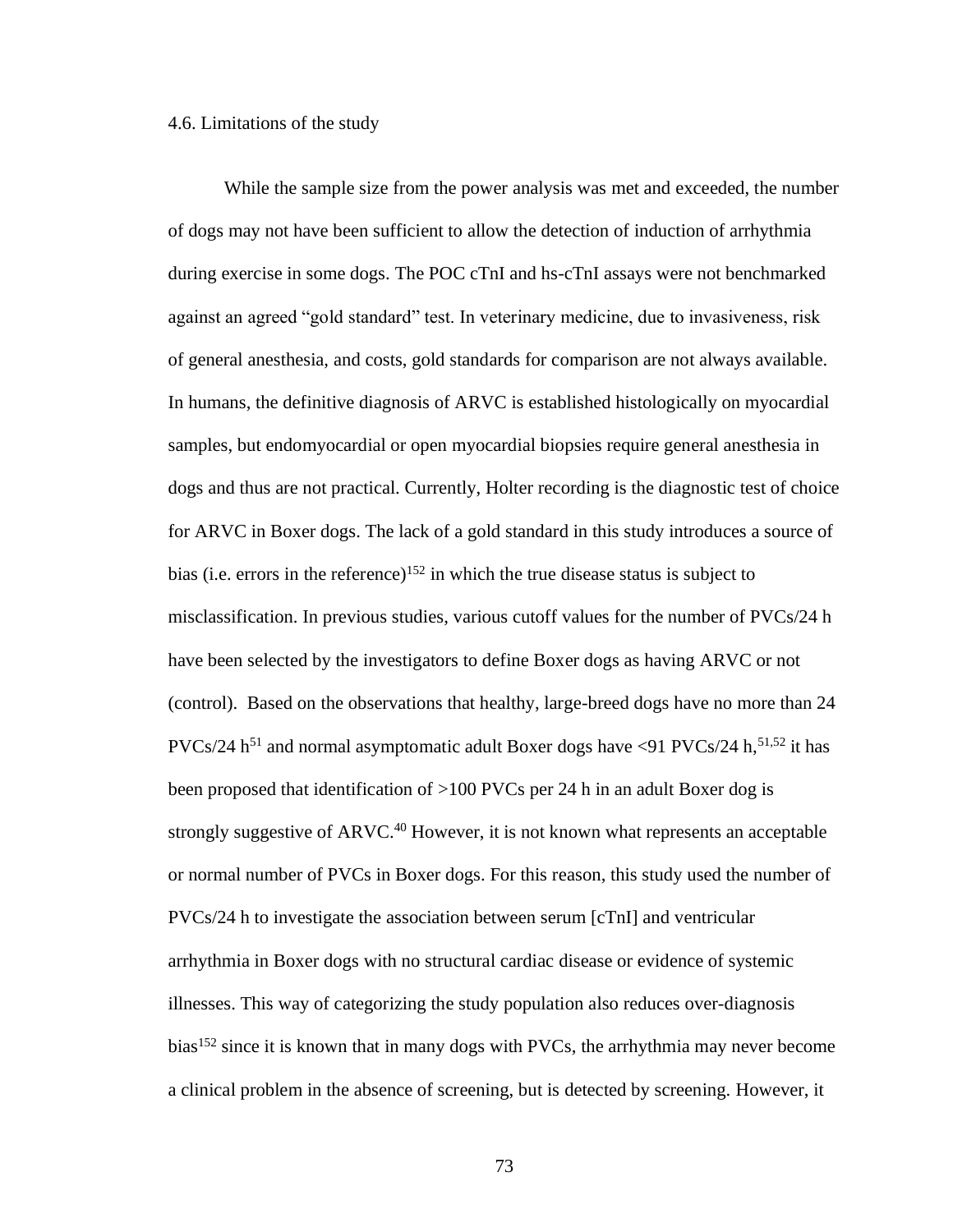is important to note that ventricular arrhythmias alone may not be a true indicator of disease severity. Future studies that include histologic identification of myocardial fibrofatty changes either noninvasively (via magnetic resonance imaging) or invasively (via histologic evaluation of endomyocardial biopsy specimens) could further define, or refute, the correlation between serum [cTnI] and stage of ARVC in Boxer dogs. In the present study, a rigorous diagnostic evaluation was performed to rule out comorbidities that could affect arrhythmia interpretation or biomarker concentrations. However, our comprehensive evaluation did not include advanced imaging such as abdominal ultrasound to rule out pathology in the abdomen that may be present without clinical or laboratory changes. The reproducibility of the ExT used in this study was not examined. We failed to control for physical activity leading up to the ExT and during Holter recordings. During the study, no follow-up was performed to evaluate whether serial measurements of cTnI can identify changes in the number of PVCs that may occur over time in affected animals.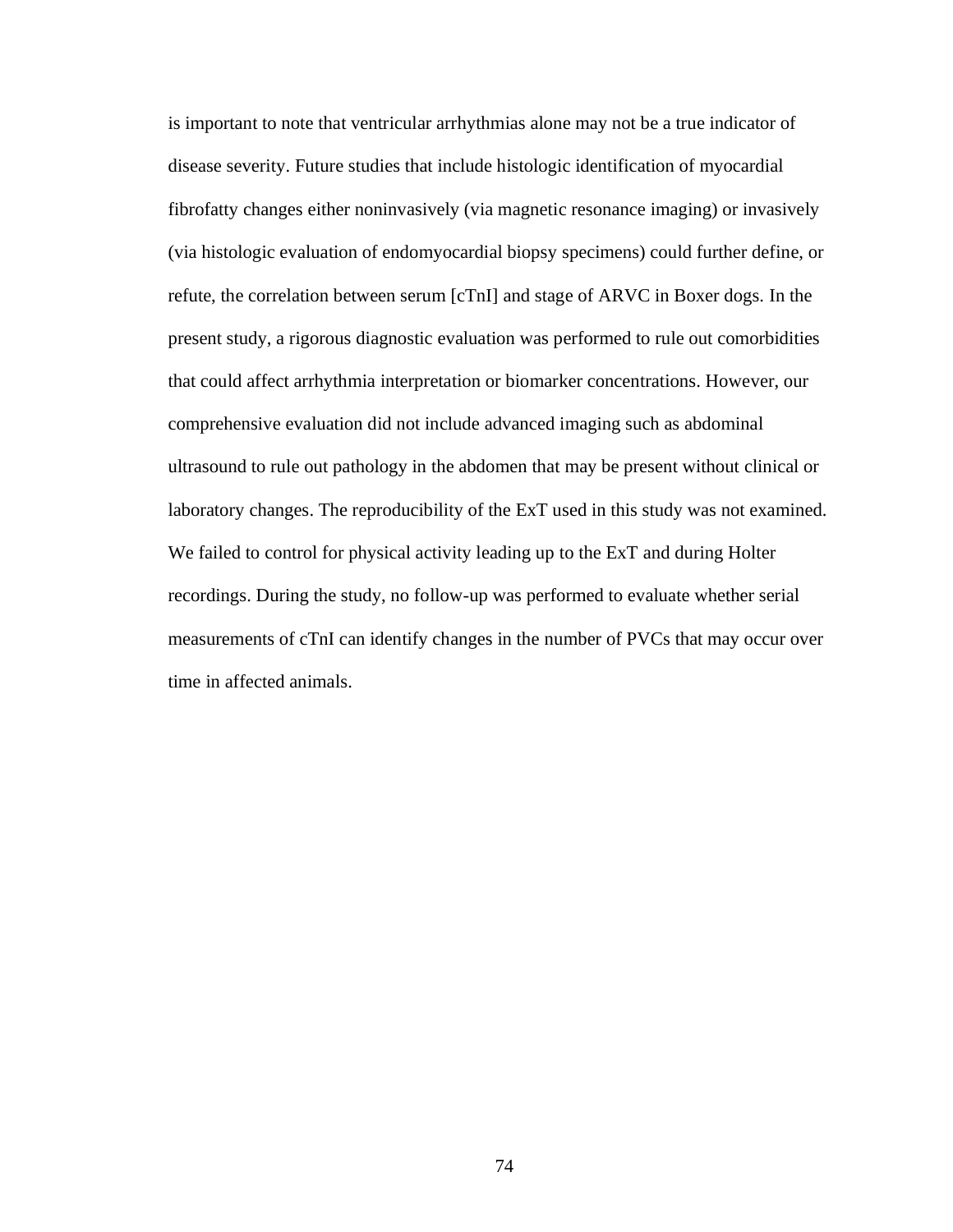### **5. SUMMARY AND FUTURE DIRECTIONS**

Boxer dogs have a genetic predisposition for ARVC, which can be characterized by ventricular arrhythmias, syncope, exercise intolerance, or sudden death. The identification of subclinical Boxer dogs having the earliest latent stage of ARVC is challenging but important. In one study, 15 of 49 Boxer dogs (31%) in which >300 PVCs/24 h were documented anytime during a median follow-up period of 5 years (range, 3-8 years) had sudden cardiac death. <sup>38</sup> In the same study, none of the 23 dogs in which <50 PVCs/24 h were identified during the similar follow-up period, died due to cardiac disease.<sup>38</sup> Therefore, testing that can unmask ventricular arrhythmias or increase blood levels of biomarkers of myocardial injury in subclinical Boxer dogs may be beneficial in guiding monitoring and treatment recommendations. In the present study, we investigated the effects of ExT on the occurrence of ventricular arrhythmias in apparently healthy Boxer dogs, analytical and clinical comparison between POC cTnI and hs-cTnI assays, and an association between ventricular arrhythmias, [cTnI], and genetic mutation status in these Boxer dogs.

The principal findings of this study are:

- 1. The effects of ExT on the number and complexity of ventricular arrhythmias are inconsistent in apparently healthy Boxer dogs.
- 2. A high-sensitivity cTnI assay measures significantly higher values compared to a POC cTnI assay, indicating that the two assays cannot be used interchangeably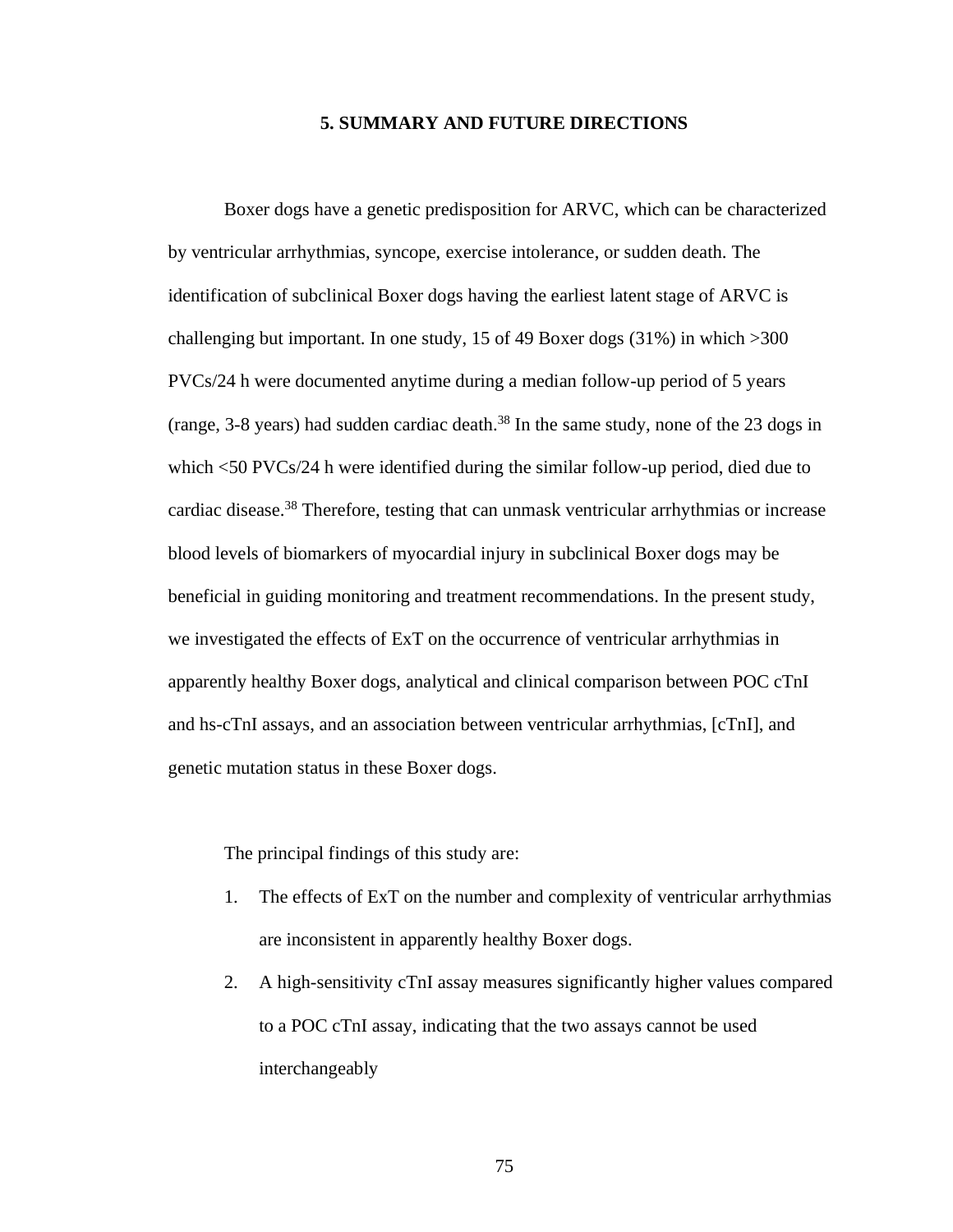- 3. Baseline [hs-cTnI], but not POC [cTnI], correlates with the number of PVCs/24 h and hs-cTnI assay may be a more sensitive and specific test than the POC assay
- 4. Cardiac troponin I concentrations measured by either assay do not differ between dogs with or without the striatin mutation
- 5. Exercise testing results in a significant increase in [hs-cTnI] in some Boxer dogs.
- 6. Exercise-associated increases in [hs-cTnI] correlate with the number of PVCs/24 h and are higher in dogs with the striatin mutation.

The results of this study suggest that the exercise-associated increase in cTnI and number of PVCs may be a manifestation of increased propensity to the development of the ARVC phenotype in Boxer dogs. Additionally, dogs' recent exercise history should be considered when interpreting [hs-cTnI] and when quantitating PVCs via 24 h Holter monitor. Long-term follow up of these Boxer dogs may provide further evidence to address our hypotheses and conclusions, which could be a focus for future studies. It would be interesting to follow these Boxer dogs long term to evaluate whether the presence/increase in ventricular arrhythmia during or after ExT would predict the progression of the disease (i.e., whether they develop clinical signs of ARVC or have progressive changes in the number of PVCs that may occur over time in affected animals). Investigating the effects of various levels of activity on ventricular arrhythmias in Boxer dogs may also be a focus for future studies.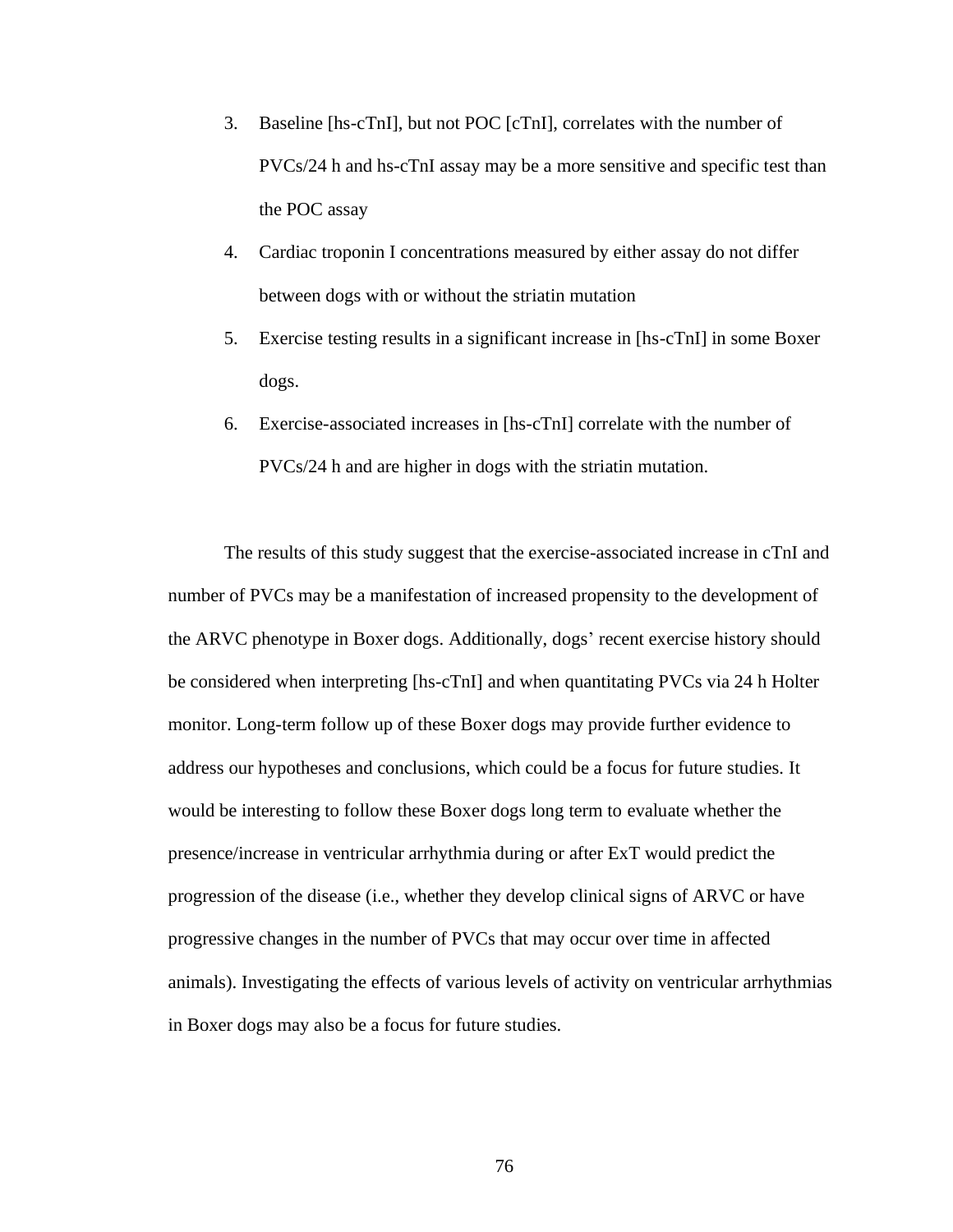While exercise stress testing is a non-invasive, inexpensive, easily performed tool to assess exercise-induced abnormalities, it may not be feasible in dogs with physical (e.g., musculoskeletal disease) or behavioural (unwillingness, fear) inability to safely perform exercise testing. Pharmacological stress testing by using synthetic catecholamine (e.g., dobutamine) can be investigated as an alternative to exercise test for those patients. The effect of dobutamine on cardiac function in dogs has been evaluated and was found to have comparable effects on cardiovascular variables and indices of cardiac contractility as expected with exercise.<sup>153</sup> However, there are important physiological differences between the two stimuli that may lead to differences in outcomes.<sup>154</sup>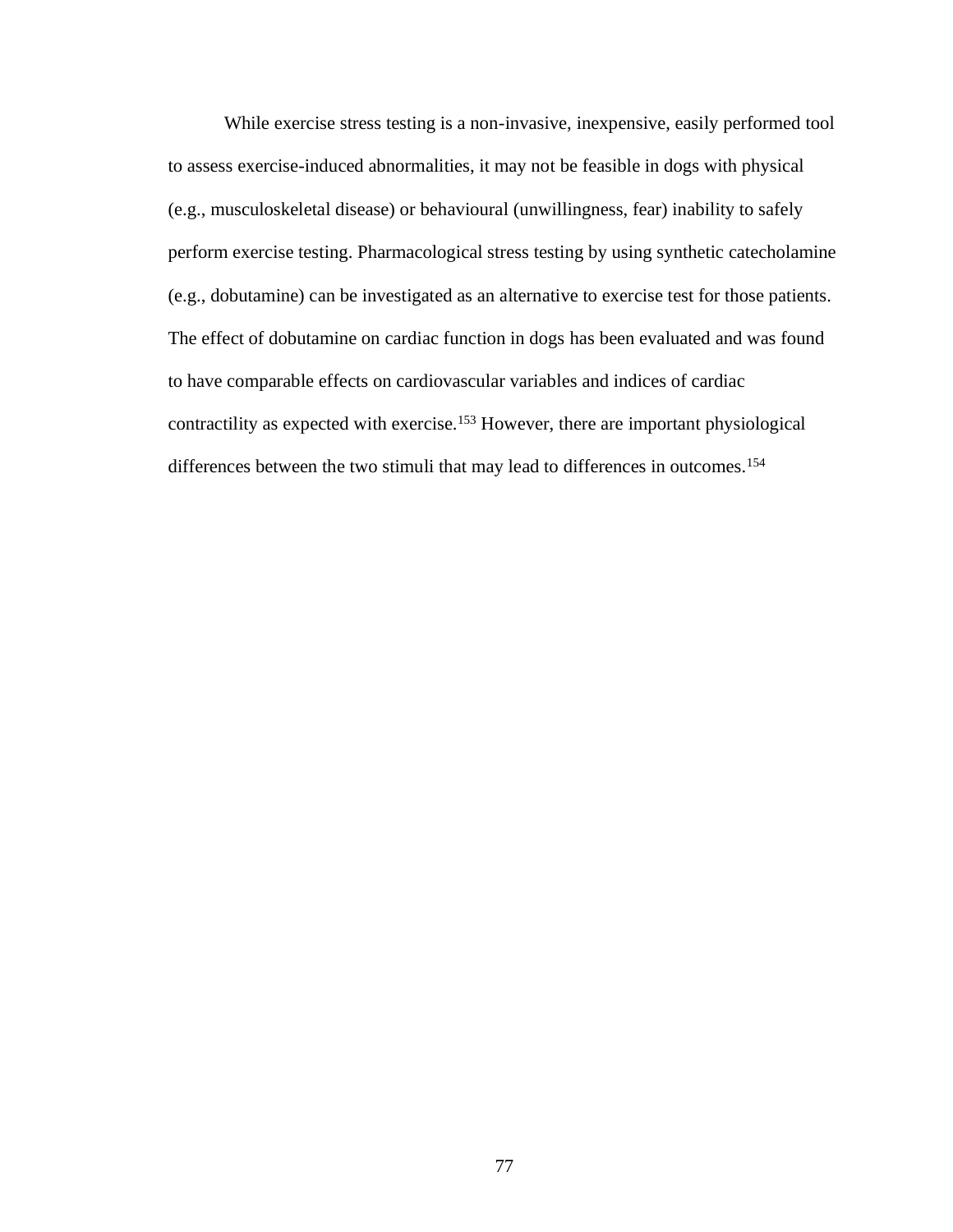# **6. REFERENCES**

- 1. Marcus FI, McKenna WJ, Sherrill D, Basso C, Bauce B, Bluemke DA, Calkins H, Corrado D, Cox MG, Daubert JP, Fontaine G. Right ventricular dysplasia: a report of 24 adult cases. *Circulation*. 1982;65(2):384-398.
- 2. Thiene G, Nava A, Corrado D, Rossi L, Pennelli N. Right ventricular cardiomyopathy and sudden death in young people. *N Engl J Med*. 1988;318(3):129-133.
- 3. Basso C, Thiene G, Corrado D, Angelini A, Nava A, Valente M. Arrhythmogenic right ventricular cardiomyopathy: dysplasia, dystrophy, or myocarditis? *Circulation*. 1996;94(5):983-991.
- 4. Harpster NK. Boxer cardiomyopathy. In: Kirk RW, ed. Current Veterinary Therapy VIII Small Animal Practice. W.B.Saunders. Philadelphia; 1983:329-337.
- 5. Meurs KM, Spier AW, Miller MW, Lehmkuhl L, Towbin JA. Familial ventricular arrhythmias in Boxers. *J Vet Intern Med*. 1999;13:437-439.
- 6. Harpster NK. Boxer cardiomyopathy. *Vet Clin North Am Small Anim Pract*. 1991;21(5):989-1004.
- 7. Basso C, Fox PR, Meurs KM, Towbin JA, Spier AW, Calabrese F, Maron BJ, Thiene G. Arrhythmogenic right ventricular cardiomyopathy causing sudden cardiac death in Boxer dogs: A New Animal Model of Human Disease. *Circulation*. 2004;109(9):1180-1185.
- 8. Miles C, Finocchiaro G, Papadakis M, Gray B, Westaby J, Ensam B, Basu J, Parry-Williams G, Papatheodorou E, Paterson C, Malhotra A. Sudden death and left ventricular involvement in arrhythmogenic cardiomyopathy. *Circulation*. 2019;139(15):1786-1797.
- 9. Nava A, Bauce B, Basso C, Muriago M, Rampazzo A, Villanova C, Daliento L, Buja G, Corrado D, Danieli GA, Thiene G. Clinical profile and long-term followup of 37 families with arrhythmogenic right ventricular cardiomyopathy. *J Am Coll Cardiol*. 2000;36(7):2226-2233.
- 10. Romero J, Mejia-Lopez E, Manrique C, Lucariello R. Arrhythmogenic right ventricular cardiomyopathy (ARVC/D): a systematic literature review. *Clin Med Insights Cardiol*. 2013;7:CMC.S10940.
- 11. Oomen AWGJ, Semsarian C, Puranik R, Sy RW. Diagnosis of arrhythmogenic right ventricular cardiomyopathy: progress and pitfalls. *Heart Lung Circ.* 2018;27(11):1310-1317.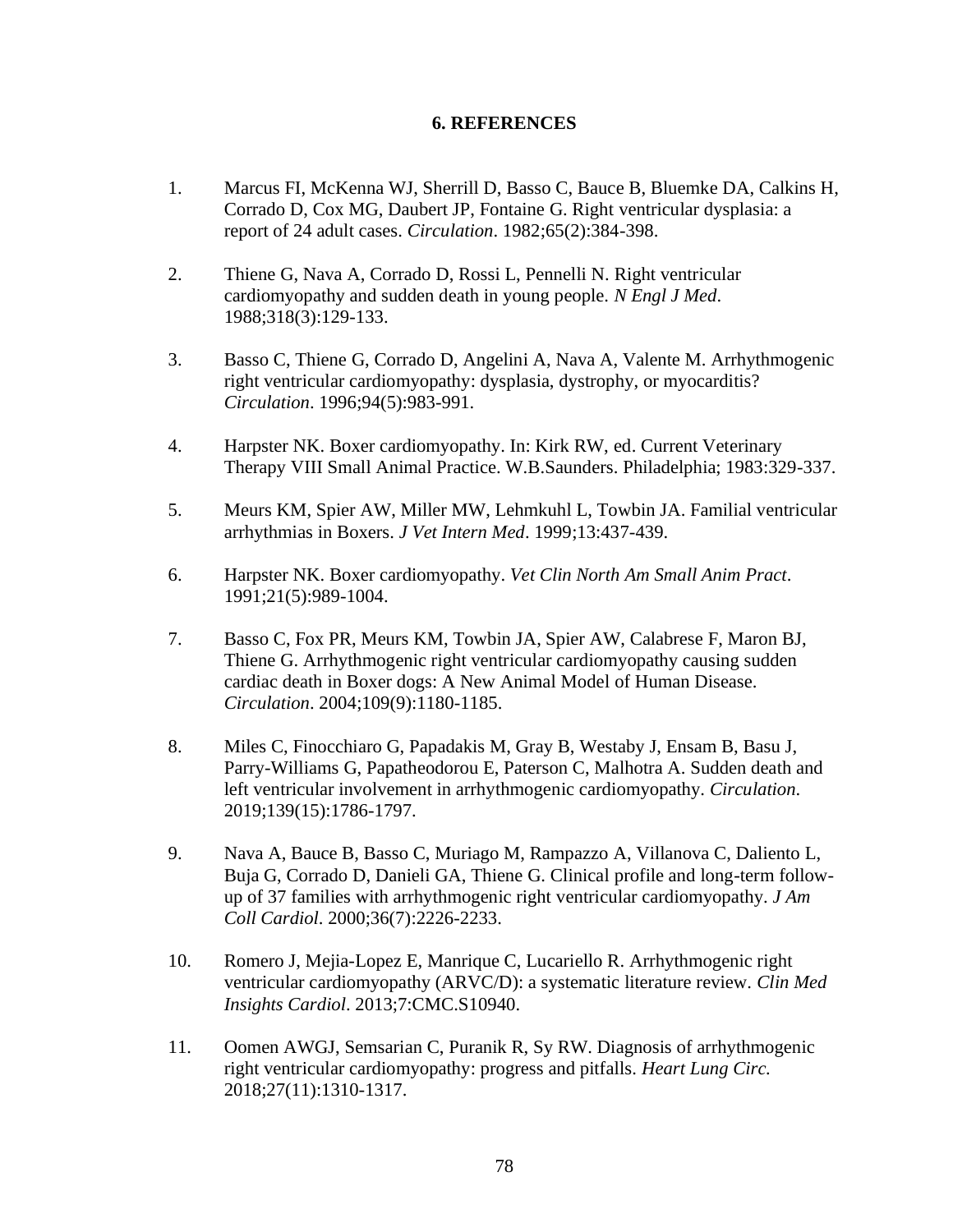- 12. Corrado D, Thiene G. Arrhythmogenic right ventricular cardiomyopathy/dysplasia: clinical impact of molecular genetic studies. *Circulation*. 2006;113(13):1634-1637.
- 13. Hamid MS, Norman M, Quraishi A, Firoozi S, Thaman R, Gimeno JR, Sachdev B, Rowland E, Elliott PM, McKenna WJ. Prospective evaluation of relatives for familial arrhythmogenic right ventricular cardiomyopathy/dysplasia reveals a need to broaden diagnostic criteria. *J Am Coll Cardiol*. 2002;40(8):1445-1450.
- 14. Palacio MFD, Bernal L, Bayon A, Bernabe A, OCA RMD, Seva J. Arrhythmogenic right ventricular dysplasia/cardiomyopathy in a Siberian husky. *J Small Anim Pract.* 2001;42(3):137-142.
- 15. Mohr A, Kirberger R. Arrhythmogenic right ventricular cardiomyopathy in a dog. *J S Afr Vet Assoc*. 2000;71(2):125-130.
- 16. Bright JM, McEntee M. Isolated right ventricular cardiomyopathy in a dog. *J Am Vet Med Assoc*. 1995;207(1):64-66.
- 17. Simpson KW, Bonagura JD, Eaton KA. Right ventricular cardiomyopathy in a dog. *J Vet Intern Med*. 1994;8(4):306-309.
- 18. Santilli RA, Bontempi LV, Perego M, Fornai L, Basso C. Outflow tract segmental arrhythmogenic right ventricular cardiomyopathy in an English Bulldog. *J Vet Cardiol.* 2009;11(1):47-51.
- 19. Fox PR, Maron BJ, Basso C, Liu S-K, Thiene G. Spontaneously occurring arrhythmogenic right ventricular cardiomyopathy in the domestic cat: a new animal model similar to the human disease. *Circulation*. 2000;102(15):1863- 1870.
- 20. Nakao S, Hirakawa A, Yamamoto S, Kobayashi M, Machida N. Pathological features of arrhythmogenic right ventricular cardiomyopathy in middle-aged dogs. *J Vet Med Sci*. 2011;73(8):1031-1036.
- 21. Vila J, Pariaut R, Moïse NS, Oxford EM, Fox PR, Reynolds CA, Saelinger C. Structural and molecular pathology of the atrium in Boxer arrhythmogenic right ventricular cardiomyopathy. *J Vet Cardiol*. 2017;19(1):57-67.
- 22. Sen-Chowdhry S, Morgan RD, Chambers JC, McKenna WJ. Arrhythmogenic cardiomyopathy: etiology, diagnosis, and treatment. *Annu Rev Med*. 2010;61(1):233-253.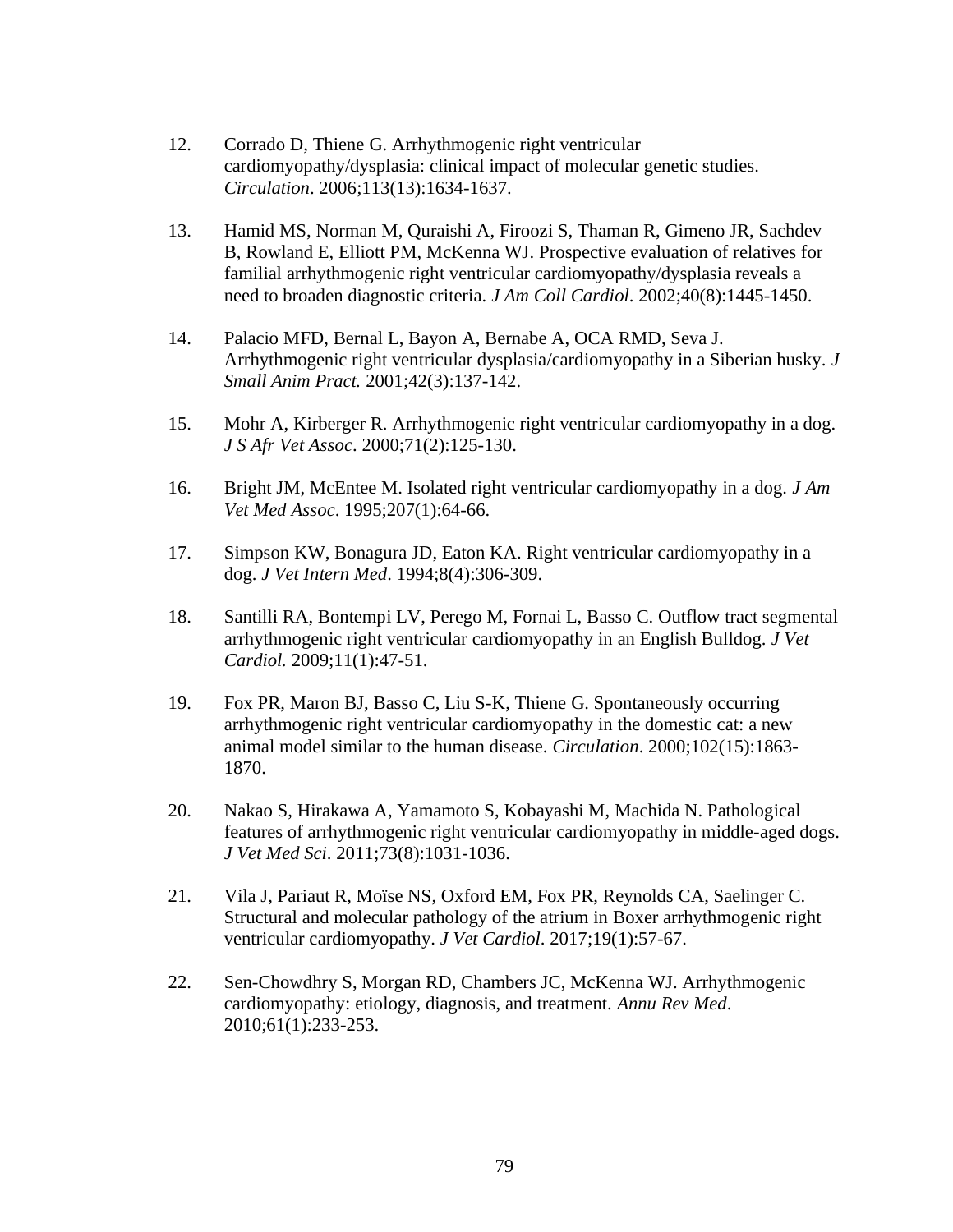- 23. Volk T, Geiger B. A-CAM: a 135-kD receptor of intercellular adherens junctions. I. Immunoelectron microscopic localization and biochemical studies. *J Cell Biol*. 1986;103(4):1441-1450.
- 24. Asimaki A, Tandri H, Huang H, Halushka MK, Gautam S, Basso C, Thiene G, Tsatsopoulou A, Protonotarios N, McKenna WJ, Calkins H. A new diagnostic test for arrhythmogenic right ventricular cardiomyopathy. *N Engl J Med*. 2009;360(11):1075-1084.
- 25. Oxford EM, Everitt M, Coombs W, Fox PR, Kraus M, Gelzer AR, Saffitz J, Taffet SM, Mo $\sqrt{Q}$ se NS, Delmar M. Molecular composition of the intercalated disc in a spontaneous canine animal model of arrhythmogenic right ventricular dysplasia/cardiomyopathy. *Heart Rhythm*. 2007;4(9):1196-1205.
- 26. Oxford EM, Danko CG, Kornreich BG, Maass K, Hemsley SA, Raskolnikov D, Fox PR, Delmar M, Mo $\sqrt{\omega}$ se NS. Ultrastructural changes in cardiac myocytes from Boxer dogs with arrhythmogenic right ventricular cardiomyopathy. *J Vet Cardiol*. 2011;13(2):101-113.
- 27. McKoy G, Protonotarios N, Crosby A, Tsatsopoulou A, Anastasakis A, Coonar A, Norman M, Baboonian C, Jeffery S, McKenna WJ. Identification of a deletion in plakoglobin in arrhythmogenic right ventricular cardiomyopathy with palmoplantar keratoderma and woolly hair (Naxos disease). *The Lancet*. 2000;355(9221):2119-2124.
- 28. Rampazzo A, Nava A, Malacrida S, Beffagna G, Bauce B, Rossi V, Zimbello R, Simionati B, Basso C, Thiene G, Towbin JA. Mutation in human desmoplakin domain binding to plakoglobin causes a dominant form of arrhythmogenic right ventricular cardiomyopathy. *Am J Hum Genet*. 2002;71(5):1200-1206.
- 29. Pilichou K, Nava A, Basso C, Beffagna G, Bauce B, Lorenzon A, Frigo G, Vettori A, Valente M, Towbin J, Thiene G. Mutations in desmoglein-2 gene are associated with arrhythmogenic right ventricular cardiomyopathy. *Circulation*. 2006;113(9):1171-1179.
- 30. Norman M, Simpson M, Mogensen J, Shaw A, Hughes S, Syrris P, Sen-Chowdhry S, Rowland E, Crosby A, McKenna WJ. Novel mutation in desmoplakin causes arrhythmogenic left ventricular cardiomyopathy. *Circulation*. 2005;112(5):636-642.
- 31. Tiso N, Stephan DA, Nava A, Bagattin A, Devaney JM, Stanchi F, Larderet G, Brahmbhatt B, Brown K, Bauce B, Muriago M. Identification of mutations in the cardiac ryanodine receptor gene in families affected with arrhythmogenic right ventricular cardiomyopathy type 2 (ARVD2). *Hum Mol Genet*. 2001;10(3):189- 194.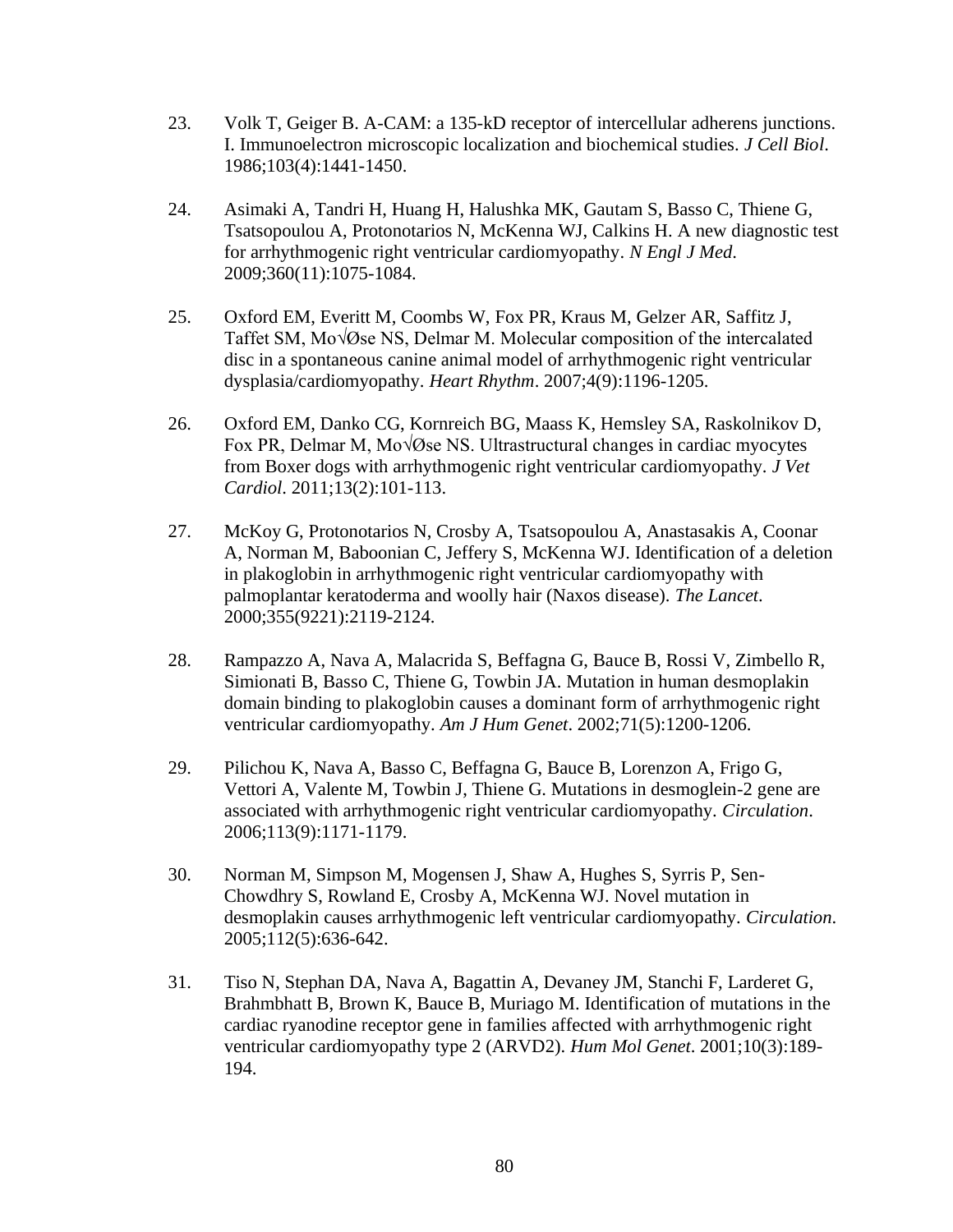- 32. Meurs KM, Ederer MM, Stern JA. Desmosomal gene evaluation in Boxers with arrhythmogenic right ventricular cardiomyopathy. *Am J Vet Res*. 2007;68(12):1338-1341.
- 33. Meurs KM, Lacombe VA, Dryburgh K, Fox PR, Reiser PR, Kittleson MD. Differential expression of the cardiac ryanodine receptor in normal and arrhythmogenic right ventricular cardiomyopathy canine hearts. *Hum Genet*. 2006;120(1):111-118.
- 34. Oyama MA, Reiken S, Lehnart SE, Chittur SV, Meurs KM, Stern J, Marks AR. Arrhythmogenic right ventricular cardiomyopathy in Boxer dogs is associated with calstabin2 deficiency. *J Vet Cardiol*. 2008;10(1):1-10.
- 35. Meurs KM, Mauceli E, Lahmers S, Acland GM, White SN, Lindblad-Toh K. Genome-wide association identifies a deletion in the  $3,\AA\leq$  untranslated region of striatin in a canine model of arrhythmogenic right ventricular cardiomyopathy. *Hum Genet*. 2010;128(3):315-324.
- 36. Yanai I, Benjamin H, Shmoish M, Chalifa-Caspi V, Shklar M, Ophir R, Bar-Even A, Horn-Saban S, Safran M, Domany E, Lancet D. Genome-wide midrange transcription profiles reveal expression level relationships in human tissue specification. *Bioinformatics*. 2005;21(5):650-659.
- 37. Meurs KM, Stern JA, Sisson DD, Kittleson MD, Cunningham SM, Ames MK, Atkins CE, DeFrancesco T, Hodge TE, Keene BW, Reina Doreste Y. Association of dilated cardiomyopathy with the striatin mutation genotype in Boxer dogs. *J Vet Intern Med.* 2013;27(6):1437-1440.
- 38. Meurs KM, Stern JA, Reina-Doreste Y, Spier AW, Koplitz SL, Baumwart RD. Natural history of arrhythmogenic right ventricular cardiomyopathy in the Boxer dog: a prospective study. *J Vet Intern Med*. 2014;28(4):1214-1220.
- 39. Cattanach BM, Dukes-McEwan J, Wotton PR, Stephenson HM, Hamilton RM. A pedigree-based genetic appraisal of Boxer ARVC and the role of the Striatin mutation. *Vet Rec*. 2015;176(19):492-492.
- 40. Meurs KM. Arrhythmogenic Right Ventricular cardiomyopathy in the Boxer dog. *Vet Clin North Am Small Anim Pract*. 2017;47(5):1103-1111.
- 41. Baumwart RD, Meurs KM, Atkins CE, Bonagura JD, DeFrancesco TC, Keene BW, Koplitz S, Fuentes VL, Miller MW, Rausch W, Spier AW. Clinical, echocardiographic, and electrocardiographic abnormalities in Boxers with cardiomyopathy and left ventricular systolic dysfunction: 48 cases (1985-2003). *J Am Vet Med Assoc*. 2005;226(7):1102-1104.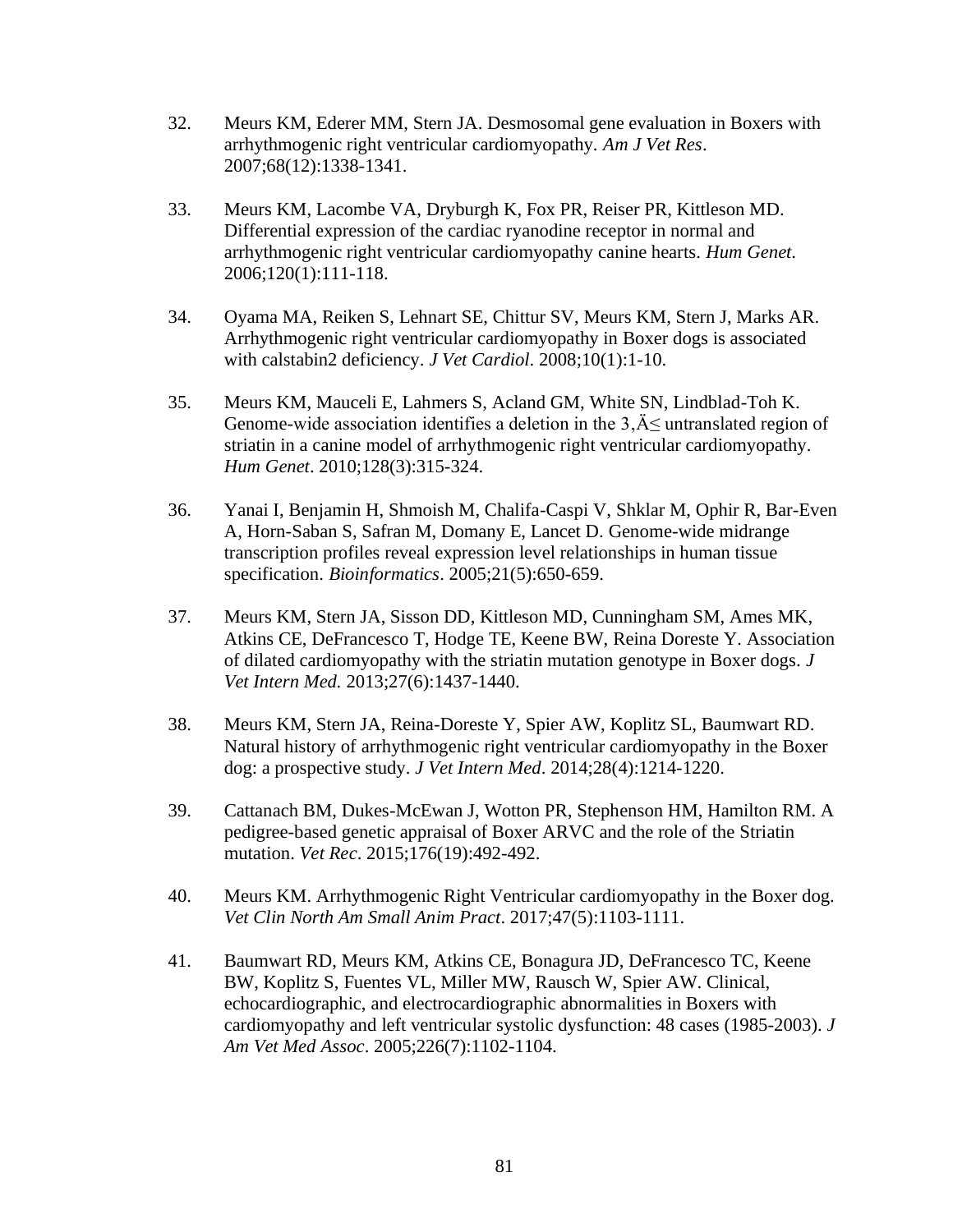- 42. Baumwart RD, Orvalho J, Meurs KM. Evaluation of serum cardiac troponin I concentration in Boxers with arrhythmogenic right ventricular cardiomyopathy. *Am J Vet Res*. 2007;68(5):524-528.
- 43. Caro‐Vadillo A, García‐Guasch L, Carretón E, Montoya‐Alonso JA, Manubens J. Arrhythmogenic right ventricular cardiomyopathy in Boxer dogs: a retrospective study of survival. *Vet Rec*. 2013;172(10):268-268.
- 44. Mõtsküla PF, Linney C, Palermo V, Connolly DJ, French A, Dukes McEwan J, Luis Fuentes V. Prognostic value of 24-hour ambulatory ECG (Holter) monitoring in Boxer dogs. *J Vet Intern Med*. 2013;27(4):904-912.
- 45. Corrado D, Leoni L, Link MS, Bella PD, Gaita F, Curnis A, Salerno JU, Igidbashian D, Raviele A, Disertori M, Zanotto G. Implantable cardioverterdefibrillator therapy for prevention of sudden death in patients with arrhythmogenic right ventricular cardiomyopathy/dysplasia. *Circulation*. 2003;108(25):3084-3091.
- 46. McKenna WJ, Thiene G, Nava A, Fontaliran F, Blomstrom-Lundqvist C, Fontaine G, Camerini F. Diagnosis of arrhythmogenic right ventricular dysplasia/cardiomyopathy. Task force of the working group myocardial and pericardial disease of the european society of cardiology and of the scientific council on cardiomyopathies of the international society and federation of cardiology. *Br Heart J*. 1994;71(3):215.
- 47. Marcus FI, McKenna WJ, Sherrill D, Basso C, Bauce B, Bluemke DA, Calkins H, Corrado D, Cox MG, Daubert JP, Fontaine G. Diagnosis of arrhythmogenic right ventricular cardiomyopathy/dysplasia: proposed modification of the task force criteria. *Circulation*. 2010;121(13):1533-1541.
- 48. Spier AW, Meurs KM. Evaluation of spontaneous variability in the frequency of ventricular arrhythmias in Boxers with arrhythmogenic right ventricular cardiomyopathy. *J Am Vet Med Assoc*. 2004;224(4):538-541.
- 49. Kraus MS, Moïse NS, Rishniw M, Dykes N, Erb HN. Morphology of ventricular arrhythmias in the Boxer as measured by 12-lead electrocardiography with pacemapping comparison. *J Vet Intern Med*. 2002;16(2):153-158.
- 50. Hiss RG, Lamb LE. Electrocardiographic findings in 122,043 individuals. *Circulation*. 1962;25(6):947-961.
- 51. Meurs KM, Spier AW, Wright NA, Hamlin RL. Use of ambulatory electrocardiography for detection of ventricular premature complexes in healthy dogs. *J Am Vet Med Assoc*. 2001;218(8):1291-1292.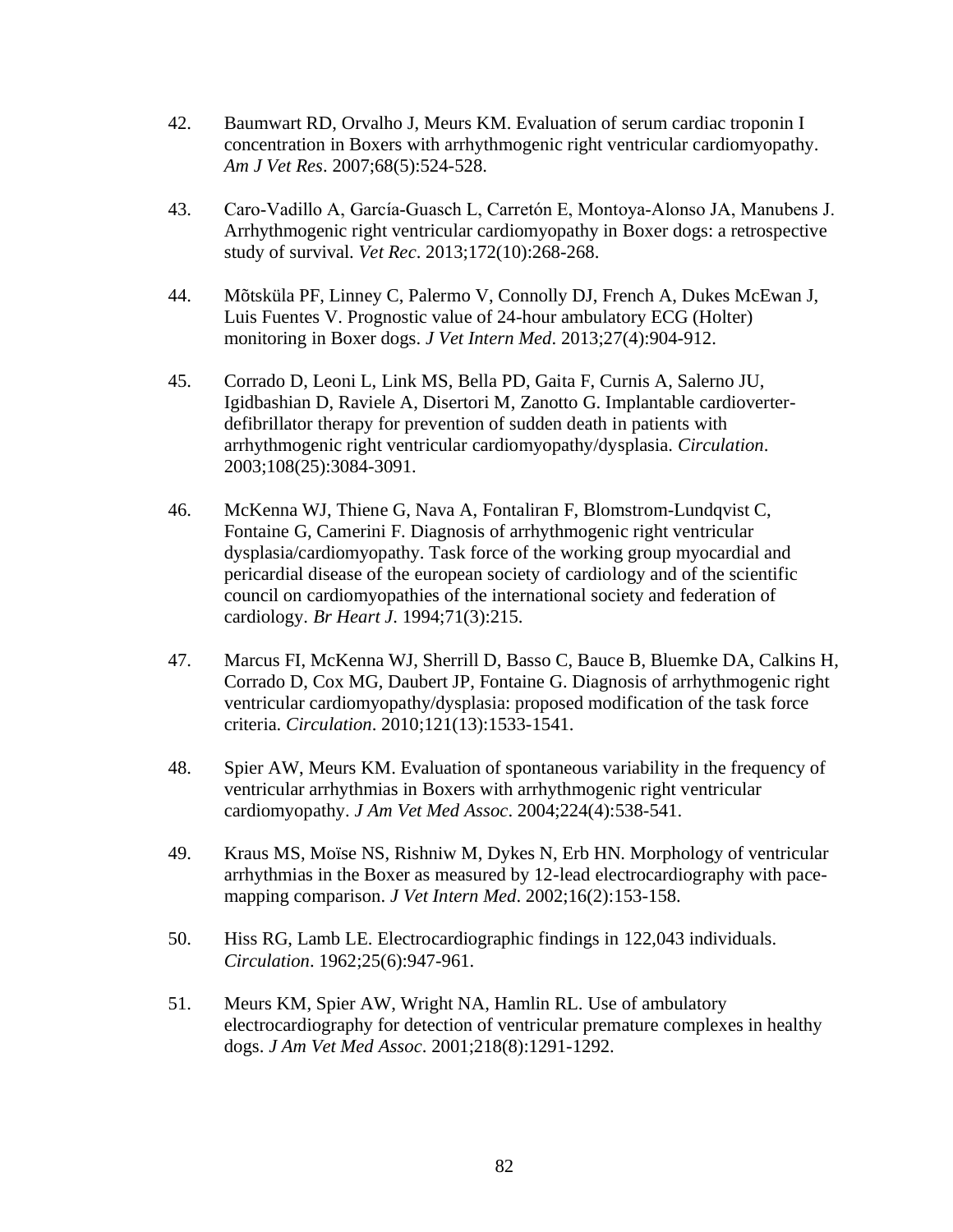- 52. Stern JA, Meurs KM, Spier AW, Koplitz SL, Baumwart RD. Ambulatory electrocardiographic evaluation of clinically normal adult Boxers. *J Am Vet Med Assoc*. 2010;236(4):430-433.
- 53. Smith CE, Freeman LM, Rush JE, Cunningham SM, Biourge V. Omega-3 fatty acids in Boxer dogs with arrhythmogenic right ventricular cardiomyopathy. *J Vet Intern Med*. 2007;21(2):265-273.
- 54. Scansen BA, Meurs KM, Spier AW, Koplitz S, Baumwart RD. Temporal variability of ventricular arrhythmias in Boxer dogs with arrhythmogenic right ventricular cardiomyopathy. *J Vet Intern Med*. 2009;23(5):1020-1024.
- 55. Palermo V, Stafford Johnson MJ, Sala E, Brambilla PG, Martin MWS. Cardiomyopathy in Boxer dogs: a retrospective study of the clinical presentation, diagnostic findings and survival. *J Vet Cardiol*. 2011;13(1):45-55.
- 56. Baumwart RD, Meurs KM. Assessment of plasma brain natriuretic peptide concentration in Boxers with arrhythmogenic right ventricular cardiomyopathy. *Am J Vet Res*. 2005;66(12):2086-2089.
- 57. Ataklte F, Erqou S, Laukkanen J, Kaptoge S. Meta-analysis of ventricular premature complexes and their relation to cardiac mortality in general populations. *Am J Cardiol*. 2013;112(8):1263-1270.
- 58. Corrado D, Basso C, Thiene G. Arrhythmogenic right ventricular cardiomyopathy: diagnosis, prognosis, and treatment. *Heart*. 2000;83(5):588-595.
- 59. Corrado D, Basso C, Thiene G, McKenna WJ, Davies MJ, Fontaliran F, Nava A, Silvestri F, Blomstrom-Lundqvist C, Wlodarska EK, Fontaine G. Spectrum of clinicopathologic manifestations of arrhythmogenic right ventricular cardiomyopathy/dysplasia: a multicenter study. *J Am Coll Cardiol*. 1997;30(6):1512-1520.
- 60. Cunningham SM, Aona BD, Antoon K, Rush JE, Barton BA. Echocardiographic assessment of right ventricular systolic function in Boxers with arrhythmogenic right ventricular cardiomyopathy. *J Vet Cardiol*. 2018;20(5):343-353.
- 61. Haddad F, Hunt SA, Rosenthal DN, Murphy DJ. Right ventricular function in cardiovascular disease, part I: anatomy, physiology, aging, and functional assessment of the right ventricle. *Circulation*. 2008;117(11):1436-1448.
- 62. Borgquist R, Haugaa KH, Gilljam T, Bundgaard H, Hansen J, Eschen O, Jensen HK, Holst AG, Edvardsen T, Svendsen JH, Platonov PG. The diagnostic performance of imaging methods in ARVC using the 2010 Task Force criteria. *Eur Heart Journal-Cardiovascular Imaging*. 2014;15(11):1219-1225.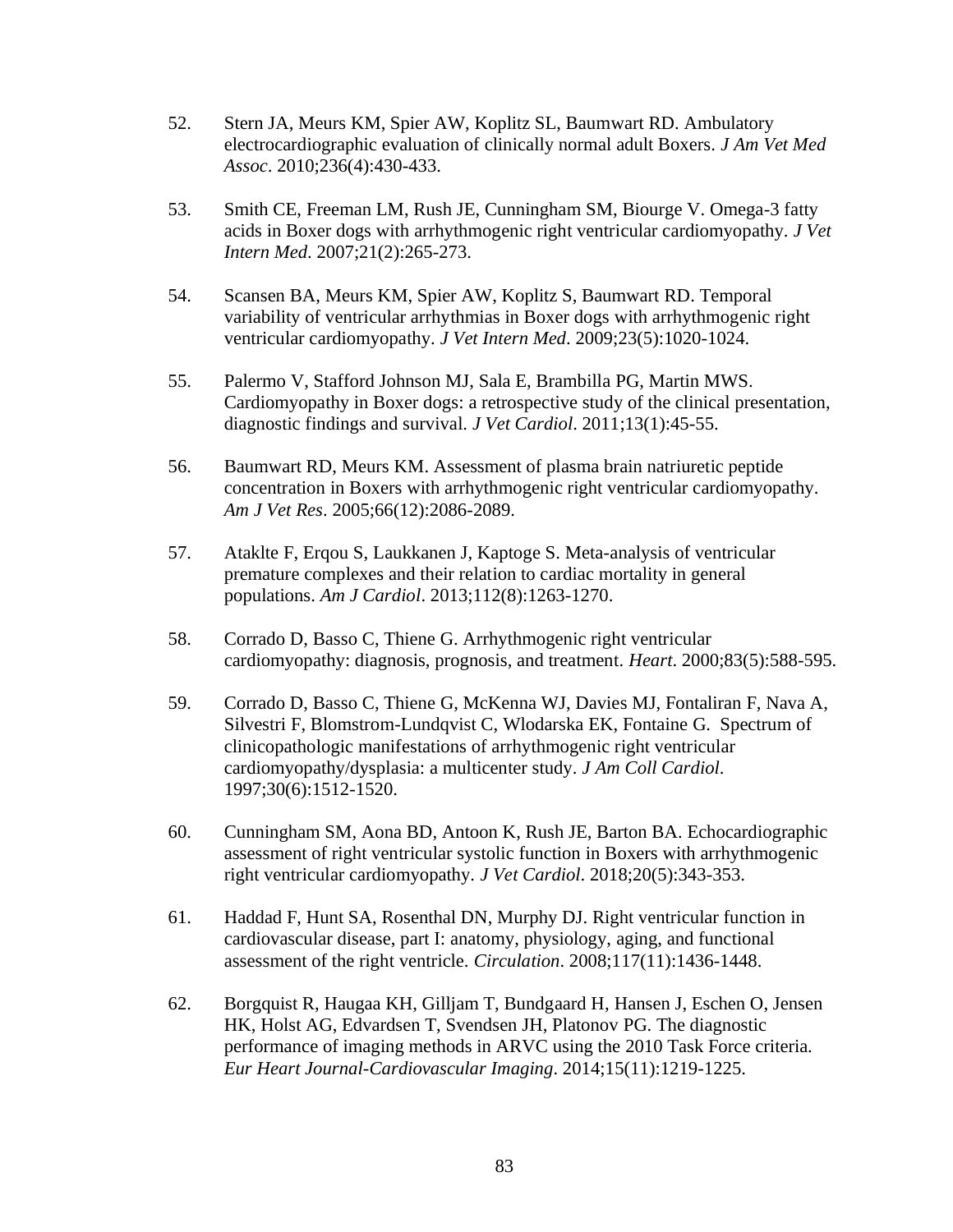- 63. Gupta S, Khan F, Shapiro M, Weeks SG, Litwin SE, Michaels AD. The associations between tricuspid annular plane systolic excursion (TAPSE), ventricular dyssynchrony, and ventricular interaction in heart failure patients. *Eur J Echocardiogr.* 2008;9(6):766-771.
- 64. Finocchiaro G, Knowles JW, Pavlovic A, Perez M, Magavern E, Sinagra G, Haddad F, Ashley EA. Prevalence and clinical correlates of right ventricular dysfunction in patients with hypertrophic cardiomyopathy. *Am J Cardiol*. 2014;113(2):361-367.
- 65. Kaye BM, Borgeat K, Mõtsküla PF, Luis Fuentes V, Connolly DJ. Association of tricuspid annular plane systolic excursion with survival time in Boxer dogs with ventricular arrhythmias. *J Vet Intern Med*. 2015;29(2):582-588.
- 66. Forfia PR, Fisher MR, Mathai SC, Housten-Harris T, Hemnes AR, Borlaug BA, Chamera E, Corretti MC, Champion HC, Abraham TP, Girgis RE. Tricuspid annular displacement predicts survival in pulmonary hypertension. *Am J Respir Crit Care Med.* 2006;174(9):1034-1041.
- 67. López-Candales A, Rajagopalan N, Saxena N, Gulyasy B, Edelman K, Bazaz R. Right ventricular systolic function is not the sole determinant of tricuspid annular motion. *Am J Cardiol*. 2006;98(7):973-977.
- 68. Pariaut R, Saelinger C, Strickland KN, Beaufrère H, Reynolds CA, Vila J. Tricuspid annular plane systolic excursion (TAPSE) in dogs: reference values and impact of pulmonary hypertension. *J Vet Intern Med*. 2012;26(5):1148-1154.
- 69. Saguner AM, Vecchiati A, Baldinger SH, Rüeger S, Medeiros-Domingo A, Mueller-Burri AS, Haegeli LM, Biaggi P, Manka R, Lüscher TF, Fontaine G. Different prognostic value of functional right ventricular parameters in arrhythmogenic right ventricular cardiomyopathy/dysplasia. *Circ Cardiovasc Imaging*. 2014;7(2):230-239.
- 70. Lemola K, Brunckhorst C, Helfenstein U, Oechslin E, Jenni R, Duru F. Predictors of adverse outcome in patients with arrhythmogenic right ventricular dysplasia/cardiomyopathy: long term experience of a tertiary care centre. *Heart*. 2005;91(9):1167-1172.
- 71. Maksimović R, Ekinci O, Reiner C, Bachmann GF, Seferović PM, Ristić AD, Hamm CW, Pitschner HF, Dill T. The value of magnetic resonance imaging for the diagnosis of arrhythmogenic right ventricular cardiomyopathy. *Eur R*adiol. 2006;16(3):560-568.
- 72. Sen-Chowdhry S, Prasad SK, Syrris P, Wage R, Ward D, Merrifield R, Smith GC, Firmin DN, Pennell DJ, McKenna WJ. Cardiovascular magnetic resonance in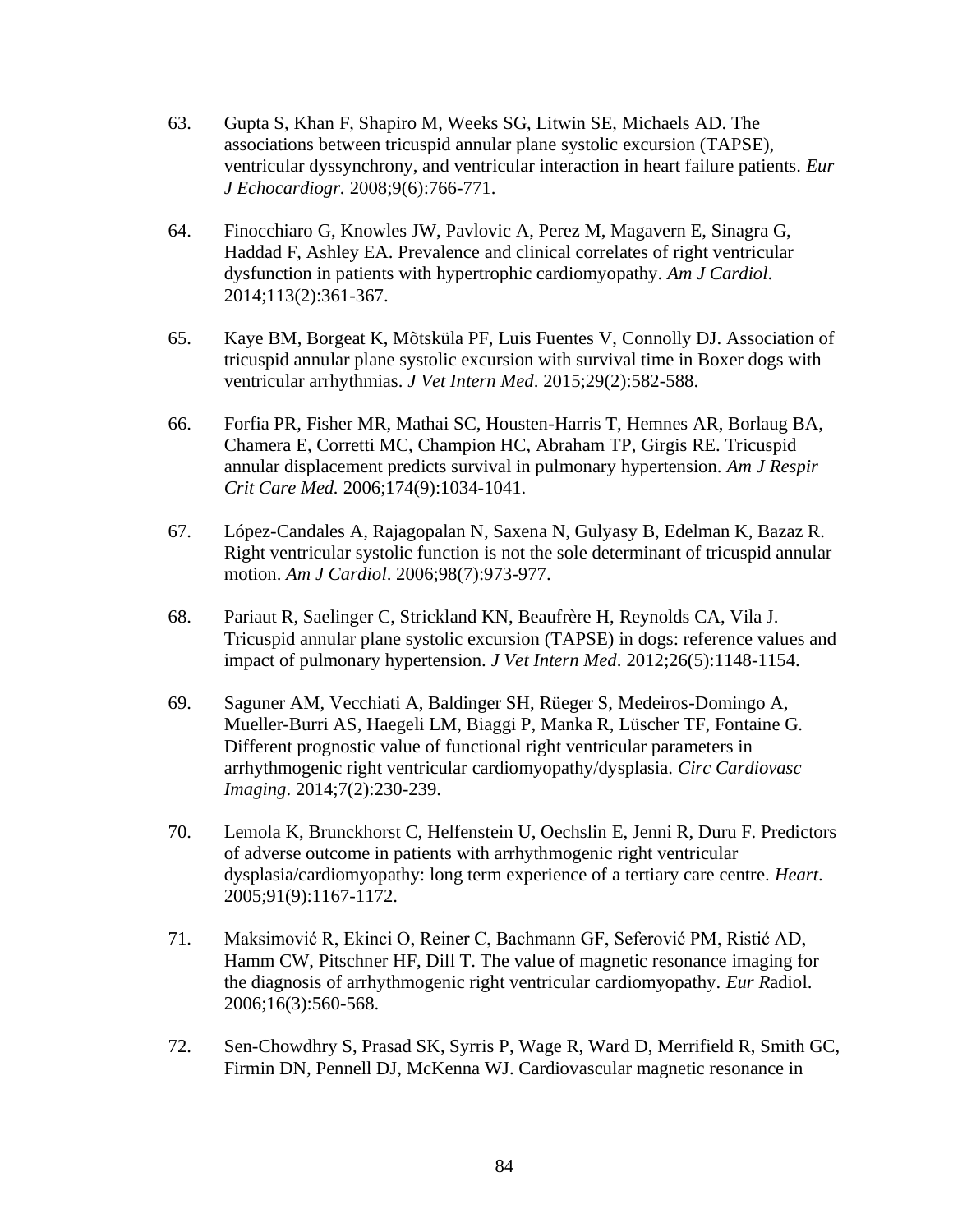arrhythmogenic right ventricular cardiomyopathy revisited: comparison with task force criteria and genotype. *J Am Coll Cardiol*. 2006;48(10):2132-2140.

- 73. van der Wall EE, Kayser HW, Bootsma MM, de Roos A, Schalij MJ. Arrhythmogenic right ventricular dysplasia: MRI findings. *Herz*. 2000;25(4):356- 364.
- 74. Auffermann W, Wichter T, Breithardt G, Joachimsen K, Peters P. Arrhythmogenic right ventricular disease: MR imaging vs angiography. *AJR Am J Roentgenol*. 1993;161(3):549-555.
- 75. Carlson MD, White RD, Trohman RG, Adler LP, Biblo LA, Merkatz KA, Waldo AL. Right ventricular outflow tract ventriculartachycardia: Detection of previously unrecognized anatomic abnormalities using cine magnetic resonance imaging. *J Am Coll Cardiol*. 1994;24(3):720-727.
- 76. Baumwart RD, Meurs KM, Raman SV. Magnetic resonance imaging of right ventricular morphology and function in Boxer dogs with arrhythmogenic right ventricular cardiomyopathy. *J Vet Intern Med*. 2009;23(2):271-274.
- 77. Atkinson Jr AJ, Colburn WA, DeGruttola VG, DeMets DL, Downing GJ, Hoth DF, Oates JA, Peck CC, Schooley RT, Spilker BA. Biomarkers and surrogate endpoints: preferred definitions and conceptual framework. *Clin Pharmacol Ther*. 2001;69(3):89-95.
- 78. Oyama MA, Sisson DD. Cardiac troponin-I concentration in dogs with cardiac disease. *J Vet Intern Med*. 2004;18(6):831-839.
- 79. O'Brien PJ, Landt Y, Ladenson JH. Differential reactivity of cardiac and skeletal muscle from various species in a cardiac troponin I immunoassay. *Clin Chem*. 1997;43(12):2333-2338.
- 80. Missov ED, De Marco T. Clinical insights on the use of highly sensitive cardiac troponin assays. *Clin Chim Acta*. 1999;284(2):175-185.
- 81. Gaze DC, Collinson PO. Multiple molecular forms of circulating cardiac troponin: analytical and clinical significance. *Ann Clin Biochem*. 2008;45(4):349- 355.
- 82. Jaffe AS, Vasile VC, Milone M, Saenger AK, Olson KN, Apple FS. Diseased skeletal muscle: a noncardiac source of increased circulating concentrations of cardiac troponin T. *J Am Coll Cardiol*. 2011;58(17):1819-1824.
- 83. Bodor GS, Porterfield D, Voss EM, Smith S, Apple FS. Cardiac troponin-I is not expressed in fetal and healthy or diseased adult human skeletal muscle tissue. *Clin Chem*. 1995;41(12):1710-1715.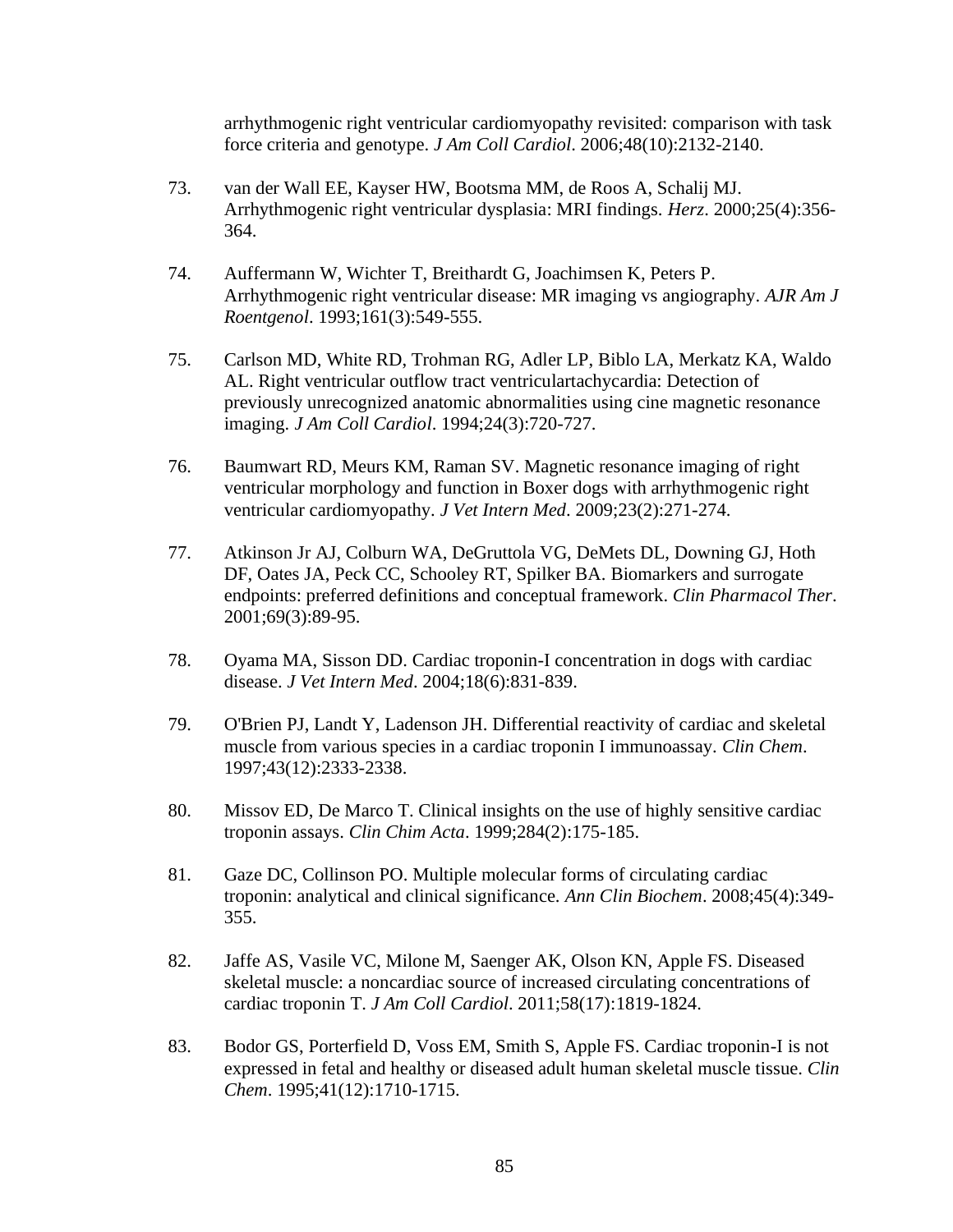- 84. Langhorn R, Willesen J. Cardiac troponins in dogs and cats. *J Vet Intern Med*. 2016;30(1):36-50.
- 85. Rishniw M, Barr SC, Simpson KW, Winand NJ, Wootton JA. Cloning and sequencing of the canine and feline cardiac troponin I genes. *Am J Vet Res*. 2004;65(1):53-58.
- 86. Lucia P, Coppola A, Manetti L, et al. Cardiac troponin I in acute coronary ischemic syndromes. Epidemiological and clinical correlates. *Int J Cardiol*. 2001;77(2-3):215-222.
- 87. Thygesen K, Alpert JS, Jaffe AS, Chaitman BR, Bax JJ, Morrow DA, White HD. Executive group on behalf of the Joint European Society of Cardiology (ESC)/American College of Cardiology (ACC)/American Heart Association (AHA)/World Heart Federation (WHF) task force for the universal definition of myocardial infarction. Fourth universal definition of myocardial infarction (2018). *J Am Coll Cardiol*. 2018;72(18):2231-2264.
- 88. du Fay de Lavallaz J, Badertscher P, Nestelberger T, Zimmermann T, Mir $\frac{1}{2}$   $\sqrt{i}$ , Salgado E, Christ M, Geigy N, Cullen L, Than M, Javier Martin-Sanchez F. B-Type natriuretic peptides and cardiac troponins for diagnosis and riskstratification of syncope. *Circulation*. 2019;139(21):2403-2418.
- 89. Sze J, Mooney J, Barzi F, Hillis GS, Chow CK. Cardiac troponin and its relationship to cardiovascular outcomes in community populations-a systematic review and meta-analysis. *Heart Lung Circ*. 2016;25(3):217-228.
- 90. Eggers KM, Jernberg T, Lindahl B. Cardiac troponin elevation in patients without a specific diagnosis*. J Am Coll Cardiol*. 2019;73(1):1-9.
- 91. Scheel III PJ, Florido R, Hsu S, Murray B, Tichnell C, James CA, Agafonova J, Tandri H, Judge DP, Russell SD, Tedford RJ Safety and utility of cardiopulmonary exercise testing in arrhythmogenic right ventricular cardiomyopathy/dysplasia. *J Am Heart Assoc*. 2020;9(3):e013695.
- 92. Ricchiuti V, Sharkey SW, Murakami MM, Voss EM, Apple FS. Cardiac troponin I and T alterations in dog hearts with myocardial infarction: correlation with infarct size. *Am J Clin Pathol*. 1998;110(2):241-247.
- 93. Spratt DP, Mellanby RJ, Drury N, Archer J. Cardiac troponin I: evaluation of a biomarker for the diagnosis of heart disease in the dog. *J Small Anim Pract*. 2005;46(3):139-145.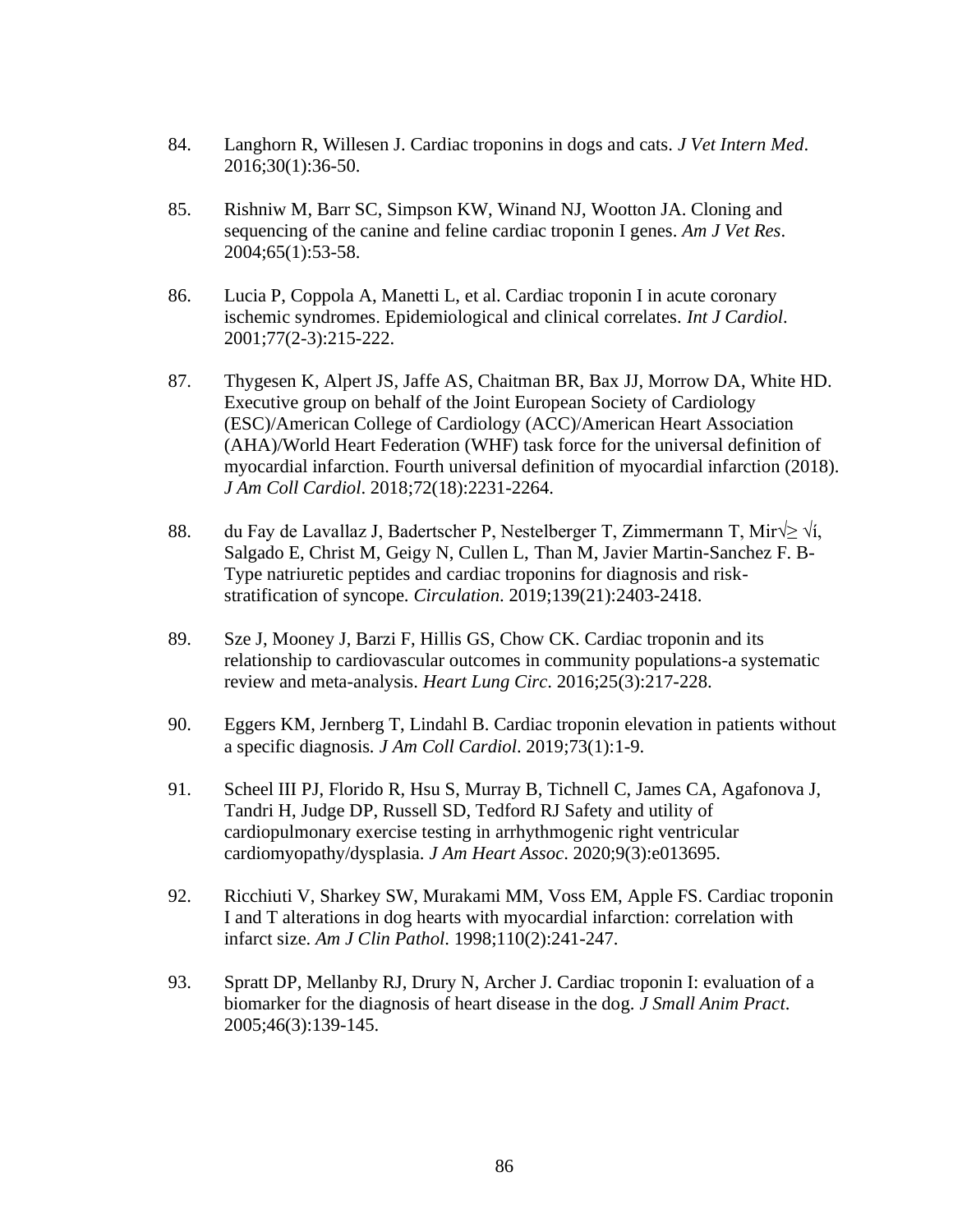- 94. Wess G, Simak J, Mahling M, Hartmann K. Cardiac troponin I in doberman pinschers with cardiomyopathy: cTnI and cardiomyopathy. *J Vet Intern Med*. 2010;24(4):843-849.
- 95. Shaw SP, Rozanski EA, Rush JE. Cardiac troponins I and T in dogs with pericardial effusion. *J Vet Intern Med. 2004*;18(3):322-324.
- 96. Schober KE, Kirbach B, Oechtering G. Noninvasive assessment of myocardial cell injury in dogs with suspected cardiac contusion. *J Vet Cardiol*. 1999;1(2):17- 25.
- 97. Schober KE, Cornand C, Kirbach B, Aupperle H, Oechtering G. Serum cardiac troponin I and cardiac troponin T concentrations in dogs with gastric dilatationvolvulus. *J Am Vet Med Assoc*. 2002;221(3):381-388.
- 98. Lobetti R, Dvir E, Pearson J. Cardiac troponins in canine babesiosis. *J Vet Intern Med*. 2002;16(1):63-68.
- 99. Selting KA, Lana SE, Ogilvie GK, Olmstead A, Mykles DL, Bright J, Richardson KL, Walton JA, Monnet E, Fettman MJ. Cardiac troponin I in canine patients with lymphoma and osteosarcoma receiving doxorubicin: comparison with clinical heart disease in a retrospective analysis. *Vet Comp Oncol*. 2004;2(3):142- 156.
- 100. Sleeper MM, Clifford CA, Laster LL. Cardiac troponin I in the normal dog and cat. *J Vet Intern Med*. 2001;15(5):501-503.
- 101. Adin DB, Milner RJ, Berger KD, Engel C, Salute M. Cardiac troponin I concentrations in normal dogs and cats using a bedside analyzer. *J Vet Cardiol*. 2005;7(1):27-32.
- 102. Twerenbold R, Boeddinghaus J, Mueller C. Update on high-sensitivity cardiac troponin in patients with suspected myocardial infarction. *Eur Heart J Suppl*. 2018;20(suppl\_G):G2-G10.
- 103. Thygesen K, Mair J, Giannitsis E, Mueller C, Lindahl B, Blankenberg S, Huber K, Plebani M, Biasucci LM, Tubaro M, Collinson P. How to use high-sensitivity cardiac troponins in acute cardiac care. *Eur Heart J*. 2012;33(18):2252-2257.
- 104. Oyama MA, Solter PF. Validation of an immunoassay for measurement of canine cardiac troponin-I. *J Vet Cardiol*. 2004;6(2):17-24.
- 105. Langhorn R, Willesen JL, Tarnow I, Kjelgaard'ÄêHansen M. Evaluation of a high-sensitivity assay for measurement of canine and feline serum cardiac troponin I. *Vet Clin Pathol*. 2013;42(4):490-498.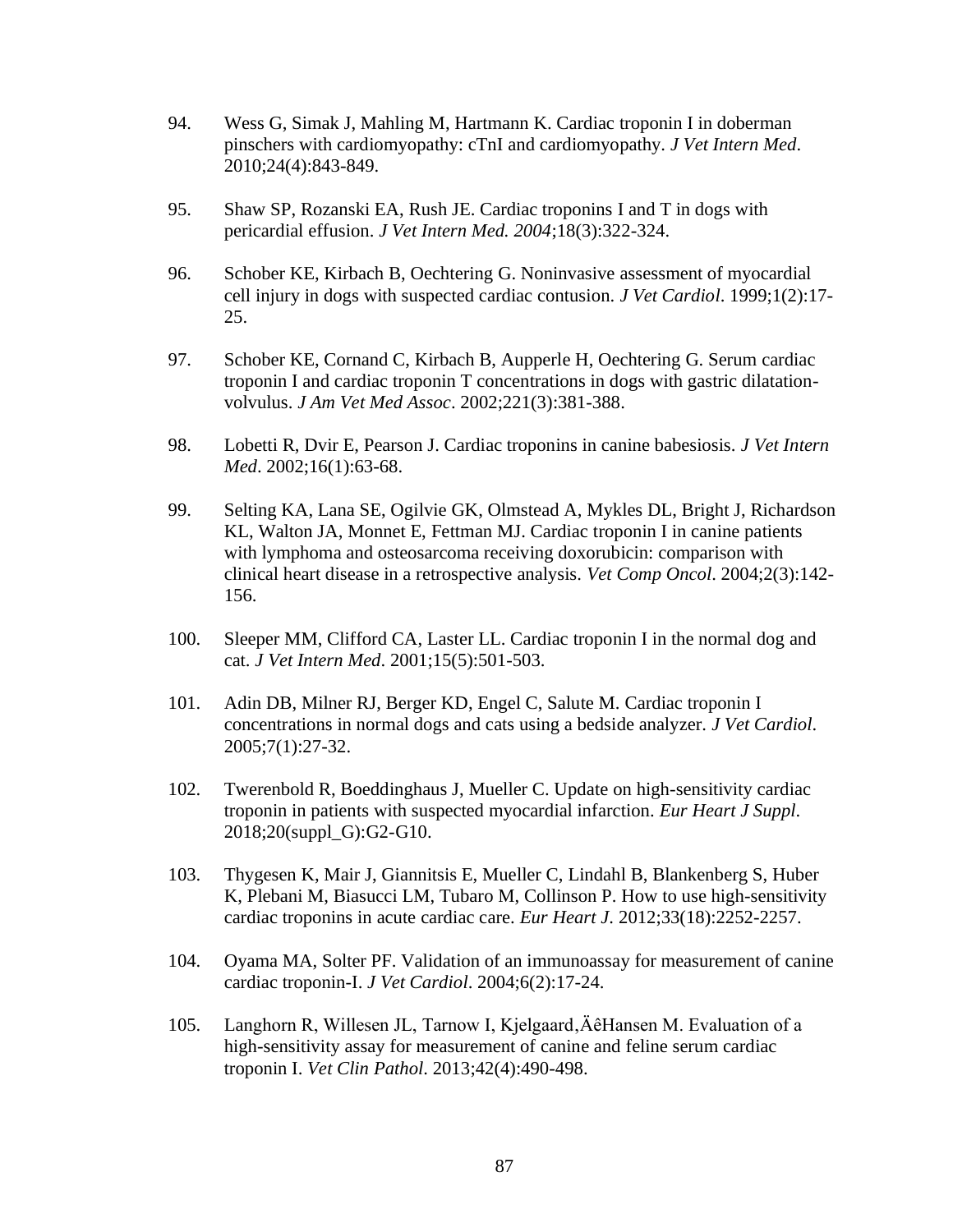- 106. Langhorn R, Yrfelt JD, Stjernegaard CS, Christiansen LB, Olsen LH, Nielsen LN. Analytical validation of a conventional cardiac troponin I assay for dogs and cats. *Vet Clin Pathol*. 2019;48(1):36-41.
- 107. Langhorn R, Oyama MA, King LG, Machen MC, Trafny DJ, Thawley V, Willesen JL, Tarnow I, Kjelgaard, ÄêHansen M. Prognostic importance of myocardial injury in critically ill dogs with systemic inflammation. *J Vet Intern Med.* 2013;27(4):895-903.
- 108. Serra M, Papakonstantinou S, Adamcova M, O'Brien PJ. Veterinary and toxicological applications for the detection of cardiac injury using cardiac troponin. *Vet J*. 2010;185(1):50-57.
- 109. Winter RL, Saunders AB, Gordon SG, Miller MW, Sykes KT, Suchodolski JS, Steiner JM. Analytical validation and clinical evaluation of a commercially available high-sensitivity immunoassay for the measurement of troponin I in humans for use in dogs. *J Vet Cardiol*. 2014;16(2):81-89.
- 110. Apple FS, Murakami MM, Ler R, Walker D, York M, HESI. Technical Committee of Biomarkers Working Group on Cardiac Troponins. Analytical characteristics of commercial cardiac troponin I and T immunoassays in serum from rats, dogs, and monkeys with induced acute myocardial injury. *Clin Chem*. 2008;54(12):1982-1989.
- 111. Varga A, Schober KE, Walker WL, Lakritz J, Michael Rings D. Validation of a commercially available immunoassay for the measurement of bovine cardiac troponin I. *J Vet Intern Med*. 2009;23(2):359-365.
- 112. Gordon G, Estrada A, Braz-Ruivo L, Drourr L, Morris N, O'Grady R, Boggess M. Evaluation of NTproBNP, high sensitivity troponin I and PDK4 for the detection of occult DCM: a prospective study in 449 doberman pinschers: ESVC-O-3. *J Vet Intern Med*. 2016;30(1):365.
- 113. Klüser L, Maier ET, Wess G. Evaluation of a high-sensitivity cardiac troponin I assay compared to a first generation cardiac troponin I assay in Doberman Pinschers with and without dilated cardiomyopathy. *J Vet Intern Med*. 2019;33(1):54-63.
- 114. Maron BJ, Udelson JE, Bonow RO, Nishimura RA, Ackerman MJ, Estes NM, Cooper LT, Link MS, Maron MS Eligibility and disqualification recommendations for competitive athletes with cardiovascular abnormalities: task force 3: hypertrophic cardiomyopathy, arrhythmogenic right ventricular cardiomyopathy and other cardiomyopathies, and myocarditis. *Circulation*. 2015;132(22):e273-e280.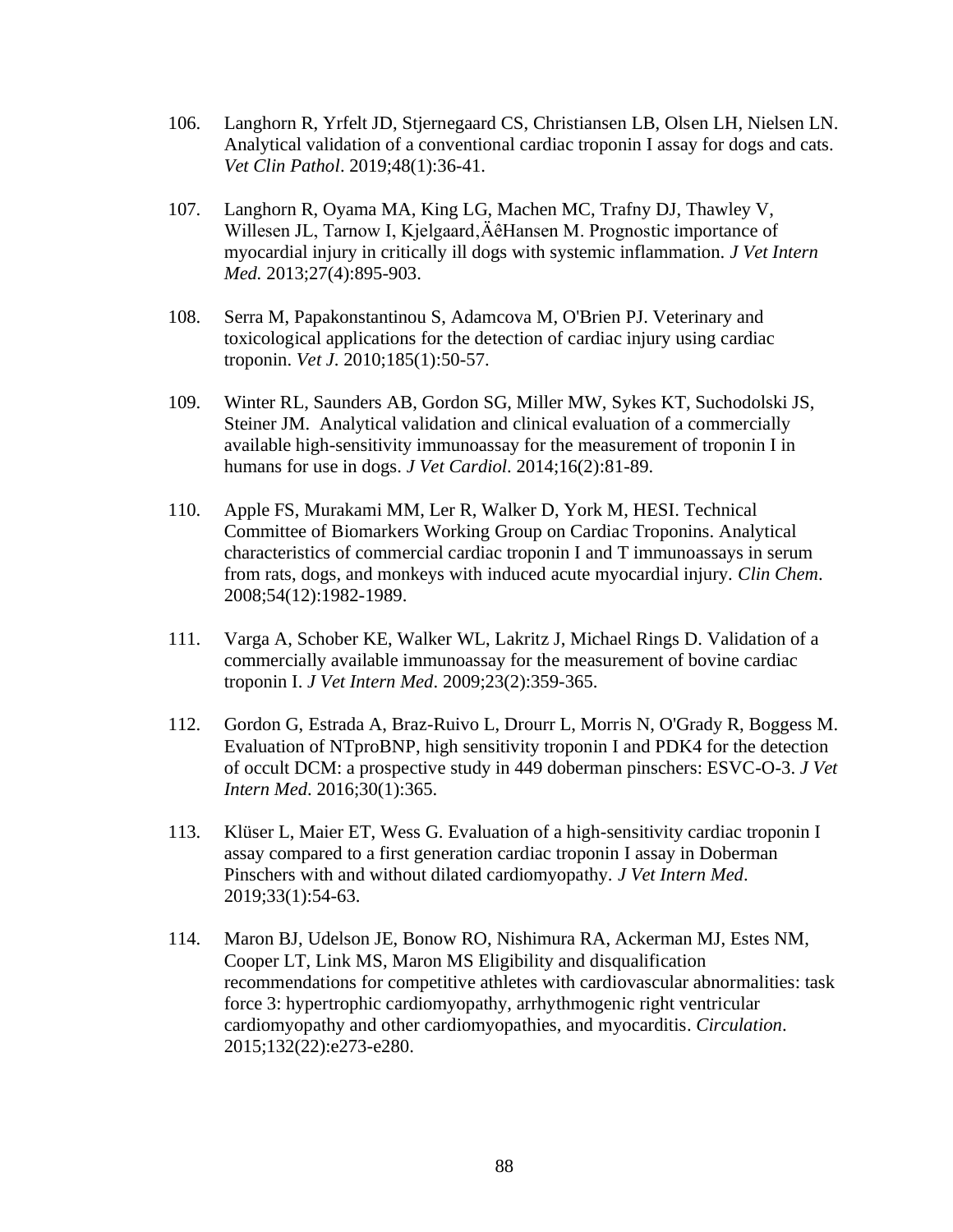- 115. Wang W, Tichnell C, Murray BA, Agafonova J, Cadrin-Tourigny J, Chelko S, Tandri H, Calkins H, James CA. Exercise restriction is protective for genotypepositive family members of arrhythmogenic right ventricular cardiomyopathy patients. *EP Eur*. 2020;22(8):1270-1278.
- 116. Philips B, Madhavan S, James C, Tichnell C, Murray B, Needleman M, Bhonsale A, Nazarian S, Laurita KR, Calkins H, Tandri H. High prevalence of catecholamine-facilitated focal ventricular tachycardia in patients with arrhythmogenic right ventricular dysplasia/cardiomyopathy. *Circ Arrhythm Electrophysiol.* 2013;6(1):160-166.
- 117. James CA, Bhonsale A, Tichnell C, Murray B, Russell SD, Tandri H, Tedford RJ, Judge DP, Calkins H. Exercise increases age-related penetrance and arrhythmic risk in arrhythmogenic right ventricular dysplasia/cardiomyopathy-associated desmosomal mutation carriers. *J Am Coll Cardiol*. 2013;62(14):1290-1297.
- 118. Goff ZD, Calkins H. Sudden death related cardiomyopathies arrhythmogenic right ventricular cardiomyopathy, arrhythmogenic cardiomyopathy, and exerciseinduced cardiomyopathy. *Prog Cardiovasc Dis*. 2019;62(3):217-226.
- 119. Toyofuku M, Takaki H, Sunagawa K, Kurita T, Shimizu W, Suyama K, Aihara N, Kamakura S. Exercise-induced ST elevation in patients with arrhythmogenic right ventricular dysplasia. *J Electrocardiol*. 1999;32(1):1-5.
- 120. Zaidi A, Sheikh N, Jongman JK, Gati S, Panoulas VF, Carr-White G, Papadakis M, Sharma R, Behr ER, Sharma S. Clinical differentiation between physiological remodeling and arrhythmogenic right ventricular cardiomyopathy in athletes with marked electrocardiographic repolarization anomalies. *J Am Coll Cardiol*. 2015;65(25):2702-2711.
- 121. Karlsson D, Engvall J, Ando AA, Aneq M√Ö. Exercise testing for long-term follow-up in arrhythmogenic right ventricular cardiomyopathy. *J Electrocardiol*. 2017;50(2):176-183.
- 122. Sequeira IB, Kirsh JA, Hamilton RM, Russell JL, Gross GJ. Utility of exercise testing in children and teenagers with arrhythmogenic right ventricular cardiomyopathy. *Am J Cardiol*. 2009;104(3):411-413.
- 123. Denis A, Sacher F, Derval N, Martin R, Lim HS, Pambrun T, Massoullie G, Duchateau J, Cochet H, Pillois X, Cheniti G. Arrhythmogenic response to isoproterenol testing vs. exercise testing in arrhythmogenic right ventricular cardiomyopathy patients. *EP Eur*. 2018;20(FI1):f30-f36.
- 124. Eijsvogels TMH, Fernandez AB, Thompson PD. Are there deleterious cardiac effects of acute and chronic endurance exercise? *Physiol Rev*. 2016;96(1):99-125.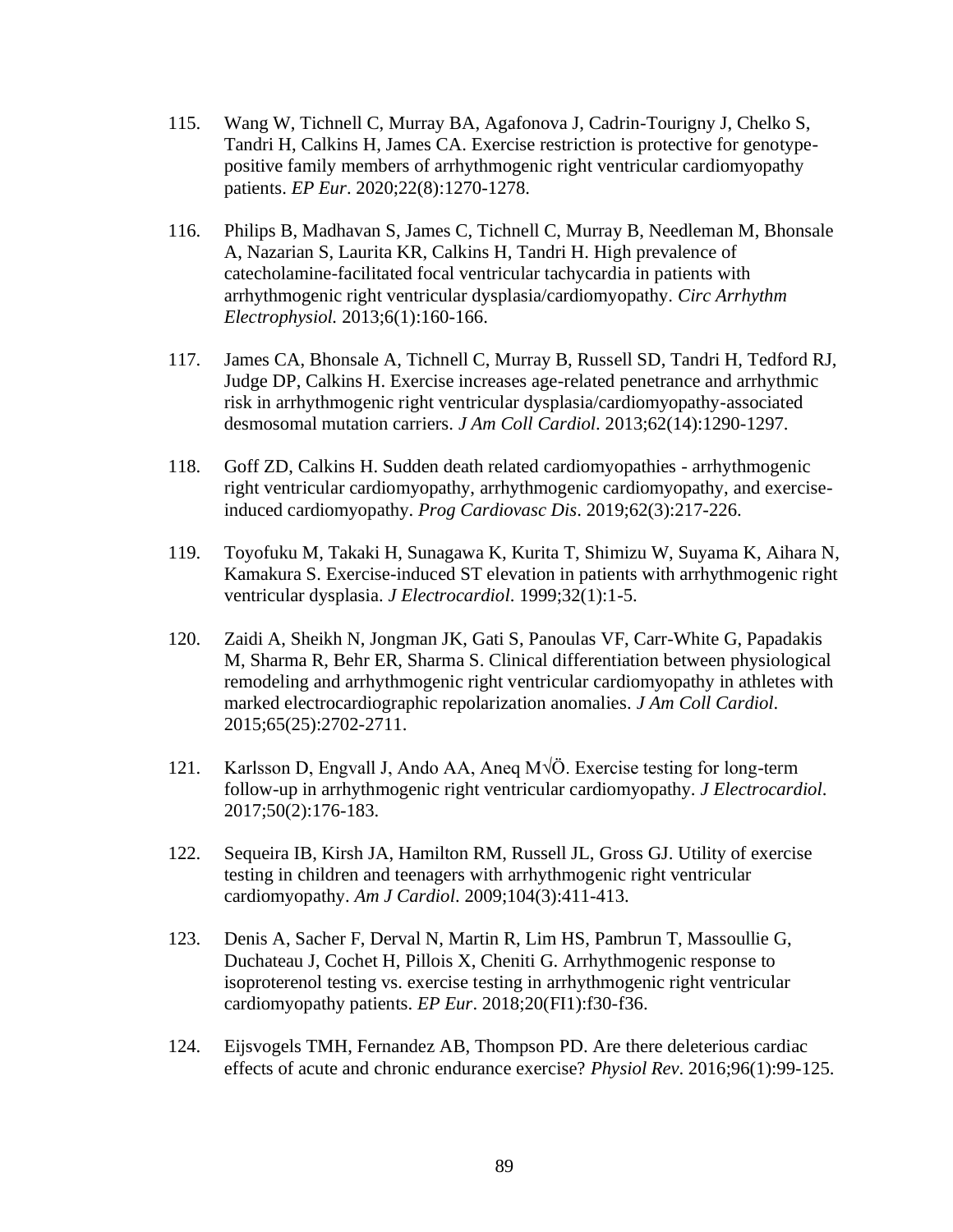- 125. Shave R, Baggish A, George K, Wood M, Scharhag J, Whyte G, Gaze D, Thompson PD. Exercise-induced cardiac troponin elevation: evidence, mechanisms, and implications. *J Am Coll Cardiol*. 2010;56(3):169-176.
- 126. Wakshlag JJ, Kraus MS, Gelzer AR, Downey RL, Vacchani P. the influence of high-intensity moderate duration exercise on cardiac troponin I and C-reactive protein in sled dogs: troponin and C-reactive protein during exercise. *J Vet Intern Med*. 2010;24(6):1388-1392.
- 127. McKenzie EC, Jose-Cunilleras E, Hinchcliff KW, Holbrook TC, Royer C, Payton ME, Williamson K, Nelson S, Willard MD, Davis MS. Serum chemistry alterations in Alaskan sled dogs during five successive days of prolonged endurance exercise. *J Am Vet Med Assoc*. 2007;230(10):1486-1492.
- 128. Aengevaeren VL, Hopman MT, Thompson PD, Bakker EA, George KP, Thijssen DH, Eijsvogels TM. Exercise-induced cardiac troponin I increase and incident mortality and cardiovascular events. *Circulation*. 2019;140(10):804-814.
- 129. Santilli RA, Porteiro Vázquez DM, Gerou-Ferriani M, Lombardo SF, Perego M. Development and assessment of a novel precordial lead system for accurate detection of right atrial and ventricular depolarization in dogs with various thoracic conformations. *Am J Vet Res*. 2019;80(4):358-368.
- 130. Estrada A, Jones A. Holter/cardiac event recording. In: Cohn L, Côté E, eds. Clinical Veterinary Advisor. 4th ed. St. Louis: Elsevier; 2020:1120-1122.
- 131. Rudski LG, Lai WW, Afilalo J, Hua L, Handschumacher MD, Chandrasekaran K, Solomon SD, Louie EK, Schiller NB. Guidelines for the echocardiographic assessment of the right heart in adults: a report from the American Society of Echocardiography: endorsed by the European Association of Echocardiography, a registered branch of the European Society of Cardiology, and the Canadian Society of Echocardiography. *J Am Soc Echocardiogr*. 2010;23(7):685-713.
- 132. Hansson K, Häggström J, Kvart C, Lord P. Left atrial to aortic root indices using two-dimensional and M-mode echocardiography in cavalier King Charles spaniels with and without left atrial enlargement. *Vet Radiol Ultrasound*. 2002;43(6):568- 575.
- 133. Cornell CC, Kittleson MD, Torre PD, Häggström J, Lombard CW, Pedersen HD, Vollmar A, Wey A. Allometric scaling of M-mode cardiac measurements in normal adult dogs. *J Vet Intern Med*. 2004;18(3):311-321.
- 134. Wess G, Mäurer J, Simak J, Hartmann K. Use of Simpson's method of disc to detect early echocardiographic changes in Doberman pinschers with dilated cardiomyopathy. *J Vet Intern Med*. 2010;24(5):1069-1076.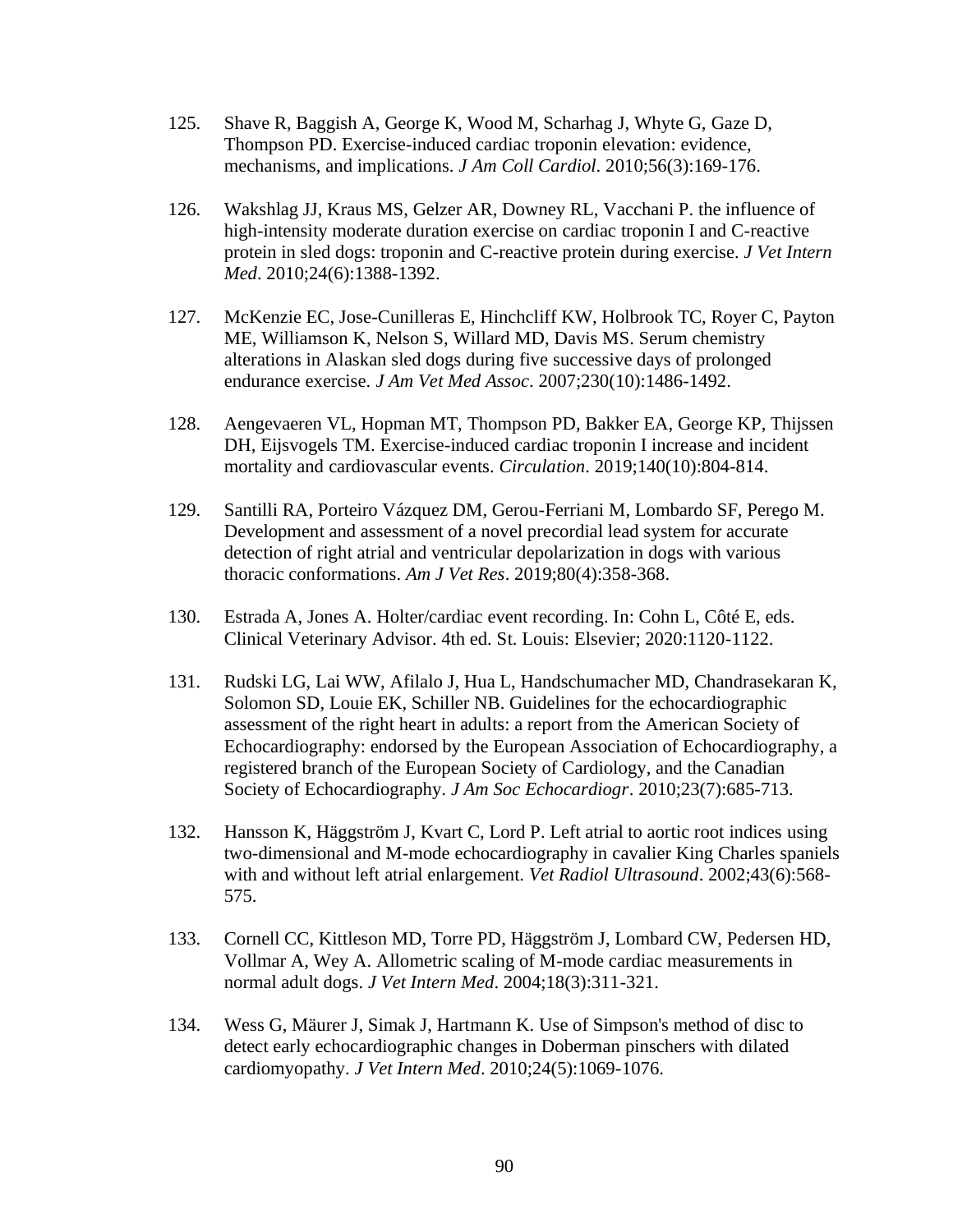- 135. Smets P, Daminet S, Wess G. Simpson's method of discs for measurement of echocardiographic end-diastolic and end-systolic left ventricular volumes: breedspecific reference ranges in Boxer dogs. *J Vet Intern Med*. 2014;28(1):116-122.
- 136. Bonagura JD, Miller MW. Doppler echocardiography II. *Vet Clin North Am Small Anim Pract*. 1998;28(6):1361-1389.
- 137. Visser LC, Scansen BA, Schober KE, Bonagura JD. Echocardiographic assessment of right ventricular systolic function in conscious healthy dogs: Repeatability and reference intervals. *J Vet Cardiol*. 2015;17(2):83-96.
- 138. Reinero C, Visser LC, Kellihan HB, Masseau I, Rozanski E, Clercx C, Williams K, Abbott J, Borgarelli M, Scansen BA. ACVIM consensus statement guidelines for the diagnosis, classification, treatment, and monitoring of pulmonary hypertension in dogs. *J Vet Intern Med*. 2020;34(2):549-573.
- 139. Tjostheim SS, Stepien RL, Markovic LE, Stein TJ. Effects of toceranib phosphate on systolic blood pressure and proteinuria in dogs. *J Vet Intern Med*. 2016;30(4):951-957.
- 140. Manley R, Côté, E, Pack L, Masaoud E. Exercise-associated heart rate recovery time in normal dogs. *J Vet Intern Med*. 2009;23:746.
- 141. Cunningham SM, Rush JE, Freeman LM, Brown DJ, Smith CE. Echocardiographic ratio indices in overtly healthy Boxer dogs screened for heart disease. *J Vet Intern Med*. 2008;22(4):924-930.
- 142. Perrin MJ, Angaran P, Laksman Z, Zhang H, Porepa LF, Rutberg J, James C, Krahn AD, Judge DP, Calkins H, Gollob MH. Exercise testing in asymptomatic gene carriers exposes a latent electrical substrate of arrhythmogenic right ventricular cardiomyopathy. *J Am Coll Cardiol*. 2013;62(19):1772-1779.
- 143. Zipes DP, Link MS, Ackerman MJ, Kovacs RJ, Myerburg RJ, Estes III NM. Eligibility and disqualification recommendations for competitive athletes with cardiovascular abnormalities: task force 9: arrhythmias and conduction defects: a scientific statement from the American Heart Association and American College of Cardiology. *Circulation*. 2015;132(22):e315-e325.
- 144. Lampert R. Evaluation and management of arrhythmia in the athletic patient. *Prog Cardiovasc Dis*. 2012;54(5):423-431.
- 145. Guglielmini C, Civitella C, Diana A, Di Tommaso M, Cipone M, Luciani A. Serum cardiac troponin I concentration in dogs with precapillary and postcapillary pulmonary hypertension. *J Vet Intern Med*. 2010;24(1):145-152.